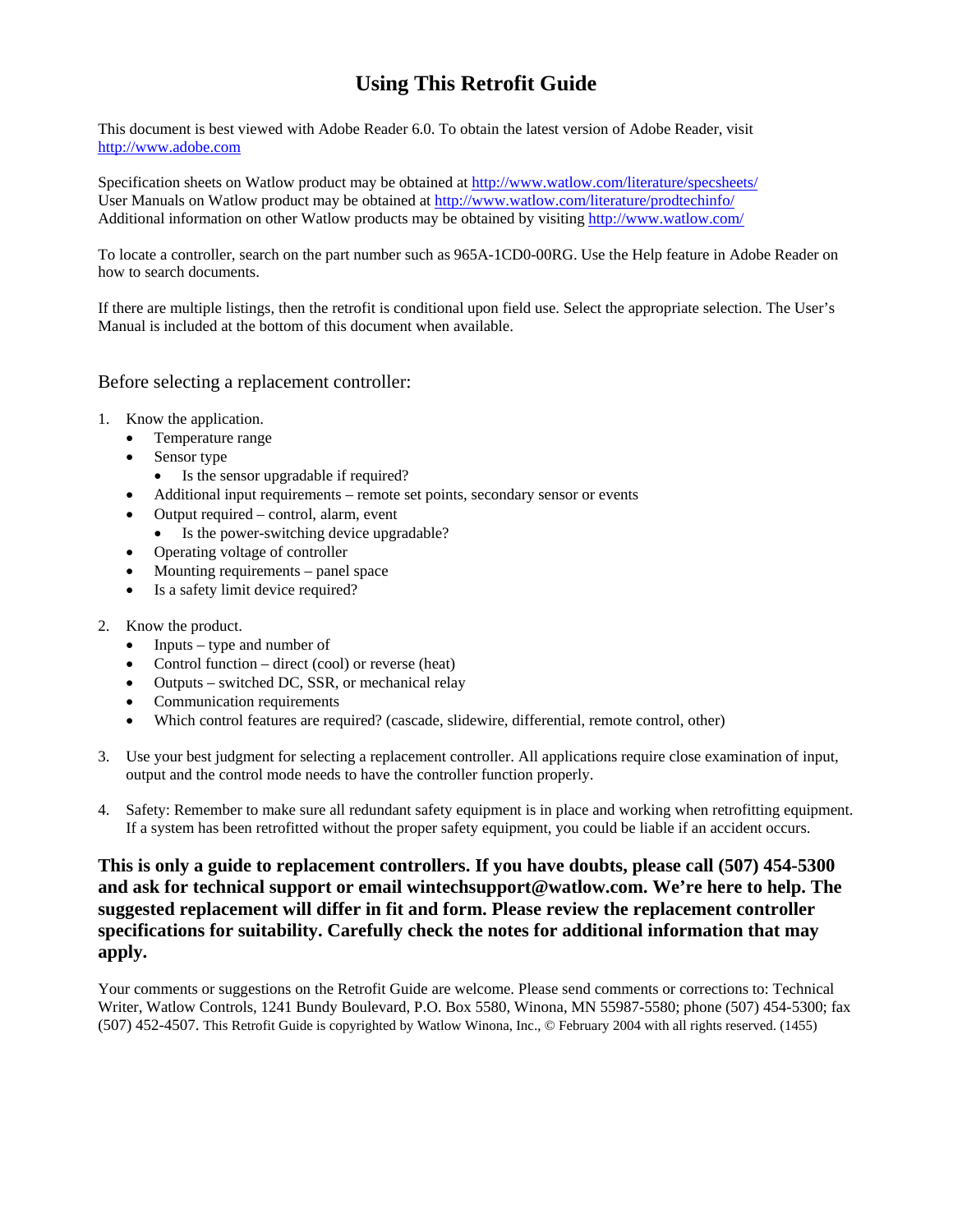### **Abbreviation & Terminology**

**(as used in this document)**

- **0.5** 0.5 amperes of current switching capability
- **2A** 2 amperes of current switching capability
- **5A**  5 amperes of current switching capability
- **10A** 10 amperes of current switching capability
- **15A** 15 amperes of current switching capability
- **12-24** Supply voltage can be between 12 to 24 Volts
- **100-240** Supply voltage can be between 100 to 240 Volts
- **100 ohm DIN** refers to 100-ohm platinum RTD that has a DIN curve.
- **100 ohm JIS** refers to 100-ohm platinum RTD that has a JIS curve.
- **1/32 DIN** Deutsche Industrial Norm standard for panel mounted controller, hole size is cut to 1.78"w x 0.88"h.
- **1/16 DIN** Deutsche Industrial Norm standard for panel mounted controller, hole size is cut to 1.78"w x 1.77"h.
- **1/8V DIN** Deutsche Industrial Norm standard for panel mounted controller, hole size is cut to 1.78"w x 3.63"h.
- **1/8H DIN** Deutsche Industrial Norm standard for panel mounted controller, hole size is cut to 3.63"w x 1.77"h"
- **1/8S DIN** Deutsche Industrial Norm standard for panel mounted controller, hole size is cut to 2.68"w x 2.68"h.
- **¼ DIN** Deutsche Industrial Norm standard for panel mounted controller, hole size is cut to 3.63"w x 3.63"h.
- **Action** determines the direction of control. Heat (reverse acting) or Cool (direct acting).
- **Auto Reset** the limit will automatically reset on a power cycle but requires manual reset on limit trip.
- **Cascade** a control algorithm in which the output of one control loop provides a set point for another loop. The second loop, in turn, determines the control action.
- **Ch** Channel refers to an analog input. There are single and dual channel controllers.
- **Control Mode** the method that a controller uses to switch the outputs such as PID, ON/OFF, and Manual.
- **Differential** control algorithm in which the output is based on the difference of the inputs plus set point.
- **DIN** Deutsche Industrial Norm, a set of technical, scientific and dimensional standards developed in Germany. RTD sensors with the DIN curve change resistance at a rate of 0.00385 ohms/ohms/C.
- **DIN Rail** standard DIN EN50022 mounting method for attaching devices onto a metal rail.
- **Fixed** refers to a set point that is fixed at one value.
- **High Limit** device will deactivate output on a temperature rise above set point.
- **Inductive Load** any device that has a wire winding such as solenoids, electromechanical relays or transformers.
- **Input** refers to the sensor types that may be connected.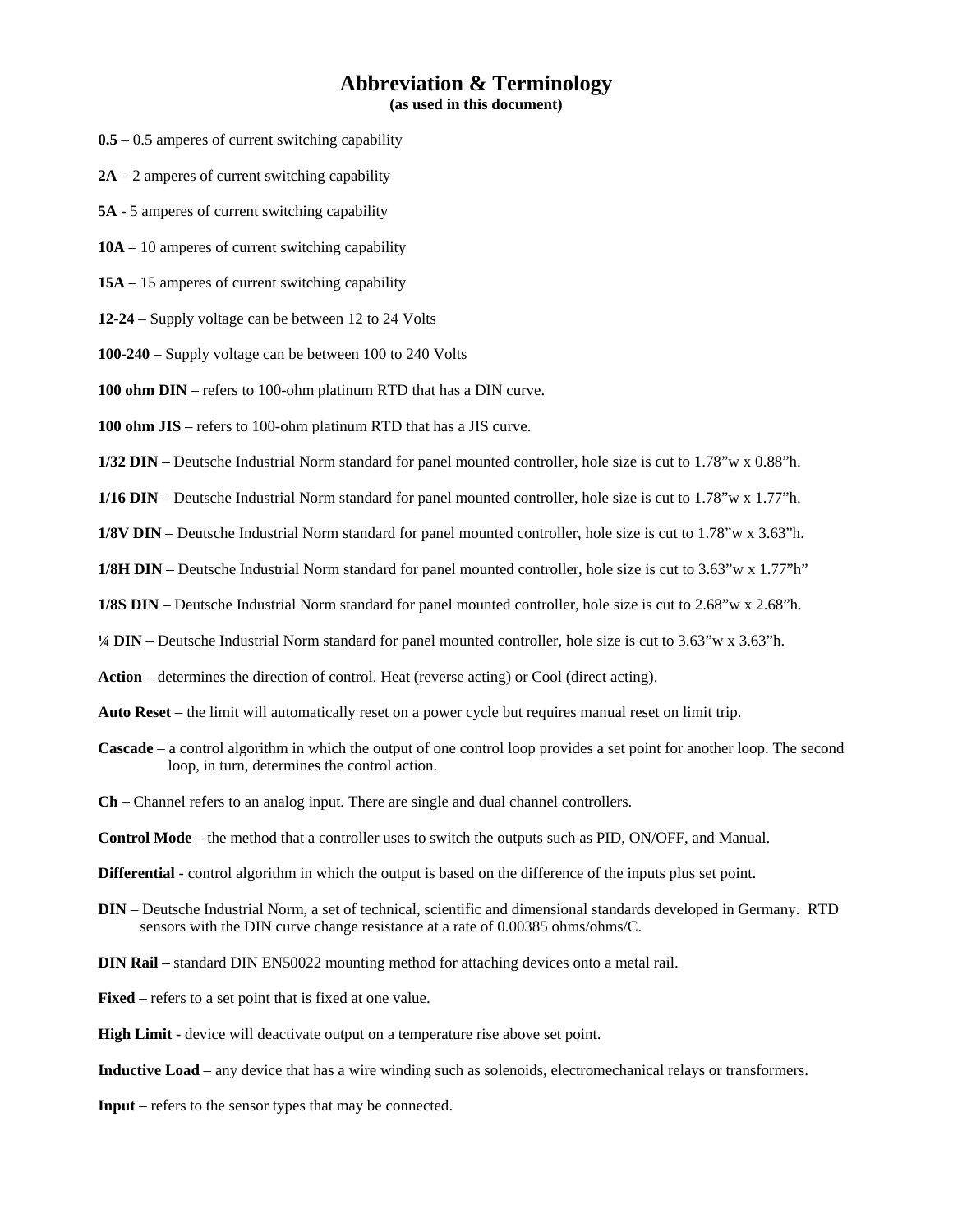**Integral** – the set point in integral (on board) to the controller.

- **JIS** Joint Industrial Standards, a set of technical, scientific and dimensional standards developed in Japan. RTD sensors with the JIS curve change resistance at a rate of 0.00396 ohms/ohms/C.
- **Line Voltage** the voltage required powering the electronics of the controller.
- **Low Limit** device will deactivate output on a temperature drop below set point.
- **On/Off** a method of control that turns the output full on until set point is reached and then off until the process error exceeds the hysteresis.
- **Open Brd** the form factor of this controller is an open circuit board mounted on four standoffs.
- **Manual Reset** the limit must be reset on a power cycle and requires manual reset on limit trip.
- **Multi RSP** multiple remote set potentiometers were supported. Each allowed the set point to be selected and adjusted.
- **Relay** refers to an electromechanical relay.
- **Remote** set point is adjusted using a remote potentiometer.
- **Panel** the form factor of this controller is mounted through a hole cut in the panel.
- **PI** Proportional and Integral, a control mode with two functions: proportional action dampens the systems response, and integral corrects for droop.
- **PID** Proportional, Integral, and Derivative, a control mode with three functions: proportional action dampens the systems response, integral corrects for droop, and derivative prevents overshoot and undershoot.
- **Potted** the circuit board and electronics are encased in epoxy.
- **Proc** Process input may accept 0-5, 1-5, 0-10 volts or 0-20 and 4-20 mA.
- **Profiling** Controller will perform a sequence of programmed steps.
- **Programmable** The feature is changeable in the field through jumpers and/or parameter selection.
- **RTD** Resistance Temperature Detector, a sensor that is 100 ohms at 0 degrees C and made of platinum material.
- **SSR** Solid State Relay, these devices will switch AC voltage only and require a load to latch on.
- **Sw DC** Switched DC, a time proportioning DC output used to drive DC input solid state relays.
- **t/c** Thermocouple sensor device made by joining two dissimilar metals whose standards is identified by a letter.
- **Temp Range** the range over which the controller could have the set point adjustment.
- **Thermistor** a sensor that changes resistance as the temperature changes. Similar but not the same as an RTD.
- **Universal** Input can be a thermocouple, 100 ohm DIN RTD or process (volts or milliamperes)
- **VAC** Volts Alternating Current
- **VAC/DC** Volts Alternating Current or Direct Current
- **VDC** Volts Direct Current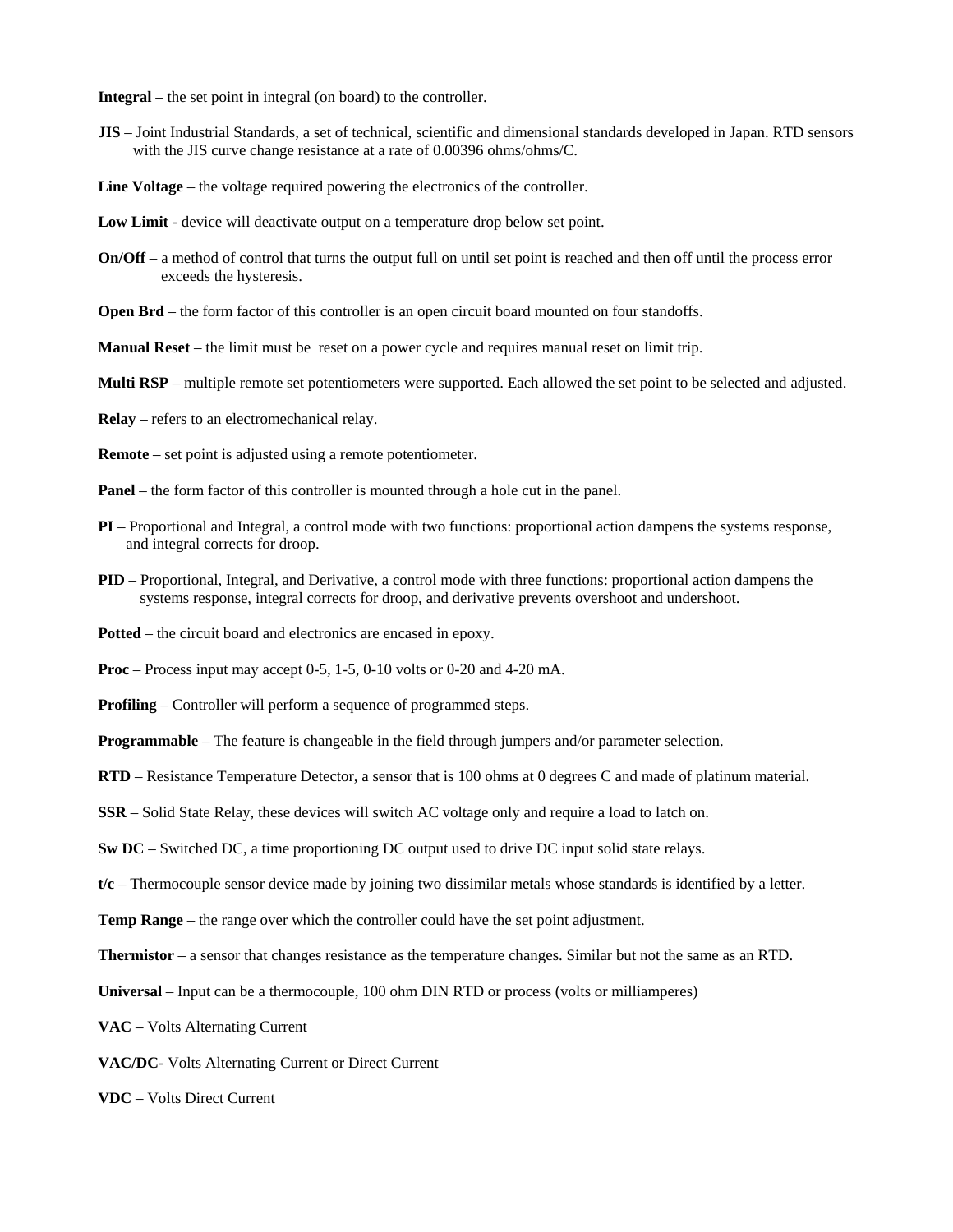**VTB Sw DC** – Variable Time Base Switched Direct Current, a time proportioning DC output where the cycle time is variable.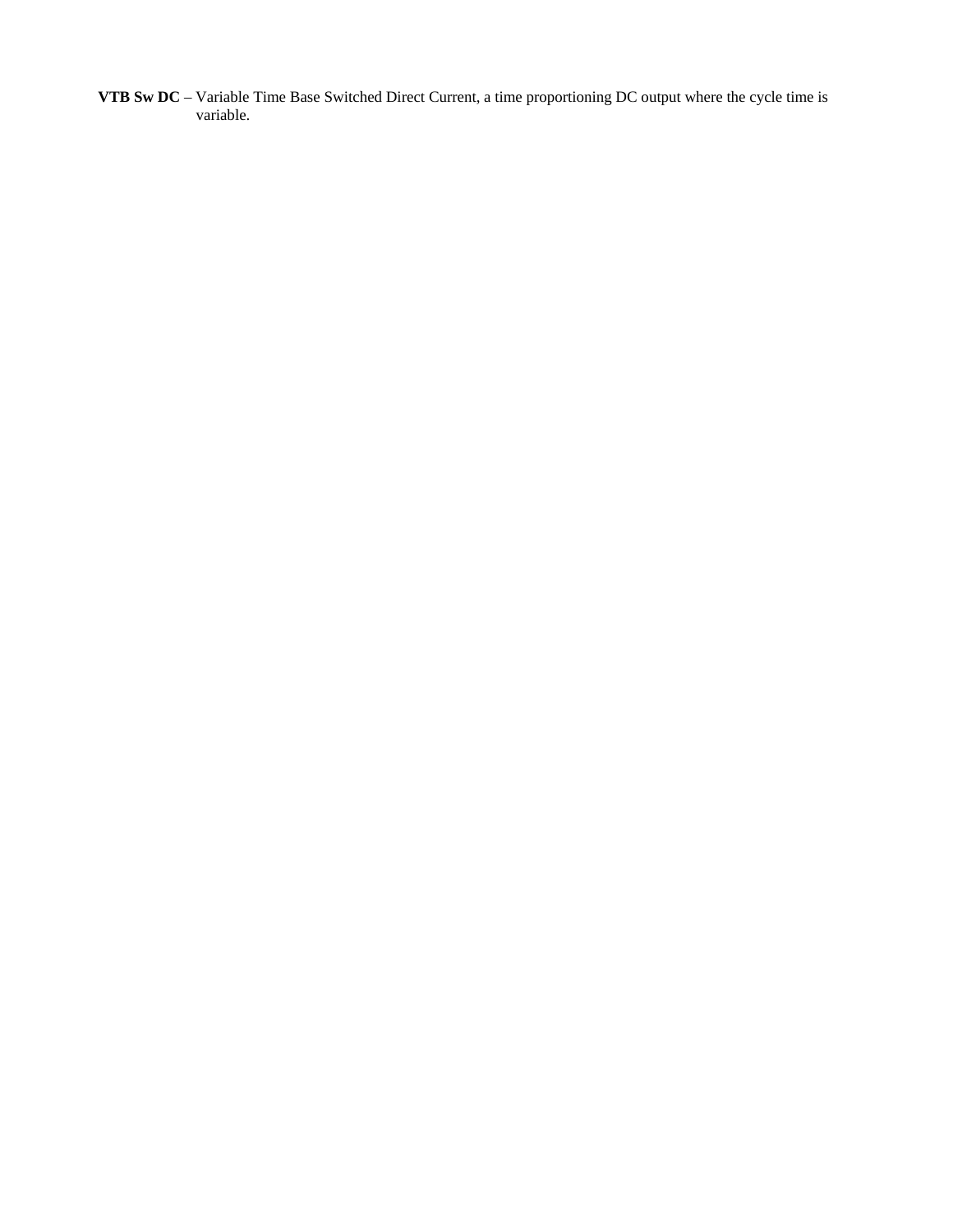*These notes are used to signify areas of concern in changing to a retrofit choice. These notes are also printed at the end of the retrofit listing.*

- Note 1: Retrofit controller requires a substitution of a 100 Ohm RTD sensor for the thermistor.
- Note 2: Mounting and dimensions of retrofit controller are different. Verify that sufficient panel space and depth is available.
- Note 3: Retrofit controller outputs are different. Add external interposing mechanical or solid state relay if applicable.
- Note 4: Retrofit controller has a programmable, not fixed set point. Lock set point using controller's lockout parameter.
- Note 5: For DIN rail mounting or sub-panel mounting, purchase DIN rail adapter p/n 0822-0586-P001 for 1/32 DIN or p/n 0822-0586-P002 for 1/16 DIN.
- Note 6: Add a suppressor, Watlow p/n 0804-0147-0000, for inductive loads.
- Note 7: Retrofit does not have equivalent action (as example, no manual reset)
- Note 8: Retrofit controller does not have dual dial scale.
- Note 9: Hardware lockout is not available on retrofit.
- Note 10:Retrofit controller does not have user selectable line voltage.
- Note 11:Retrofit does not support remote set point or retransmit. Check if pins 13, 14, 15 or 16 have termination. If wires are on these pins, select a different retrofit.
- Note 12:Retrofit controller does not have user selectable control action.
- Note 13:Solid state sensor required for humidity. See [http://www.vaisala.com](http://www.vaisala.com/)
- Note 14:Retrofit controller does not have user selectable control mode.
- Note 15:Use auxiliary event board A007-1732-F4B8
- Note 16: Retrofit communications are different, consult specifications.
- Note 17:Verify retrofit input range matches application.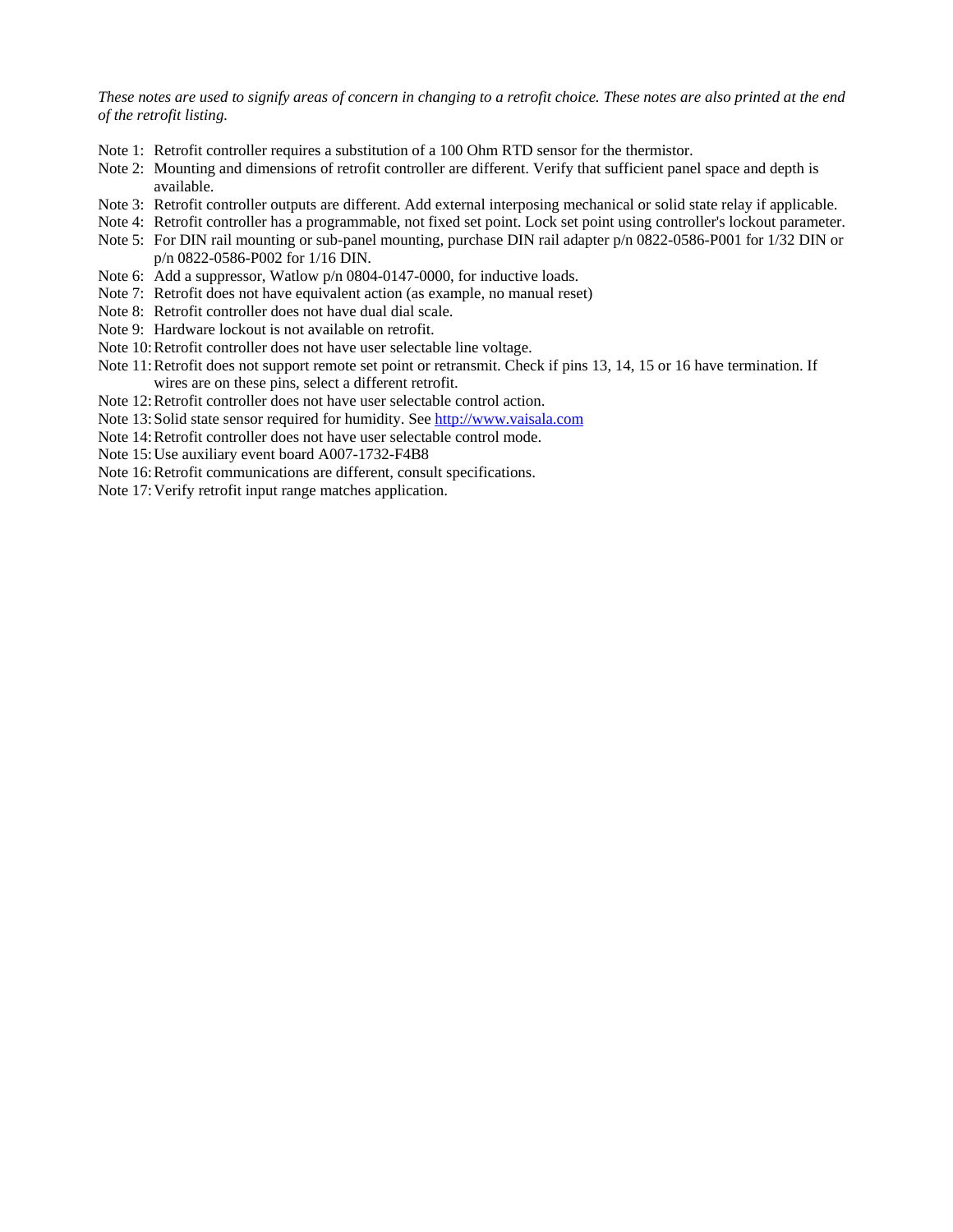| DIN-a-mite     | Line Voltage   | Input          | <b>Control Mode</b> | <b>Action</b>     | Output            | <b>Mounting</b> | Retrofit       |
|----------------|----------------|----------------|---------------------|-------------------|-------------------|-----------------|----------------|
| DA1C-1602-C000 | 20 to 50 VAC   | 4.5 to 32 VDC  | Single Phase        | Zero Cross        | 16 Amps AC @ 50°C | <b>DIN Rail</b> | DA10-02C0-0000 |
| DA1C-1602-K100 | 20 to 50 VAC   | 24 VAC         | Single Phase        | Zero Cross        | 16 Amps AC @ 50°C | <b>DIN Rail</b> | DA10-02K1-0000 |
| DA1C-1602-K200 | 20 to 50 VAC   | <b>120 VAC</b> | Single Phase        | Zero Cross        | 16 Amps AC @ 50°C | <b>DIN Rail</b> | DA10-02K2-0000 |
| DA1C-1602-K300 | 20 to 50 VAC   | <b>240 VAC</b> | Single Phase        | Zero Cross        | 16 Amps AC @ 50°C | <b>DIN Rail</b> | DA10-02K3-0000 |
| DA1C-1624-C000 | 120 to 240 VAC | 4.5 to 32 VDC  | Single Phase        | Zero Cross        | 16 Amps AC @ 50°C | <b>DIN Rail</b> | DA10-24C0-0000 |
| DA1C-1624-K100 | 120 to 240 VAC | 24 VAC         | Single Phase        | Zero Cross        | 16 Amps AC @ 50°C | <b>DIN Rail</b> | DA10-24K1-0000 |
| DA1C-1624-K200 | 120 to 240 VAC | <b>120 VAC</b> | Single Phase        | Zero Cross        | 16 Amps AC @ 50°C | <b>DIN Rail</b> | DA10-24K2-0000 |
| DA1C-1624-K300 | 120 to 240 VAC | <b>240 VAC</b> | Single Phase        | <b>Zero Cross</b> | 16 Amps AC @ 50°C | <b>DIN Rail</b> | DA10-24K3-0000 |
| DA1C-1660-C000 | 277 to 600 VAC | 4.5 to 32 VDC  | Single Phase        | Zero Cross        | 16 Amps AC @ 50°C | <b>DIN Rail</b> | DA10-60C0-0000 |
| DA1C-1660-K100 | 277 to 600 VAC | 24 VAC         | Single Phase        | Zero Cross        | 16 Amps AC @ 50°C | <b>DIN Rail</b> | DA10-60K1-0000 |
| DA1C-1660-K200 | 277 to 600 VAC | <b>120 VAC</b> | Single Phase        | Zero Cross        | 16 Amps AC @ 50°C | <b>DIN Rail</b> | DA10-60K2-0000 |
| DA1C-1660-K300 | 277 to 600 VAC | <b>240 VAC</b> | Single Phase        | Zero Cross        | 16 Amps AC @ 50°C | <b>DIN Rail</b> | DA10-60K3-0000 |
| DA1V-1602-F000 | 20 to 50 VAC   | 4 - 20 mA DC   | Single Phase        | Zero Cross        | 16 Amps AC @ 50°C | <b>DIN Rail</b> | DA10-02F0-0000 |
| DA1V-1624-F000 | 120 to 240 VAC | 4 - 20 mA DC   | Single Phase        | Zero Cross        | 16 Amps AC @ 50°C | <b>DIN Rail</b> | DA10-24F0-0000 |
| DA1V-1660-F000 | 277 to 600 VAC | 4 - 20 mA DC   | Single Phase        | Zero Cross        | 16 Amps AC @ 50°C | <b>DIN Rail</b> | DA10-60F0-0000 |
| DB1C-3002-C000 | 120 to 240 VAC | 4.5 to 32 VDC  | Single Phase        | Zero Cross        | 30 Amps AC @ 50°C | <b>DIN Rail</b> | DB10-02C0-0000 |
| DB1C-3002-C0S0 | 120 to 240 VAC | 4.5 to 32 VDC  | Single Phase        | Zero Cross        | 30 Amps AC @ 50°C | <b>DIN Rail</b> | DB10-02C0-S000 |
| DB1C-3002-K100 | 120 to 240 VAC | 24 VAC         | Single Phase        | Zero Cross        | 30 Amps AC @ 50°C | <b>DIN Rail</b> | DB10-02K1-0000 |
| DB1C-3002-K1S0 | 120 to 240 VAC | 24 VAC         | Single Phase        | Zero Cross        | 30 Amps AC @ 50°C | <b>DIN Rail</b> | DB10-02K1-S000 |
| DB1C-3002-K200 | 120 to 240 VAC | <b>120 VAC</b> | Single Phase        | Zero Cross        | 30 Amps AC @ 50°C | <b>DIN Rail</b> | DB10-02K2-0000 |
| DB1C-3002-K2S0 | 120 to 240 VAC | <b>120 VAC</b> | Single Phase        | <b>Zero Cross</b> | 30 Amps AC @ 50°C | <b>DIN Rail</b> | DB10-02K2-S000 |
| DB1C-3002-K300 | 120 to 240 VAC | <b>240 VAC</b> | Single Phase        | Zero Cross        | 30 Amps AC @ 50°C | <b>DIN Rail</b> | DB10-02K3-0000 |
| DB1C-3002-K3S0 | 120 to 240 VAC | <b>240 VAC</b> | Single Phase        | Zero Cross        | 30 Amps AC @ 50°C | <b>DIN Rail</b> | DB10-02K3-S000 |
| DB1C-3024-C000 | 120 to 240 VAC | 4.5 to 32 VDC  | Single Phase        | Zero Cross        | 30 Amps AC @ 50°C | <b>DIN Rail</b> | DB10-24C0-0000 |
| DB1C-3024-C0S0 | 120 to 240 VAC | 4.5 to 32 VDC  | Single Phase        | Zero Cross        | 30 Amps AC @ 50°C | <b>DIN Rail</b> | DB10-24C0-S000 |
| DB1C-3024-K100 | 120 to 240 VAC | 24 VAC         | Single Phase        | Zero Cross        | 30 Amps AC @ 50°C | <b>DIN Rail</b> | DB10-24K1-0000 |
| DB1C-3024-K1S0 | 120 to 240 VAC | 24 VAC         | Single Phase        | Zero Cross        | 30 Amps AC @ 50°C | <b>DIN Rail</b> | DB10-24K1-S000 |
| DB1C-3024-K200 | 120 to 240 VAC | <b>120 VAC</b> | Single Phase        | Zero Cross        | 30 Amps AC @ 50°C | <b>DIN Rail</b> | DB10-24K2-0000 |
| DB1C-3024-K2S0 | 120 to 240 VAC | <b>120 VAC</b> | Single Phase        | Zero Cross        | 30 Amps AC @ 50°C | <b>DIN Rail</b> | DB10-24K2-S000 |
| DB1C-3024-K300 | 120 to 240 VAC | <b>240 VAC</b> | Single Phase        | Zero Cross        | 30 Amps AC @ 50°C | <b>DIN Rail</b> | DB10-24K3-0000 |
| DB1C-3024-K3S0 | 120 to 240 VAC | <b>240 VAC</b> | Single Phase        | Zero Cross        | 30 Amps AC @ 50°C | <b>DIN Rail</b> | DB10-24K3-S000 |
| DB1C-3060-C000 | 277 to 600 VAC | 4.5 to 32 VDC  | Single Phase        | Zero Cross        | 30 Amps AC @ 50°C | <b>DIN Rail</b> | DB10-60C0-0000 |
| DB1C-3060-C0S0 | 277 to 600 VAC | 4.5 to 32 VDC  | Single Phase        | Zero Cross        | 30 Amps AC @ 50°C | <b>DIN Rail</b> | DB10-60C0-S000 |
| DB1C-3060-K100 | 277 to 600 VAC | 24 VAC         | Single Phase        | Zero Cross        | 30 Amps AC @ 50°C | <b>DIN Rail</b> | DB10-60K1-0000 |
| DB1C-3060-K1S0 | 277 to 600 VAC | 24 VAC         | Single Phase        | Zero Cross        | 30 Amps AC @ 50°C | DIN Rail        | DB10-60K1-S000 |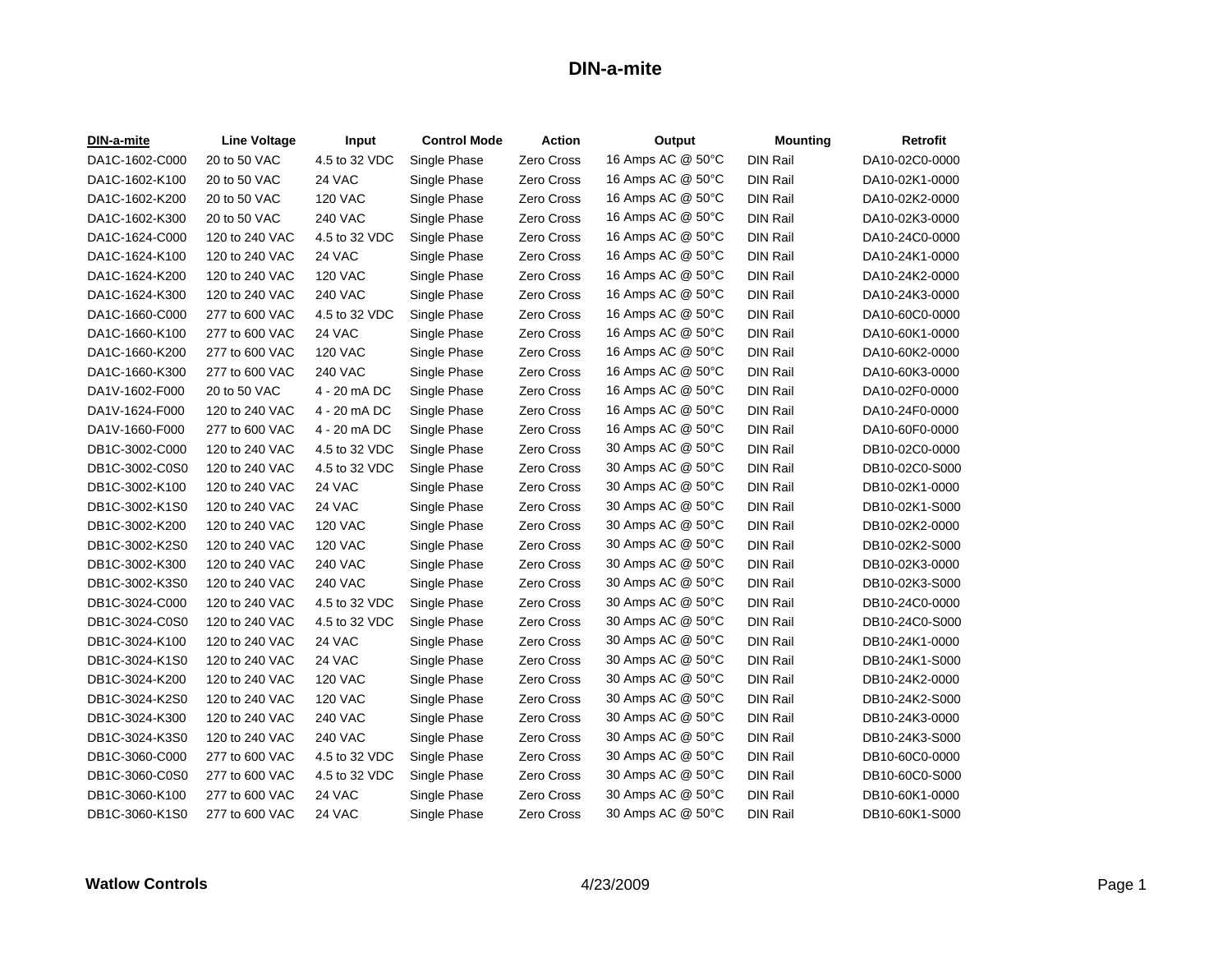| DB1C-3060-K200 | 277 to 600 VAC | <b>120 VAC</b> | Single Phase   | Zero Cross | 30 Amps AC @ 50°C | DIN Rail        | DB10-60K2-0000 |
|----------------|----------------|----------------|----------------|------------|-------------------|-----------------|----------------|
| DB1C-3060-K2S0 | 277 to 600 VAC | <b>120 VAC</b> | Single Phase   | Zero Cross | 30 Amps AC @ 50°C | <b>DIN Rail</b> | DB10-60K2-S000 |
| DB1C-3060-K300 | 277 to 600 VAC | <b>240 VAC</b> | Single Phase   | Zero Cross | 30 Amps AC @ 50°C | <b>DIN Rail</b> | DB10-60K3-0000 |
| DB1V-3002-F000 | 20 to 50 VAC   | 4 - 20 mA DC   | Single Phase   | Zero Cross | 30 Amps AC @ 50°C | <b>DIN Rail</b> | DB10-02F0-0000 |
| DB1V-3002-F0S0 | 20 to 50 VAC   | 4 - 20 mA DC   | Single Phase   | Zero Cross | 30 Amps AC @ 50°C | <b>DIN Rail</b> | DB10-02F0-S000 |
| DB1V-3024-F000 | 120 to 240 VAC | 4 - 20 mA DC   | Single Phase   | Zero Cross | 30 Amps AC @ 50°C | DIN Rail        | DB10-24F0-0000 |
| DB1V-3024-F0S0 | 120 to 240 VAC | 4 - 20 mA DC   | Single Phase   | Zero Cross | 30 Amps AC @ 50°C | <b>DIN Rail</b> | DB10-24F0-S000 |
| DB1V-3060-F000 | 277 to 600 VAC | 4 - 20 mA DC   | Single Phase   | Zero Cross | 30 Amps AC @ 50°C | <b>DIN Rail</b> | DB10-60F0-0000 |
| DB1V-3060-F0S0 | 277 to 600 VAC | 4 - 20 mA DC   | Single Phase   | Zero Cross | 30 Amps AC @ 50°C | <b>DIN Rail</b> | DB10-60F0-S000 |
| DB2C-2024-C000 | 120 to 240 VAC | 4.5 to 32 VDC  | 3 Phase, 2 leg | Zero Cross | 20 Amps AC @ 50°C | <b>DIN Rail</b> | DB20-24C0-0000 |
| DB2C-2024-C0S0 | 120 to 240 VAC | 4.5 to 32 VDC  | 3 Phase, 2 leg | Zero Cross | 20 Amps AC @ 50°C | <b>DIN Rail</b> | DB20-24C0-S000 |
| DB2C-2024-C200 | 120 to 240 VAC | 4.5 to 32 VDC  | 2 Independent  | Zero Cross | 20 Amps AC @ 50°C | <b>DIN Rail</b> | DB80-24C0-0000 |
| DB2C-2024-K100 | 120 to 240 VAC | 24 VAC         | 3 Phase, 2 leg | Zero Cross | 20 Amps AC @ 50°C | <b>DIN Rail</b> | DB20-24K1-0000 |
| DB2C-2024-K1S0 | 120 to 240 VAC | 24 VAC         | 3 Phase, 2 leg | Zero Cross | 20 Amps AC @ 50°C | <b>DIN Rail</b> | DB20-24K1-S000 |
| DB2C-2024-K200 | 120 to 240 VAC | <b>120 VAC</b> | 3 Phase, 2 leg | Zero Cross | 20 Amps AC @ 50°C | <b>DIN Rail</b> | DB20-24K2-0000 |
| DB2C-2024-K2S0 | 120 to 240 VAC | <b>120 VAC</b> | 3 Phase, 2 leg | Zero Cross | 20 Amps AC @ 50°C | DIN Rail        | DB20-24K2-S000 |
| DB2C-2024-K300 | 120 to 240 VAC | <b>240 VAC</b> | 3 Phase, 2 leg | Zero Cross | 20 Amps AC @ 50°C | <b>DIN Rail</b> | DB20-24K3-0000 |
| DB2C-2024-K3S0 | 120 to 240 VAC | <b>240 VAC</b> | 3 Phase, 2 leg | Zero Cross | 20 Amps AC @ 50°C | <b>DIN Rail</b> | DB20-24K3-S000 |
| DB2C-2024-K400 | 120 to 240 VAC | <b>120 VAC</b> | 2 Independent  | Zero Cross | 20 Amps AC @ 50°C | <b>DIN Rail</b> | DB80-24K2-0000 |
| DB2C-2024-K500 | 120 to 240 VAC | <b>240 VAC</b> | 2 Independent  | Zero Cross | 20 Amps AC @ 50°C | <b>DIN Rail</b> | DB80-24K2-0000 |
| DB2C-2024-K600 | 120 to 240 VAC | 24 VAC         | 2 Independent  | Zero Cross | 20 Amps AC @ 50°C | <b>DIN Rail</b> | DB80-24K1-0000 |
| DB2C-2060-C000 | 277 to 600 VAC | 4.5 to 32 VDC  | 3 Phase, 2 leg | Zero Cross | 20 Amps AC @ 50°C | <b>DIN Rail</b> | DB20-60C0-0000 |
| DB2C-2060-C0S0 | 277 to 600 VAC | 4.5 to 32 VDC  | 3 Phase, 2 leg | Zero Cross | 20 Amps AC @ 50°C | <b>DIN Rail</b> | DB20-60C0-S000 |
| DB2C-2060-C200 | 277 to 600 VAC | 4.5 to 32 VDC  | 2 Independent  | Zero Cross | 20 Amps AC @ 50°C | <b>DIN Rail</b> | DB80-60C0-0000 |
| DB2C-2060-K100 | 277 to 600 VAC | 24 VAC         | 3 Phase, 2 leg | Zero Cross | 20 Amps AC @ 50°C | <b>DIN Rail</b> | DB20-60K1-0000 |
| DB2C-2060-K1S0 | 277 to 600 VAC | 24 VAC         | 3 Phase, 2 leg | Zero Cross | 20 Amps AC @ 50°C | DIN Rail        | DB20-60K1-S000 |
| DB2C-2060-K200 | 277 to 600 VAC | <b>120 VAC</b> | 3 Phase, 2 leg | Zero Cross | 20 Amps AC @ 50°C | <b>DIN Rail</b> | DB20-60K2-0000 |
| DB2C-2060-K2S0 | 277 to 600 VAC | <b>120 VAC</b> | 3 Phase, 2 leg | Zero Cross | 20 Amps AC @ 50°C | DIN Rail        | DB20-60K2-S000 |
| DB2C-2060-K300 | 277 to 600 VAC | <b>240 VAC</b> | 3 Phase, 2 leg | Zero Cross | 20 Amps AC @ 50°C | <b>DIN Rail</b> | DB20-60K3-0000 |
| DB2C-2060-K3S0 | 277 to 600 VAC | <b>240 VAC</b> | 3 Phase, 2 leg | Zero Cross | 20 Amps AC @ 50°C | <b>DIN Rail</b> | DB20-60K3-S000 |
| DB2C-2060-K400 | 277 to 600 VAC | <b>120 VAC</b> | 2 Independent  | Zero Cross | 20 Amps AC @ 50°C | DIN Rail        | DB80-60K2-0000 |
| DB2C-2060-K500 | 277 to 600 VAC | <b>240 VAC</b> | 2 Independent  | Zero Cross | 20 Amps AC @ 50°C | <b>DIN Rail</b> | DB80-60K3-0000 |
| DB2C-2060-K600 | 277 to 600 VAC | 24 VAC         | 2 Independent  | Zero Cross | 20 Amps AC @ 50°C | DIN Rail        | DB80-60K1-0000 |
| DB2V-2024-F000 | 120 to 240 VAC | 4 - 20 mA DC   | 3 Phase, 2 leg | Zero Cross | 20 Amps AC @ 50°C | <b>DIN Rail</b> | DB20-24F0-0000 |
| DB2V-2024-F0S0 | 120 to 240 VAC | 4 - 20 mA DC   | 3 Phase, 2 leg | Zero Cross | 20 Amps AC @ 50°C | DIN Rail        | DB20-24F0-S000 |
| DB2V-2060-F000 | 277 to 600 VAC | 4 - 20 mA DC   | 3 Phase, 2 leg | Zero Cross | 20 Amps AC @ 50°C | <b>DIN Rail</b> | DB20-60F0-0000 |
| DB2V-2060-F0S0 | 277 to 600 VAC | 4 - 20 mA DC   | 3 Phase, 2 leg | Zero Cross | 20 Amps AC @ 50°C | DIN Rail        | DB20-60F0-S000 |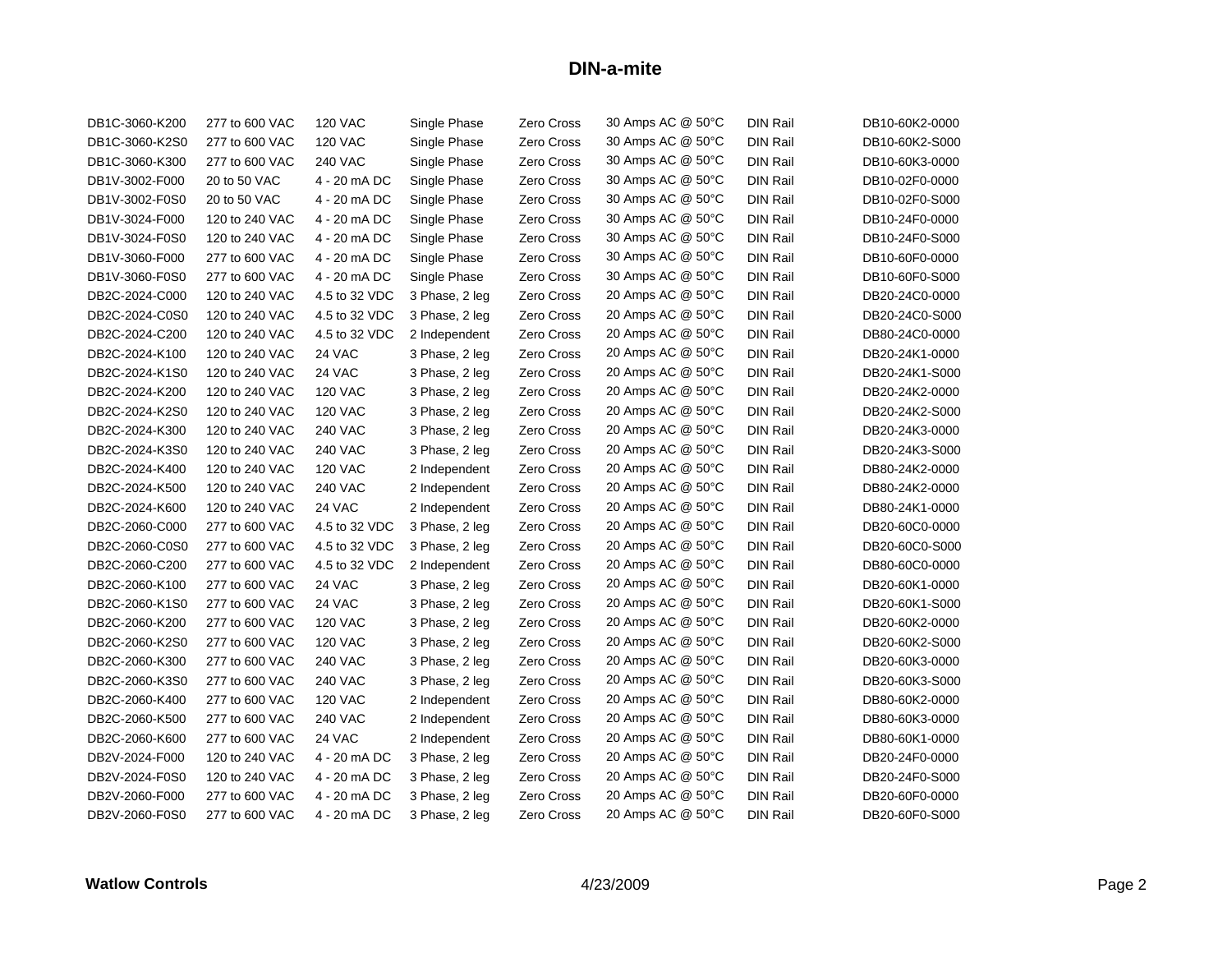| DB3C-1524-C000 | 120 to 240 VAC | 4.5 to 32 VDC  | 3 Phase, 2 leg | Zero Cross        | 15 Amps AC @ 50°C | DIN Rail        | DB30-24C0-0000 |
|----------------|----------------|----------------|----------------|-------------------|-------------------|-----------------|----------------|
| DB3C-1524-C0S0 | 120 to 240 VAC | 4.5 to 32 VDC  | 3 Phase, 3 leg | Zero Cross        | 15 Amps AC @ 50°C | <b>DIN Rail</b> | DB30-24C0-S000 |
| DB3C-1524-C300 | 120 to 240 VAC | 4.5 to 32 VDC  | 3 Independent  | Zero Cross        | 15 Amps AC @ 50°C | <b>DIN Rail</b> | DB90-24C0-0000 |
| DB3C-1524-K100 | 120 to 240 VAC | 24 VAC         | 3 Phase, 3 leg | Zero Cross        | 15 Amps AC @ 50°C | <b>DIN Rail</b> | DB30-24K1-0000 |
| DB3C-1524-K1S0 | 120 to 240 VAC | 24 VAC         | 3 Phase, 3 leg | Zero Cross        | 15 Amps AC @ 50°C | <b>DIN Rail</b> | DB30-24K1-S000 |
| DB3C-1524-K200 | 120 to 240 VAC | <b>120 VAC</b> | 3 Phase, 3 leg | Zero Cross        | 15 Amps AC @ 50°C | DIN Rail        | DB30-24K2-0000 |
| DB3C-1524-K2S0 | 120 to 240 VAC | <b>120 VAC</b> | 3 Phase, 3 leg | Zero Cross        | 15 Amps AC @ 50°C | <b>DIN Rail</b> | DB30-24K2-S000 |
| DB3C-1524-K300 | 120 to 240 VAC | <b>240 VAC</b> | 3 Phase, 3 leg | Zero Cross        | 15 Amps AC @ 50°C | <b>DIN Rail</b> | DB30-24K3-0000 |
| DB3C-1524-K3S0 | 120 to 240 VAC | <b>240 VAC</b> | 3 Phase, 3 leg | Zero Cross        | 15 Amps AC @ 50°C | <b>DIN Rail</b> | DB30-24K3-S000 |
| DB3C-1524-K700 | 120 to 240 VAC | <b>120 VAC</b> | 3 Independent  | Zero Cross        | 15 Amps AC @ 50°C | <b>DIN Rail</b> | DB90-24K2-0000 |
| DB3C-1524-K800 | 120 to 240 VAC | <b>240 VAC</b> | 3 Independent  | Zero Cross        | 15 Amps AC @ 50°C | <b>DIN Rail</b> | DB90-24K3-0000 |
| DB3C-1524-K900 | 120 to 240 VAC | 24 VAC         | 3 Independent  | Zero Cross        | 15 Amps AC @ 50°C | <b>DIN Rail</b> | DB90-24K1-0000 |
| DB3C-1560-C000 | 277 to 600 VAC | 4.5 to 32 VDC  | 3 Phase, 3 leg | Zero Cross        | 15 Amps AC @ 50°C | <b>DIN Rail</b> | DB30-60C0-0000 |
| DB3C-1560-C0S0 | 277 to 600 VAC | 4.5 to 32 VDC  | 3 Phase, 3 leg | Zero Cross        | 15 Amps AC @ 50°C | <b>DIN Rail</b> | DB30-60C0-S000 |
| DB3C-1560-C300 | 277 to 600 VAC | 4.5 to 32 VDC  | 3 Independent  | Zero Cross        | 15 Amps AC @ 50°C | <b>DIN Rail</b> | DB90-60C0-0000 |
| DB3C-1560-K100 | 277 to 600 VAC | 24 VAC         | 3 Phase, 3 leg | Zero Cross        | 15 Amps AC @ 50°C | DIN Rail        | DB30-60K1-0000 |
| DB3C-1560-K1S0 | 277 to 600 VAC | 24 VAC         | 3 Phase, 3 leg | Zero Cross        | 15 Amps AC @ 50°C | <b>DIN Rail</b> | DB30-60K1-S000 |
| DB3C-1560-K200 | 277 to 600 VAC | <b>120 VAC</b> | 3 Phase, 3 leg | Zero Cross        | 15 Amps AC @ 50°C | <b>DIN Rail</b> | DB30-60K2-0000 |
| DB3C-1560-K2S0 | 277 to 600 VAC | <b>120 VAC</b> | 3 Phase, 3 leg | Zero Cross        | 15 Amps AC @ 50°C | <b>DIN Rail</b> | DB30-60K2-S000 |
| DB3C-1560-K300 | 277 to 600 VAC | <b>240 VAC</b> | 3 Phase, 3 leg | Zero Cross        | 15 Amps AC @ 50°C | <b>DIN Rail</b> | DB30-60K3-0000 |
| DB3C-1560-K3S0 | 277 to 600 VAC | <b>240 VAC</b> | 3 Phase, 3 leg | Zero Cross        | 15 Amps AC @ 50°C | <b>DIN Rail</b> | DB30-60K3-S000 |
| DB3C-1560-K700 | 277 to 600 VAC | <b>120 VAC</b> | 3 Independent  | Zero Cross        | 15 Amps AC @ 50°C | <b>DIN Rail</b> | DB90-60K2-0000 |
| DB3C-1560-K800 | 277 to 600 VAC | <b>240 VAC</b> | 3 Independent  | Zero Cross        | 15 Amps AC @ 50°C | <b>DIN Rail</b> | DB90-60K3-0000 |
| DB3C-1560-K900 | 277 to 600 VAC | 24 VAC         | 3 Independent  | Zero Cross        | 15 Amps AC @ 50°C | <b>DIN Rail</b> | DB90-60K1-0000 |
| DB3V-1524-F000 | 120 to 240 VAC | 4 - 20 mA DC   | 3 Phase, 3 leg | Zero Cross        | 15 Amps AC @ 50°C | DIN Rail        | DB30-24F0-0000 |
| DB3V-1524-F0S0 | 120 to 240 VAC | 4 - 20 mA DC   | 3 Phase, 3 leg | Zero Cross        | 15 Amps AC @ 50°C | DIN Rail        | DB30-24F0-S000 |
| DB3V-1560-F000 | 277 to 600 VAC | 4 - 20 mA DC   | 3 Phase, 3 leg | Zero Cross        | 15 Amps AC @ 50°C | <b>DIN Rail</b> | DB30-60F0-0000 |
| DB3V-1560-F0S0 | 277 to 600 VAC | 4 - 20 mA DC   | 3 Phase, 3 leg | Zero Cross        | 15 Amps AC @ 50°C | <b>DIN Rail</b> | DB30-60F0-S000 |
| DC1C-5024-C000 | 120 to 240 VAC | 4.5 to 32 VDC  | Single Phase   | Zero Cross        | 50 Amps AC @ 50°C | <b>DIN Rail</b> | DC10-24C0-0000 |
| DC1C-5024-C0S0 | 120 to 240 VAC | 4.5 to 32 VDC  | Single Phase   | Zero Cross        | 50 Amps AC @ 50°C | <b>DIN Rail</b> | DC10-24C0-S000 |
| DC1C-5024-K100 | 120 to 240 VAC | 24 VAC         | Single Phase   | <b>Zero Cross</b> | 50 Amps AC @ 50°C | <b>DIN Rail</b> | DC10-24K1-0000 |
| DC1C-5024-K1S0 | 120 to 240 VAC | 24 VAC         | Single Phase   | <b>Zero Cross</b> | 50 Amps AC @ 50°C | <b>DIN Rail</b> | DC10-24K1-S000 |
| DC1C-5024-K200 | 120 to 240 VAC | <b>120 VAC</b> | Single Phase   | Zero Cross        | 50 Amps AC @ 50°C | <b>DIN Rail</b> | DC10-24K2-0000 |
| DC1C-5024-K2S0 | 120 to 240 VAC | <b>120 VAC</b> | Single Phase   | Zero Cross        | 50 Amps AC @ 50°C | <b>DIN Rail</b> | DC10-24K2-S000 |
| DC1C-5024-K300 | 120 to 240 VAC | <b>240 VAC</b> | Single Phase   | Zero Cross        | 50 Amps AC @ 50°C | DIN Rail        | DC10-24K3-0000 |
| DC1C-5024-K3S0 | 120 to 240 VAC | 240 VAC        | Single Phase   | Zero Cross        | 50 Amps AC @ 50°C | <b>DIN Rail</b> | DC10-24K3-S000 |
| DC1C-5060-C000 | 277 to 600 VAC | 4.5 to 32 VDC  | Single Phase   | Zero Cross        | 50 Amps AC @ 50°C | DIN Rail        | DC10-60C0-0000 |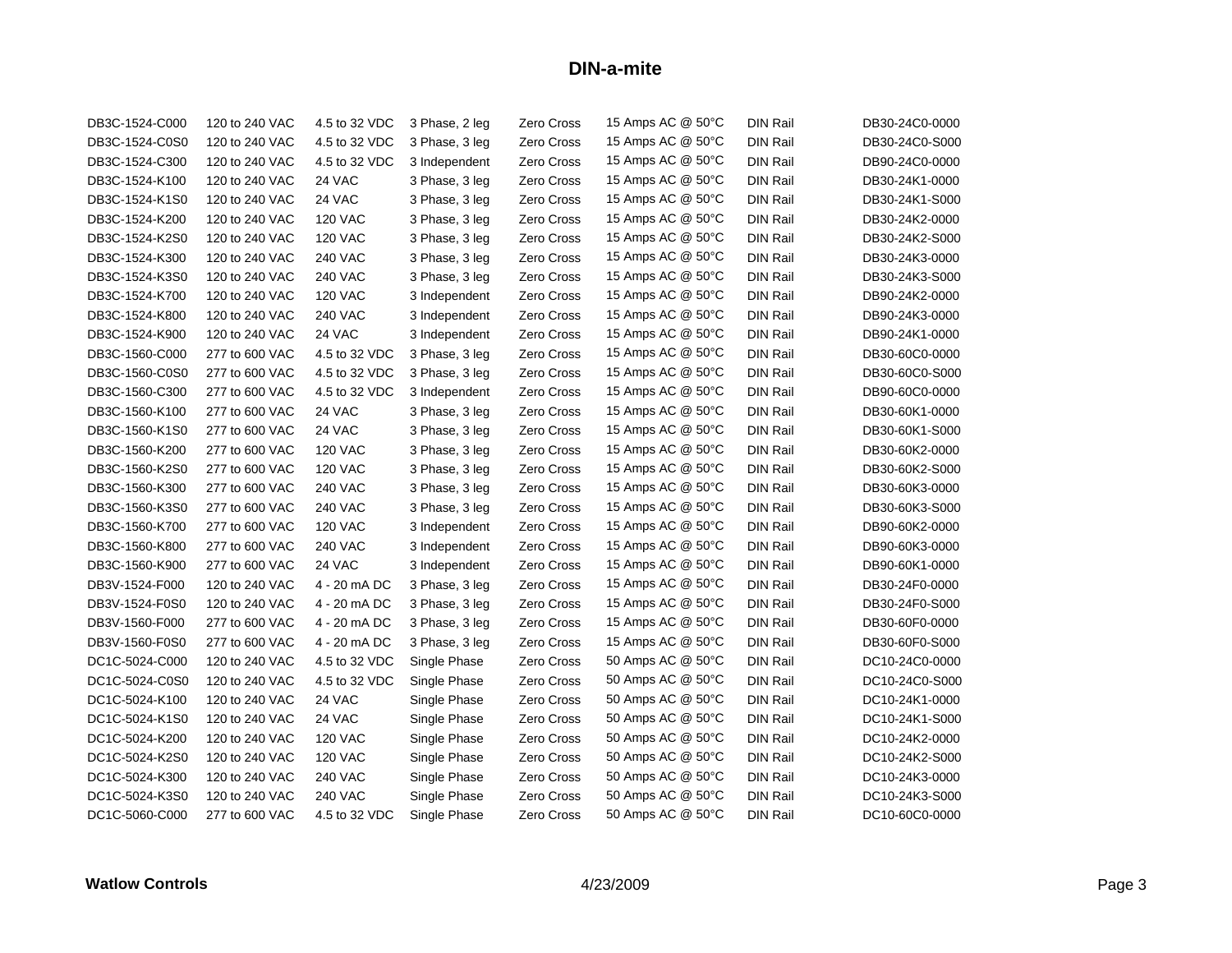| DC1C-5060-C0S0 | 277 to 600 VAC | 4.5 to 32 VDC  | Single Phase | Zero Cross        | 50 Amps AC @ 50°C | <b>DIN Rail</b> | DC10-60C0-S000 |
|----------------|----------------|----------------|--------------|-------------------|-------------------|-----------------|----------------|
| DC1C-5060-K100 | 277 to 600 VAC | 24 VAC         | Single Phase | Zero Cross        | 50 Amps AC @ 50°C | <b>DIN Rail</b> | DC10-60K1-0000 |
| DC1C-5060-K1S0 | 277 to 600 VAC | 24 VAC         | Single Phase | Zero Cross        | 50 Amps AC @ 50°C | <b>DIN Rail</b> | DC10-60K1-S000 |
| DC1C-5060-K200 | 277 to 600 VAC | <b>120 VAC</b> | Single Phase | Zero Cross        | 50 Amps AC @ 50°C | DIN Rail        | DC10-60K2-0000 |
| DC1C-5060-K2S0 | 277 to 600 VAC | <b>120 VAC</b> | Single Phase | Zero Cross        | 50 Amps AC @ 50°C | <b>DIN Rail</b> | DC10-60K2-S000 |
| DC1C-5060-K300 | 277 to 600 VAC | <b>240 VAC</b> | Single Phase | Zero Cross        | 50 Amps AC @ 50°C | <b>DIN Rail</b> | DC10-60K3-0000 |
| DC1C-5060-K3S0 | 277 to 600 VAC | <b>240 VAC</b> | Single Phase | Zero Cross        | 50 Amps AC @ 50°C | <b>DIN Rail</b> | DC10-60K3-S000 |
| DC1C-6024-C00T | 120 to 240 VAC | 4.5 to 32 VDC  | Single Phase | Zero Cross        | 60 Amps AC @ 50°C | <b>DIN Rail</b> | DC1T-24C0-0000 |
| DC1C-6024-C0ST | 120 to 240 VAC | 4.5 to 32 VDC  | Single Phase | Zero Cross        | 60 Amps AC @ 50°C | <b>DIN Rail</b> | DC1T-24C0-S000 |
| DC1C-6024-K10T | 120 to 240 VAC | 24 VAC         | Single Phase | Zero Cross        | 60 Amps AC @ 50°C | <b>DIN Rail</b> | DC1T-24K1-0000 |
| DC1C-6024-K1ST | 120 to 240 VAC | 24 VAC         | Single Phase | Zero Cross        | 60 Amps AC @ 50°C | DIN Rail        | DC1T-24K1-S000 |
| DC1C-6024-K20T | 120 to 240 VAC | <b>120 VAC</b> | Single Phase | Zero Cross        | 60 Amps AC @ 50°C | <b>DIN Rail</b> | DC1T-24K2-0000 |
| DC1C-6024-K2ST | 120 to 240 VAC | <b>120 VAC</b> | Single Phase | Zero Cross        | 60 Amps AC @ 50°C | <b>DIN Rail</b> | DC1T-24K2-S000 |
| DC1C-6024-K30T | 120 to 240 VAC | <b>240 VAC</b> | Single Phase | Zero Cross        | 60 Amps AC @ 50°C | DIN Rail        | DC1T-24K3-0000 |
| DC1C-6024-K3ST | 120 to 240 VAC | <b>240 VAC</b> | Single Phase | Zero Cross        | 60 Amps AC @ 50°C | <b>DIN Rail</b> | DC1T-24K3-S000 |
| DC1C-6060-C00T | 277 to 600 VAC | 4.5 to 32 VDC  | Single Phase | Zero Cross        | 60 Amps AC @ 50°C | <b>DIN Rail</b> | DC1T-60C0-0000 |
| DC1C-6060-C0ST | 277 to 600 VAC | 4.5 to 32 VDC  | Single Phase | Zero Cross        | 60 Amps AC @ 50°C | DIN Rail        | DC1T-60C0-S000 |
| DC1C-6060-K10T | 277 to 600 VAC | 24 VAC         | Single Phase | Zero Cross        | 60 Amps AC @ 50°C | <b>DIN Rail</b> | DC1T-60K1-0000 |
| DC1C-6060-K1ST | 277 to 600 VAC | 24 VAC         | Single Phase | Zero Cross        | 60 Amps AC @ 50°C | <b>DIN Rail</b> | DC1T-60K1-S000 |
| DC1C-6060-K20T | 277 to 600 VAC | <b>120 VAC</b> | Single Phase | Zero Cross        | 60 Amps AC @ 50°C | <b>DIN Rail</b> | DC1T-60K2-0000 |
| DC1C-6060-K2ST | 277 to 600 VAC | <b>120 VAC</b> | Single Phase | Zero Cross        | 60 Amps AC @ 50°C | <b>DIN Rail</b> | DC1T-60K2-S000 |
| DC1C-6060-K30T | 277 to 600 VAC | <b>240 VAC</b> | Single Phase | Zero Cross        | 60 Amps AC @ 50°C | <b>DIN Rail</b> | DC1T-60K3-0000 |
| DC1C-6060-K3ST | 277 to 600 VAC | <b>240 VAC</b> | Single Phase | Zero Cross        | 60 Amps AC @ 50°C | <b>DIN Rail</b> | DC1T-60K3-S000 |
| DC1C-6524-C001 | 120 to 240 VAC | 4.5 to 32 VDC  | Single Phase | Zero Cross        | 65 Amps AC @ 50°C | <b>DIN Rail</b> | DC11-24C0-0000 |
| DC1C-6524-C002 | 120 to 240 VAC | 4.5 to 32 VDC  | Single Phase | Zero Cross        | 65 Amps AC @ 50°C | <b>DIN Rail</b> | DC12-24C0-0000 |
| DC1C-6524-C0S1 | 120 to 240 VAC | 4.5 to 32 VDC  | Single Phase | Zero Cross        | 65 Amps AC @ 50°C | DIN Rail        | DC11-24C0-S000 |
| DC1C-6524-C0S2 | 120 to 240 VAC | 4.5 to 32 VDC  | Single Phase | Zero Cross        | 65 Amps AC @ 50°C | <b>DIN Rail</b> | DC12-24C0-S000 |
| DC1C-6524-K101 | 120 to 240 VAC | 24 VAC         | Single Phase | Zero Cross        | 65 Amps AC @ 50°C | <b>DIN Rail</b> | DC11-24K1-0000 |
| DC1C-6524-K102 | 120 to 240 VAC | 24 VAC         | Single Phase | Zero Cross        | 65 Amps AC @ 50°C | DIN Rail        | DC12-24K1-0000 |
| DC1C-6524-K1S1 | 120 to 240 VAC | 24 VAC         | Single Phase | Zero Cross        | 65 Amps AC @ 50°C | <b>DIN Rail</b> | DC11-24K1-S000 |
| DC1C-6524-K1S2 | 120 to 240 VAC | 24 VAC         | Single Phase | Zero Cross        | 65 Amps AC @ 50°C | DIN Rail        | DC12-24K1-S000 |
| DC1C-6524-K201 | 120 to 240 VAC | <b>120 VAC</b> | Single Phase | Zero Cross        | 65 Amps AC @ 50°C | DIN Rail        | DC11-24K2-0000 |
| DC1C-6524-K202 | 120 to 240 VAC | <b>120 VAC</b> | Single Phase | Zero Cross        | 65 Amps AC @ 50°C | <b>DIN Rail</b> | DC12-24K2-0000 |
| DC1C-6524-K2S1 | 120 to 240 VAC | <b>120 VAC</b> | Single Phase | <b>Zero Cross</b> | 65 Amps AC @ 50°C | DIN Rail        | DC11-24K2-S000 |
| DC1C-6524-K2S2 | 120 to 240 VAC | <b>120 VAC</b> | Single Phase | Zero Cross        | 65 Amps AC @ 50°C | <b>DIN Rail</b> | DC12-24K2-S000 |
| DC1C-6524-K301 | 120 to 240 VAC | <b>240 VAC</b> | Single Phase | Zero Cross        | 65 Amps AC @ 50°C | <b>DIN Rail</b> | DC11-24K3-0000 |
| DC1C-6524-K302 | 120 to 240 VAC | <b>240 VAC</b> | Single Phase | Zero Cross        | 65 Amps AC @ 50°C | <b>DIN Rail</b> | DC12-24K3-0000 |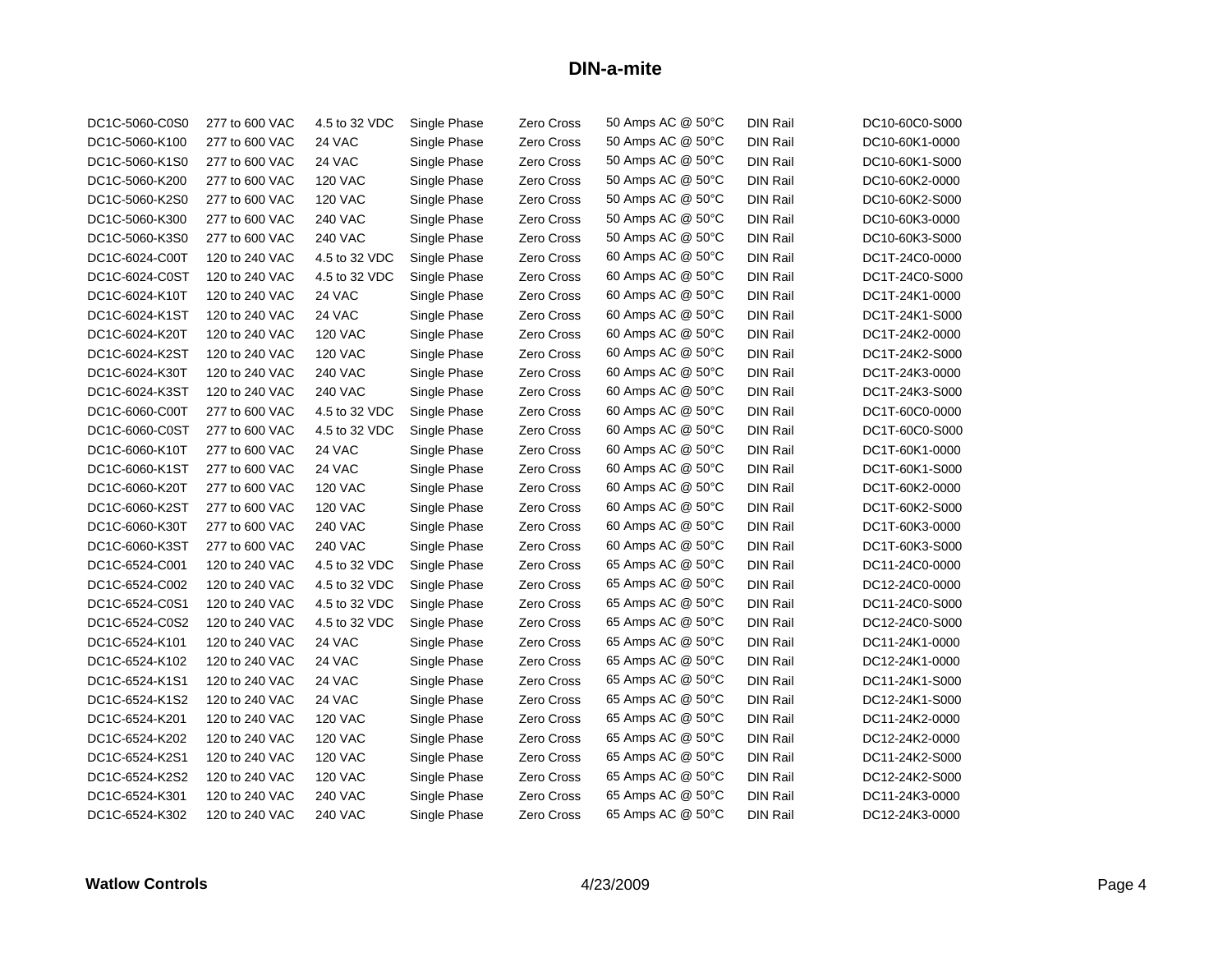| DC1C-6524-K3S1 | 120 to 240 VAC | <b>240 VAC</b> | Single Phase | Zero Cross  | 65 Amps AC @ 50°C | DIN Rail        | DC11-24K3-S000 |
|----------------|----------------|----------------|--------------|-------------|-------------------|-----------------|----------------|
| DC1C-6524-K3S2 | 120 to 240 VAC | <b>240 VAC</b> | Single Phase | Zero Cross  | 65 Amps AC @ 50°C | <b>DIN Rail</b> | DC12-24K3-S000 |
| DC1C-6560-C001 | 277 to 600 VAC | 4.5 to 32 VDC  | Single Phase | Zero Cross  | 65 Amps AC @ 50°C | <b>DIN Rail</b> | DC11-60C0-0000 |
| DC1C-6560-C002 | 277 to 600 VAC | 4.5 to 32 VDC  | Single Phase | Zero Cross  | 65 Amps AC @ 50°C | DIN Rail        | DC12-60C0-0000 |
| DC1C-6560-C0S1 | 277 to 600 VAC | 4.5 to 32 VDC  | Single Phase | Zero Cross  | 65 Amps AC @ 50°C | <b>DIN Rail</b> | DC11-60C0-S000 |
| DC1C-6560-C0S2 | 277 to 600 VAC | 4.5 to 32 VDC  | Single Phase | Zero Cross  | 65 Amps AC @ 50°C | <b>DIN Rail</b> | DC12-60C0-S000 |
| DC1C-6560-K101 | 277 to 600 VAC | 24 VAC         | Single Phase | Zero Cross  | 65 Amps AC @ 50°C | DIN Rail        | DC11-60K1-0000 |
| DC1C-6560-K102 | 277 to 600 VAC | 24 VAC         | Single Phase | Zero Cross  | 65 Amps AC @ 50°C | <b>DIN Rail</b> | DC12-60K1-0000 |
| DC1C-6560-K1S1 | 277 to 600 VAC | 24 VAC         | Single Phase | Zero Cross  | 65 Amps AC @ 50°C | <b>DIN Rail</b> | DC11-60K1-S000 |
| DC1C-6560-K1S2 | 277 to 600 VAC | 24 VAC         | Single Phase | Zero Cross  | 65 Amps AC @ 50°C | DIN Rail        | DC12-60K1-S000 |
| DC1C-6560-K201 | 277 to 600 VAC | <b>120 VAC</b> | Single Phase | Zero Cross  | 65 Amps AC @ 50°C | <b>DIN Rail</b> | DC11-60K2-0000 |
| DC1C-6560-K202 | 277 to 600 VAC | <b>120 VAC</b> | Single Phase | Zero Cross  | 65 Amps AC @ 50°C | <b>DIN Rail</b> | DC12-60K2-0000 |
| DC1C-6560-K2S1 | 277 to 600 VAC | <b>120 VAC</b> | Single Phase | Zero Cross  | 65 Amps AC @ 50°C | <b>DIN Rail</b> | DC11-60K2-S000 |
| DC1C-6560-K2S2 | 277 to 600 VAC | <b>120 VAC</b> | Single Phase | Zero Cross  | 65 Amps AC @ 50°C | <b>DIN Rail</b> | DC12-60K2-S000 |
| DC1C-6560-K301 | 277 to 600 VAC | <b>240 VAC</b> | Single Phase | Zero Cross  | 65 Amps AC @ 50°C | <b>DIN Rail</b> | DC11-60K3-0000 |
| DC1C-6560-K302 | 277 to 600 VAC | <b>240 VAC</b> | Single Phase | Zero Cross  | 65 Amps AC @ 50°C | <b>DIN Rail</b> | DC12-60K3-0000 |
| DC1C-6560-K3S1 | 277 to 600 VAC | <b>240 VAC</b> | Single Phase | Zero Cross  | 65 Amps AC @ 50°C | <b>DIN Rail</b> | DC11-60K3-S000 |
| DC1C-6560-K3S2 | 277 to 600 VAC | <b>240 VAC</b> | Single Phase | Zero Cross  | 65 Amps AC @ 50°C | <b>DIN Rail</b> | DC12-60K3-S000 |
| DC1L-5012-F000 | <b>120 VAC</b> | 4 - 20 mA DC   | Single Phase | Phase Angle | 50 Amps AC @ 50°C | <b>DIN Rail</b> | DC10-12L0-0000 |
| DC1L-5012-V100 | <b>120 VAC</b> | $0 - 5$ VDC    | Single Phase | Phase Angle | 50 Amps AC @ 50°C | <b>DIN Rail</b> | DC10-12L3-0000 |
| DC1L-5012-V200 | <b>120 VAC</b> | $1 - 5$ VDC    | Single Phase | Phase Angle | 50 Amps AC @ 50°C | <b>DIN Rail</b> | DC10-12L4-0000 |
| DC1L-5012-V300 | <b>120 VAC</b> | $0 - 10$ VDC   | Single Phase | Phase Angle | 50 Amps AC @ 50°C | <b>DIN Rail</b> | DC10-12L5-0000 |
| DC1L-5020-F000 | <b>208 VAC</b> | 4 - 20 mA DC   | Single Phase | Phase Angle | 50 Amps AC @ 50°C | <b>DIN Rail</b> | DC10-20L0-0000 |
| DC1L-5020-V100 | <b>208 VAC</b> | $0 - 5$ VDC    | Single Phase | Phase Angle | 50 Amps AC @ 50°C | <b>DIN Rail</b> | DC10-20L3-0000 |
| DC1L-5020-V200 | <b>208 VAC</b> | $1 - 5$ VDC    | Single Phase | Phase Angle | 50 Amps AC @ 50°C | <b>DIN Rail</b> | DC10-20L4-0000 |
| DC1L-5020-V300 | <b>208 VAC</b> | 0 - 10 VDC     | Single Phase | Phase Angle | 50 Amps AC @ 50°C | <b>DIN Rail</b> | DC10-20L5-0000 |
| DC1L-5024-F000 | <b>240 VAC</b> | 4 - 20 mA DC   | Single Phase | Phase Angle | 50 Amps AC @ 50°C | DIN Rail        | DC10-24L0-0000 |
| DC1L-5024-V100 | 240 VAC        | $0 - 5$ VDC    | Single Phase | Phase Angle | 50 Amps AC @ 50°C | <b>DIN Rail</b> | DC10-24L3-0000 |
| DC1L-5024-V200 | <b>240 VAC</b> | $1 - 5$ VDC    | Single Phase | Phase Angle | 50 Amps AC @ 50°C | <b>DIN Rail</b> | DC10-24L4-0000 |
| DC1L-5024-V300 | <b>240 VAC</b> | $0 - 10$ VDC   | Single Phase | Phase Angle | 50 Amps AC @ 50°C | <b>DIN Rail</b> | DC10-24L5-0000 |
| DC1L-5027-F000 | <b>277 VAC</b> | 4 - 20 mA DC   | Single Phase | Phase Angle | 50 Amps AC @ 50°C | <b>DIN Rail</b> | DC10-27L0-0000 |
| DC1L-5027-V100 | <b>277 VAC</b> | $0 - 5$ VDC    | Single Phase | Phase Angle | 50 Amps AC @ 50°C | <b>DIN Rail</b> | DC10-27L3-0000 |
| DC1L-5027-V200 | <b>277 VAC</b> | $1 - 5$ VDC    | Single Phase | Phase Angle | 50 Amps AC @ 50°C | <b>DIN Rail</b> | DC10-27L4-0000 |
| DC1L-5027-V300 | <b>277 VAC</b> | $0 - 10$ VDC   | Single Phase | Phase Angle | 50 Amps AC @ 50°C | <b>DIN Rail</b> | DC10-27L5-0000 |
| DC1L-5040-F000 | 400 VAC        | 4 - 20 mA DC   | Single Phase | Phase Angle | 50 Amps AC @ 50°C | <b>DIN Rail</b> | DC10-40L0-0000 |
| DC1L-5040-V100 | 400 VAC        | $0 - 5$ VDC    | Single Phase | Phase Angle | 50 Amps AC @ 50°C | <b>DIN Rail</b> | DC10-40L3-0000 |
| DC1L-5040-V200 | 400 VAC        | $1 - 5$ VDC    | Single Phase | Phase Angle | 50 Amps AC @ 50°C | DIN Rail        | DC10-40L4-0000 |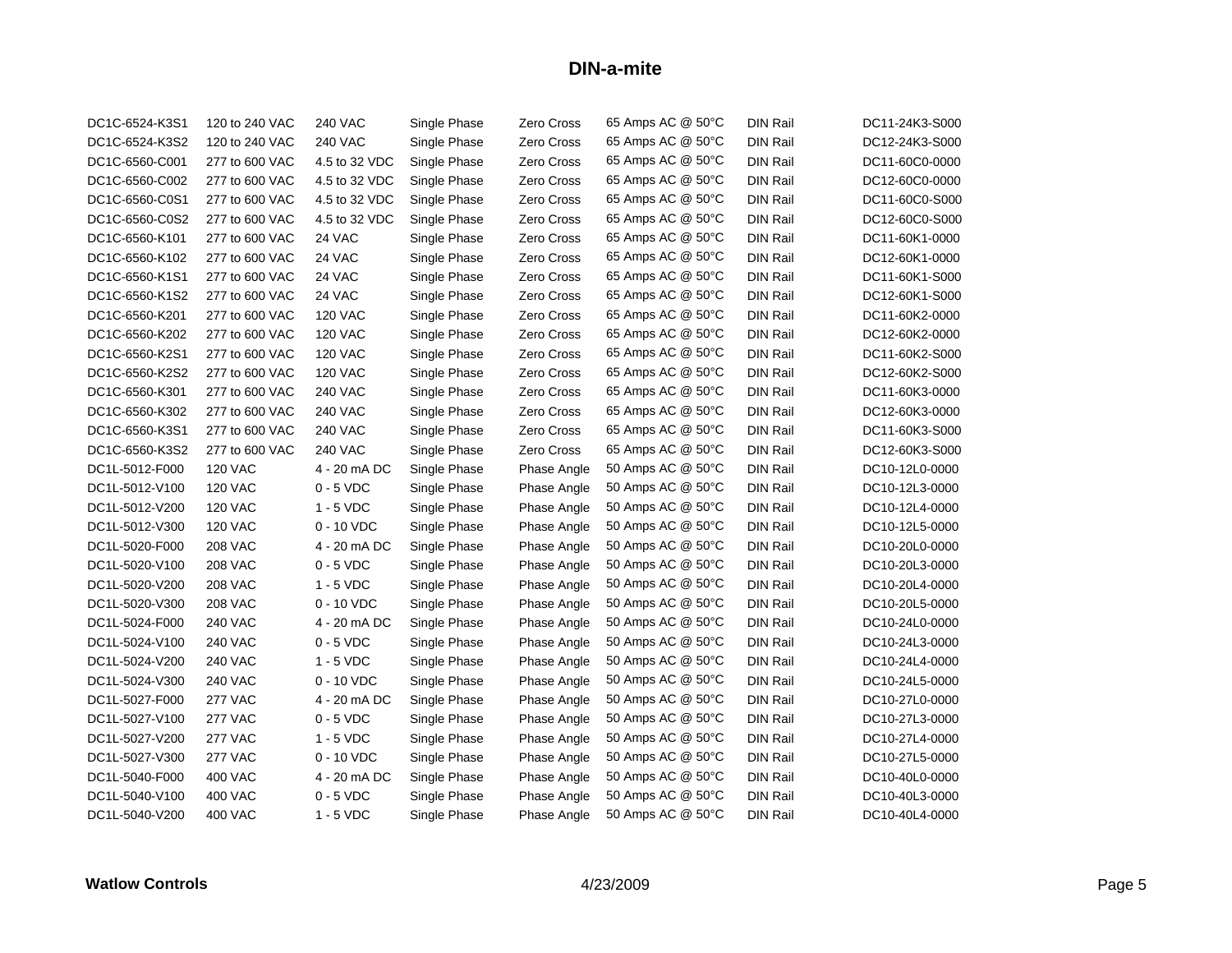| DC1L-5040-V300 | 400 VAC        | 0 - 10 VDC   | Single Phase | Phase Angle | 50 Amps AC @ 50°C | DIN Rail        | DC10-40L5-0000 |
|----------------|----------------|--------------|--------------|-------------|-------------------|-----------------|----------------|
| DC1L-5048-F000 | <b>480 VAC</b> | 4 - 20 mA DC | Single Phase | Phase Angle | 50 Amps AC @ 50°C | <b>DIN Rail</b> | DC10-48L0-0000 |
| DC1L-5048-V100 | 480 VAC        | $0 - 5$ VDC  | Single Phase | Phase Angle | 50 Amps AC @ 50°C | <b>DIN Rail</b> | DC10-48L3-0000 |
| DC1L-5048-V200 | 480 VAC        | $1 - 5$ VDC  | Single Phase | Phase Angle | 50 Amps AC @ 50°C | <b>DIN Rail</b> | DC10-48L4-0000 |
| DC1L-5048-V300 | 480 VAC        | $0 - 10$ VDC | Single Phase | Phase Angle | 50 Amps AC @ 50°C | <b>DIN Rail</b> | DC10-48L5-0000 |
| DC1L-6012-F00T | <b>120 VAC</b> | 4 - 20 mA DC | Single Phase | Phase Angle | 60 Amps AC @ 50°C | <b>DIN Rail</b> | DC1T-12L0-0000 |
| DC1L-6012-V10T | <b>120 VAC</b> | $0 - 5$ VDC  | Single Phase | Phase Angle | 60 Amps AC @ 50°C | DIN Rail        | DC1T-12L3-0000 |
| DC1L-6012-V20T | <b>120 VAC</b> | $1 - 5$ VDC  | Single Phase | Phase Angle | 60 Amps AC @ 50°C | <b>DIN Rail</b> | DC1T-12L4-0000 |
| DC1L-6012-V30T | <b>120 VAC</b> | 0 - 10 VDC   | Single Phase | Phase Angle | 60 Amps AC @ 50°C | <b>DIN Rail</b> | DC1T-12L5-0000 |
| DC1L-6020-F00T | <b>208 VAC</b> | 4 - 20 mA DC | Single Phase | Phase Angle | 60 Amps AC @ 50°C | DIN Rail        | DC1T-20L0-0000 |
| DC1L-6020-V10T | <b>208 VAC</b> | $0 - 5$ VDC  | Single Phase | Phase Angle | 60 Amps AC @ 50°C | <b>DIN Rail</b> | DC1T-20L3-0000 |
| DC1L-6020-V20T | <b>208 VAC</b> | $1 - 5$ VDC  | Single Phase | Phase Angle | 60 Amps AC @ 50°C | <b>DIN Rail</b> | DC1T-20L4-0000 |
| DC1L-6020-V30T | <b>208 VAC</b> | 0 - 10 VDC   | Single Phase | Phase Angle | 60 Amps AC @ 50°C | <b>DIN Rail</b> | DC1T-20L5-0000 |
| DC1L-6024-F00T | <b>240 VAC</b> | 4 - 20 mA DC | Single Phase | Phase Angle | 60 Amps AC @ 50°C | <b>DIN Rail</b> | DC1T-24L0-0000 |
| DC1L-6024-V10T | 240 VAC        | $0 - 5$ VDC  | Single Phase | Phase Angle | 60 Amps AC @ 50°C | <b>DIN Rail</b> | DC1T-24L3-0000 |
| DC1L-6024-V20T | <b>240 VAC</b> | $1 - 5$ VDC  | Single Phase | Phase Angle | 60 Amps AC @ 50°C | <b>DIN Rail</b> | DC1T-24L4-0000 |
| DC1L-6024-V30T | <b>240 VAC</b> | $0 - 10$ VDC | Single Phase | Phase Angle | 60 Amps AC @ 50°C | <b>DIN Rail</b> | DC1T-24L5-0000 |
| DC1L-6027-F00T | <b>277 VAC</b> | 4 - 20 mA DC | Single Phase | Phase Angle | 60 Amps AC @ 50°C | <b>DIN Rail</b> | DC1T-27L0-0000 |
| DC1L-6027-V10T | <b>277 VAC</b> | $0 - 5$ VDC  | Single Phase | Phase Angle | 60 Amps AC @ 50°C | <b>DIN Rail</b> | DC1T-27L3-0000 |
| DC1L-6027-V20T | <b>277 VAC</b> | $1 - 5$ VDC  | Single Phase | Phase Angle | 60 Amps AC @ 50°C | <b>DIN Rail</b> | DC1T-27L4-0000 |
| DC1L-6027-V30T | <b>277 VAC</b> | 0 - 10 VDC   | Single Phase | Phase Angle | 60 Amps AC @ 50°C | <b>DIN Rail</b> | DC1T-27L5-0000 |
| DC1L-6040-F00T | <b>400 VAC</b> | 4 - 20 mA DC | Single Phase | Phase Angle | 60 Amps AC @ 50°C | <b>DIN Rail</b> | DC1T-40L0-0000 |
| DC1L-6040-V10T | 400 VAC        | $0 - 5$ VDC  | Single Phase | Phase Angle | 60 Amps AC @ 50°C | <b>DIN Rail</b> | DC1T-40L3-0000 |
| DC1L-6040-V20T | 400 VAC        | $1 - 5$ VDC  | Single Phase | Phase Angle | 60 Amps AC @ 50°C | <b>DIN Rail</b> | DC1T-40L4-0000 |
| DC1L-6040-V30T | <b>400 VAC</b> | $0 - 10$ VDC | Single Phase | Phase Angle | 60 Amps AC @ 50°C | <b>DIN Rail</b> | DC1T-40L5-0000 |
| DC1L-6048-F00T | 480 VAC        | 4 - 20 mA DC | Single Phase | Phase Angle | 60 Amps AC @ 50°C | <b>DIN Rail</b> | DC1T-48L0-0000 |
| DC1L-6048-V10T | 480 VAC        | $0 - 5$ VDC  | Single Phase | Phase Angle | 60 Amps AC @ 50°C | DIN Rail        | DC1T-48L3-0000 |
| DC1L-6048-V20T | 480 VAC        | $1 - 5$ VDC  | Single Phase | Phase Angle | 60 Amps AC @ 50°C | <b>DIN Rail</b> | DC1T-48L4-0000 |
| DC1L-6048-V30T | 480 VAC        | $0 - 10$ VDC | Single Phase | Phase Angle | 60 Amps AC @ 50°C | <b>DIN Rail</b> | DC1T-48L5-0000 |
| DC1L-6512-F001 | <b>120 VAC</b> | 4 - 20 mA DC | Single Phase | Phase Angle | 65 Amps AC @ 50°C | <b>DIN Rail</b> | DC11-12L0-0000 |
| DC1L-6512-F002 | <b>120 VAC</b> | 4 - 20 mA DC | Single Phase | Phase Angle | 65 Amps AC @ 50°C | <b>DIN Rail</b> | DC12-12L0-0000 |
| DC1L-6512-V101 | <b>120 VAC</b> | $0 - 5$ VDC  | Single Phase | Phase Angle | 65 Amps AC @ 50°C | DIN Rail        | DC11-12L3-0000 |
| DC1L-6512-V102 | <b>120 VAC</b> | $0 - 5$ VDC  | Single Phase | Phase Angle | 65 Amps AC @ 50°C | <b>DIN Rail</b> | DC12-12L3-0000 |
| DC1L-6512-V201 | <b>120 VAC</b> | $1 - 5$ VDC  | Single Phase | Phase Angle | 65 Amps AC @ 50°C | <b>DIN Rail</b> | DC11-12L4-0000 |
| DC1L-6512-V202 | <b>120 VAC</b> | $1 - 5$ VDC  | Single Phase | Phase Angle | 65 Amps AC @ 50°C | DIN Rail        | DC12-12L4-0000 |
| DC1L-6512-V301 | <b>120 VAC</b> | $0 - 10$ VDC | Single Phase | Phase Angle | 65 Amps AC @ 50°C | <b>DIN Rail</b> | DC11-12L5-0000 |
| DC1L-6512-V302 | <b>120 VAC</b> | $0 - 10$ VDC | Single Phase | Phase Angle | 65 Amps AC @ 50°C | DIN Rail        | DC12-12L5-0000 |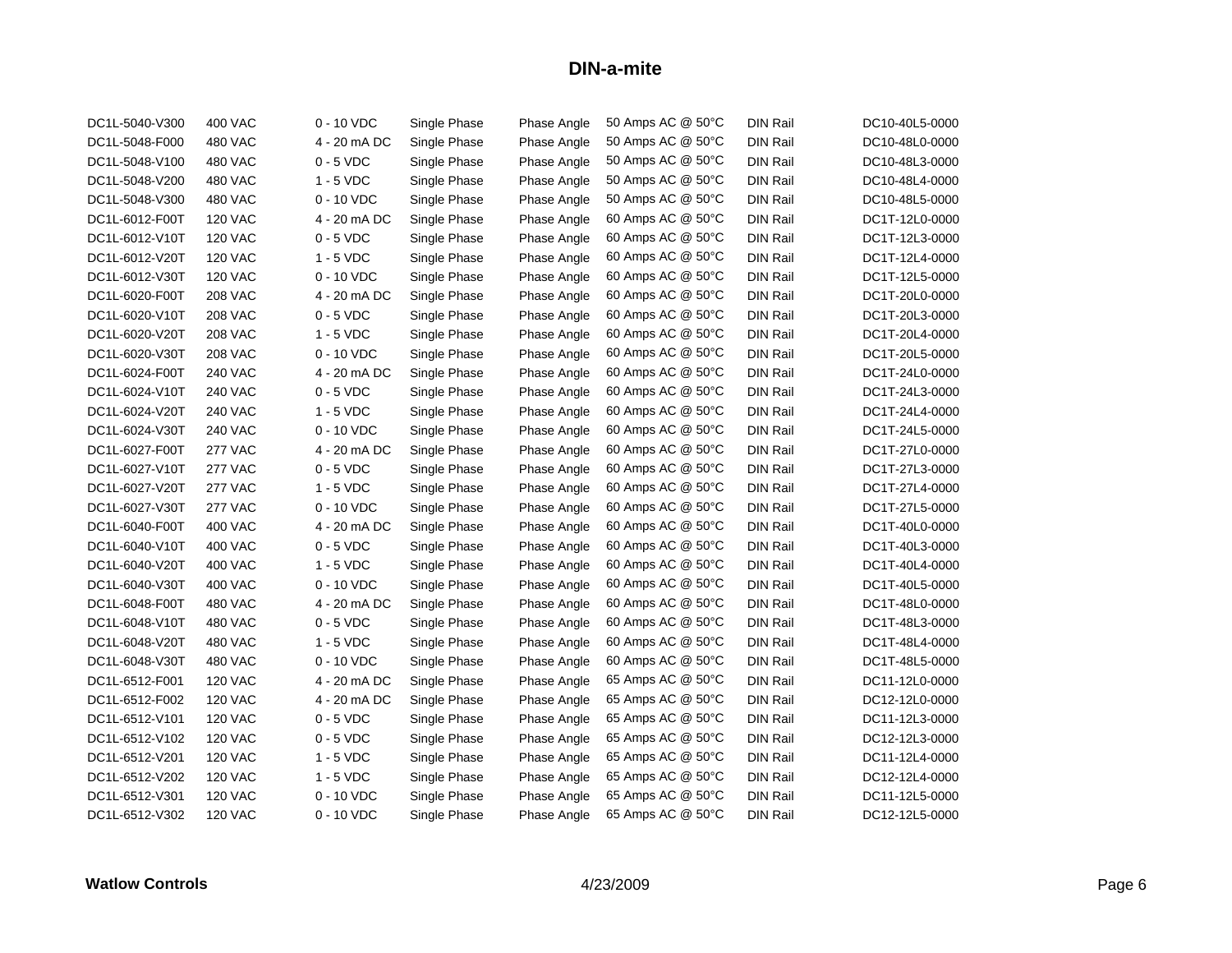| DC1L-6520-F001 | <b>208 VAC</b> | 4 - 20 mA DC | Single Phase | Phase Angle | 65 Amps AC @ 50°C | DIN Rail        | DC11-20L0-0000 |
|----------------|----------------|--------------|--------------|-------------|-------------------|-----------------|----------------|
| DC1L-6520-F002 | <b>208 VAC</b> | 4 - 20 mA DC | Single Phase | Phase Angle | 65 Amps AC @ 50°C | <b>DIN Rail</b> | DC12-20L0-0000 |
| DC1L-6520-V101 | <b>208 VAC</b> | $0 - 5$ VDC  | Single Phase | Phase Angle | 65 Amps AC @ 50°C | <b>DIN Rail</b> | DC11-20L3-0000 |
| DC1L-6520-V102 | <b>208 VAC</b> | $0 - 5$ VDC  | Single Phase | Phase Angle | 65 Amps AC @ 50°C | <b>DIN Rail</b> | DC12-20L3-0000 |
| DC1L-6520-V201 | <b>208 VAC</b> | $1 - 5$ VDC  | Single Phase | Phase Angle | 65 Amps AC @ 50°C | <b>DIN Rail</b> | DC11-20L4-0000 |
| DC1L-6520-V202 | <b>208 VAC</b> | $1 - 5$ VDC  | Single Phase | Phase Angle | 65 Amps AC @ 50°C | DIN Rail        | DC12-20L4-0000 |
| DC1L-6520-V301 | <b>208 VAC</b> | 0 - 10 VDC   | Single Phase | Phase Angle | 65 Amps AC @ 50°C | <b>DIN Rail</b> | DC11-20L5-0000 |
| DC1L-6520-V302 | <b>208 VAC</b> | 0 - 10 VDC   | Single Phase | Phase Angle | 65 Amps AC @ 50°C | DIN Rail        | DC12-20L5-0000 |
| DC1L-6524-F001 | <b>240 VAC</b> | 4 - 20 mA DC | Single Phase | Phase Angle | 65 Amps AC @ 50°C | <b>DIN Rail</b> | DC11-24L0-0000 |
| DC1L-6524-F002 | <b>240 VAC</b> | 4 - 20 mA DC | Single Phase | Phase Angle | 65 Amps AC @ 50°C | <b>DIN Rail</b> | DC12-24L0-0000 |
| DC1L-6524-V101 | <b>240 VAC</b> | $0 - 5$ VDC  | Single Phase | Phase Angle | 65 Amps AC @ 50°C | <b>DIN Rail</b> | DC11-24L3-0000 |
| DC1L-6524-V102 | <b>240 VAC</b> | $0 - 5$ VDC  | Single Phase | Phase Angle | 65 Amps AC @ 50°C | <b>DIN Rail</b> | DC12-24L3-0000 |
| DC1L-6524-V201 | <b>240 VAC</b> | $1 - 5$ VDC  | Single Phase | Phase Angle | 65 Amps AC @ 50°C | <b>DIN Rail</b> | DC11-24L4-0000 |
| DC1L-6524-V202 | <b>240 VAC</b> | $1 - 5$ VDC  | Single Phase | Phase Angle | 65 Amps AC @ 50°C | <b>DIN Rail</b> | DC12-24L4-0000 |
| DC1L-6524-V301 | <b>240 VAC</b> | $0 - 10$ VDC | Single Phase | Phase Angle | 65 Amps AC @ 50°C | <b>DIN Rail</b> | DC11-24L5-0000 |
| DC1L-6524-V302 | 240 VAC        | 0 - 10 VDC   | Single Phase | Phase Angle | 65 Amps AC @ 50°C | <b>DIN Rail</b> | DC12-24L5-0000 |
| DC1L-6527-F001 | <b>277 VAC</b> | 4 - 20 mA DC | Single Phase | Phase Angle | 65 Amps AC @ 50°C | <b>DIN Rail</b> | DC11-27L0-0000 |
| DC1L-6527-F002 | <b>277 VAC</b> | 4 - 20 mA DC | Single Phase | Phase Angle | 65 Amps AC @ 50°C | <b>DIN Rail</b> | DC12-27L0-0000 |
| DC1L-6527-V101 | <b>277 VAC</b> | $0 - 5$ VDC  | Single Phase | Phase Angle | 65 Amps AC @ 50°C | <b>DIN Rail</b> | DC11-27L3-0000 |
| DC1L-6527-V102 | <b>277 VAC</b> | $0 - 5$ VDC  | Single Phase | Phase Angle | 65 Amps AC @ 50°C | <b>DIN Rail</b> | DC12-27L3-0000 |
| DC1L-6527-V201 | <b>277 VAC</b> | $1 - 5$ VDC  | Single Phase | Phase Angle | 65 Amps AC @ 50°C | <b>DIN Rail</b> | DC11-27L4-0000 |
| DC1L-6527-V202 | <b>277 VAC</b> | $1 - 5$ VDC  | Single Phase | Phase Angle | 65 Amps AC @ 50°C | DIN Rail        | DC12-27L4-0000 |
| DC1L-6527-V301 | <b>277 VAC</b> | 0 - 10 VDC   | Single Phase | Phase Angle | 65 Amps AC @ 50°C | <b>DIN Rail</b> | DC11-27L5-0000 |
| DC1L-6527-V302 | <b>277 VAC</b> | $0 - 10$ VDC | Single Phase | Phase Angle | 65 Amps AC @ 50°C | DIN Rail        | DC12-27L5-0000 |
| DC1L-6540-F001 | 400 VAC        | 4 - 20 mA DC | Single Phase | Phase Angle | 65 Amps AC @ 50°C | <b>DIN Rail</b> | DC11-40L0-0000 |
| DC1L-6540-F002 | 400 VAC        | 4 - 20 mA DC | Single Phase | Phase Angle | 65 Amps AC @ 50°C | <b>DIN Rail</b> | DC12-40L0-0000 |
| DC1L-6540-V101 | <b>400 VAC</b> | $0 - 5$ VDC  | Single Phase | Phase Angle | 65 Amps AC @ 50°C | <b>DIN Rail</b> | DC11-40L3-0000 |
| DC1L-6540-V102 | 400 VAC        | $0 - 5$ VDC  | Single Phase | Phase Angle | 65 Amps AC @ 50°C | <b>DIN Rail</b> | DC12-40L3-0000 |
| DC1L-6540-V201 | 400 VAC        | $1 - 5$ VDC  | Single Phase | Phase Angle | 65 Amps AC @ 50°C | <b>DIN Rail</b> | DC11-40L4-0000 |
| DC1L-6540-V202 | 400 VAC        | $1 - 5$ VDC  | Single Phase | Phase Angle | 65 Amps AC @ 50°C | <b>DIN Rail</b> | DC12-40L4-0000 |
| DC1L-6540-V301 | 400 VAC        | $0 - 10$ VDC | Single Phase | Phase Angle | 65 Amps AC @ 50°C | <b>DIN Rail</b> | DC11-40L5-0000 |
| DC1L-6540-V302 | 400 VAC        | $0 - 10$ VDC | Single Phase | Phase Angle | 65 Amps AC @ 50°C | <b>DIN Rail</b> | DC12-40L5-0000 |
| DC1L-6548-F001 | 480 VAC        | 4 - 20 mA DC | Single Phase | Phase Angle | 65 Amps AC @ 50°C | <b>DIN Rail</b> | DC11-48L0-0000 |
| DC1L-6548-F002 | 480 VAC        | 4 - 20 mA DC | Single Phase | Phase Angle | 65 Amps AC @ 50°C | <b>DIN Rail</b> | DC12-48L0-0000 |
| DC1L-6548-V101 | 480 VAC        | $0 - 5$ VDC  | Single Phase | Phase Angle | 65 Amps AC @ 50°C | <b>DIN Rail</b> | DC11-48L3-0000 |
| DC1L-6548-V102 | 480 VAC        | $0 - 5$ VDC  | Single Phase | Phase Angle | 65 Amps AC @ 50°C | DIN Rail        | DC12-48L3-0000 |
| DC1L-6548-V201 | 480 VAC        | $1 - 5$ VDC  | Single Phase | Phase Angle | 65 Amps AC @ 50°C | DIN Rail        | DC11-48L4-0000 |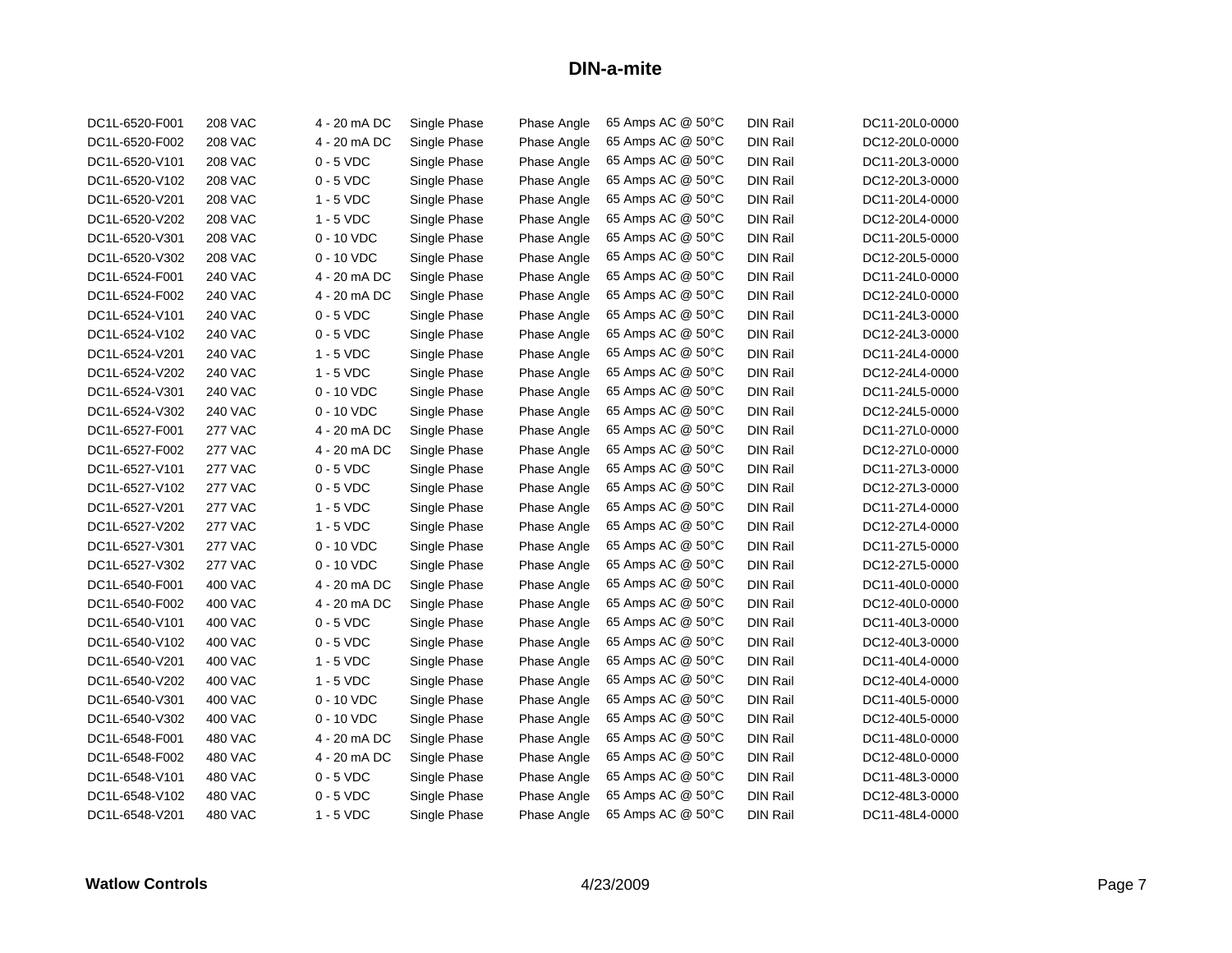| DC1L-6548-V202 | 480 VAC        | $1 - 5$ VDC  | Single Phase | Phase Angle | 65 Amps AC @ 50°C | DIN Rail        | DC12-48L4-0000 |
|----------------|----------------|--------------|--------------|-------------|-------------------|-----------------|----------------|
| DC1L-6548-V301 | <b>480 VAC</b> | $0 - 10$ VDC | Single Phase | Phase Angle | 65 Amps AC @ 50°C | <b>DIN Rail</b> | DC11-48L5-0000 |
| DC1L-6548-V302 | 480 VAC        | $0 - 10$ VDC | Single Phase | Phase Angle | 65 Amps AC @ 50°C | <b>DIN Rail</b> | DC12-48L5-0000 |
| DC1P-5012-F000 | <b>120 VAC</b> | 4 - 20 mA DC | Single Phase | Phase Angle | 50 Amps AC @ 50°C | <b>DIN Rail</b> | DC10-12P0-0000 |
| DC1P-5012-V100 | <b>120 VAC</b> | $0 - 5$ VDC  | Single Phase | Phase Angle | 50 Amps AC @ 50°C | <b>DIN Rail</b> | DC10-12P3-0000 |
| DC1P-5012-V200 | <b>120 VAC</b> | $1 - 5$ VDC  | Single Phase | Phase Angle | 50 Amps AC @ 50°C | <b>DIN Rail</b> | DC10-12P4-0000 |
| DC1P-5012-V300 | <b>120 VAC</b> | $0 - 10$ VDC | Single Phase | Phase Angle | 50 Amps AC @ 50°C | <b>DIN Rail</b> | DC10-12P5-0000 |
| DC1P-5020-F000 | <b>208 VAC</b> | 4 - 20 mA DC | Single Phase | Phase Angle | 50 Amps AC @ 50°C | <b>DIN Rail</b> | DC10-20P0-0000 |
| DC1P-5020-V100 | <b>208 VAC</b> | $0 - 5$ VDC  | Single Phase | Phase Angle | 50 Amps AC @ 50°C | <b>DIN Rail</b> | DC10-20P3-0000 |
| DC1P-5020-V200 | <b>208 VAC</b> | $1 - 5$ VDC  | Single Phase | Phase Angle | 50 Amps AC @ 50°C | <b>DIN Rail</b> | DC10-20P4-0000 |
| DC1P-5020-V300 | <b>208 VAC</b> | $0 - 10$ VDC | Single Phase | Phase Angle | 50 Amps AC @ 50°C | <b>DIN Rail</b> | DC10-20P5-0000 |
| DC1P-5024-F000 | <b>240 VAC</b> | 4 - 20 mA DC | Single Phase |             | 50 Amps AC @ 50°C | <b>DIN Rail</b> | DC10-24P0-0000 |
| DC1P-5024-V100 | <b>240 VAC</b> | $0 - 5$ VDC  | Single Phase | Phase Angle | 50 Amps AC @ 50°C | <b>DIN Rail</b> | DC10-24P3-0000 |
|                |                |              |              | Phase Angle | 50 Amps AC @ 50°C | <b>DIN Rail</b> |                |
| DC1P-5024-V200 | <b>240 VAC</b> | $1 - 5$ VDC  | Single Phase | Phase Angle | 50 Amps AC @ 50°C |                 | DC10-24P4-0000 |
| DC1P-5024-V300 | <b>240 VAC</b> | 0 - 10 VDC   | Single Phase | Phase Angle | 50 Amps AC @ 50°C | <b>DIN Rail</b> | DC10-24P5-0000 |
| DC1P-5027-F000 | <b>277 VAC</b> | 4 - 20 mA DC | Single Phase | Phase Angle |                   | <b>DIN Rail</b> | DC10-27P0-0000 |
| DC1P-5027-V100 | <b>277 VAC</b> | $0 - 5$ VDC  | Single Phase | Phase Angle | 50 Amps AC @ 50°C | <b>DIN Rail</b> | DC10-27P3-0000 |
| DC1P-5027-V200 | <b>277 VAC</b> | $1 - 5$ VDC  | Single Phase | Phase Angle | 50 Amps AC @ 50°C | <b>DIN Rail</b> | DC10-27P4-0000 |
| DC1P-5027-V300 | <b>277 VAC</b> | $0 - 10$ VDC | Single Phase | Phase Angle | 50 Amps AC @ 50°C | <b>DIN Rail</b> | DC10-27P5-0000 |
| DC1P-5040-F000 | 400 VAC        | 4 - 20 mA DC | Single Phase | Phase Angle | 50 Amps AC @ 50°C | <b>DIN Rail</b> | DC10-40P0-0000 |
| DC1P-5040-V100 | <b>400 VAC</b> | $0 - 5$ VDC  | Single Phase | Phase Angle | 50 Amps AC @ 50°C | <b>DIN Rail</b> | DC10-40P3-0000 |
| DC1P-5040-V200 | 400 VAC        | $1 - 5$ VDC  | Single Phase | Phase Angle | 50 Amps AC @ 50°C | <b>DIN Rail</b> | DC10-40P4-0000 |
| DC1P-5040-V300 | 400 VAC        | $0 - 10$ VDC | Single Phase | Phase Angle | 50 Amps AC @ 50°C | DIN Rail        | DC10-40P5-0000 |
| DC1P-5048-F000 | 480 VAC        | 4 - 20 mA DC | Single Phase | Phase Angle | 50 Amps AC @ 50°C | <b>DIN Rail</b> | DC10-48P0-0000 |
| DC1P-5048-V100 | 480 VAC        | $0 - 5$ VDC  | Single Phase | Phase Angle | 50 Amps AC @ 50°C | DIN Rail        | DC10-48P3-0000 |
| DC1P-5048-V200 | 480 VAC        | $1 - 5$ VDC  | Single Phase | Phase Angle | 50 Amps AC @ 50°C | <b>DIN Rail</b> | DC10-48P4-0000 |
| DC1P-5048-V300 | 480 VAC        | $0 - 10$ VDC | Single Phase | Phase Angle | 50 Amps AC @ 50°C | <b>DIN Rail</b> | DC10-48P5-0000 |
| DC1P-5060-F000 | 600 VAC        | 4 - 20 mA DC | Single Phase | Phase Angle | 50 Amps AC @ 50°C | <b>DIN Rail</b> | DC10-60P0-0000 |
| DC1P-6012-F00T | <b>120 VAC</b> | 4 - 20 mA DC | Single Phase | Phase Angle | 60 Amps AC @ 50°C | <b>DIN Rail</b> | DC1T-12P0-0000 |
| DC1P-6012-V10T | <b>120 VAC</b> | $0 - 5$ VDC  | Single Phase | Phase Angle | 60 Amps AC @ 50°C | <b>DIN Rail</b> | DC1T-12P3-0000 |
| DC1P-6012-V20T | <b>120 VAC</b> | $1 - 5$ VDC  | Single Phase | Phase Angle | 60 Amps AC @ 50°C | <b>DIN Rail</b> | DC1T-12P4-0000 |
| DC1P-6012-V30T | <b>120 VAC</b> | $0 - 10$ VDC | Single Phase | Phase Angle | 60 Amps AC @ 50°C | <b>DIN Rail</b> | DC1T-12P5-0000 |
| DC1P-6020-F00T | <b>208 VAC</b> | 4 - 20 mA DC | Single Phase | Phase Angle | 60 Amps AC @ 50°C | <b>DIN Rail</b> | DC1T-20P0-0000 |
| DC1P-6020-V10T | <b>208 VAC</b> | $0 - 5$ VDC  | Single Phase | Phase Angle | 60 Amps AC @ 50°C | <b>DIN Rail</b> | DC1T-20P3-0000 |
| DC1P-6020-V20T | <b>208 VAC</b> | $1 - 5$ VDC  | Single Phase | Phase Angle | 60 Amps AC @ 50°C | <b>DIN Rail</b> | DC1T-20P4-0000 |
| DC1P-6020-V30T | <b>208 VAC</b> | 0 - 10 VDC   | Single Phase | Phase Angle | 60 Amps AC @ 50°C | <b>DIN Rail</b> | DC1T-20P5-0000 |
| DC1P-6024-F00T | 240 VAC        | 4 - 20 mA DC | Single Phase | Phase Angle | 60 Amps AC @ 50°C | DIN Rail        | DC1T-24P0-0000 |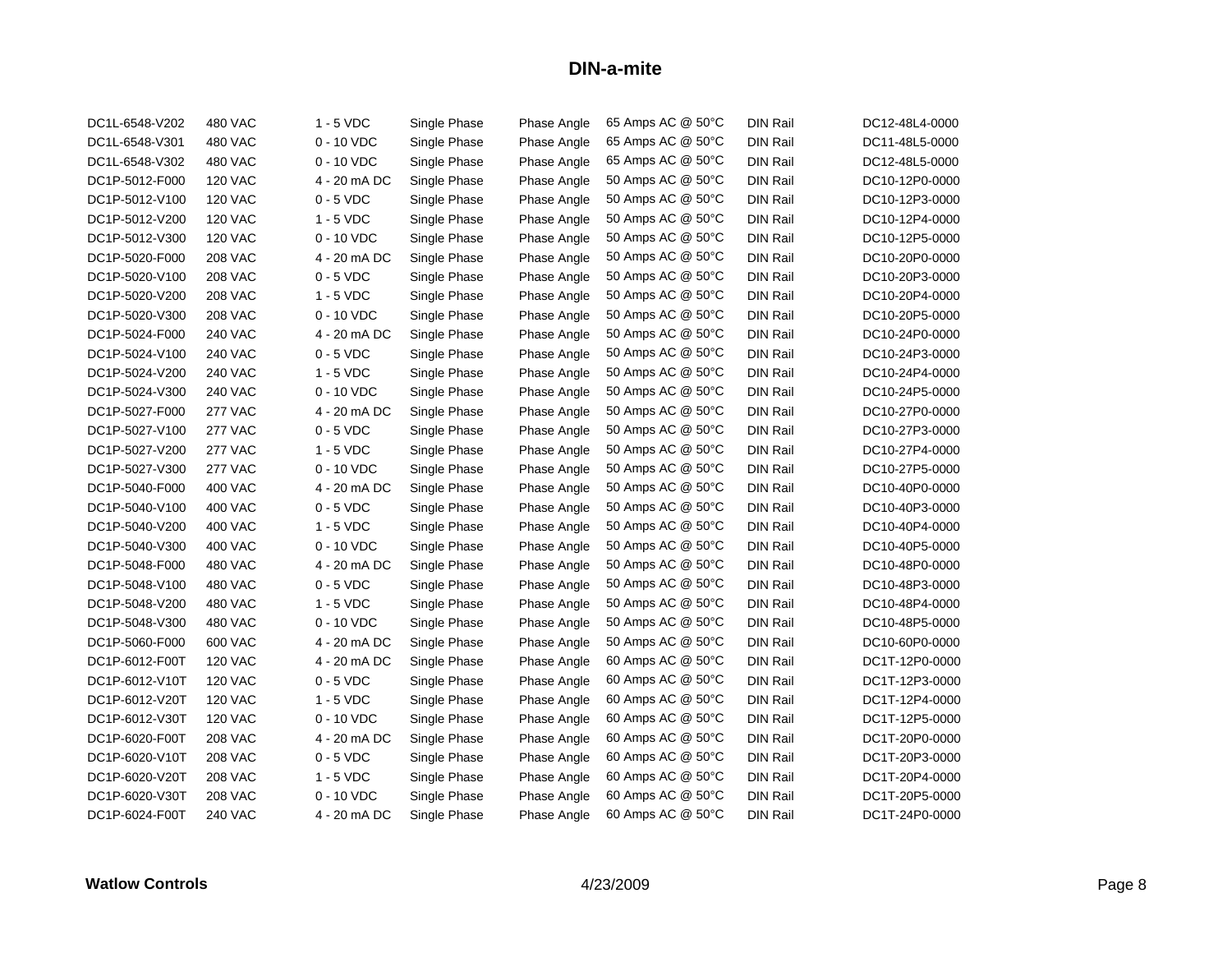| DC1P-6024-V10T | <b>240 VAC</b> | $0 - 5$ VDC  | Single Phase | Phase Angle | 60 Amps AC @ 50°C | <b>DIN Rail</b> | DC1T-24P3-0000 |
|----------------|----------------|--------------|--------------|-------------|-------------------|-----------------|----------------|
| DC1P-6024-V20T | <b>240 VAC</b> | $1 - 5$ VDC  | Single Phase | Phase Angle | 60 Amps AC @ 50°C | <b>DIN Rail</b> | DC1T-24P4-0000 |
| DC1P-6024-V30T | <b>240 VAC</b> | $0 - 10$ VDC | Single Phase | Phase Angle | 60 Amps AC @ 50°C | <b>DIN Rail</b> | DC1T-24P5-0000 |
| DC1P-6027-F00T | <b>277 VAC</b> | 4 - 20 mA DC | Single Phase | Phase Angle | 60 Amps AC @ 50°C | <b>DIN Rail</b> | DC1T-27P0-0000 |
| DC1P-6027-V10T | <b>277 VAC</b> | $0 - 5$ VDC  | Single Phase | Phase Angle | 60 Amps AC @ 50°C | <b>DIN Rail</b> | DC1T-27P3-0000 |
| DC1P-6027-V20T | <b>277 VAC</b> | $1 - 5$ VDC  | Single Phase | Phase Angle | 60 Amps AC @ 50°C | DIN Rail        | DC1T-27P4-0000 |
| DC1P-6027-V30T | <b>277 VAC</b> | $0 - 10$ VDC | Single Phase | Phase Angle | 60 Amps AC @ 50°C | <b>DIN Rail</b> | DC1T-27P5-0000 |
| DC1P-6040-F00T | 400 VAC        | 4 - 20 mA DC | Single Phase | Phase Angle | 60 Amps AC @ 50°C | DIN Rail        | DC1T-40P0-0000 |
| DC1P-6040-V10T | 400 VAC        | $0 - 5$ VDC  | Single Phase | Phase Angle | 60 Amps AC @ 50°C | <b>DIN Rail</b> | DC1T-40P3-0000 |
| DC1P-6040-V20T | 400 VAC        | $1 - 5$ VDC  | Single Phase | Phase Angle | 60 Amps AC @ 50°C | <b>DIN Rail</b> | DC1T-40P4-0000 |
| DC1P-6040-V30T | 400 VAC        | $0 - 10$ VDC | Single Phase | Phase Angle | 60 Amps AC @ 50°C | <b>DIN Rail</b> | DC1T-40P5-0000 |
| DC1P-6048-F00T | 480 VAC        | 4 - 20 mA DC | Single Phase | Phase Angle | 60 Amps AC @ 50°C | <b>DIN Rail</b> | DC1T-48P0-0000 |
| DC1P-6048-V10T | 480 VAC        | $0 - 5$ VDC  | Single Phase | Phase Angle | 60 Amps AC @ 50°C | DIN Rail        | DC1T-48P3-0000 |
| DC1P-6048-V20T | 480 VAC        | $1 - 5$ VDC  | Single Phase | Phase Angle | 60 Amps AC @ 50°C | <b>DIN Rail</b> | DC1T-48P4-0000 |
| DC1P-6048-V30T | 480 VAC        | $0 - 10$ VDC | Single Phase | Phase Angle | 60 Amps AC @ 50°C | DIN Rail        | DC1T-48P5-0000 |
| DC1P-6512-F001 | <b>120 VAC</b> | 4 - 20 mA DC | Single Phase | Phase Angle | 65 Amps AC @ 50°C | <b>DIN Rail</b> | DC11-12P0-0000 |
| DC1P-6512-F002 | <b>120 VAC</b> | 4 - 20 mA DC | Single Phase | Phase Angle | 65 Amps AC @ 50°C | DIN Rail        | DC12-12P0-0000 |
| DC1P-6512-V101 | <b>120 VAC</b> | $0 - 5$ VDC  | Single Phase | Phase Angle | 65 Amps AC @ 50°C | <b>DIN Rail</b> | DC11-12P3-0000 |
| DC1P-6512-V102 | <b>120 VAC</b> | $0 - 5$ VDC  | Single Phase | Phase Angle | 65 Amps AC @ 50°C | <b>DIN Rail</b> | DC12-12P3-0000 |
| DC1P-6512-V201 | <b>120 VAC</b> | $1 - 5$ VDC  | Single Phase | Phase Angle | 65 Amps AC @ 50°C | <b>DIN Rail</b> | DC11-12P4-0000 |
| DC1P-6512-V202 | <b>120 VAC</b> | $1 - 5$ VDC  | Single Phase | Phase Angle | 65 Amps AC @ 50°C | <b>DIN Rail</b> | DC12-12P4-0000 |
| DC1P-6512-V301 | <b>120 VAC</b> | $0 - 10$ VDC | Single Phase | Phase Angle | 65 Amps AC @ 50°C | <b>DIN Rail</b> | DC11-12P5-0000 |
| DC1P-6512-V302 | <b>120 VAC</b> | $0 - 10$ VDC | Single Phase | Phase Angle | 65 Amps AC @ 50°C | <b>DIN Rail</b> | DC12-12P5-0000 |
| DC1P-6520-F001 | <b>208 VAC</b> | 4 - 20 mA DC | Single Phase | Phase Angle | 65 Amps AC @ 50°C | DIN Rail        | DC11-20P0-0000 |
| DC1P-6520-F002 | <b>208 VAC</b> | 4 - 20 mA DC | Single Phase | Phase Angle | 65 Amps AC @ 50°C | <b>DIN Rail</b> | DC12-20P0-0000 |
| DC1P-6520-V101 | <b>208 VAC</b> | $0 - 5$ VDC  | Single Phase | Phase Angle | 65 Amps AC @ 50°C | DIN Rail        | DC11-20P3-0000 |
| DC1P-6520-V102 | <b>208 VAC</b> | $0 - 5$ VDC  | Single Phase | Phase Angle | 65 Amps AC @ 50°C | <b>DIN Rail</b> | DC12-20P3-0000 |
| DC1P-6520-V201 | <b>208 VAC</b> | $1 - 5$ VDC  | Single Phase | Phase Angle | 65 Amps AC @ 50°C | DIN Rail        | DC11-20P4-0000 |
| DC1P-6520-V202 | <b>208 VAC</b> | $1 - 5$ VDC  | Single Phase | Phase Angle | 65 Amps AC @ 50°C | DIN Rail        | DC12-20P4-0000 |
| DC1P-6520-V301 | <b>208 VAC</b> | $0 - 10$ VDC | Single Phase | Phase Angle | 65 Amps AC @ 50°C | <b>DIN Rail</b> | DC11-20P5-0000 |
| DC1P-6520-V302 | <b>208 VAC</b> | $0 - 10$ VDC | Single Phase | Phase Angle | 65 Amps AC @ 50°C | <b>DIN Rail</b> | DC12-20P5-0000 |
| DC1P-6524-F001 | <b>240 VAC</b> | 4 - 20 mA DC | Single Phase | Phase Angle | 65 Amps AC @ 50°C | <b>DIN Rail</b> | DC11-24P0-0000 |
| DC1P-6524-F002 | <b>240 VAC</b> | 4 - 20 mA DC | Single Phase | Phase Angle | 65 Amps AC @ 50°C | DIN Rail        | DC12-24P0-0000 |
| DC1P-6524-V101 | <b>240 VAC</b> | $0 - 5$ VDC  | Single Phase | Phase Angle | 65 Amps AC @ 50°C | <b>DIN Rail</b> | DC11-24P3-0000 |
| DC1P-6524-V102 | <b>240 VAC</b> | $0 - 5$ VDC  | Single Phase | Phase Angle | 65 Amps AC @ 50°C | DIN Rail        | DC12-24P3-0000 |
| DC1P-6524-V201 | 240 VAC        | $1 - 5$ VDC  | Single Phase | Phase Angle | 65 Amps AC @ 50°C | DIN Rail        | DC11-24P4-0000 |
| DC1P-6524-V202 | <b>240 VAC</b> | $1 - 5$ VDC  | Single Phase | Phase Angle | 65 Amps AC @ 50°C | <b>DIN Rail</b> | DC12-24P4-0000 |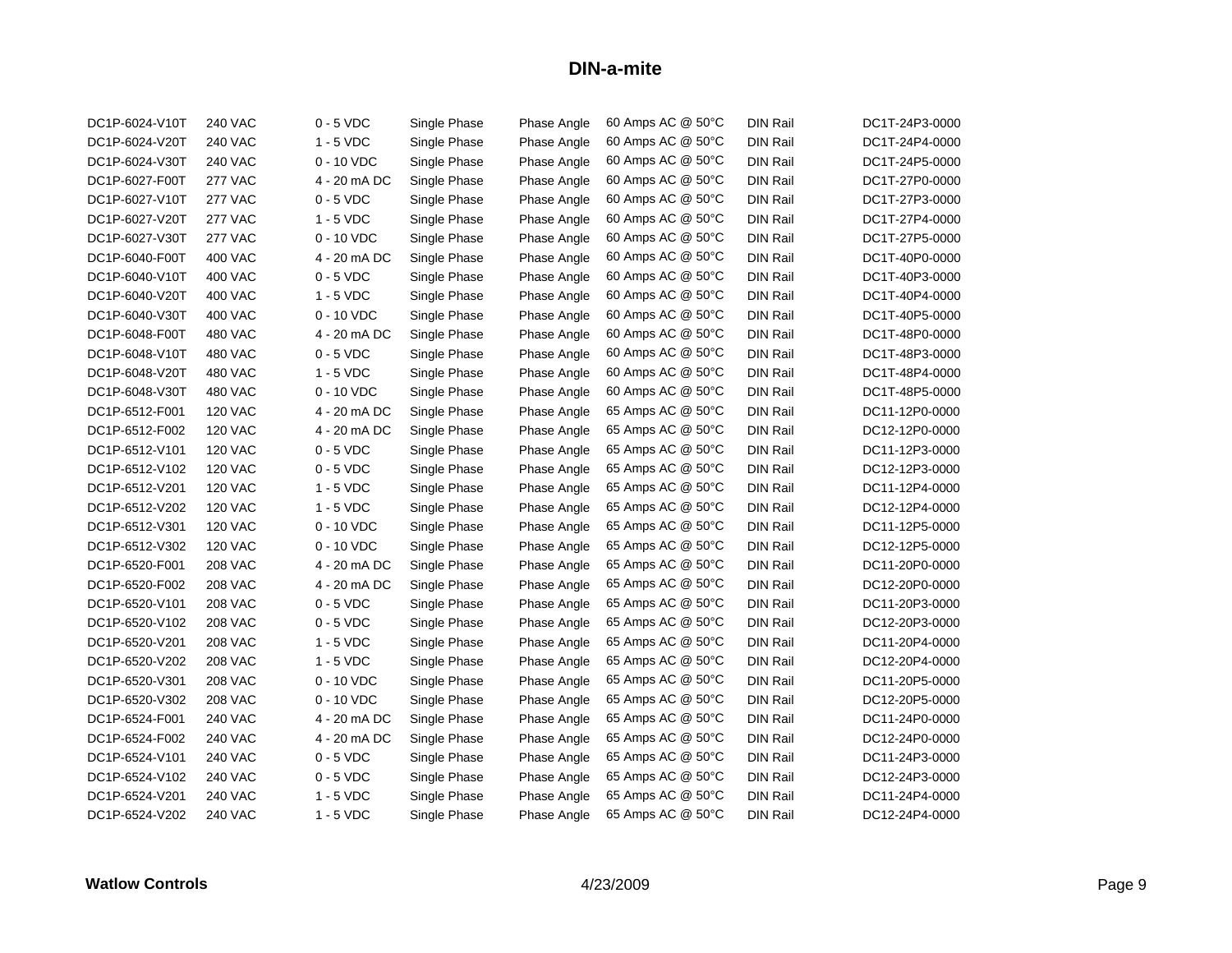| DC1P-6524-V301 | <b>240 VAC</b> | $0 - 10$ VDC | Single Phase | Phase Angle       | 65 Amps AC @ 50°C | <b>DIN Rail</b> | DC11-24P5-0000 |
|----------------|----------------|--------------|--------------|-------------------|-------------------|-----------------|----------------|
| DC1P-6524-V302 | <b>240 VAC</b> | $0 - 10$ VDC | Single Phase | Phase Angle       | 65 Amps AC @ 50°C | <b>DIN Rail</b> | DC12-24P5-0000 |
| DC1P-6527-F001 | <b>277 VAC</b> | 4 - 20 mA DC | Single Phase | Phase Angle       | 65 Amps AC @ 50°C | <b>DIN Rail</b> | DC11-27P0-0000 |
| DC1P-6527-F002 | <b>277 VAC</b> | 4 - 20 mA DC | Single Phase | Phase Angle       | 65 Amps AC @ 50°C | <b>DIN Rail</b> | DC12-27P0-0000 |
| DC1P-6527-V101 | <b>277 VAC</b> | $0 - 5$ VDC  | Single Phase | Phase Angle       | 65 Amps AC @ 50°C | <b>DIN Rail</b> | DC11-27P3-0000 |
| DC1P-6527-V102 | <b>277 VAC</b> | $0 - 5$ VDC  | Single Phase | Phase Angle       | 65 Amps AC @ 50°C | <b>DIN Rail</b> | DC12-27P3-0000 |
| DC1P-6527-V201 | <b>277 VAC</b> | $1 - 5$ VDC  | Single Phase | Phase Angle       | 65 Amps AC @ 50°C | <b>DIN Rail</b> | DC11-27P4-0000 |
| DC1P-6527-V202 | <b>277 VAC</b> | $1 - 5$ VDC  | Single Phase | Phase Angle       | 65 Amps AC @ 50°C | <b>DIN Rail</b> | DC12-27P4-0000 |
| DC1P-6527-V301 | <b>277 VAC</b> | $0 - 10$ VDC | Single Phase | Phase Angle       | 65 Amps AC @ 50°C | <b>DIN Rail</b> | DC11-27P5-0000 |
| DC1P-6527-V302 | <b>277 VAC</b> | $0 - 10$ VDC | Single Phase | Phase Angle       | 65 Amps AC @ 50°C | <b>DIN Rail</b> | DC12-27P5-0000 |
| DC1P-6540-F001 | <b>400 VAC</b> | 4 - 20 mA DC | Single Phase | Phase Angle       | 65 Amps AC @ 50°C | <b>DIN Rail</b> | DC11-40P0-0000 |
| DC1P-6540-F002 | 400 VAC        | 4 - 20 mA DC | Single Phase | Phase Angle       | 65 Amps AC @ 50°C | <b>DIN Rail</b> | DC12-40P0-0000 |
| DC1P-6540-V101 | 400 VAC        | $0 - 5$ VDC  | Single Phase | Phase Angle       | 65 Amps AC @ 50°C | <b>DIN Rail</b> | DC11-40P3-0000 |
| DC1P-6540-V102 | 400 VAC        | $0 - 5$ VDC  | Single Phase | Phase Angle       | 65 Amps AC @ 50°C | <b>DIN Rail</b> | DC12-40P3-0000 |
| DC1P-6540-V201 | 400 VAC        | $1 - 5$ VDC  | Single Phase | Phase Angle       | 65 Amps AC @ 50°C | <b>DIN Rail</b> | DC11-40P4-0000 |
| DC1P-6540-V202 | <b>400 VAC</b> | $1 - 5$ VDC  | Single Phase | Phase Angle       | 65 Amps AC @ 50°C | <b>DIN Rail</b> | DC12-40P4-0000 |
| DC1P-6540-V301 | 400 VAC        | 0 - 10 VDC   | Single Phase | Phase Angle       | 65 Amps AC @ 50°C | <b>DIN Rail</b> | DC11-40P5-0000 |
| DC1P-6540-V302 | 400 VAC        | $0 - 10$ VDC | Single Phase | Phase Angle       | 65 Amps AC @ 50°C | <b>DIN Rail</b> | DC12-40P5-0000 |
| DC1P-6548-F001 | <b>480 VAC</b> | 4 - 20 mA DC | Single Phase | Phase Angle       | 65 Amps AC @ 50°C | <b>DIN Rail</b> | DC11-48P0-0000 |
| DC1P-6548-F002 | 480 VAC        | 4 - 20 mA DC | Single Phase | Phase Angle       | 65 Amps AC @ 50°C | <b>DIN Rail</b> | DC12-48P0-0000 |
| DC1P-6548-V101 | 480 VAC        | $0 - 5$ VDC  | Single Phase | Phase Angle       | 65 Amps AC @ 50°C | <b>DIN Rail</b> | DC11-48P3-0000 |
| DC1P-6548-V102 | <b>480 VAC</b> | $0 - 5$ VDC  | Single Phase | Phase Angle       | 65 Amps AC @ 50°C | <b>DIN Rail</b> | DC12-48P3-0000 |
| DC1P-6548-V201 | 480 VAC        | $1 - 5$ VDC  | Single Phase | Phase Angle       | 65 Amps AC @ 50°C | <b>DIN Rail</b> | DC11-48P4-0000 |
| DC1P-6548-V202 | 480 VAC        | $1 - 5$ VDC  | Single Phase | Phase Angle       | 65 Amps AC @ 50°C | <b>DIN Rail</b> | DC12-48P4-0000 |
| DC1P-6548-V301 | <b>480 VAC</b> | $0 - 10$ VDC | Single Phase | Phase Angle       | 65 Amps AC @ 50°C | <b>DIN Rail</b> | DC11-48P5-0000 |
| DC1P-6548-V302 | 480 VAC        | $0 - 10$ VDC | Single Phase | Phase Angle       | 65 Amps AC @ 50°C | <b>DIN Rail</b> | DC12-48P5-0000 |
| DC1S-5012-F000 | <b>120 VAC</b> | 4 - 20 mA DC | Single Phase | Zero Cross        | 50 Amps AC @ 50°C | DIN Rail        | DC10-12S0-0000 |
| DC1S-5012-F001 | <b>120 VAC</b> | 4 - 20 mA DC | Single Phase | Zero Cross        | 65 Amps AC @ 50°C | <b>DIN Rail</b> | DC11-12S0-0000 |
| DC1S-5012-F002 | <b>120 VAC</b> | 4 - 20 mA DC | Single Phase | Zero Cross        | 65 Amps AC @ 50°C | <b>DIN Rail</b> | DC12-12S0-0000 |
| DC1S-5012-F00T | 120 VAC        | 4 - 20 mA DC | Single Phase | Zero Cross        | 60 Amps AC @ 50°C | <b>DIN Rail</b> | DC1T-12S0-0000 |
| DC1S-5012-F0S0 | <b>120 VAC</b> | 4 - 20 mA DC | Single Phase | Zero Cross        | 50 Amps AC @ 50°C | <b>DIN Rail</b> | DC10-12S0-S000 |
| DC1S-5012-F0S1 | <b>120 VAC</b> | 4 - 20 mA DC | Single Phase | Zero Cross        | 65 Amps AC @ 50°C | <b>DIN Rail</b> | DC11-12S0-S000 |
| DC1S-5012-F0S2 | <b>120 VAC</b> | 4 - 20 mA DC | Single Phase | <b>Zero Cross</b> | 65 Amps AC @ 50°C | <b>DIN Rail</b> | DC12-12S0-S000 |
| DC1S-5012-F0ST | <b>120 VAC</b> | 4 - 20 mA DC | Single Phase | <b>Zero Cross</b> | 60 Amps AC @ 50°C | <b>DIN Rail</b> | DC1T-12S0-S000 |
| DC1S-5012-V100 | <b>120 VAC</b> | $0 - 5$ VDC  | Single Phase | <b>Zero Cross</b> | 50 Amps AC @ 50°C | <b>DIN Rail</b> | DC10-12S3-0000 |
| DC1S-5012-V101 | <b>120 VAC</b> | $0 - 5$ VDC  | Single Phase | Zero Cross        | 65 Amps AC @ 50°C | <b>DIN Rail</b> | DC11-12S3-0000 |
| DC1S-5012-V102 | <b>120 VAC</b> | $0 - 5$ VDC  | Single Phase | Zero Cross        | 65 Amps AC @ 50°C | <b>DIN Rail</b> | DC12-12S3-0000 |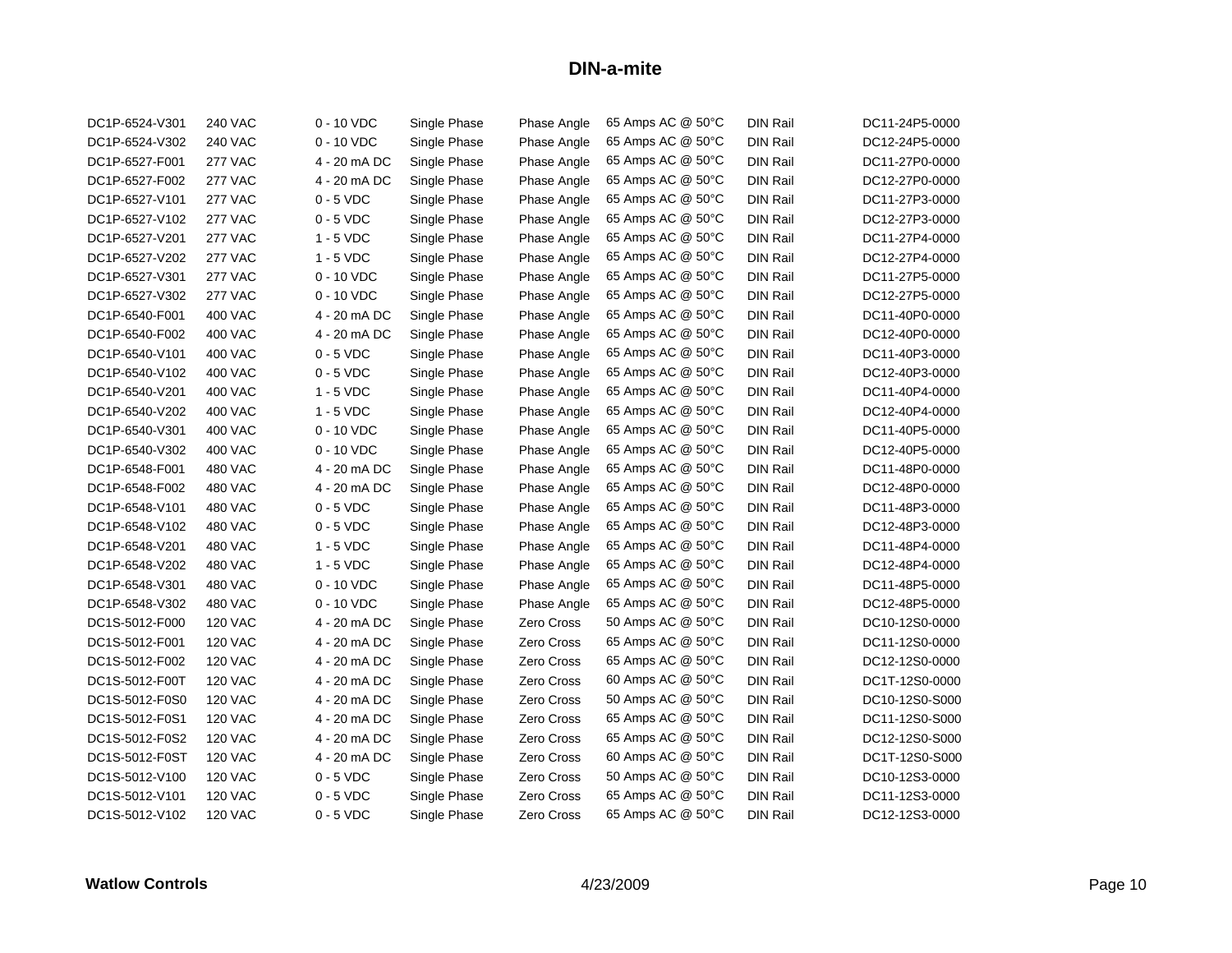| DC1S-5012-V10T | <b>120 VAC</b> | $0 - 5$ VDC  | Single Phase | Zero Cross | 60 Amps AC @ 50°C | <b>DIN Rail</b> | DC1T-12S3-0000 |
|----------------|----------------|--------------|--------------|------------|-------------------|-----------------|----------------|
| DC1S-5012-V1S0 | <b>120 VAC</b> | $0 - 5$ VDC  | Single Phase | Zero Cross | 50 Amps AC @ 50°C | <b>DIN Rail</b> | DC10-12S3-S000 |
| DC1S-5012-V1S1 | <b>120 VAC</b> | $0 - 5$ VDC  | Single Phase | Zero Cross | 65 Amps AC @ 50°C | <b>DIN Rail</b> | DC11-12S3-S000 |
| DC1S-5012-V1S2 | <b>120 VAC</b> | $0 - 5$ VDC  | Single Phase | Zero Cross | 65 Amps AC @ 50°C | <b>DIN Rail</b> | DC12-12S3-S000 |
| DC1S-5012-V1ST | <b>120 VAC</b> | $0 - 5$ VDC  | Single Phase | Zero Cross | 60 Amps AC @ 50°C | DIN Rail        | DC1T-12S3-S000 |
| DC1S-5012-V200 | <b>120 VAC</b> | $1 - 5$ VDC  | Single Phase | Zero Cross | 50 Amps AC @ 50°C | <b>DIN Rail</b> | DC10-12S4-0000 |
| DC1S-5012-V201 | <b>120 VAC</b> | $1 - 5$ VDC  | Single Phase | Zero Cross | 65 Amps AC @ 50°C | <b>DIN Rail</b> | DC11-12S4-0000 |
| DC1S-5012-V202 | <b>120 VAC</b> | $1 - 5$ VDC  | Single Phase | Zero Cross | 65 Amps AC @ 50°C | <b>DIN Rail</b> | DC12-12S4-0000 |
| DC1S-5012-V20T | <b>120 VAC</b> | $1 - 5$ VDC  | Single Phase | Zero Cross | 60 Amps AC @ 50°C | DIN Rail        | DC1T-12S4-0000 |
| DC1S-5012-V2S0 | <b>120 VAC</b> | $1 - 5$ VDC  | Single Phase | Zero Cross | 50 Amps AC @ 50°C | <b>DIN Rail</b> | DC10-12S4-S000 |
| DC1S-5012-V2S1 | <b>120 VAC</b> | $1 - 5$ VDC  | Single Phase | Zero Cross | 65 Amps AC @ 50°C | <b>DIN Rail</b> | DC11-12S4-S000 |
| DC1S-5012-V2S2 | <b>120 VAC</b> | $1 - 5$ VDC  | Single Phase | Zero Cross | 65 Amps AC @ 50°C | <b>DIN Rail</b> | DC12-12S4-S000 |
| DC1S-5012-V2ST | <b>120 VAC</b> | 1 - 5 VDC    | Single Phase | Zero Cross | 60 Amps AC @ 50°C | <b>DIN Rail</b> | DC1T-12S4-S000 |
| DC1S-5012-V300 | <b>120 VAC</b> | 0 - 10 VDC   | Single Phase | Zero Cross | 50 Amps AC @ 50°C | <b>DIN Rail</b> | DC10-12S5-0000 |
| DC1S-5012-V301 | <b>120 VAC</b> | $0 - 10$ VDC | Single Phase | Zero Cross | 65 Amps AC @ 50°C | DIN Rail        | DC11-12S5-0000 |
| DC1S-5012-V302 | <b>120 VAC</b> | $0 - 10$ VDC | Single Phase | Zero Cross | 65 Amps AC @ 50°C | <b>DIN Rail</b> | DC12-12S5-0000 |
| DC1S-5012-V30T | <b>120 VAC</b> | $0 - 10$ VDC | Single Phase | Zero Cross | 60 Amps AC @ 50°C | <b>DIN Rail</b> | DC1T-12S5-0000 |
| DC1S-5012-V3S0 | <b>120 VAC</b> | $0 - 10$ VDC | Single Phase | Zero Cross | 50 Amps AC @ 50°C | <b>DIN Rail</b> | DC10-12S5-S000 |
| DC1S-5012-V3S1 | <b>120 VAC</b> | $0 - 10$ VDC | Single Phase | Zero Cross | 65 Amps AC @ 50°C | <b>DIN Rail</b> | DC11-12S5-S000 |
| DC1S-5012-V3S2 | <b>120 VAC</b> | $0 - 10$ VDC | Single Phase | Zero Cross | 65 Amps AC @ 50°C | <b>DIN Rail</b> | DC12-12S5-S000 |
| DC1S-5012-V3ST | <b>120 VAC</b> | $0 - 10$ VDC | Single Phase | Zero Cross | 60 Amps AC @ 50°C | <b>DIN Rail</b> | DC1T-12S5-S000 |
| DC1S-5020-F000 | <b>208 VAC</b> | 4 - 20 mA DC | Single Phase | Zero Cross | 50 Amps AC @ 50°C | <b>DIN Rail</b> | DC10-20S0-0000 |
| DC1S-5020-F001 | <b>208 VAC</b> | 4 - 20 mA DC | Single Phase | Zero Cross | 65 Amps AC @ 50°C | <b>DIN Rail</b> | DC11-20S0-0000 |
| DC1S-5020-F002 | <b>208 VAC</b> | 4 - 20 mA DC | Single Phase | Zero Cross | 65 Amps AC @ 50°C | <b>DIN Rail</b> | DC12-20S0-0000 |
| DC1S-5020-F00T | <b>208 VAC</b> | 4 - 20 mA DC | Single Phase | Zero Cross | 60 Amps AC @ 50°C | DIN Rail        | DC1T-20S0-0000 |
| DC1S-5020-F0S0 | <b>208 VAC</b> | 4 - 20 mA DC | Single Phase | Zero Cross | 50 Amps AC @ 50°C | <b>DIN Rail</b> | DC10-20S0-S000 |
| DC1S-5020-F0S1 | <b>208 VAC</b> | 4 - 20 mA DC | Single Phase | Zero Cross | 65 Amps AC @ 50°C | <b>DIN Rail</b> | DC11-20S0-S000 |
| DC1S-5020-F0S2 | <b>208 VAC</b> | 4 - 20 mA DC | Single Phase | Zero Cross | 65 Amps AC @ 50°C | DIN Rail        | DC12-20S0-S000 |
| DC1S-5020-F0ST | <b>208 VAC</b> | 4 - 20 mA DC | Single Phase | Zero Cross | 60 Amps AC @ 50°C | <b>DIN Rail</b> | DC1T-20S0-S000 |
| DC1S-5020-V100 | <b>208 VAC</b> | $0 - 5$ VDC  | Single Phase | Zero Cross | 50 Amps AC @ 50°C | <b>DIN Rail</b> | DC10-20S3-0000 |
| DC1S-5020-V101 | <b>208 VAC</b> | $0 - 5$ VDC  | Single Phase | Zero Cross | 65 Amps AC @ 50°C | <b>DIN Rail</b> | DC11-20S3-0000 |
| DC1S-5020-V102 | <b>208 VAC</b> | $0 - 5$ VDC  | Single Phase | Zero Cross | 65 Amps AC @ 50°C | <b>DIN Rail</b> | DC12-20S3-0000 |
| DC1S-5020-V10T | <b>208 VAC</b> | $0 - 5$ VDC  | Single Phase | Zero Cross | 60 Amps AC @ 50°C | <b>DIN Rail</b> | DC1T-20S3-0000 |
| DC1S-5020-V1S0 | <b>208 VAC</b> | $0 - 5$ VDC  | Single Phase | Zero Cross | 50 Amps AC @ 50°C | <b>DIN Rail</b> | DC10-20S3-S000 |
| DC1S-5020-V1S1 | <b>208 VAC</b> | $0 - 5$ VDC  | Single Phase | Zero Cross | 65 Amps AC @ 50°C | <b>DIN Rail</b> | DC11-20S3-S000 |
| DC1S-5020-V1S2 | <b>208 VAC</b> | $0 - 5$ VDC  | Single Phase | Zero Cross | 65 Amps AC @ 50°C | <b>DIN Rail</b> | DC12-20S3-S000 |
| DC1S-5020-V1ST | <b>208 VAC</b> | $0 - 5$ VDC  | Single Phase | Zero Cross | 60 Amps AC @ 50°C | DIN Rail        | DC1T-20S3-S000 |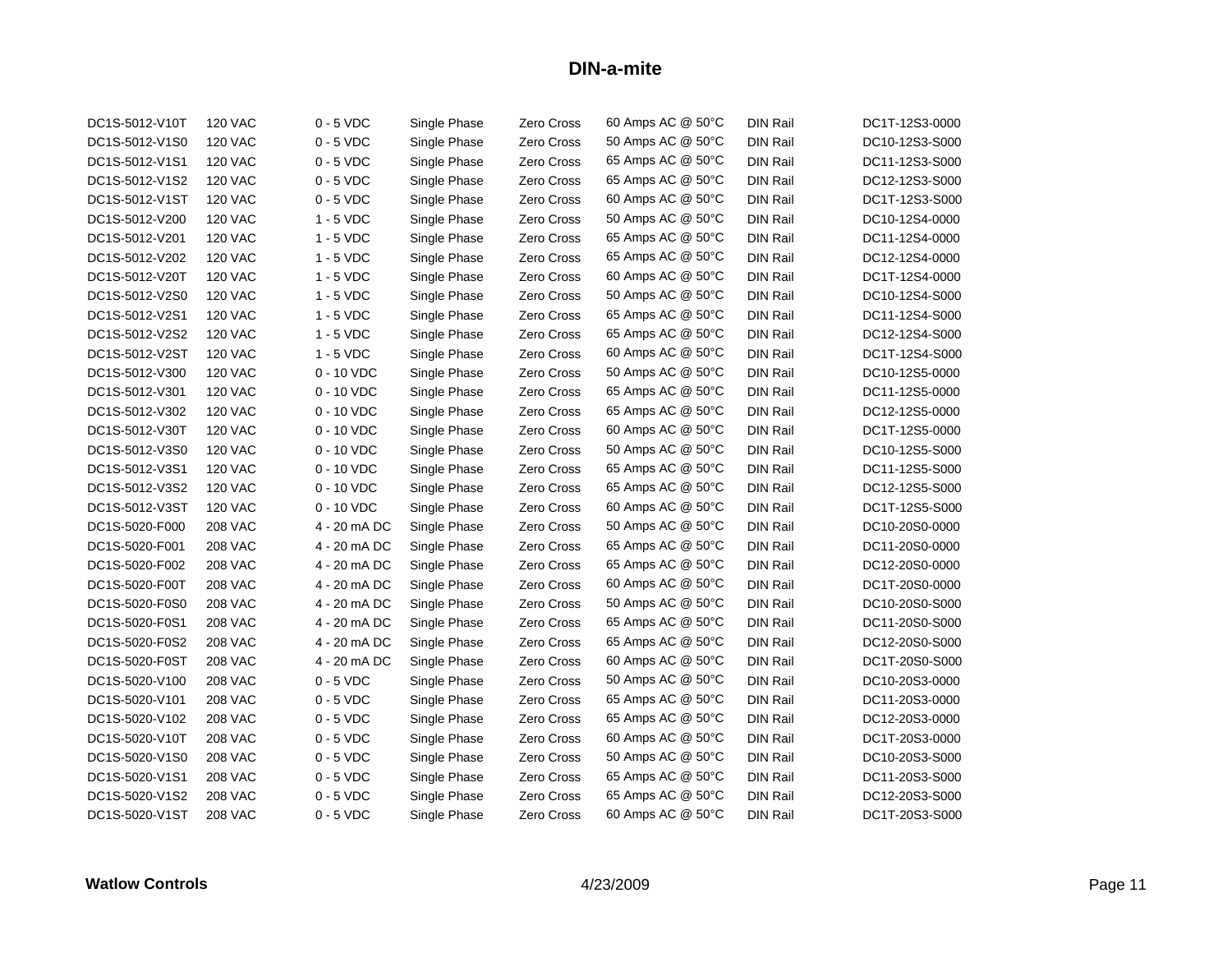| DC1S-5020-V200 | <b>208 VAC</b> | $1 - 5$ VDC  | Single Phase | Zero Cross        | 50 Amps AC @ 50°C | <b>DIN Rail</b> | DC10-20S4-0000 |
|----------------|----------------|--------------|--------------|-------------------|-------------------|-----------------|----------------|
| DC1S-5020-V201 | <b>208 VAC</b> | $1 - 5$ VDC  | Single Phase | Zero Cross        | 65 Amps AC @ 50°C | <b>DIN Rail</b> | DC11-20S4-0000 |
| DC1S-5020-V202 | <b>208 VAC</b> | $1 - 5$ VDC  | Single Phase | Zero Cross        | 65 Amps AC @ 50°C | <b>DIN Rail</b> | DC12-20S4-0000 |
| DC1S-5020-V20T | <b>208 VAC</b> | $1 - 5$ VDC  | Single Phase | Zero Cross        | 60 Amps AC @ 50°C | <b>DIN Rail</b> | DC1T-20S4-0000 |
| DC1S-5020-V2S0 | <b>208 VAC</b> | $1 - 5$ VDC  | Single Phase | Zero Cross        | 50 Amps AC @ 50°C | DIN Rail        | DC10-20S4-S000 |
| DC1S-5020-V2S1 | <b>208 VAC</b> | $1 - 5$ VDC  | Single Phase | Zero Cross        | 65 Amps AC @ 50°C | <b>DIN Rail</b> | DC11-20S4-S000 |
| DC1S-5020-V2S2 | <b>208 VAC</b> | $1 - 5$ VDC  | Single Phase | Zero Cross        | 65 Amps AC @ 50°C | <b>DIN Rail</b> | DC12-20S4-S000 |
| DC1S-5020-V2ST | <b>208 VAC</b> | $1 - 5$ VDC  | Single Phase | Zero Cross        | 60 Amps AC @ 50°C | <b>DIN Rail</b> | DC1T-20S4-S000 |
| DC1S-5020-V300 | <b>208 VAC</b> | $0 - 10$ VDC | Single Phase | Zero Cross        | 50 Amps AC @ 50°C | <b>DIN Rail</b> | DC10-20S5-0000 |
| DC1S-5020-V301 | <b>208 VAC</b> | $0 - 10$ VDC | Single Phase | Zero Cross        | 65 Amps AC @ 50°C | <b>DIN Rail</b> | DC11-20S5-0000 |
| DC1S-5020-V302 | <b>208 VAC</b> | $0 - 10$ VDC | Single Phase | Zero Cross        | 65 Amps AC @ 50°C | <b>DIN Rail</b> | DC12-20S5-0000 |
| DC1S-5020-V30T | <b>208 VAC</b> | $0 - 10$ VDC | Single Phase | Zero Cross        | 60 Amps AC @ 50°C | <b>DIN Rail</b> | DC1T-20S5-0000 |
| DC1S-5020-V3S0 | <b>208 VAC</b> | $0 - 10$ VDC | Single Phase | Zero Cross        | 50 Amps AC @ 50°C | <b>DIN Rail</b> | DC10-20S5-S000 |
| DC1S-5020-V3S1 | <b>208 VAC</b> | $0 - 10$ VDC | Single Phase | Zero Cross        | 65 Amps AC @ 50°C | <b>DIN Rail</b> | DC11-20S5-S000 |
| DC1S-5020-V3S2 | <b>208 VAC</b> | $0 - 10$ VDC | Single Phase | Zero Cross        | 65 Amps AC @ 50°C | <b>DIN Rail</b> | DC12-20S5-S000 |
| DC1S-5020-V3ST | <b>208 VAC</b> | $0 - 10$ VDC | Single Phase | Zero Cross        | 60 Amps AC @ 50°C | <b>DIN Rail</b> | DC1T-20S5-S000 |
| DC1S-5024-F000 | <b>240 VAC</b> | 4 - 20 mA DC | Single Phase | Zero Cross        | 50 Amps AC @ 50°C | <b>DIN Rail</b> | DC10-24S0-0000 |
| DC1S-5024-F001 | <b>240 VAC</b> | 4 - 20 mA DC | Single Phase | Zero Cross        | 65 Amps AC @ 50°C | <b>DIN Rail</b> | DC11-24S0-0000 |
| DC1S-5024-F002 | <b>240 VAC</b> | 4 - 20 mA DC | Single Phase | Zero Cross        | 65 Amps AC @ 50°C | <b>DIN Rail</b> | DC12-24S0-0000 |
| DC1S-5024-F00T | <b>240 VAC</b> | 4 - 20 mA DC | Single Phase | Zero Cross        | 60 Amps AC @ 50°C | <b>DIN Rail</b> | DC1T-24S0-0000 |
| DC1S-5024-F0S0 | <b>240 VAC</b> | 4 - 20 mA DC | Single Phase | Zero Cross        | 50 Amps AC @ 50°C | <b>DIN Rail</b> | DC10-24S0-S000 |
| DC1S-5024-F0S1 | <b>240 VAC</b> | 4 - 20 mA DC | Single Phase | Zero Cross        | 65 Amps AC @ 50°C | <b>DIN Rail</b> | DC11-24S0-S000 |
| DC1S-5024-F0S2 | <b>240 VAC</b> | 4 - 20 mA DC | Single Phase | Zero Cross        | 65 Amps AC @ 50°C | <b>DIN Rail</b> | DC12-24S0-S000 |
| DC1S-5024-F0ST | <b>240 VAC</b> | 4 - 20 mA DC | Single Phase | Zero Cross        | 60 Amps AC @ 50°C | <b>DIN Rail</b> | DC1T-24S0-S000 |
| DC1S-5024-V100 | <b>240 VAC</b> | $0 - 5$ VDC  | Single Phase | Zero Cross        | 50 Amps AC @ 50°C | DIN Rail        | DC10-24S3-0000 |
| DC1S-5024-V101 | <b>240 VAC</b> | $0 - 5$ VDC  | Single Phase | Zero Cross        | 65 Amps AC @ 50°C | <b>DIN Rail</b> | DC11-24S3-0000 |
| DC1S-5024-V102 | <b>240 VAC</b> | $0 - 5$ VDC  | Single Phase | Zero Cross        | 65 Amps AC @ 50°C | <b>DIN Rail</b> | DC12-24S3-0000 |
| DC1S-5024-V10T | <b>240 VAC</b> | $0 - 5$ VDC  | Single Phase | Zero Cross        | 60 Amps AC @ 50°C | <b>DIN Rail</b> | DC1T-24S3-0000 |
| DC1S-5024-V1S0 | <b>240 VAC</b> | $0 - 5$ VDC  | Single Phase | Zero Cross        | 50 Amps AC @ 50°C | <b>DIN Rail</b> | DC10-24S3-S000 |
| DC1S-5024-V1S1 | <b>240 VAC</b> | $0 - 5$ VDC  | Single Phase | Zero Cross        | 65 Amps AC @ 50°C | <b>DIN Rail</b> | DC11-24S3-S000 |
| DC1S-5024-V1S2 | <b>240 VAC</b> | $0 - 5$ VDC  | Single Phase | Zero Cross        | 65 Amps AC @ 50°C | <b>DIN Rail</b> | DC12-24S3-S000 |
| DC1S-5024-V1ST | <b>240 VAC</b> | $0 - 5$ VDC  | Single Phase | Zero Cross        | 60 Amps AC @ 50°C | <b>DIN Rail</b> | DC1T-24S3-S000 |
| DC1S-5024-V200 | <b>240 VAC</b> | $1 - 5$ VDC  | Single Phase | Zero Cross        | 50 Amps AC @ 50°C | <b>DIN Rail</b> | DC10-24S4-0000 |
| DC1S-5024-V201 | <b>240 VAC</b> | $1 - 5$ VDC  | Single Phase | Zero Cross        | 65 Amps AC @ 50°C | <b>DIN Rail</b> | DC11-24S4-0000 |
| DC1S-5024-V202 | <b>240 VAC</b> | $1 - 5$ VDC  | Single Phase | <b>Zero Cross</b> | 65 Amps AC @ 50°C | <b>DIN Rail</b> | DC12-24S4-0000 |
| DC1S-5024-V20T | <b>240 VAC</b> | $1 - 5$ VDC  | Single Phase | Zero Cross        | 60 Amps AC @ 50°C | <b>DIN Rail</b> | DC1T-24S4-0000 |
| DC1S-5024-V2S0 | <b>240 VAC</b> | $1 - 5$ VDC  | Single Phase | Zero Cross        | 50 Amps AC @ 50°C | DIN Rail        | DC10-24S4-S000 |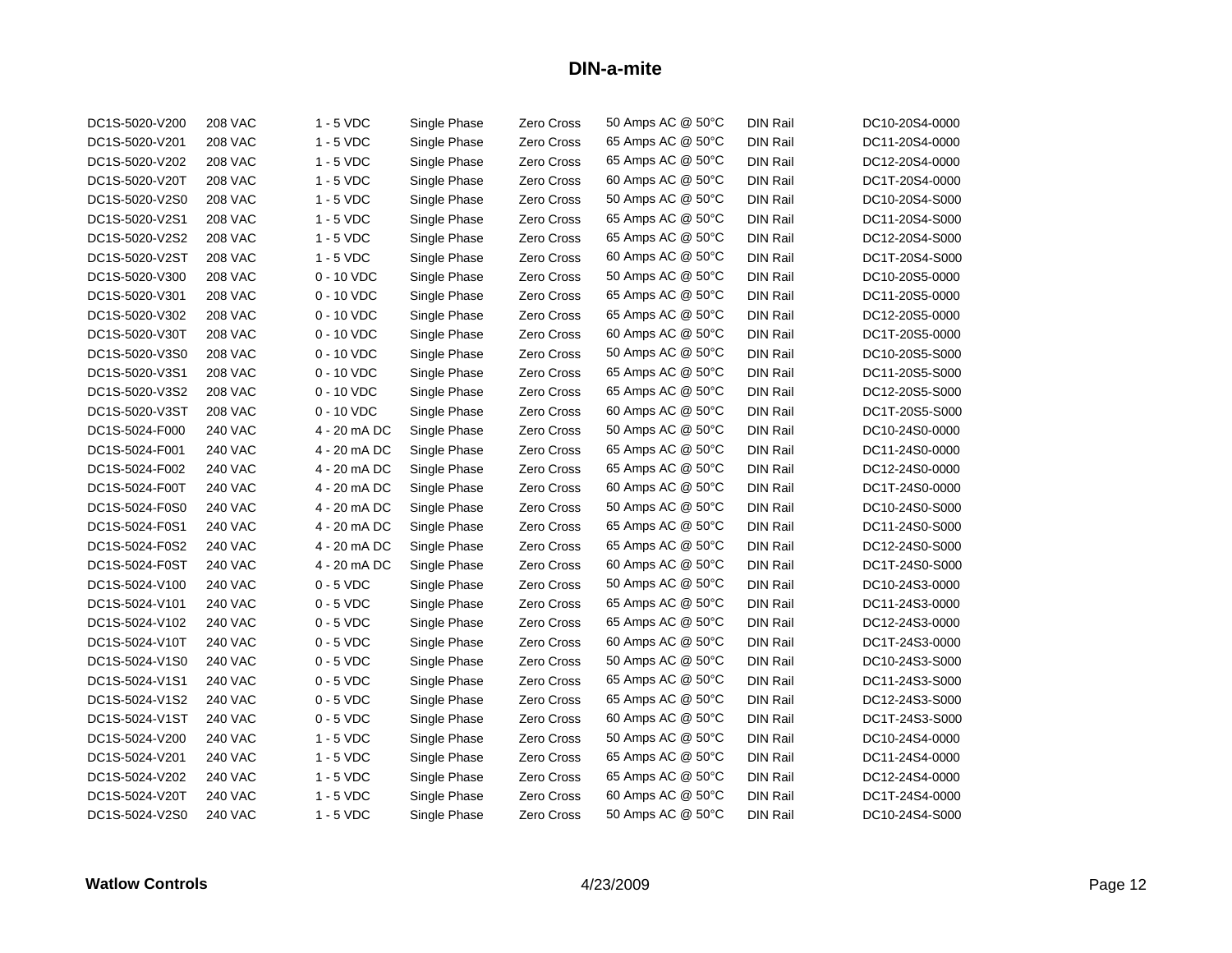| DC1S-5024-V2S1 | <b>240 VAC</b> | $1 - 5$ VDC  | Single Phase | Zero Cross        | 65 Amps AC @ 50°C | <b>DIN Rail</b> | DC11-24S4-S000 |
|----------------|----------------|--------------|--------------|-------------------|-------------------|-----------------|----------------|
| DC1S-5024-V2S2 | <b>240 VAC</b> | $1 - 5$ VDC  | Single Phase | Zero Cross        | 65 Amps AC @ 50°C | <b>DIN Rail</b> | DC12-24S4-S000 |
| DC1S-5024-V2ST | <b>240 VAC</b> | $1 - 5$ VDC  | Single Phase | Zero Cross        | 60 Amps AC @ 50°C | <b>DIN Rail</b> | DC1T-24S4-S000 |
| DC1S-5024-V300 | <b>240 VAC</b> | $0 - 10$ VDC | Single Phase | Zero Cross        | 50 Amps AC @ 50°C | <b>DIN Rail</b> | DC10-24S5-0000 |
| DC1S-5024-V301 | <b>240 VAC</b> | $0 - 10$ VDC | Single Phase | Zero Cross        | 65 Amps AC @ 50°C | <b>DIN Rail</b> | DC11-24S5-0000 |
| DC1S-5024-V302 | <b>240 VAC</b> | $0 - 10$ VDC | Single Phase | Zero Cross        | 65 Amps AC @ 50°C | <b>DIN Rail</b> | DC12-24S5-0000 |
| DC1S-5024-V30T | <b>240 VAC</b> | $0 - 10$ VDC | Single Phase | Zero Cross        | 60 Amps AC @ 50°C | <b>DIN Rail</b> | DC1T-24S5-0000 |
| DC1S-5024-V3S0 | 240 VAC        | $0 - 10$ VDC | Single Phase | Zero Cross        | 50 Amps AC @ 50°C | <b>DIN Rail</b> | DC10-24S5-S000 |
| DC1S-5024-V3S1 | <b>240 VAC</b> | $0 - 10$ VDC | Single Phase | Zero Cross        | 65 Amps AC @ 50°C | <b>DIN Rail</b> | DC11-24S5-S000 |
| DC1S-5024-V3S2 | <b>240 VAC</b> | $0 - 10$ VDC | Single Phase | Zero Cross        | 65 Amps AC @ 50°C | <b>DIN Rail</b> | DC12-24S5-S000 |
| DC1S-5024-V3ST | <b>240 VAC</b> | $0 - 10$ VDC | Single Phase | Zero Cross        | 60 Amps AC @ 50°C | <b>DIN Rail</b> | DC1T-24S5-S000 |
| DC1S-5027-F000 | <b>277 VAC</b> | 4 - 20 mA DC | Single Phase | Zero Cross        | 50 Amps AC @ 50°C | <b>DIN Rail</b> | DC10-27S0-0000 |
| DC1S-5027-F001 | <b>277 VAC</b> | 4 - 20 mA DC | Single Phase | Zero Cross        | 65 Amps AC @ 50°C | <b>DIN Rail</b> | DC11-27S0-0000 |
| DC1S-5027-F002 | <b>277 VAC</b> | 4 - 20 mA DC | Single Phase | Zero Cross        | 65 Amps AC @ 50°C | <b>DIN Rail</b> | DC12-27S0-0000 |
| DC1S-5027-F00T | <b>277 VAC</b> | 4 - 20 mA DC | Single Phase | Zero Cross        | 60 Amps AC @ 50°C | <b>DIN Rail</b> | DC1T-27S0-0000 |
| DC1S-5027-F0S0 | <b>277 VAC</b> | 4 - 20 mA DC | Single Phase | Zero Cross        | 50 Amps AC @ 50°C | <b>DIN Rail</b> | DC10-27S0-S000 |
| DC1S-5027-F0S1 | <b>277 VAC</b> | 4 - 20 mA DC | Single Phase | Zero Cross        | 65 Amps AC @ 50°C | <b>DIN Rail</b> | DC11-27S0-S000 |
| DC1S-5027-F0S2 | <b>277 VAC</b> | 4 - 20 mA DC | Single Phase | Zero Cross        | 65 Amps AC @ 50°C | <b>DIN Rail</b> | DC12-27S0-S000 |
| DC1S-5027-F0ST | <b>277 VAC</b> | 4 - 20 mA DC | Single Phase | Zero Cross        | 60 Amps AC @ 50°C | <b>DIN Rail</b> | DC1T-27S0-S000 |
| DC1S-5027-V100 | <b>277 VAC</b> | $0 - 5$ VDC  | Single Phase | Zero Cross        | 50 Amps AC @ 50°C | <b>DIN Rail</b> | DC10-27S3-0000 |
| DC1S-5027-V101 | <b>277 VAC</b> | $0 - 5$ VDC  | Single Phase | Zero Cross        | 65 Amps AC @ 50°C | <b>DIN Rail</b> | DC11-27S3-0000 |
| DC1S-5027-V102 | <b>277 VAC</b> | $0 - 5$ VDC  | Single Phase | Zero Cross        | 65 Amps AC @ 50°C | <b>DIN Rail</b> | DC12-27S3-0000 |
| DC1S-5027-V10T | <b>277 VAC</b> | $0 - 5$ VDC  | Single Phase | Zero Cross        | 60 Amps AC @ 50°C | <b>DIN Rail</b> | DC1T-27S3-0000 |
| DC1S-5027-V1S0 | <b>277 VAC</b> | $0 - 5$ VDC  | Single Phase | Zero Cross        | 50 Amps AC @ 50°C | <b>DIN Rail</b> | DC10-27S3-S000 |
| DC1S-5027-V1S1 | <b>277 VAC</b> | $0 - 5$ VDC  | Single Phase | Zero Cross        | 65 Amps AC @ 50°C | <b>DIN Rail</b> | DC11-27S3-S000 |
| DC1S-5027-V1S2 | <b>277 VAC</b> | $0 - 5$ VDC  | Single Phase | Zero Cross        | 65 Amps AC @ 50°C | <b>DIN Rail</b> | DC12-27S3-S000 |
| DC1S-5027-V1ST | <b>277 VAC</b> | $0 - 5$ VDC  | Single Phase | <b>Zero Cross</b> | 60 Amps AC @ 50°C | <b>DIN Rail</b> | DC1T-27S3-S000 |
| DC1S-5027-V200 | <b>277 VAC</b> | $1 - 5$ VDC  | Single Phase | Zero Cross        | 50 Amps AC @ 50°C | <b>DIN Rail</b> | DC10-27S4-0000 |
| DC1S-5027-V201 | <b>277 VAC</b> | $1 - 5$ VDC  | Single Phase | Zero Cross        | 65 Amps AC @ 50°C | <b>DIN Rail</b> | DC11-27S4-0000 |
| DC1S-5027-V202 | <b>277 VAC</b> | $1 - 5$ VDC  | Single Phase | <b>Zero Cross</b> | 65 Amps AC @ 50°C | <b>DIN Rail</b> | DC12-27S4-0000 |
| DC1S-5027-V20T | <b>277 VAC</b> | $1 - 5$ VDC  | Single Phase | Zero Cross        | 60 Amps AC @ 50°C | <b>DIN Rail</b> | DC1T-27S4-0000 |
| DC1S-5027-V2S0 | <b>277 VAC</b> | $1 - 5$ VDC  | Single Phase | Zero Cross        | 50 Amps AC @ 50°C | <b>DIN Rail</b> | DC10-27S4-S000 |
| DC1S-5027-V2S1 | <b>277 VAC</b> | $1 - 5$ VDC  | Single Phase | <b>Zero Cross</b> | 65 Amps AC @ 50°C | <b>DIN Rail</b> | DC11-27S4-S000 |
| DC1S-5027-V2S2 | <b>277 VAC</b> | $1 - 5$ VDC  | Single Phase | <b>Zero Cross</b> | 65 Amps AC @ 50°C | <b>DIN Rail</b> | DC12-27S4-S000 |
| DC1S-5027-V2ST | <b>277 VAC</b> | $1 - 5$ VDC  | Single Phase | <b>Zero Cross</b> | 60 Amps AC @ 50°C | <b>DIN Rail</b> | DC1T-27S4-S000 |
| DC1S-5027-V300 | <b>277 VAC</b> | $0 - 10$ VDC | Single Phase | <b>Zero Cross</b> | 50 Amps AC @ 50°C | <b>DIN Rail</b> | DC10-27S5-0000 |
| DC1S-5027-V301 | <b>277 VAC</b> | $0 - 10$ VDC | Single Phase | Zero Cross        | 65 Amps AC @ 50°C | <b>DIN Rail</b> | DC11-27S5-0000 |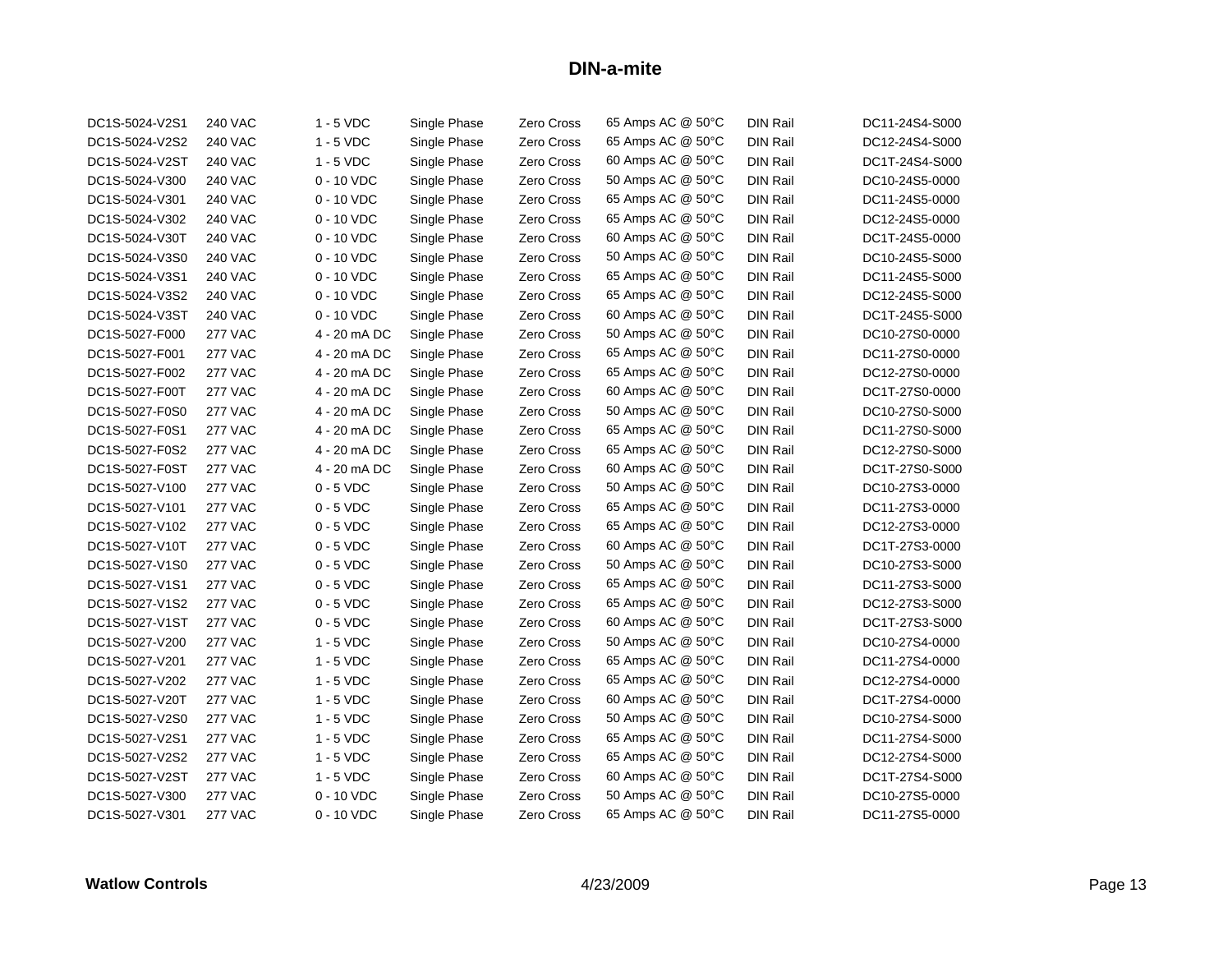| DC1S-5027-V302 | <b>277 VAC</b> | $0 - 10$ VDC | Single Phase | Zero Cross        | 65 Amps AC @ 50°C | DIN Rail        | DC12-27S5-0000 |
|----------------|----------------|--------------|--------------|-------------------|-------------------|-----------------|----------------|
| DC1S-5027-V30T | <b>277 VAC</b> | $0 - 10$ VDC | Single Phase | Zero Cross        | 60 Amps AC @ 50°C | <b>DIN Rail</b> | DC1T-27S5-0000 |
| DC1S-5027-V3S0 | <b>277 VAC</b> | $0 - 10$ VDC | Single Phase | Zero Cross        | 50 Amps AC @ 50°C | <b>DIN Rail</b> | DC10-27S5-S000 |
| DC1S-5027-V3S1 | <b>277 VAC</b> | $0 - 10$ VDC | Single Phase | Zero Cross        | 65 Amps AC @ 50°C | <b>DIN Rail</b> | DC11-27S5-S000 |
| DC1S-5027-V3S2 | <b>277 VAC</b> | $0 - 10$ VDC | Single Phase | Zero Cross        | 65 Amps AC @ 50°C | DIN Rail        | DC12-27S5-S000 |
| DC1S-5027-V3ST | <b>277 VAC</b> | $0 - 10$ VDC | Single Phase | Zero Cross        | 60 Amps AC @ 50°C | <b>DIN Rail</b> | DC1T-27S5-S000 |
| DC1S-5040-F000 | <b>400 VAC</b> | 4 - 20 mA DC | Single Phase | Zero Cross        | 50 Amps AC @ 50°C | <b>DIN Rail</b> | DC10-40S0-0000 |
| DC1S-5040-F001 | 400 VAC        | 4 - 20 mA DC | Single Phase | Zero Cross        | 65 Amps AC @ 50°C | <b>DIN Rail</b> | DC11-40S0-0000 |
| DC1S-5040-F002 | <b>400 VAC</b> | 4 - 20 mA DC | Single Phase | Zero Cross        | 65 Amps AC @ 50°C | DIN Rail        | DC12-40S0-0000 |
| DC1S-5040-F00T | 400 VAC        | 4 - 20 mA DC | Single Phase | Zero Cross        | 60 Amps AC @ 50°C | <b>DIN Rail</b> | DC1T-40S0-0000 |
| DC1S-5040-F0S0 | 400 VAC        | 4 - 20 mA DC | Single Phase | Zero Cross        | 50 Amps AC @ 50°C | <b>DIN Rail</b> | DC10-40S0-S000 |
| DC1S-5040-F0S1 | <b>400 VAC</b> | 4 - 20 mA DC | Single Phase | Zero Cross        | 65 Amps AC @ 50°C | <b>DIN Rail</b> | DC11-40S0-S000 |
| DC1S-5040-F0S2 | 400 VAC        | 4 - 20 mA DC | Single Phase | Zero Cross        | 65 Amps AC @ 50°C | <b>DIN Rail</b> | DC12-40S0-S000 |
| DC1S-5040-F0ST | 400 VAC        | 4 - 20 mA DC | Single Phase | Zero Cross        | 60 Amps AC @ 50°C | <b>DIN Rail</b> | DC1T-40S0-S000 |
| DC1S-5040-V100 | 400 VAC        | $0 - 5$ VDC  | Single Phase | Zero Cross        | 50 Amps AC @ 50°C | DIN Rail        | DC10-40S3-0000 |
| DC1S-5040-V101 | <b>400 VAC</b> | $0 - 5$ VDC  | Single Phase | Zero Cross        | 65 Amps AC @ 50°C | <b>DIN Rail</b> | DC11-40S3-0000 |
| DC1S-5040-V102 | 400 VAC        | $0 - 5$ VDC  | Single Phase | Zero Cross        | 65 Amps AC @ 50°C | <b>DIN Rail</b> | DC12-40S3-0000 |
| DC1S-5040-V10T | 400 VAC        | $0 - 5$ VDC  | Single Phase | Zero Cross        | 60 Amps AC @ 50°C | <b>DIN Rail</b> | DC1T-40S3-0000 |
| DC1S-5040-V1S0 | <b>400 VAC</b> | $0 - 5$ VDC  | Single Phase | Zero Cross        | 50 Amps AC @ 50°C | <b>DIN Rail</b> | DC10-40S3-S000 |
| DC1S-5040-V1S1 | <b>400 VAC</b> | $0 - 5$ VDC  | Single Phase | Zero Cross        | 65 Amps AC @ 50°C | <b>DIN Rail</b> | DC11-40S3-S000 |
| DC1S-5040-V1S2 | 400 VAC        | $0 - 5$ VDC  | Single Phase | Zero Cross        | 65 Amps AC @ 50°C | <b>DIN Rail</b> | DC12-40S3-S000 |
| DC1S-5040-V1ST | <b>400 VAC</b> | $0 - 5$ VDC  | Single Phase | Zero Cross        | 60 Amps AC @ 50°C | <b>DIN Rail</b> | DC1T-40S3-S000 |
| DC1S-5040-V200 | <b>400 VAC</b> | $1 - 5$ VDC  | Single Phase | Zero Cross        | 50 Amps AC @ 50°C | <b>DIN Rail</b> | DC10-40S4-0000 |
| DC1S-5040-V201 | 400 VAC        | $1 - 5$ VDC  | Single Phase | Zero Cross        | 65 Amps AC @ 50°C | <b>DIN Rail</b> | DC11-40S4-0000 |
| DC1S-5040-V202 | 400 VAC        | $1 - 5$ VDC  | Single Phase | Zero Cross        | 65 Amps AC @ 50°C | DIN Rail        | DC12-40S4-0000 |
| DC1S-5040-V20T | <b>400 VAC</b> | $1 - 5$ VDC  | Single Phase | Zero Cross        | 60 Amps AC @ 50°C | <b>DIN Rail</b> | DC1T-40S4-0000 |
| DC1S-5040-V2S0 | 400 VAC        | $1 - 5$ VDC  | Single Phase | <b>Zero Cross</b> | 50 Amps AC @ 50°C | <b>DIN Rail</b> | DC10-40S4-S000 |
| DC1S-5040-V2S1 | 400 VAC        | $1 - 5$ VDC  | Single Phase | Zero Cross        | 65 Amps AC @ 50°C | DIN Rail        | DC11-40S4-S000 |
| DC1S-5040-V2S2 | <b>400 VAC</b> | $1 - 5$ VDC  | Single Phase | Zero Cross        | 65 Amps AC @ 50°C | <b>DIN Rail</b> | DC12-40S4-S000 |
| DC1S-5040-V2ST | 400 VAC        | $1 - 5$ VDC  | Single Phase | <b>Zero Cross</b> | 60 Amps AC @ 50°C | <b>DIN Rail</b> | DC1T-40S4-S000 |
| DC1S-5040-V300 | 400 VAC        | $0 - 10$ VDC | Single Phase | Zero Cross        | 50 Amps AC @ 50°C | <b>DIN Rail</b> | DC10-40S5-0000 |
| DC1S-5040-V301 | <b>400 VAC</b> | $0 - 10$ VDC | Single Phase | Zero Cross        | 65 Amps AC @ 50°C | <b>DIN Rail</b> | DC11-40S5-0000 |
| DC1S-5040-V302 | 400 VAC        | $0 - 10$ VDC | Single Phase | Zero Cross        | 65 Amps AC @ 50°C | <b>DIN Rail</b> | DC12-40S5-0000 |
| DC1S-5040-V30T | 400 VAC        | $0 - 10$ VDC | Single Phase | Zero Cross        | 60 Amps AC @ 50°C | <b>DIN Rail</b> | DC1T-40S5-0000 |
| DC1S-5040-V3S0 | 400 VAC        | $0 - 10$ VDC | Single Phase | Zero Cross        | 50 Amps AC @ 50°C | <b>DIN Rail</b> | DC10-40S5-S000 |
| DC1S-5040-V3S1 | 400 VAC        | $0 - 10$ VDC | Single Phase | Zero Cross        | 65 Amps AC @ 50°C | <b>DIN Rail</b> | DC11-40S5-S000 |
| DC1S-5040-V3S2 | 400 VAC        | $0 - 10$ VDC | Single Phase | Zero Cross        | 65 Amps AC @ 50°C | DIN Rail        | DC12-40S5-S000 |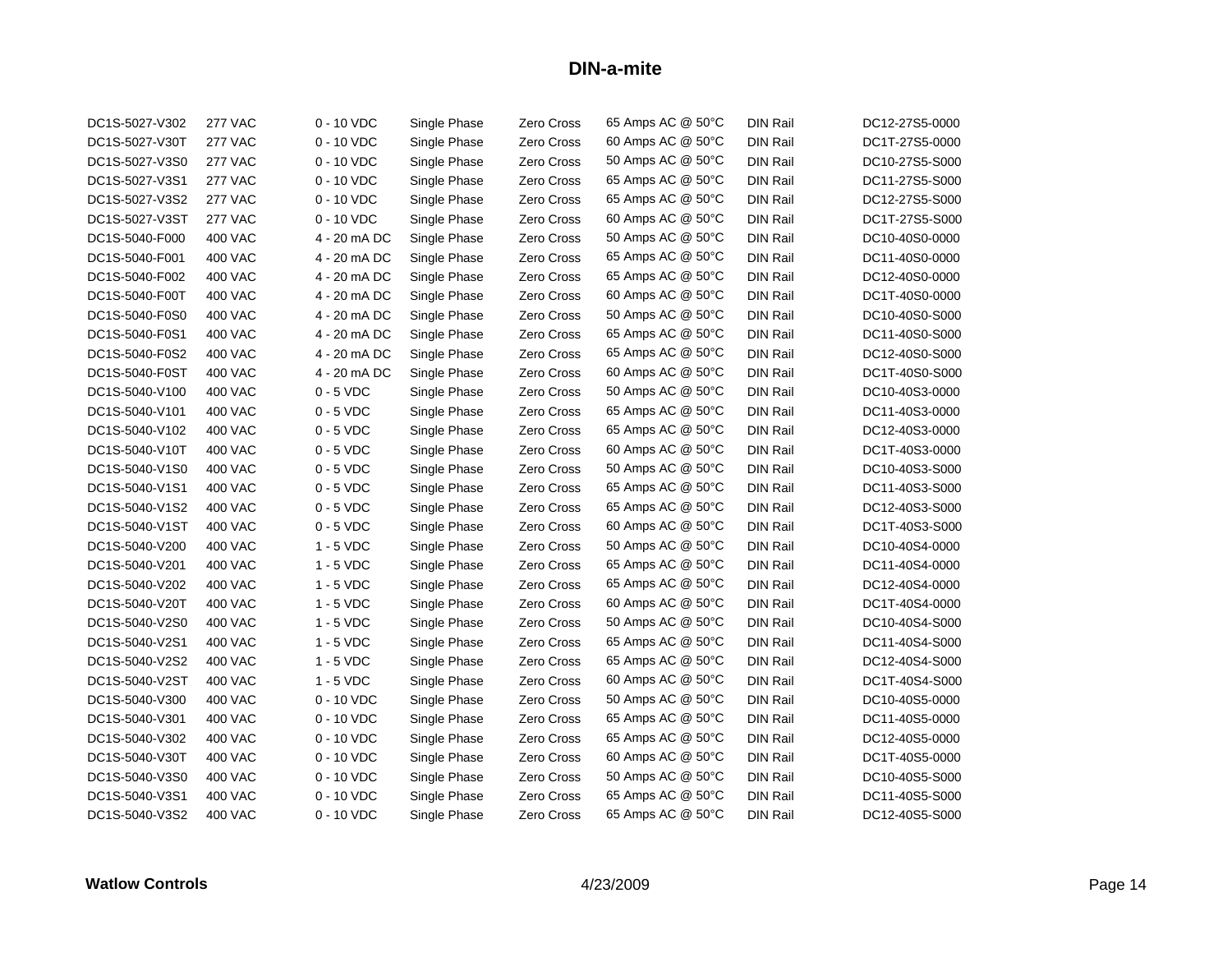| DC1S-5040-V3ST | 400 VAC        | $0 - 10$ VDC | Single Phase | Zero Cross        | 60 Amps AC @ 50°C | <b>DIN Rail</b> | DC1T-40S5-S000 |
|----------------|----------------|--------------|--------------|-------------------|-------------------|-----------------|----------------|
| DC1S-5048-F000 | <b>480 VAC</b> | 4 - 20 mA DC | Single Phase | Zero Cross        | 50 Amps AC @ 50°C | <b>DIN Rail</b> | DC10-48S0-0000 |
| DC1S-5048-F001 | 480 VAC        | 4 - 20 mA DC | Single Phase | Zero Cross        | 65 Amps AC @ 50°C | DIN Rail        | DC11-48S0-0000 |
| DC1S-5048-F002 | 480 VAC        | 4 - 20 mA DC | Single Phase | Zero Cross        | 65 Amps AC @ 50°C | DIN Rail        | DC12-48S0-0000 |
| DC1S-5048-F00T | <b>480 VAC</b> | 4 - 20 mA DC | Single Phase | Zero Cross        | 60 Amps AC @ 50°C | <b>DIN Rail</b> | DC1T-48S0-0000 |
| DC1S-5048-F0S0 | 480 VAC        | 4 - 20 mA DC | Single Phase | Zero Cross        | 50 Amps AC @ 50°C | <b>DIN Rail</b> | DC10-48S0-S000 |
| DC1S-5048-F0S1 | <b>480 VAC</b> | 4 - 20 mA DC | Single Phase | Zero Cross        | 65 Amps AC @ 50°C | <b>DIN Rail</b> | DC11-48S0-S000 |
| DC1S-5048-F0S2 | <b>480 VAC</b> | 4 - 20 mA DC | Single Phase | Zero Cross        | 65 Amps AC @ 50°C | <b>DIN Rail</b> | DC12-48S0-S000 |
| DC1S-5048-F0ST | 480 VAC        | 4 - 20 mA DC | Single Phase | Zero Cross        | 60 Amps AC @ 50°C | <b>DIN Rail</b> | DC1T-48S0-S000 |
| DC1S-5048-V100 | <b>480 VAC</b> | $0 - 5$ VDC  | Single Phase | Zero Cross        | 50 Amps AC @ 50°C | <b>DIN Rail</b> | DC10-48S3-0000 |
| DC1S-5048-V101 | 480 VAC        | $0 - 5$ VDC  | Single Phase | Zero Cross        | 65 Amps AC @ 50°C | <b>DIN Rail</b> | DC11-48S3-0000 |
| DC1S-5048-V102 | 480 VAC        | $0 - 5$ VDC  | Single Phase | Zero Cross        | 65 Amps AC @ 50°C | <b>DIN Rail</b> | DC12-48S3-0000 |
| DC1S-5048-V10T | 480 VAC        | $0 - 5$ VDC  | Single Phase | Zero Cross        | 60 Amps AC @ 50°C | <b>DIN Rail</b> | DC1T-48S3-0000 |
| DC1S-5048-V1S0 | 480 VAC        | $0 - 5$ VDC  | Single Phase | Zero Cross        | 50 Amps AC @ 50°C | <b>DIN Rail</b> | DC10-48S3-S000 |
| DC1S-5048-V1S1 | <b>480 VAC</b> | $0 - 5$ VDC  | Single Phase | Zero Cross        | 65 Amps AC @ 50°C | <b>DIN Rail</b> | DC11-48S3-S000 |
| DC1S-5048-V1S2 | 480 VAC        | $0 - 5$ VDC  | Single Phase | Zero Cross        | 65 Amps AC @ 50°C | <b>DIN Rail</b> | DC12-48S3-S000 |
| DC1S-5048-V1ST | 480 VAC        | $0 - 5$ VDC  | Single Phase | Zero Cross        | 60 Amps AC @ 50°C | <b>DIN Rail</b> | DC1T-48S3-S000 |
| DC1S-5048-V200 | <b>480 VAC</b> | $1 - 5$ VDC  | Single Phase | Zero Cross        | 50 Amps AC @ 50°C | <b>DIN Rail</b> | DC10-48S4-0000 |
| DC1S-5048-V201 | 480 VAC        | $1 - 5$ VDC  | Single Phase | Zero Cross        | 65 Amps AC @ 50°C | <b>DIN Rail</b> | DC11-48S4-0000 |
| DC1S-5048-V202 | 480 VAC        | $1 - 5$ VDC  | Single Phase | Zero Cross        | 65 Amps AC @ 50°C | <b>DIN Rail</b> | DC12-48S4-0000 |
| DC1S-5048-V20T | 480 VAC        | $1 - 5$ VDC  | Single Phase | Zero Cross        | 60 Amps AC @ 50°C | <b>DIN Rail</b> | DC1T-48S4-0000 |
| DC1S-5048-V2S0 | 480 VAC        | $1 - 5$ VDC  | Single Phase | Zero Cross        | 50 Amps AC @ 50°C | <b>DIN Rail</b> | DC10-48S4-S000 |
| DC1S-5048-V2S1 | <b>480 VAC</b> | $1 - 5$ VDC  | Single Phase | Zero Cross        | 65 Amps AC @ 50°C | <b>DIN Rail</b> | DC11-48S4-S000 |
| DC1S-5048-V2S2 | 480 VAC        | $1 - 5$ VDC  | Single Phase | Zero Cross        | 65 Amps AC @ 50°C | <b>DIN Rail</b> | DC12-48S4-S000 |
| DC1S-5048-V2ST | 480 VAC        | $1 - 5$ VDC  | Single Phase | Zero Cross        | 60 Amps AC @ 50°C | DIN Rail        | DC1T-48S4-S000 |
| DC1S-5048-V300 | <b>480 VAC</b> | $0 - 10$ VDC | Single Phase | Zero Cross        | 50 Amps AC @ 50°C | <b>DIN Rail</b> | DC10-48S5-0000 |
| DC1S-5048-V301 | 480 VAC        | $0 - 10$ VDC | Single Phase | Zero Cross        | 65 Amps AC @ 50°C | <b>DIN Rail</b> | DC11-48S5-0000 |
| DC1S-5048-V302 | 480 VAC        | $0 - 10$ VDC | Single Phase | Zero Cross        | 65 Amps AC @ 50°C | <b>DIN Rail</b> | DC12-48S5-0000 |
| DC1S-5048-V30T | 480 VAC        | $0 - 10$ VDC | Single Phase | Zero Cross        | 60 Amps AC @ 50°C | <b>DIN Rail</b> | DC1T-48S5-0000 |
| DC1S-5048-V3S0 | 480 VAC        | $0 - 10$ VDC | Single Phase | Zero Cross        | 50 Amps AC @ 50°C | <b>DIN Rail</b> | DC10-48S5-S000 |
| DC1S-5048-V3S1 | <b>480 VAC</b> | $0 - 10$ VDC | Single Phase | Zero Cross        | 65 Amps AC @ 50°C | <b>DIN Rail</b> | DC11-48S5-S000 |
| DC1S-5048-V3S2 | 480 VAC        | $0 - 10$ VDC | Single Phase | Zero Cross        | 65 Amps AC @ 50°C | <b>DIN Rail</b> | DC12-48S5-S000 |
| DC1S-5048-V3ST | 480 VAC        | $0 - 10$ VDC | Single Phase | Zero Cross        | 60 Amps AC @ 50°C | <b>DIN Rail</b> | DC1T-48S5-S000 |
| DC1V-5024-F000 | 120 to 240 VAC | 4 - 20 mA DC | Single Phase | Zero Cross        | 50 Amps AC @ 50°C | <b>DIN Rail</b> | DC10-24F0-0000 |
| DC1V-5024-F0S0 | 120 to 240 VAC | 4 - 20 mA DC | Single Phase | <b>Zero Cross</b> | 50 Amps AC @ 50°C | <b>DIN Rail</b> | DC10-24F0-S000 |
| DC1V-5060-F000 | 277 to 600 VAC | 4 - 20 mA DC | Single Phase | Zero Cross        | 50 Amps AC @ 50°C | <b>DIN Rail</b> | DC10-60F0-0000 |
| DC1V-5060-F0S0 | 277 to 600 VAC | 4 - 20 mA DC | Single Phase | Zero Cross        | 50 Amps AC @ 50°C | DIN Rail        | DC10-60F0-S000 |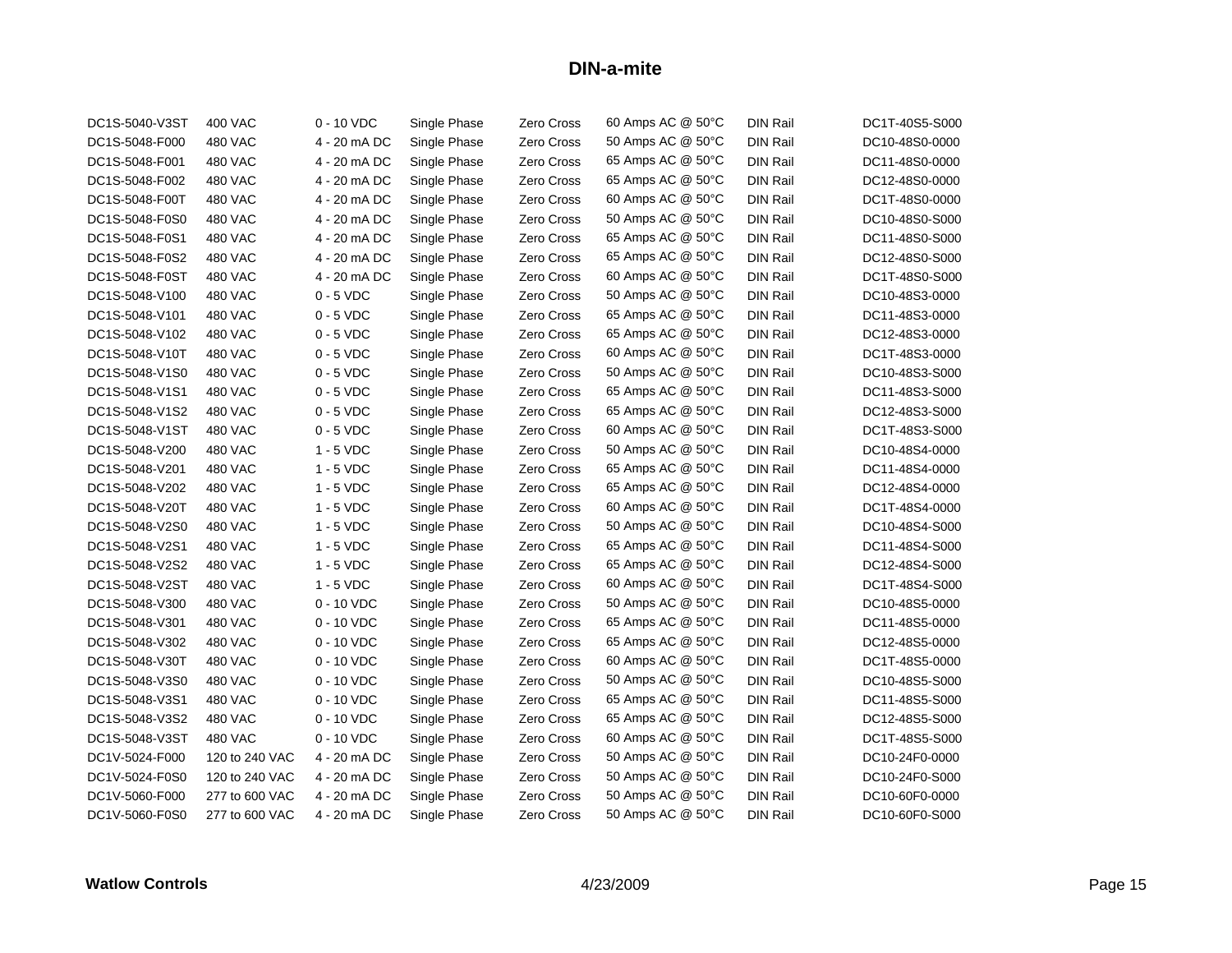| DC1V-6024-F00T | 120 to 240 VAC | 4 - 20 mA DC   | Single Phase   | Zero Cross        | 60 Amps AC @ 50°C | <b>DIN Rail</b> | DC1T-24F0-0000 |
|----------------|----------------|----------------|----------------|-------------------|-------------------|-----------------|----------------|
| DC1V-6024-F0ST | 120 to 240 VAC | 4 - 20 mA DC   | Single Phase   | Zero Cross        | 60 Amps AC @ 50°C | <b>DIN Rail</b> | DC1T-24F0-S000 |
| DC1V-6060-F00T | 277 to 600 VAC | 4 - 20 mA DC   | Single Phase   | Zero Cross        | 60 Amps AC @ 50°C | DIN Rail        | DC1T-60F0-0000 |
| DC1V-6060-F0ST | 277 to 600 VAC | 4 - 20 mA DC   | Single Phase   | Zero Cross        | 60 Amps AC @ 50°C | DIN Rail        | DC1T-60F0-S000 |
| DC1V-6524-F001 | 120 to 240 VAC | 4 - 20 mA DC   | Single Phase   | Zero Cross        | 65 Amps AC @ 50°C | <b>DIN Rail</b> | DC11-24F0-0000 |
| DC1V-6524-F002 | 120 to 240 VAC | 4 - 20 mA DC   | Single Phase   | Zero Cross        | 65 Amps AC @ 50°C | <b>DIN Rail</b> | DC12-24F0-0000 |
| DC1V-6524-F0S1 | 120 to 240 VAC | 4 - 20 mA DC   | Single Phase   | Zero Cross        | 65 Amps AC @ 50°C | <b>DIN Rail</b> | DC11-24F0-S000 |
| DC1V-6524-F0S2 | 120 to 240 VAC | 4 - 20 mA DC   | Single Phase   | Zero Cross        | 65 Amps AC @ 50°C | <b>DIN Rail</b> | DC12-24F0-S000 |
| DC1V-6560-F001 | 277 to 600 VAC | 4 - 20 mA DC   | Single Phase   | Zero Cross        | 65 Amps AC @ 50°C | DIN Rail        | DC11-60F0-0000 |
| DC1V-6560-F002 | 277 to 600 VAC | 4 - 20 mA DC   | Single Phase   | Zero Cross        | 65 Amps AC @ 50°C | <b>DIN Rail</b> | DC12-60F0-0000 |
| DC1V-6560-F0S1 | 277 to 600 VAC | 4 - 20 mA DC   | Single Phase   | Zero Cross        | 65 Amps AC @ 50°C | <b>DIN Rail</b> | DC11-60F0-S000 |
| DC1V-6560-F0S2 | 277 to 600 VAC | 4 - 20 mA DC   | Single Phase   | Zero Cross        | 65 Amps AC @ 50°C | DIN Rail        | DC12-60F0-S000 |
| DC2C-4024-C000 | 120 to 240 VAC | 4.5 to 32 VDC  | 3 Phase, 2 leg | Zero Cross        | 40 Amps AC @ 50°C | <b>DIN Rail</b> | DC20-24C0-0000 |
| DC2C-4024-C0S0 | 120 to 240 VAC | 4.5 to 32 VDC  | 3 Phase, 2 leg | Zero Cross        | 40 Amps AC @ 50°C | DIN Rail        | DC20-24C0-S000 |
| DC2C-4024-C200 | 120 to 240 VAC | 4.5 to 32 VDC  | 3 Phase, 2 leg | Zero Cross        | 40 Amps AC @ 50°C | <b>DIN Rail</b> | DC80-24C0-0000 |
| DC2C-4024-K100 | 120 to 240 VAC | 24 VAC         | 3 Phase, 2 leg | Zero Cross        | 40 Amps AC @ 50°C | <b>DIN Rail</b> | DC20-24K1-0000 |
| DC2C-4024-K1S0 | 120 to 240 VAC | 24 VAC         | 3 Phase, 2 leg | Zero Cross        | 40 Amps AC @ 50°C | <b>DIN Rail</b> | DC20-24K1-S000 |
| DC2C-4024-K200 | 120 to 240 VAC | <b>120 VAC</b> | 3 Phase, 2 leg | Zero Cross        | 40 Amps AC @ 50°C | <b>DIN Rail</b> | DC20-24K2-0000 |
| DC2C-4024-K2S0 | 120 to 240 VAC | <b>120 VAC</b> | 3 Phase, 2 leg | Zero Cross        | 40 Amps AC @ 50°C | <b>DIN Rail</b> | DC20-24K2-S000 |
| DC2C-4024-K300 | 120 to 240 VAC | <b>240 VAC</b> | 3 Phase, 2 leg | Zero Cross        | 40 Amps AC @ 50°C | DIN Rail        | DC20-24K3-0000 |
| DC2C-4024-K3S0 | 120 to 240 VAC | <b>240 VAC</b> | 3 Phase, 2 leg | Zero Cross        | 40 Amps AC @ 50°C | <b>DIN Rail</b> | DC20-24K3-S000 |
| DC2C-4060-C000 | 277 to 600 VAC | 4.5 to 32 VDC  | 3 Phase, 2 leg | Zero Cross        | 40 Amps AC @ 50°C | <b>DIN Rail</b> | DC20-60C0-0000 |
| DC2C-4060-C0S0 | 277 to 600 VAC | 4.5 to 32 VDC  | 3 Phase, 2 leg | Zero Cross        | 40 Amps AC @ 50°C | <b>DIN Rail</b> | DC20-60C0-S000 |
| DC2C-4060-C200 | 277 to 600 VAC | 4.5 to 32 VDC  | 3 Phase, 2 leg | Zero Cross        | 40 Amps AC @ 50°C | DIN Rail        | DC80-60C0-0000 |
| DC2C-4060-K100 | 277 to 600 VAC | 24 VAC         | 3 Phase, 2 leg | Zero Cross        | 40 Amps AC @ 50°C | DIN Rail        | DC20-60K1-0000 |
| DC2C-4060-K1S0 | 277 to 600 VAC | 24 VAC         | 3 Phase, 2 leg | Zero Cross        | 40 Amps AC @ 50°C | <b>DIN Rail</b> | DC20-60K1-S000 |
| DC2C-4060-K200 | 277 to 600 VAC | <b>120 VAC</b> | 3 Phase, 2 leg | Zero Cross        | 40 Amps AC @ 50°C | <b>DIN Rail</b> | DC20-60K2-0000 |
| DC2C-4060-K2S0 | 277 to 600 VAC | <b>120 VAC</b> | 3 Phase, 2 leg | Zero Cross        | 40 Amps AC @ 50°C | <b>DIN Rail</b> | DC20-60K2-S000 |
| DC2C-4060-K300 | 277 to 600 VAC | <b>240 VAC</b> | 3 Phase, 2 leg | <b>Zero Cross</b> | 40 Amps AC @ 50°C | <b>DIN Rail</b> | DC20-60K3-0000 |
| DC2C-4060-K3S0 | 277 to 600 VAC | <b>240 VAC</b> | 3 Phase, 2 leg | Zero Cross        | 40 Amps AC @ 50°C | <b>DIN Rail</b> | DC20-60K3-S000 |
| DC2C-4524-C00T | 120 to 240 VAC | 4.5 to 32 VDC  | 3 Phase, 2 leg | Zero Cross        | 45 Amps AC @ 50°C | <b>DIN Rail</b> | DC2T-24C0-0000 |
| DC2C-4524-C0ST | 120 to 240 VAC | 4.5 to 32 VDC  | 3 Phase, 2 leg | Zero Cross        | 45 Amps AC @ 50°C | DIN Rail        | DC2T-24C0-S000 |
| DC2C-4524-C20T | 120 to 240 VAC | 4.5 to 32 VDC  | 3 Phase, 2 leg | Zero Cross        | 45 Amps AC @ 50°C | <b>DIN Rail</b> | DC8T-24C0-0000 |
| DC2C-4524-K10T | 120 to 240 VAC | 24 VAC         | 3 Phase, 2 leg | Zero Cross        | 45 Amps AC @ 50°C | <b>DIN Rail</b> | DC2T-24K1-0000 |
| DC2C-4524-K1ST | 120 to 240 VAC | 24 VAC         | 3 Phase, 2 leg | Zero Cross        | 45 Amps AC @ 50°C | DIN Rail        | DC2T-24K1-S000 |
| DC2C-4524-K20T | 120 to 240 VAC | <b>120 VAC</b> | 3 Phase, 2 leg | Zero Cross        | 45 Amps AC @ 50°C | <b>DIN Rail</b> | DC2T-24K2-0000 |
| DC2C-4524-K2ST | 120 to 240 VAC | <b>120 VAC</b> | 3 Phase, 2 leg | Zero Cross        | 45 Amps AC @ 50°C | DIN Rail        | DC2T-24K2-S000 |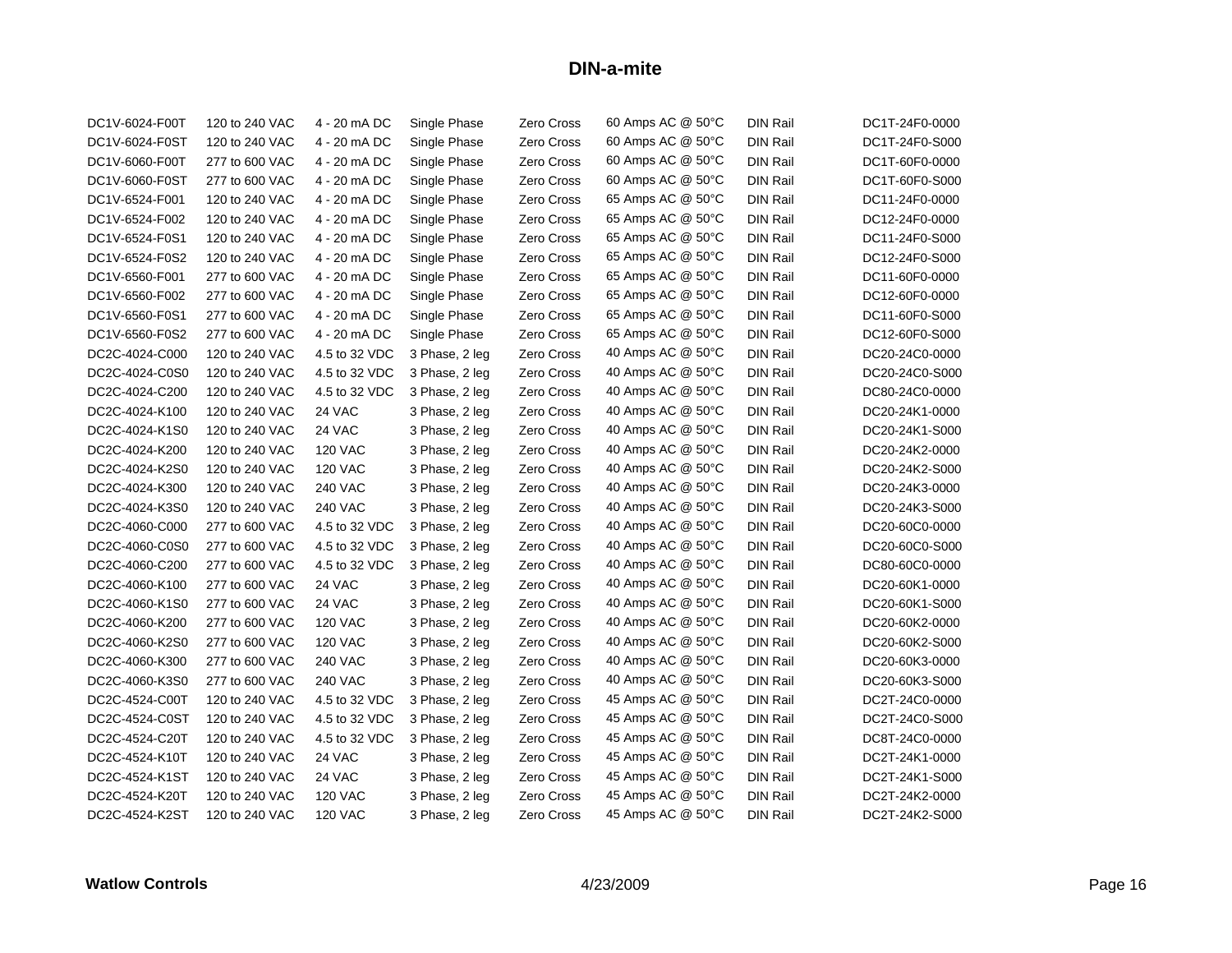| DC2C-4524-K30T | 120 to 240 VAC | <b>240 VAC</b> | 3 Phase, 2 leg | Zero Cross        | 45 Amps AC @ 50°C | <b>DIN Rail</b> | DC2T-24K3-0000 |
|----------------|----------------|----------------|----------------|-------------------|-------------------|-----------------|----------------|
| DC2C-4524-K3ST | 120 to 240 VAC | <b>240 VAC</b> | 3 Phase, 2 leg | Zero Cross        | 45 Amps AC @ 50°C | <b>DIN Rail</b> | DC2T-24K3-S000 |
| DC2C-4560-C00T | 277 to 600 VAC | 4.5 to 32 VDC  | 3 Phase, 2 leg | Zero Cross        | 45 Amps AC @ 50°C | <b>DIN Rail</b> | DC2T-60C0-0000 |
| DC2C-4560-C0ST | 277 to 600 VAC | 4.5 to 32 VDC  | 3 Phase, 2 leg | Zero Cross        | 45 Amps AC @ 50°C | <b>DIN Rail</b> | DC2T-60C0-S000 |
| DC2C-4560-C20T | 277 to 600 VAC | 4.5 to 32 VDC  | 3 Phase, 2 leg | Zero Cross        | 45 Amps AC @ 50°C | <b>DIN Rail</b> | DC8T-60C0-0000 |
| DC2C-4560-K10T | 277 to 600 VAC | 24 VAC         | 3 Phase, 2 leg | Zero Cross        | 45 Amps AC @ 50°C | <b>DIN Rail</b> | DC2T-60K1-0000 |
| DC2C-4560-K1ST | 277 to 600 VAC | 24 VAC         | 3 Phase, 2 leg | Zero Cross        | 45 Amps AC @ 50°C | <b>DIN Rail</b> | DC2T-60K1-S000 |
| DC2C-4560-K20T | 277 to 600 VAC | <b>120 VAC</b> | 3 Phase, 2 leg | Zero Cross        | 45 Amps AC @ 50°C | <b>DIN Rail</b> | DC2T-60K2-0000 |
| DC2C-4560-K2ST | 277 to 600 VAC | <b>120 VAC</b> | 3 Phase, 2 leg | Zero Cross        | 45 Amps AC @ 50°C | <b>DIN Rail</b> | DC2T-60K2-S000 |
| DC2C-4560-K30T | 277 to 600 VAC | <b>240 VAC</b> | 3 Phase, 2 leg | Zero Cross        | 45 Amps AC @ 50°C | <b>DIN Rail</b> | DC2T-60K3-0000 |
| DC2C-4560-K3ST | 277 to 600 VAC | <b>240 VAC</b> | 3 Phase, 2 leg | Zero Cross        | 45 Amps AC @ 50°C | <b>DIN Rail</b> | DC2T-60K3-S000 |
| DC2C-5624-C001 | 120 to 240 VAC | 4.5 to 32 VDC  | 3 Phase, 2 leg | Zero Cross        | 56 Amps AC @ 50°C | <b>DIN Rail</b> | DC21-24C0-0000 |
| DC2C-5624-C002 | 120 to 240 VAC | 4.5 to 32 VDC  | 3 Phase, 2 leg | Zero Cross        | 56 Amps AC @ 50°C | <b>DIN Rail</b> | DC22-24C0-0000 |
| DC2C-5624-C0S1 | 120 to 240 VAC | 4.5 to 32 VDC  | 3 Phase, 2 leg | Zero Cross        | 56 Amps AC @ 50°C | <b>DIN Rail</b> | DC21-24C0-S000 |
| DC2C-5624-C0S2 | 120 to 240 VAC | 4.5 to 32 VDC  | 3 Phase, 2 leg | Zero Cross        | 56 Amps AC @ 50°C | <b>DIN Rail</b> | DC22-24C0-S000 |
| DC2C-5624-C201 | 120 to 240 VAC | 4.5 to 32 VDC  | 3 Phase, 2 leg | Zero Cross        | 56 Amps AC @ 50°C | <b>DIN Rail</b> | DC81-24C0-0000 |
| DC2C-5624-C202 | 120 to 240 VAC | 4.5 to 32 VDC  | 3 Phase, 2 leg | Zero Cross        | 56 Amps AC @ 50°C | <b>DIN Rail</b> | DC82-24C0-0000 |
| DC2C-5624-K101 | 120 to 240 VAC | 24 VAC         | 3 Phase, 2 leg | Zero Cross        | 56 Amps AC @ 50°C | <b>DIN Rail</b> | DC21-24K1-0000 |
| DC2C-5624-K102 | 120 to 240 VAC | 24 VAC         | 3 Phase, 2 leg | Zero Cross        | 56 Amps AC @ 50°C | <b>DIN Rail</b> | DC22-24K1-0000 |
| DC2C-5624-K1S1 | 120 to 240 VAC | 24 VAC         | 3 Phase, 2 leg | Zero Cross        | 56 Amps AC @ 50°C | <b>DIN Rail</b> | DC21-24K1-S000 |
| DC2C-5624-K1S2 | 120 to 240 VAC | 24 VAC         | 3 Phase, 2 leg | Zero Cross        | 56 Amps AC @ 50°C | <b>DIN Rail</b> | DC22-24K1-S000 |
| DC2C-5624-K201 | 120 to 240 VAC | <b>120 VAC</b> | 3 Phase, 2 leg | Zero Cross        | 56 Amps AC @ 50°C | <b>DIN Rail</b> | DC21-24K2-0000 |
| DC2C-5624-K202 | 120 to 240 VAC | <b>120 VAC</b> | 3 Phase, 2 leg | Zero Cross        | 56 Amps AC @ 50°C | <b>DIN Rail</b> | DC22-24K2-0000 |
| DC2C-5624-K2S1 | 120 to 240 VAC | <b>120 VAC</b> | 3 Phase, 2 leg | Zero Cross        | 56 Amps AC @ 50°C | <b>DIN Rail</b> | DC21-24K2-S000 |
| DC2C-5624-K2S2 | 120 to 240 VAC | <b>120 VAC</b> | 3 Phase, 2 leg | Zero Cross        | 56 Amps AC @ 50°C | <b>DIN Rail</b> | DC22-24K2-S000 |
| DC2C-5624-K301 | 120 to 240 VAC | <b>240 VAC</b> | 3 Phase, 2 leg | Zero Cross        | 56 Amps AC @ 50°C | <b>DIN Rail</b> | DC21-24K3-0000 |
| DC2C-5624-K302 | 120 to 240 VAC | <b>240 VAC</b> | 3 Phase, 2 leg | <b>Zero Cross</b> | 56 Amps AC @ 50°C | <b>DIN Rail</b> | DC22-24K3-0000 |
| DC2C-5624-K3S1 | 120 to 240 VAC | <b>240 VAC</b> | 3 Phase, 2 leg | Zero Cross        | 56 Amps AC @ 50°C | <b>DIN Rail</b> | DC21-24K3-S000 |
| DC2C-5624-K3S2 | 120 to 240 VAC | <b>240 VAC</b> | 3 Phase, 2 leg | <b>Zero Cross</b> | 56 Amps AC @ 50°C | <b>DIN Rail</b> | DC22-24K3-S000 |
| DC2C-5660-C001 | 277 to 600 VAC | 4.5 to 32 VDC  | 3 Phase, 2 leg | <b>Zero Cross</b> | 56 Amps AC @ 50°C | <b>DIN Rail</b> | DC21-60C0-0000 |
| DC2C-5660-C002 | 277 to 600 VAC | 4.5 to 32 VDC  | 3 Phase, 2 leg | Zero Cross        | 56 Amps AC @ 50°C | <b>DIN Rail</b> | DC22-60C0-0000 |
| DC2C-5660-C0S1 | 277 to 600 VAC | 4.5 to 32 VDC  | 3 Phase, 2 leg | Zero Cross        | 56 Amps AC @ 50°C | <b>DIN Rail</b> | DC21-60C0-S000 |
| DC2C-5660-C0S2 | 277 to 600 VAC | 4.5 to 32 VDC  | 3 Phase, 2 leg | Zero Cross        | 56 Amps AC @ 50°C | <b>DIN Rail</b> | DC22-60C0-S000 |
| DC2C-5660-C201 | 277 to 600 VAC | 4.5 to 32 VDC  | 3 Phase, 2 leg | Zero Cross        | 56 Amps AC @ 50°C | <b>DIN Rail</b> | DC81-60C0-0000 |
| DC2C-5660-C202 | 277 to 600 VAC | 4.5 to 32 VDC  | 3 Phase, 2 leg | Zero Cross        | 56 Amps AC @ 50°C | <b>DIN Rail</b> | DC82-60C0-0000 |
| DC2C-5660-K101 | 277 to 600 VAC | 24 VAC         | 3 Phase, 2 leg | Zero Cross        | 56 Amps AC @ 50°C | <b>DIN Rail</b> | DC21-60K1-0000 |
| DC2C-5660-K102 | 277 to 600 VAC | 24 VAC         | 3 Phase, 2 leg | Zero Cross        | 56 Amps AC @ 50°C | <b>DIN Rail</b> | DC22-60K1-0000 |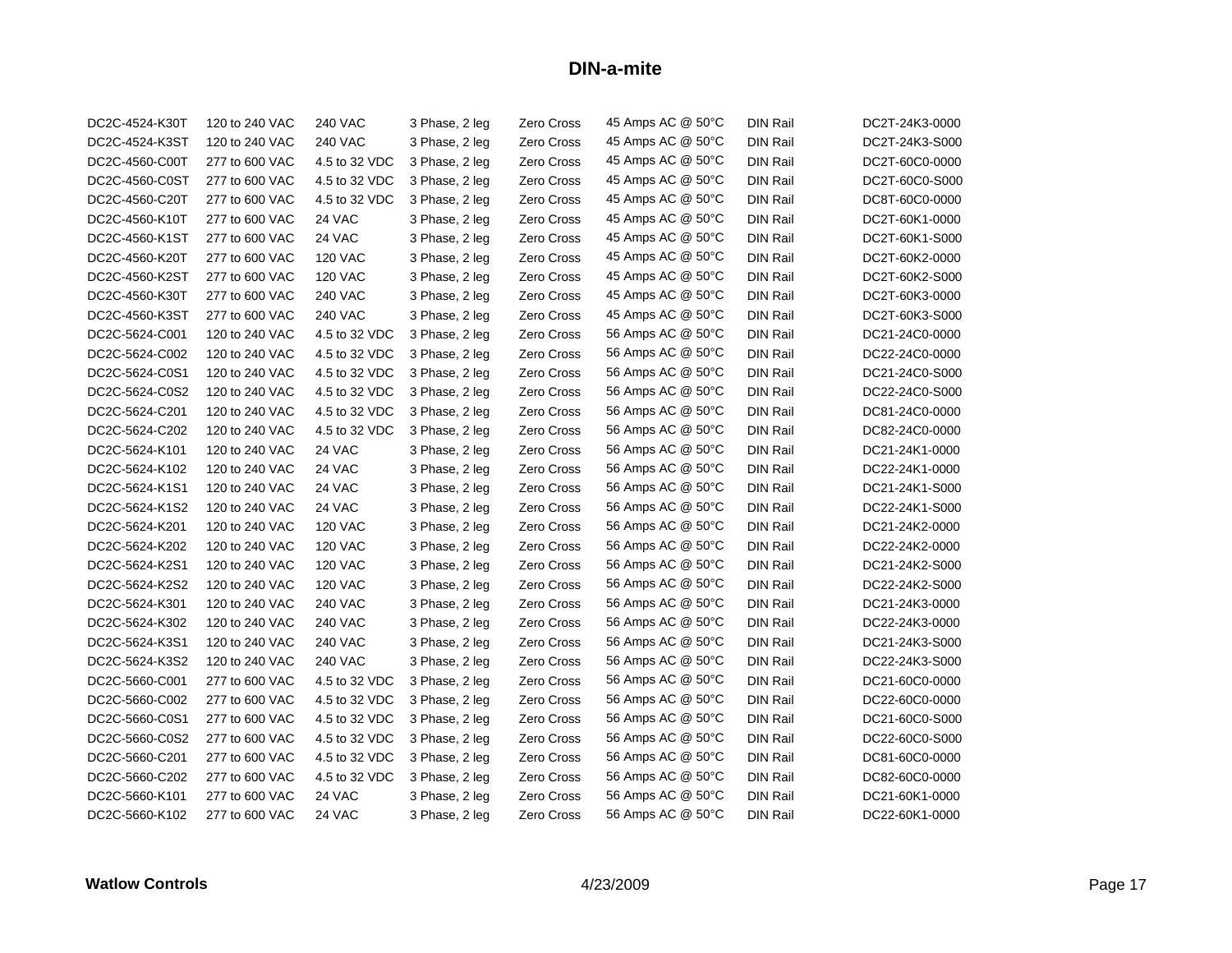| DC2C-5660-K1S1 | 277 to 600 VAC | 24 VAC         | 3 Phase, 2 leg | Zero Cross        | 56 Amps AC @ 50°C | <b>DIN Rail</b> | DC21-60K1-S000 |
|----------------|----------------|----------------|----------------|-------------------|-------------------|-----------------|----------------|
| DC2C-5660-K1S2 | 277 to 600 VAC | 24 VAC         | 3 Phase, 2 leg | Zero Cross        | 56 Amps AC @ 50°C | <b>DIN Rail</b> | DC22-60K1-S000 |
| DC2C-5660-K201 | 277 to 600 VAC | <b>120 VAC</b> | 3 Phase, 2 leg | Zero Cross        | 56 Amps AC @ 50°C | <b>DIN Rail</b> | DC21-60K2-0000 |
| DC2C-5660-K202 | 277 to 600 VAC | <b>120 VAC</b> | 3 Phase, 2 leg | Zero Cross        | 56 Amps AC @ 50°C | <b>DIN Rail</b> | DC22-60K2-0000 |
| DC2C-5660-K2S1 | 277 to 600 VAC | <b>120 VAC</b> | 3 Phase, 2 leg | Zero Cross        | 56 Amps AC @ 50°C | <b>DIN Rail</b> | DC21-60K2-S000 |
| DC2C-5660-K2S2 | 277 to 600 VAC | <b>120 VAC</b> | 3 Phase, 2 leg | Zero Cross        | 56 Amps AC @ 50°C | <b>DIN Rail</b> | DC22-60K2-S000 |
| DC2C-5660-K301 | 277 to 600 VAC | <b>240 VAC</b> | 3 Phase, 2 leg | Zero Cross        | 56 Amps AC @ 50°C | DIN Rail        | DC21-60K3-0000 |
| DC2C-5660-K302 | 277 to 600 VAC | <b>240 VAC</b> | 3 Phase, 2 leg | Zero Cross        | 56 Amps AC @ 50°C | <b>DIN Rail</b> | DC22-60K3-0000 |
| DC2C-5660-K3S1 | 277 to 600 VAC | <b>240 VAC</b> | 3 Phase, 2 leg | Zero Cross        | 56 Amps AC @ 50°C | <b>DIN Rail</b> | DC21-60K3-S000 |
| DC2C-5660-K3S2 | 277 to 600 VAC | <b>240 VAC</b> | 3 Phase, 2 leg | Zero Cross        | 56 Amps AC @ 50°C | DIN Rail        | DC22-60K3-S000 |
| DC2S-4012-F000 | <b>120 VAC</b> | 4 - 20 mA DC   | 3 Phase, 2 leg | Zero Cross        | 40 Amps AC @ 50°C | <b>DIN Rail</b> | DC20-12S0-0000 |
| DC2S-4012-F0S0 | <b>120 VAC</b> | 4 - 20 mA DC   | 3 Phase, 2 leg | Zero Cross        | 40 Amps AC @ 50°C | <b>DIN Rail</b> | DC20-12S0-S000 |
| DC2S-4012-V100 | <b>120 VAC</b> | $0 - 5$ VDC    | 3 Phase, 2 leg | Zero Cross        | 40 Amps AC @ 50°C | <b>DIN Rail</b> | DC20-12S3-0000 |
| DC2S-4012-V1S0 | <b>120 VAC</b> | $0 - 5$ VDC    | 3 Phase, 2 leg | Zero Cross        | 40 Amps AC @ 50°C | <b>DIN Rail</b> | DC20-12S3-S000 |
| DC2S-4012-V200 | <b>120 VAC</b> | $1 - 5$ VDC    | 3 Phase, 2 leg | Zero Cross        | 40 Amps AC @ 50°C | <b>DIN Rail</b> | DC20-12S4-0000 |
| DC2S-4012-V2S0 | <b>120 VAC</b> | $1 - 5$ VDC    | 3 Phase, 2 leg | Zero Cross        | 40 Amps AC @ 50°C | <b>DIN Rail</b> | DC20-12S4-S000 |
| DC2S-4012-V300 | <b>120 VAC</b> | $0 - 10$ VDC   | 3 Phase, 2 leg | Zero Cross        | 40 Amps AC @ 50°C | <b>DIN Rail</b> | DC20-12S5-0000 |
| DC2S-4012-V3S0 | <b>120 VAC</b> | $0 - 10$ VDC   | 3 Phase, 2 leg | Zero Cross        | 40 Amps AC @ 50°C | <b>DIN Rail</b> | DC20-12S5-S000 |
| DC2S-4020-F000 | <b>208 VAC</b> | 4 - 20 mA DC   | 3 Phase, 2 leg | Zero Cross        | 40 Amps AC @ 50°C | <b>DIN Rail</b> | DC20-20S0-0000 |
| DC2S-4020-F0S0 | <b>208 VAC</b> | 4 - 20 mA DC   | 3 Phase, 2 leg | Zero Cross        | 40 Amps AC @ 50°C | <b>DIN Rail</b> | DC20-20S0-S000 |
| DC2S-4020-V100 | <b>208 VAC</b> | $0 - 5$ VDC    | 3 Phase, 2 leg | Zero Cross        | 40 Amps AC @ 50°C | <b>DIN Rail</b> | DC20-20S3-0000 |
| DC2S-4020-V1S0 | <b>208 VAC</b> | $0 - 5$ VDC    | 3 Phase, 2 leg | Zero Cross        | 40 Amps AC @ 50°C | <b>DIN Rail</b> | DC20-20S3-S000 |
| DC2S-4020-V200 | <b>208 VAC</b> | $1 - 5$ VDC    | 3 Phase, 2 leg | Zero Cross        | 40 Amps AC @ 50°C | <b>DIN Rail</b> | DC20-20S4-0000 |
| DC2S-4020-V2S0 | <b>208 VAC</b> | $1 - 5$ VDC    | 3 Phase, 2 leg | Zero Cross        | 40 Amps AC @ 50°C | <b>DIN Rail</b> | DC20-20S4-S000 |
| DC2S-4020-V300 | <b>208 VAC</b> | $0 - 10$ VDC   | 3 Phase, 2 leg | Zero Cross        | 40 Amps AC @ 50°C | <b>DIN Rail</b> | DC20-20S5-0000 |
| DC2S-4020-V3S0 | <b>208 VAC</b> | $0 - 10$ VDC   | 3 Phase, 2 leg | Zero Cross        | 40 Amps AC @ 50°C | <b>DIN Rail</b> | DC20-20S5-S000 |
| DC2S-4024-F000 | <b>240 VAC</b> | 4 - 20 mA DC   | 3 Phase, 2 leg | Zero Cross        | 40 Amps AC @ 50°C | <b>DIN Rail</b> | DC20-24S0-0000 |
| DC2S-4024-F0S0 | <b>240 VAC</b> | 4 - 20 mA DC   | 3 Phase, 2 leg | Zero Cross        | 40 Amps AC @ 50°C | <b>DIN Rail</b> | DC20-24S0-S000 |
| DC2S-4024-V100 | <b>240 VAC</b> | $0 - 5$ VDC    | 3 Phase, 2 leg | Zero Cross        | 40 Amps AC @ 50°C | <b>DIN Rail</b> | DC20-24S3-0000 |
| DC2S-4024-V1S0 | <b>240 VAC</b> | $0 - 5$ VDC    | 3 Phase, 2 leg | Zero Cross        | 40 Amps AC @ 50°C | <b>DIN Rail</b> | DC20-24S3-S000 |
| DC2S-4024-V200 | <b>240 VAC</b> | $1 - 5$ VDC    | 3 Phase, 2 leg | Zero Cross        | 40 Amps AC @ 50°C | <b>DIN Rail</b> | DC20-24S4-0000 |
| DC2S-4024-V2S0 | <b>240 VAC</b> | $1 - 5$ VDC    | 3 Phase, 2 leg | Zero Cross        | 40 Amps AC @ 50°C | <b>DIN Rail</b> | DC20-24S4-S000 |
| DC2S-4024-V300 | <b>240 VAC</b> | $0 - 10$ VDC   | 3 Phase, 2 leg | Zero Cross        | 40 Amps AC @ 50°C | <b>DIN Rail</b> | DC20-24S5-0000 |
| DC2S-4024-V3S0 | <b>240 VAC</b> | $0 - 10$ VDC   | 3 Phase, 2 leg | <b>Zero Cross</b> | 40 Amps AC @ 50°C | <b>DIN Rail</b> | DC20-24S5-S000 |
| DC2S-4027-F000 | <b>277 VAC</b> | 4 - 20 mA DC   | 3 Phase, 2 leg | Zero Cross        | 40 Amps AC @ 50°C | <b>DIN Rail</b> | DC20-27S0-0000 |
| DC2S-4027-F0S0 | <b>277 VAC</b> | 4 - 20 mA DC   | 3 Phase, 2 leg | Zero Cross        | 40 Amps AC @ 50°C | <b>DIN Rail</b> | DC20-27S0-S000 |
| DC2S-4027-V100 | <b>277 VAC</b> | $0 - 5$ VDC    | 3 Phase, 2 leg | Zero Cross        | 40 Amps AC @ 50°C | <b>DIN Rail</b> | DC20-27S3-0000 |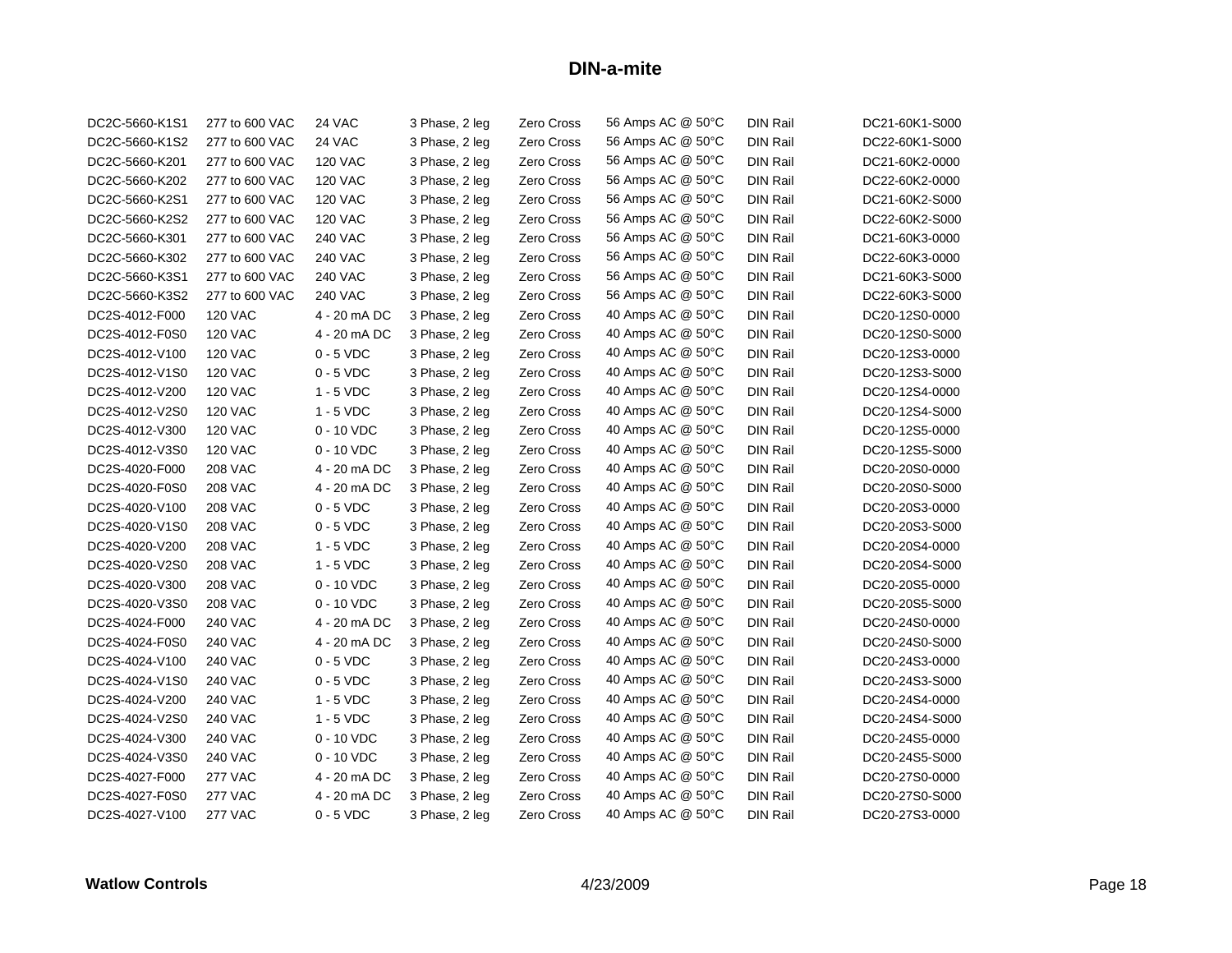| DC2S-4027-V1S0 | <b>277 VAC</b> | $0 - 5$ VDC  | 3 Phase, 2 leg | Zero Cross | 40 Amps AC @ 50°C | <b>DIN Rail</b> | DC20-27S3-S000 |
|----------------|----------------|--------------|----------------|------------|-------------------|-----------------|----------------|
| DC2S-4027-V200 | <b>277 VAC</b> | $1 - 5$ VDC  | 3 Phase, 2 leg | Zero Cross | 40 Amps AC @ 50°C | <b>DIN Rail</b> | DC20-27S4-0000 |
| DC2S-4027-V2S0 | <b>277 VAC</b> | $1 - 5$ VDC  | 3 Phase, 2 leg | Zero Cross | 40 Amps AC @ 50°C | <b>DIN Rail</b> | DC20-27S4-S000 |
| DC2S-4027-V300 | <b>277 VAC</b> | $0 - 10$ VDC | 3 Phase, 2 leg | Zero Cross | 40 Amps AC @ 50°C | DIN Rail        | DC20-27S5-0000 |
| DC2S-4027-V3S0 | <b>277 VAC</b> | $0 - 10$ VDC | 3 Phase, 2 leg | Zero Cross | 40 Amps AC @ 50°C | <b>DIN Rail</b> | DC20-27S5-S000 |
| DC2S-4040-F000 | <b>400 VAC</b> | 4 - 20 mA DC | 3 Phase, 2 leg | Zero Cross | 40 Amps AC @ 50°C | <b>DIN Rail</b> | DC20-40S0-0000 |
| DC2S-4040-F0S0 | 400 VAC        | 4 - 20 mA DC | 3 Phase, 2 leg | Zero Cross | 40 Amps AC @ 50°C | <b>DIN Rail</b> | DC20-40S0-S000 |
| DC2S-4040-V100 | <b>400 VAC</b> | $0 - 5$ VDC  | 3 Phase, 2 leg | Zero Cross | 40 Amps AC @ 50°C | <b>DIN Rail</b> | DC20-40S3-0000 |
| DC2S-4040-V1S0 | 400 VAC        | $0 - 5$ VDC  | 3 Phase, 2 leg | Zero Cross | 40 Amps AC @ 50°C | <b>DIN Rail</b> | DC20-40S3-S000 |
| DC2S-4040-V200 | 400 VAC        | $1 - 5$ VDC  | 3 Phase, 2 leg | Zero Cross | 40 Amps AC @ 50°C | DIN Rail        | DC20-40S4-0000 |
| DC2S-4040-V2S0 | <b>400 VAC</b> | $1 - 5$ VDC  | 3 Phase, 2 leg | Zero Cross | 40 Amps AC @ 50°C | <b>DIN Rail</b> | DC20-40S4-S000 |
| DC2S-4040-V300 | 400 VAC        | $0 - 10$ VDC | 3 Phase, 2 leg | Zero Cross | 40 Amps AC @ 50°C | <b>DIN Rail</b> | DC20-40S5-0000 |
| DC2S-4040-V3S0 | 400 VAC        | $0 - 10$ VDC | 3 Phase, 2 leg | Zero Cross | 40 Amps AC @ 50°C | DIN Rail        | DC20-40S5-S000 |
| DC2S-4048-F000 | 480 VAC        | 4 - 20 mA DC | 3 Phase, 2 leg | Zero Cross | 40 Amps AC @ 50°C | <b>DIN Rail</b> | DC20-48S0-0000 |
| DC2S-4048-F0S0 | 480 VAC        | 4 - 20 mA DC | 3 Phase, 2 leg | Zero Cross | 40 Amps AC @ 50°C | <b>DIN Rail</b> | DC20-48S0-S000 |
| DC2S-4048-V100 | <b>480 VAC</b> | $0 - 5$ VDC  | 3 Phase, 2 leg | Zero Cross | 40 Amps AC @ 50°C | <b>DIN Rail</b> | DC20-48S3-0000 |
| DC2S-4048-V1S0 | 480 VAC        | $0 - 5$ VDC  | 3 Phase, 2 leg | Zero Cross | 40 Amps AC @ 50°C | <b>DIN Rail</b> | DC20-48S3-S000 |
| DC2S-4048-V200 | 480 VAC        | $1 - 5$ VDC  | 3 Phase, 2 leg | Zero Cross | 40 Amps AC @ 50°C | <b>DIN Rail</b> | DC20-48S4-0000 |
| DC2S-4048-V2S0 | <b>480 VAC</b> | $1 - 5$ VDC  | 3 Phase, 2 leg | Zero Cross | 40 Amps AC @ 50°C | <b>DIN Rail</b> | DC20-48S4-S000 |
| DC2S-4048-V300 | 480 VAC        | $0 - 10$ VDC | 3 Phase, 2 leg | Zero Cross | 40 Amps AC @ 50°C | <b>DIN Rail</b> | DC20-48S5-0000 |
| DC2S-4048-V3S0 | 480 VAC        | $0 - 10$ VDC | 3 Phase, 2 leg | Zero Cross | 40 Amps AC @ 50°C | <b>DIN Rail</b> | DC20-48S5-S000 |
| DC2S-4060-V200 | 600 VAC        | $1 - 5$ VDC  | 3 Phase, 2 leg | Zero Cross | 40 Amps AC @ 50°C | <b>DIN Rail</b> | DC20-60S4-0000 |
| DC2S-4060-V3S0 | 600 VAC        | $0 - 10$ VDC | 3 Phase, 2 leg | Zero Cross | 40 Amps AC @ 50°C | <b>DIN Rail</b> | DC20-60S5-S000 |
| DC2S-4512-F00T | <b>120 VAC</b> | 4 - 20 mA DC | 3 Phase, 2 leg | Zero Cross | 45 Amps AC @ 50°C | <b>DIN Rail</b> | DC2T-12S0-0000 |
| DC2S-4512-F0ST | <b>120 VAC</b> | 4 - 20 mA DC | 3 Phase, 2 leg | Zero Cross | 45 Amps AC @ 50°C | <b>DIN Rail</b> | DC2T-12S0-S000 |
| DC2S-4512-V10T | <b>120 VAC</b> | $0 - 5$ VDC  | 3 Phase, 2 leg | Zero Cross | 45 Amps AC @ 50°C | <b>DIN Rail</b> | DC2T-12S3-0000 |
| DC2S-4512-V1ST | <b>120 VAC</b> | $0 - 5$ VDC  | 3 Phase, 2 leg | Zero Cross | 45 Amps AC @ 50°C | <b>DIN Rail</b> | DC2T-12S3-S000 |
| DC2S-4512-V20T | <b>120 VAC</b> | $1 - 5$ VDC  | 3 Phase, 2 leg | Zero Cross | 45 Amps AC @ 50°C | <b>DIN Rail</b> | DC2T-12S4-0000 |
| DC2S-4512-V2ST | <b>120 VAC</b> | $1 - 5$ VDC  | 3 Phase, 2 leg | Zero Cross | 45 Amps AC @ 50°C | <b>DIN Rail</b> | DC2T-12S4-S000 |
| DC2S-4512-V30T | <b>120 VAC</b> | $0 - 10$ VDC | 3 Phase, 2 leg | Zero Cross | 45 Amps AC @ 50°C | <b>DIN Rail</b> | DC2T-12S5-0000 |
| DC2S-4512-V3ST | <b>120 VAC</b> | $0 - 10$ VDC | 3 Phase, 2 leg | Zero Cross | 45 Amps AC @ 50°C | <b>DIN Rail</b> | DC2T-12S5-S000 |
| DC2S-4520-F00T | <b>208 VAC</b> | 4 - 20 mA DC | 3 Phase, 2 leg | Zero Cross | 45 Amps AC @ 50°C | DIN Rail        | DC2T-20S0-0000 |
| DC2S-4520-F0ST | <b>208 VAC</b> | 4 - 20 mA DC | 3 Phase, 2 leg | Zero Cross | 45 Amps AC @ 50°C | <b>DIN Rail</b> | DC2T-20S0-S000 |
| DC2S-4520-V10T | <b>208 VAC</b> | $0 - 5$ VDC  | 3 Phase, 2 leg | Zero Cross | 45 Amps AC @ 50°C | <b>DIN Rail</b> | DC2T-20S3-0000 |
| DC2S-4520-V1ST | <b>208 VAC</b> | $0 - 5$ VDC  | 3 Phase, 2 leg | Zero Cross | 45 Amps AC @ 50°C | <b>DIN Rail</b> | DC2T-20S3-S000 |
| DC2S-4520-V20T | <b>208 VAC</b> | $1 - 5$ VDC  | 3 Phase, 2 leg | Zero Cross | 45 Amps AC @ 50°C | <b>DIN Rail</b> | DC2T-20S4-0000 |
| DC2S-4520-V2ST | <b>208 VAC</b> | $1 - 5$ VDC  | 3 Phase, 2 leg | Zero Cross | 45 Amps AC @ 50°C | DIN Rail        | DC2T-20S4-S000 |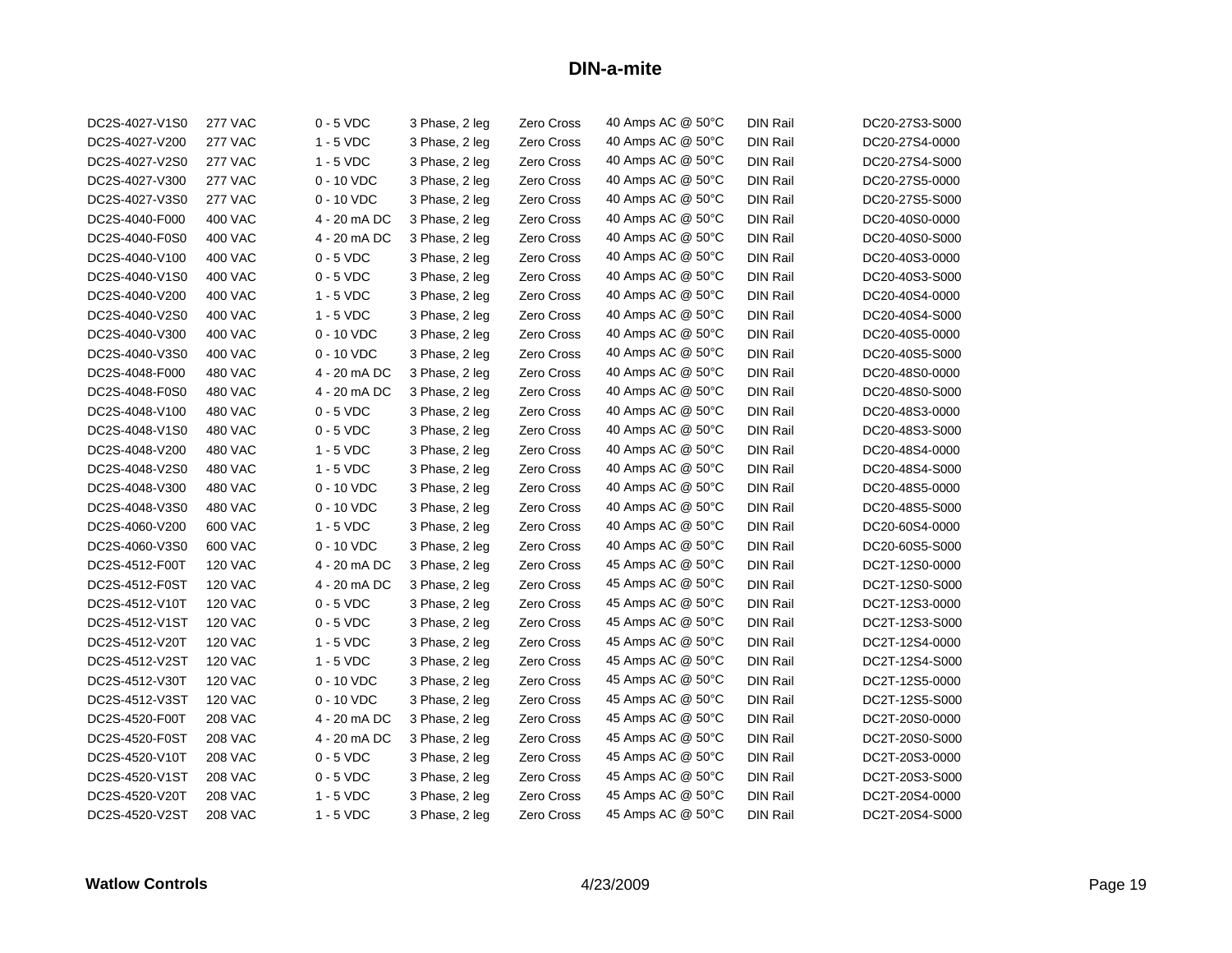| DC2S-4520-V30T | <b>208 VAC</b> | $0 - 10$ VDC | 3 Phase, 2 leg | <b>Zero Cross</b> | 45 Amps AC @ 50°C | <b>DIN Rail</b> | DC2T-20S5-0000 |
|----------------|----------------|--------------|----------------|-------------------|-------------------|-----------------|----------------|
| DC2S-4520-V3ST | <b>208 VAC</b> | $0 - 10$ VDC | 3 Phase, 2 leg | Zero Cross        | 45 Amps AC @ 50°C | <b>DIN Rail</b> | DC2T-20S5-S000 |
| DC2S-4524-F00T | <b>240 VAC</b> | 4 - 20 mA DC | 3 Phase, 2 leg | Zero Cross        | 45 Amps AC @ 50°C | <b>DIN Rail</b> | DC2T-24S0-0000 |
| DC2S-4524-F0ST | <b>240 VAC</b> | 4 - 20 mA DC | 3 Phase, 2 leg | Zero Cross        | 45 Amps AC @ 50°C | <b>DIN Rail</b> | DC2T-24S0-S000 |
| DC2S-4524-V10T | <b>240 VAC</b> | $0 - 5$ VDC  | 3 Phase, 2 leg | Zero Cross        | 45 Amps AC @ 50°C | <b>DIN Rail</b> | DC2T-24S3-0000 |
| DC2S-4524-V1ST | <b>240 VAC</b> | $0 - 5$ VDC  | 3 Phase, 2 leg | Zero Cross        | 45 Amps AC @ 50°C | <b>DIN Rail</b> | DC2T-24S3-S000 |
| DC2S-4524-V20T | <b>240 VAC</b> | $1 - 5$ VDC  | 3 Phase, 2 leg | Zero Cross        | 45 Amps AC @ 50°C | <b>DIN Rail</b> | DC2T-24S4-0000 |
| DC2S-4524-V2ST | <b>240 VAC</b> | $1 - 5$ VDC  | 3 Phase, 2 leg | Zero Cross        | 45 Amps AC @ 50°C | <b>DIN Rail</b> | DC2T-24S4-S000 |
| DC2S-4524-V30T | <b>240 VAC</b> | $0 - 10$ VDC | 3 Phase, 2 leg | Zero Cross        | 45 Amps AC @ 50°C | <b>DIN Rail</b> | DC2T-24S5-0000 |
| DC2S-4524-V3ST | <b>240 VAC</b> | $0 - 10$ VDC | 3 Phase, 2 leg | Zero Cross        | 45 Amps AC @ 50°C | <b>DIN Rail</b> | DC2T-24S5-S000 |
| DC2S-4527-F00T | <b>277 VAC</b> | 4 - 20 mA DC | 3 Phase, 2 leg | Zero Cross        | 45 Amps AC @ 50°C | <b>DIN Rail</b> | DC2T-27S0-0000 |
| DC2S-4527-F0ST | <b>277 VAC</b> | 4 - 20 mA DC | 3 Phase, 2 leg | Zero Cross        | 45 Amps AC @ 50°C | <b>DIN Rail</b> | DC2T-27S0-S000 |
| DC2S-4527-V10T | <b>277 VAC</b> | $0 - 5$ VDC  | 3 Phase, 2 leg | Zero Cross        | 45 Amps AC @ 50°C | <b>DIN Rail</b> | DC2T-27S3-0000 |
| DC2S-4527-V1ST | <b>277 VAC</b> | $0 - 5$ VDC  | 3 Phase, 2 leg | Zero Cross        | 45 Amps AC @ 50°C | <b>DIN Rail</b> | DC2T-27S3-S000 |
| DC2S-4527-V20T | <b>277 VAC</b> | $1 - 5$ VDC  | 3 Phase, 2 leg | Zero Cross        | 45 Amps AC @ 50°C | <b>DIN Rail</b> | DC2T-27S4-0000 |
| DC2S-4527-V2ST | <b>277 VAC</b> | $1 - 5$ VDC  | 3 Phase, 2 leg | Zero Cross        | 45 Amps AC @ 50°C | <b>DIN Rail</b> | DC2T-27S4-S000 |
| DC2S-4527-V30T | <b>277 VAC</b> | $0 - 10$ VDC | 3 Phase, 2 leg | Zero Cross        | 45 Amps AC @ 50°C | <b>DIN Rail</b> | DC2T-27S5-0000 |
| DC2S-4527-V3ST | <b>277 VAC</b> | $0 - 10$ VDC | 3 Phase, 2 leg | Zero Cross        | 45 Amps AC @ 50°C | <b>DIN Rail</b> | DC2T-27S5-S000 |
| DC2S-4540-F00T | <b>400 VAC</b> | 4 - 20 mA DC | 3 Phase, 2 leg | Zero Cross        | 45 Amps AC @ 50°C | <b>DIN Rail</b> | DC2T-40S0-0000 |
| DC2S-4540-F0ST | <b>400 VAC</b> | 4 - 20 mA DC | 3 Phase, 2 leg | Zero Cross        | 45 Amps AC @ 50°C | <b>DIN Rail</b> | DC2T-40S0-S000 |
| DC2S-4540-V10T | 400 VAC        | $0 - 5$ VDC  | 3 Phase, 2 leg | Zero Cross        | 45 Amps AC @ 50°C | <b>DIN Rail</b> | DC2T-40S3-0000 |
| DC2S-4540-V1ST | <b>400 VAC</b> | $0 - 5$ VDC  | 3 Phase, 2 leg | Zero Cross        | 45 Amps AC @ 50°C | <b>DIN Rail</b> | DC2T-40S3-S000 |
| DC2S-4540-V20T | 400 VAC        | $1 - 5$ VDC  | 3 Phase, 2 leg | Zero Cross        | 45 Amps AC @ 50°C | <b>DIN Rail</b> | DC2T-40S4-0000 |
| DC2S-4540-V2ST | 400 VAC        | $1 - 5$ VDC  | 3 Phase, 2 leg | Zero Cross        | 45 Amps AC @ 50°C | <b>DIN Rail</b> | DC2T-40S4-S000 |
| DC2S-4540-V30T | 400 VAC        | $0 - 10$ VDC | 3 Phase, 2 leg | Zero Cross        | 45 Amps AC @ 50°C | <b>DIN Rail</b> | DC2T-40S5-0000 |
| DC2S-4540-V3ST | 400 VAC        | $0 - 10$ VDC | 3 Phase, 2 leg | Zero Cross        | 45 Amps AC @ 50°C | <b>DIN Rail</b> | DC2T-40S5-S000 |
| DC2S-4548-F00T | 480 VAC        | 4 - 20 mA DC | 3 Phase, 2 leg | Zero Cross        | 45 Amps AC @ 50°C | <b>DIN Rail</b> | DC2T-48S0-0000 |
| DC2S-4548-F0ST | 480 VAC        | 4 - 20 mA DC | 3 Phase, 2 leg | Zero Cross        | 45 Amps AC @ 50°C | <b>DIN Rail</b> | DC2T-48S0-S000 |
| DC2S-4548-V10T | 480 VAC        | $0 - 5$ VDC  | 3 Phase, 2 leg | Zero Cross        | 45 Amps AC @ 50°C | <b>DIN Rail</b> | DC2T-48S3-0000 |
| DC2S-4548-V1ST | 480 VAC        | $0 - 5$ VDC  | 3 Phase, 2 leg | Zero Cross        | 45 Amps AC @ 50°C | <b>DIN Rail</b> | DC2T-48S3-S000 |
| DC2S-4548-V20T | 480 VAC        | $1 - 5$ VDC  | 3 Phase, 2 leg | <b>Zero Cross</b> | 45 Amps AC @ 50°C | <b>DIN Rail</b> | DC2T-48S4-0000 |
| DC2S-4548-V2ST | 480 VAC        | $1 - 5$ VDC  | 3 Phase, 2 leg | Zero Cross        | 45 Amps AC @ 50°C | <b>DIN Rail</b> | DC2T-48S4-S000 |
| DC2S-4548-V30T | <b>480 VAC</b> | $0 - 10$ VDC | 3 Phase, 2 leg | Zero Cross        | 45 Amps AC @ 50°C | <b>DIN Rail</b> | DC2T-48S5-0000 |
| DC2S-4548-V3ST | 480 VAC        | $0 - 10$ VDC | 3 Phase, 2 leg | Zero Cross        | 45 Amps AC @ 50°C | <b>DIN Rail</b> | DC2T-48S5-S000 |
| DC2S-4560-V20T | 600 VAC        | $1 - 5$ VDC  | 3 Phase, 2 leg | Zero Cross        | 45 Amps AC @ 50°C | <b>DIN Rail</b> | DC2T-60S4-S000 |
| DC2S-5612-F001 | <b>120 VAC</b> | 4 - 20 mA DC | 3 Phase, 2 leg | Zero Cross        | 56 Amps AC @ 50°C | <b>DIN Rail</b> | DC21-12S0-0000 |
| DC2S-5612-F002 | <b>120 VAC</b> | 4 - 20 mA DC | 3 Phase, 2 leg | Zero Cross        | 56 Amps AC @ 50°C | <b>DIN Rail</b> | DC22-12S0-0000 |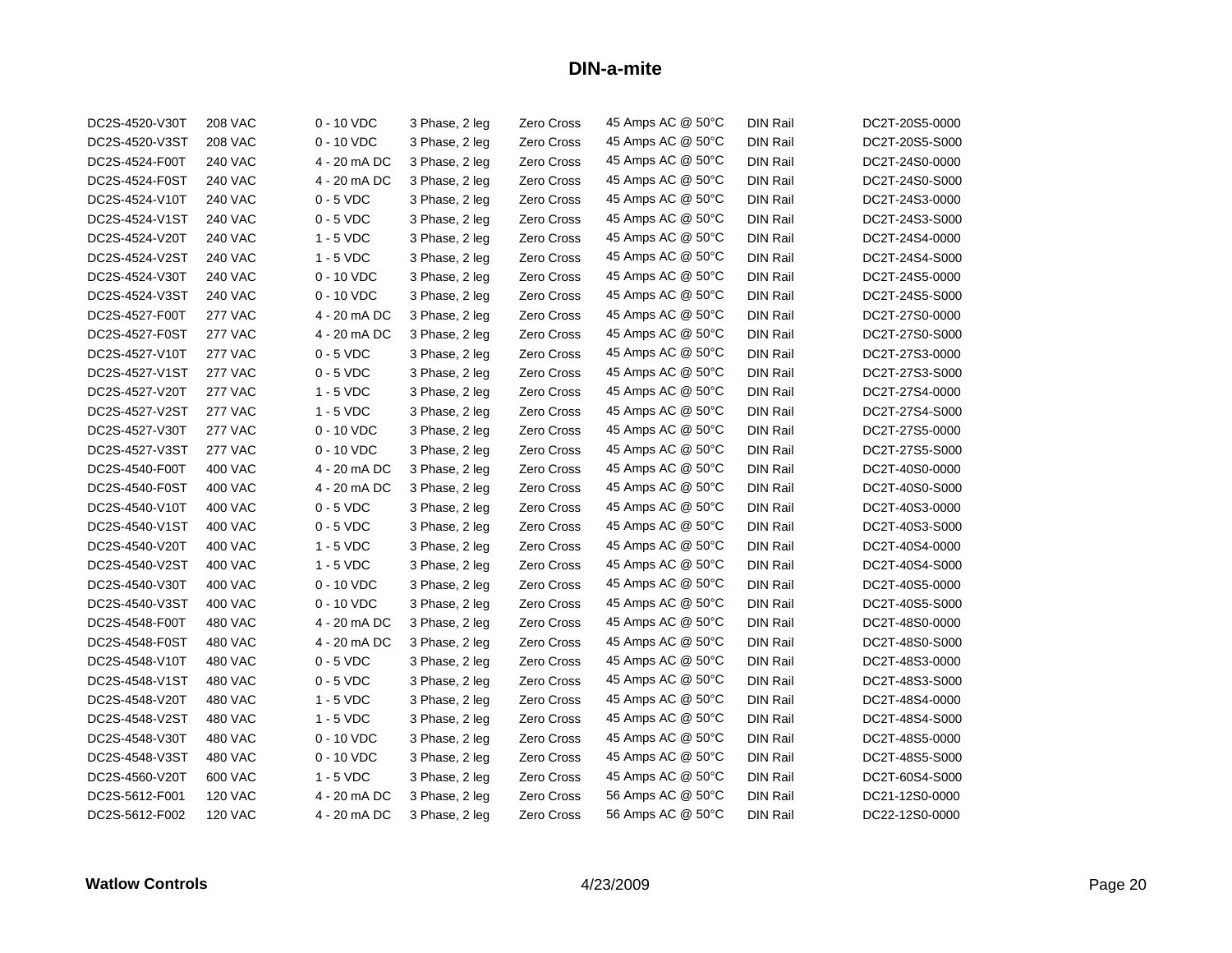| DC2S-5612-F0S1 | <b>120 VAC</b> | 4 - 20 mA DC | 3 Phase, 2 leg | Zero Cross | 56 Amps AC @ 50°C | <b>DIN Rail</b> | DC21-12S0-S000 |
|----------------|----------------|--------------|----------------|------------|-------------------|-----------------|----------------|
| DC2S-5612-F0S2 | <b>120 VAC</b> | 4 - 20 mA DC | 3 Phase, 2 leg | Zero Cross | 56 Amps AC @ 50°C | <b>DIN Rail</b> | DC22-12S0-S000 |
| DC2S-5612-V101 | <b>120 VAC</b> | $0 - 5$ VDC  | 3 Phase, 2 leg | Zero Cross | 56 Amps AC @ 50°C | <b>DIN Rail</b> | DC21-12S3-0000 |
| DC2S-5612-V102 | <b>120 VAC</b> | $0 - 5$ VDC  | 3 Phase, 2 leg | Zero Cross | 56 Amps AC @ 50°C | DIN Rail        | DC22-12S3-0000 |
| DC2S-5612-V1S1 | <b>120 VAC</b> | $0 - 5$ VDC  | 3 Phase, 2 leg | Zero Cross | 56 Amps AC @ 50°C | <b>DIN Rail</b> | DC21-12S3-S000 |
| DC2S-5612-V1S2 | <b>120 VAC</b> | $0 - 5$ VDC  | 3 Phase, 2 leg | Zero Cross | 56 Amps AC @ 50°C | <b>DIN Rail</b> | DC22-12S3-S000 |
| DC2S-5612-V201 | <b>120 VAC</b> | $1 - 5$ VDC  | 3 Phase, 2 leg | Zero Cross | 56 Amps AC @ 50°C | DIN Rail        | DC21-12S4-0000 |
| DC2S-5612-V202 | <b>120 VAC</b> | $1 - 5$ VDC  | 3 Phase, 2 leg | Zero Cross | 56 Amps AC @ 50°C | <b>DIN Rail</b> | DC22-12S4-0000 |
| DC2S-5612-V2S1 | <b>120 VAC</b> | $1 - 5$ VDC  | 3 Phase, 2 leg | Zero Cross | 56 Amps AC @ 50°C | <b>DIN Rail</b> | DC21-12S4-S000 |
| DC2S-5612-V2S2 | <b>120 VAC</b> | $1 - 5$ VDC  | 3 Phase, 2 leg | Zero Cross | 56 Amps AC @ 50°C | <b>DIN Rail</b> | DC22-12S4-S000 |
| DC2S-5612-V301 | <b>120 VAC</b> | $0 - 10$ VDC | 3 Phase, 2 leg | Zero Cross | 56 Amps AC @ 50°C | <b>DIN Rail</b> | DC21-12S5-0000 |
| DC2S-5612-V302 | <b>120 VAC</b> | 0 - 10 VDC   | 3 Phase, 2 leg | Zero Cross | 56 Amps AC @ 50°C | <b>DIN Rail</b> | DC22-12S5-0000 |
| DC2S-5612-V3S1 | <b>120 VAC</b> | $0 - 10$ VDC | 3 Phase, 2 leg | Zero Cross | 56 Amps AC @ 50°C | <b>DIN Rail</b> | DC21-12S5-S000 |
| DC2S-5612-V3S2 | <b>120 VAC</b> | 0 - 10 VDC   | 3 Phase, 2 leg | Zero Cross | 56 Amps AC @ 50°C | <b>DIN Rail</b> | DC22-12S5-S000 |
| DC2S-5620-F001 | <b>208 VAC</b> | 4 - 20 mA DC | 3 Phase, 2 leg | Zero Cross | 56 Amps AC @ 50°C | <b>DIN Rail</b> | DC21-20S0-0000 |
| DC2S-5620-F002 | <b>208 VAC</b> | 4 - 20 mA DC | 3 Phase, 2 leg | Zero Cross | 56 Amps AC @ 50°C | <b>DIN Rail</b> | DC22-20S0-0000 |
| DC2S-5620-F0S1 | <b>208 VAC</b> | 4 - 20 mA DC | 3 Phase, 2 leg | Zero Cross | 56 Amps AC @ 50°C | <b>DIN Rail</b> | DC21-20S0-S000 |
| DC2S-5620-F0S2 | <b>208 VAC</b> | 4 - 20 mA DC | 3 Phase, 2 leg | Zero Cross | 56 Amps AC @ 50°C | <b>DIN Rail</b> | DC22-20S0-S000 |
| DC2S-5620-V101 | <b>208 VAC</b> | $0 - 5$ VDC  | 3 Phase, 2 leg | Zero Cross | 56 Amps AC @ 50°C | <b>DIN Rail</b> | DC21-20S3-0000 |
| DC2S-5620-V102 | <b>208 VAC</b> | $0 - 5$ VDC  | 3 Phase, 2 leg | Zero Cross | 56 Amps AC @ 50°C | <b>DIN Rail</b> | DC22-20S3-0000 |
| DC2S-5620-V1S1 | <b>208 VAC</b> | $0 - 5$ VDC  | 3 Phase, 2 leg | Zero Cross | 56 Amps AC @ 50°C | <b>DIN Rail</b> | DC21-20S3-S000 |
| DC2S-5620-V1S2 | <b>208 VAC</b> | $0 - 5$ VDC  | 3 Phase, 2 leg | Zero Cross | 56 Amps AC @ 50°C | <b>DIN Rail</b> | DC22-20S3-S000 |
| DC2S-5620-V201 | <b>208 VAC</b> | $1 - 5$ VDC  | 3 Phase, 2 leg | Zero Cross | 56 Amps AC @ 50°C | <b>DIN Rail</b> | DC21-20S4-0000 |
| DC2S-5620-V202 | <b>208 VAC</b> | $1 - 5$ VDC  | 3 Phase, 2 leg | Zero Cross | 56 Amps AC @ 50°C | <b>DIN Rail</b> | DC22-20S4-0000 |
| DC2S-5620-V2S1 | <b>208 VAC</b> | $1 - 5$ VDC  | 3 Phase, 2 leg | Zero Cross | 56 Amps AC @ 50°C | <b>DIN Rail</b> | DC21-20S4-S000 |
| DC2S-5620-V2S2 | <b>208 VAC</b> | $1 - 5$ VDC  | 3 Phase, 2 leg | Zero Cross | 56 Amps AC @ 50°C | <b>DIN Rail</b> | DC22-20S4-S000 |
| DC2S-5620-V301 | <b>208 VAC</b> | $0 - 10$ VDC | 3 Phase, 2 leg | Zero Cross | 56 Amps AC @ 50°C | <b>DIN Rail</b> | DC21-20S5-0000 |
| DC2S-5620-V302 | <b>208 VAC</b> | 0 - 10 VDC   | 3 Phase, 2 leg | Zero Cross | 56 Amps AC @ 50°C | <b>DIN Rail</b> | DC22-20S5-0000 |
| DC2S-5620-V3S1 | <b>208 VAC</b> | $0 - 10$ VDC | 3 Phase, 2 leg | Zero Cross | 56 Amps AC @ 50°C | <b>DIN Rail</b> | DC21-20S5-S000 |
| DC2S-5620-V3S2 | <b>208 VAC</b> | $0 - 10$ VDC | 3 Phase, 2 leg | Zero Cross | 56 Amps AC @ 50°C | <b>DIN Rail</b> | DC22-20S5-S000 |
| DC2S-5624-F001 | 240 VAC        | 4 - 20 mA DC | 3 Phase, 2 leg | Zero Cross | 56 Amps AC @ 50°C | <b>DIN Rail</b> | DC21-24S0-0000 |
| DC2S-5624-F002 | <b>240 VAC</b> | 4 - 20 mA DC | 3 Phase, 2 leg | Zero Cross | 56 Amps AC @ 50°C | <b>DIN Rail</b> | DC22-24S0-0000 |
| DC2S-5624-F0S1 | <b>240 VAC</b> | 4 - 20 mA DC | 3 Phase, 2 leg | Zero Cross | 56 Amps AC @ 50°C | <b>DIN Rail</b> | DC21-24S0-S000 |
| DC2S-5624-F0S2 | <b>240 VAC</b> | 4 - 20 mA DC | 3 Phase, 2 leg | Zero Cross | 56 Amps AC @ 50°C | <b>DIN Rail</b> | DC22-24S0-S000 |
| DC2S-5624-V101 | <b>240 VAC</b> | $0 - 5$ VDC  | 3 Phase, 2 leg | Zero Cross | 56 Amps AC @ 50°C | <b>DIN Rail</b> | DC21-24S3-0000 |
| DC2S-5624-V102 | <b>240 VAC</b> | $0 - 5$ VDC  | 3 Phase, 2 leg | Zero Cross | 56 Amps AC @ 50°C | <b>DIN Rail</b> | DC22-24S3-0000 |
| DC2S-5624-V1S1 | <b>240 VAC</b> | $0 - 5$ VDC  | 3 Phase, 2 leg | Zero Cross | 56 Amps AC @ 50°C | <b>DIN Rail</b> | DC21-24S3-S000 |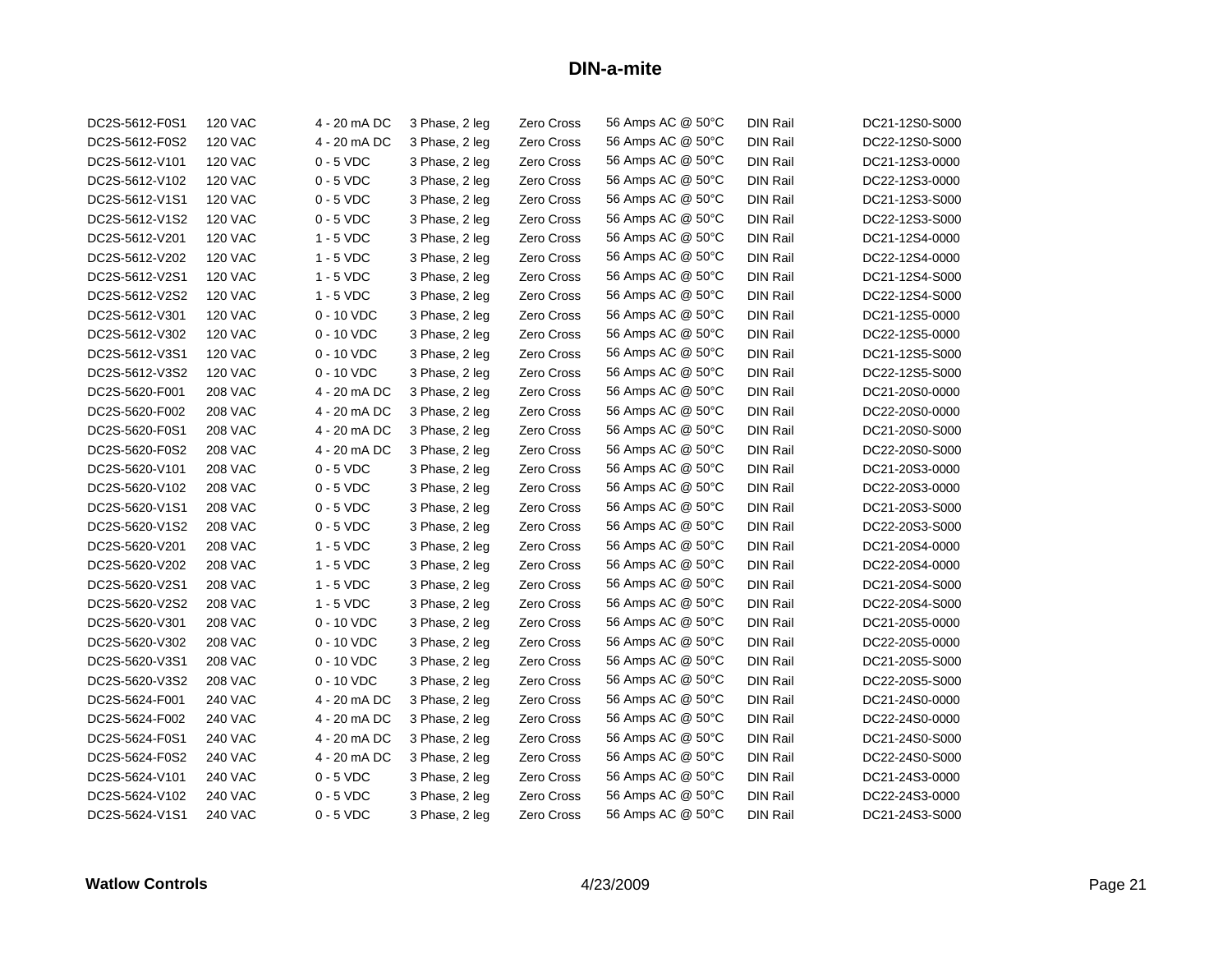| DC2S-5624-V1S2 | <b>240 VAC</b> | $0 - 5$ VDC  | 3 Phase, 2 leg | Zero Cross        | 56 Amps AC @ 50°C | <b>DIN Rail</b> | DC22-24S3-S000 |
|----------------|----------------|--------------|----------------|-------------------|-------------------|-----------------|----------------|
| DC2S-5624-V201 | <b>240 VAC</b> | $1 - 5$ VDC  | 3 Phase, 2 leg | Zero Cross        | 56 Amps AC @ 50°C | <b>DIN Rail</b> | DC21-24S4-0000 |
| DC2S-5624-V202 | <b>240 VAC</b> | $1 - 5$ VDC  | 3 Phase, 2 leg | Zero Cross        | 56 Amps AC @ 50°C | <b>DIN Rail</b> | DC22-24S4-0000 |
| DC2S-5624-V2S1 | <b>240 VAC</b> | $1 - 5$ VDC  | 3 Phase, 2 leg | Zero Cross        | 56 Amps AC @ 50°C | DIN Rail        | DC21-24S4-S000 |
| DC2S-5624-V2S2 | <b>240 VAC</b> | $1 - 5$ VDC  | 3 Phase, 2 leg | Zero Cross        | 56 Amps AC @ 50°C | <b>DIN Rail</b> | DC22-24S4-S000 |
| DC2S-5624-V301 | <b>240 VAC</b> | $0 - 10$ VDC | 3 Phase, 2 leg | Zero Cross        | 56 Amps AC @ 50°C | <b>DIN Rail</b> | DC21-24S5-0000 |
| DC2S-5624-V302 | <b>240 VAC</b> | $0 - 10$ VDC | 3 Phase, 2 leg | Zero Cross        | 56 Amps AC @ 50°C | <b>DIN Rail</b> | DC22-24S5-0000 |
| DC2S-5624-V3S1 | <b>240 VAC</b> | $0 - 10$ VDC | 3 Phase, 2 leg | Zero Cross        | 56 Amps AC @ 50°C | <b>DIN Rail</b> | DC21-24S5-S000 |
| DC2S-5624-V3S2 | <b>240 VAC</b> | $0 - 10$ VDC | 3 Phase, 2 leg | Zero Cross        | 56 Amps AC @ 50°C | <b>DIN Rail</b> | DC22-24S5-S000 |
| DC2S-5627-F001 | <b>277 VAC</b> | 4 - 20 mA DC | 3 Phase, 2 leg | Zero Cross        | 56 Amps AC @ 50°C | <b>DIN Rail</b> | DC21-27S0-0000 |
| DC2S-5627-F002 | <b>277 VAC</b> | 4 - 20 mA DC | 3 Phase, 2 leg | Zero Cross        | 56 Amps AC @ 50°C | <b>DIN Rail</b> | DC22-27S0-0000 |
| DC2S-5627-F0S1 | <b>277 VAC</b> | 4 - 20 mA DC | 3 Phase, 2 leg | Zero Cross        | 56 Amps AC @ 50°C | <b>DIN Rail</b> | DC21-27S0-S000 |
| DC2S-5627-F0S2 | <b>277 VAC</b> | 4 - 20 mA DC | 3 Phase, 2 leg | Zero Cross        | 56 Amps AC @ 50°C | <b>DIN Rail</b> | DC22-27S0-S000 |
| DC2S-5627-V101 | <b>277 VAC</b> | $0 - 5$ VDC  | 3 Phase, 2 leg | Zero Cross        | 56 Amps AC @ 50°C | <b>DIN Rail</b> | DC21-27S3-0000 |
| DC2S-5627-V102 | <b>277 VAC</b> | $0 - 5$ VDC  | 3 Phase, 2 leg | Zero Cross        | 56 Amps AC @ 50°C | <b>DIN Rail</b> | DC22-27S3-0000 |
| DC2S-5627-V1S1 | <b>277 VAC</b> | $0 - 5$ VDC  | 3 Phase, 2 leg | Zero Cross        | 56 Amps AC @ 50°C | <b>DIN Rail</b> | DC21-27S3-S000 |
| DC2S-5627-V1S2 | <b>277 VAC</b> | $0 - 5$ VDC  | 3 Phase, 2 leg | Zero Cross        | 56 Amps AC @ 50°C | <b>DIN Rail</b> | DC22-27S3-S000 |
| DC2S-5627-V201 | <b>277 VAC</b> | $1 - 5$ VDC  | 3 Phase, 2 leg | Zero Cross        | 56 Amps AC @ 50°C | <b>DIN Rail</b> | DC21-27S4-0000 |
| DC2S-5627-V202 | <b>277 VAC</b> | $1 - 5$ VDC  | 3 Phase, 2 leg | Zero Cross        | 56 Amps AC @ 50°C | <b>DIN Rail</b> | DC22-27S4-0000 |
| DC2S-5627-V2S1 | <b>277 VAC</b> | $1 - 5$ VDC  | 3 Phase, 2 leg | Zero Cross        | 56 Amps AC @ 50°C | <b>DIN Rail</b> | DC21-27S4-S000 |
| DC2S-5627-V2S2 | <b>277 VAC</b> | $1 - 5$ VDC  | 3 Phase, 2 leg | Zero Cross        | 56 Amps AC @ 50°C | <b>DIN Rail</b> | DC22-27S4-S000 |
| DC2S-5627-V301 | <b>277 VAC</b> | $0 - 10$ VDC | 3 Phase, 2 leg | Zero Cross        | 56 Amps AC @ 50°C | <b>DIN Rail</b> | DC21-27S5-0000 |
| DC2S-5627-V302 | <b>277 VAC</b> | $0 - 10$ VDC | 3 Phase, 2 leg | Zero Cross        | 56 Amps AC @ 50°C | <b>DIN Rail</b> | DC22-27S5-0000 |
| DC2S-5627-V3S1 | <b>277 VAC</b> | 0 - 10 VDC   | 3 Phase, 2 leg | Zero Cross        | 56 Amps AC @ 50°C | <b>DIN Rail</b> | DC21-27S5-S000 |
| DC2S-5627-V3S2 | <b>277 VAC</b> | $0 - 10$ VDC | 3 Phase, 2 leg | Zero Cross        | 56 Amps AC @ 50°C | <b>DIN Rail</b> | DC22-27S5-S000 |
| DC2S-5640-F001 | <b>400 VAC</b> | 4 - 20 mA DC | 3 Phase, 2 leg | Zero Cross        | 56 Amps AC @ 50°C | <b>DIN Rail</b> | DC21-40S0-0000 |
| DC2S-5640-F002 | 400 VAC        | 4 - 20 mA DC | 3 Phase, 2 leg | Zero Cross        | 56 Amps AC @ 50°C | <b>DIN Rail</b> | DC22-40S0-0000 |
| DC2S-5640-F0S1 | 400 VAC        | 4 - 20 mA DC | 3 Phase, 2 leg | Zero Cross        | 56 Amps AC @ 50°C | <b>DIN Rail</b> | DC21-40S0-S000 |
| DC2S-5640-F0S2 | 400 VAC        | 4 - 20 mA DC | 3 Phase, 2 leg | <b>Zero Cross</b> | 56 Amps AC @ 50°C | <b>DIN Rail</b> | DC22-40S0-S000 |
| DC2S-5640-V101 | 400 VAC        | $0 - 5$ VDC  | 3 Phase, 2 leg | <b>Zero Cross</b> | 56 Amps AC @ 50°C | <b>DIN Rail</b> | DC21-40S3-0000 |
| DC2S-5640-V102 | 400 VAC        | $0 - 5$ VDC  | 3 Phase, 2 leg | Zero Cross        | 56 Amps AC @ 50°C | <b>DIN Rail</b> | DC22-40S3-0000 |
| DC2S-5640-V1S1 | 400 VAC        | $0 - 5$ VDC  | 3 Phase, 2 leg | <b>Zero Cross</b> | 56 Amps AC @ 50°C | <b>DIN Rail</b> | DC21-40S3-S000 |
| DC2S-5640-V1S2 | 400 VAC        | $0 - 5$ VDC  | 3 Phase, 2 leg | Zero Cross        | 56 Amps AC @ 50°C | <b>DIN Rail</b> | DC22-40S3-S000 |
| DC2S-5640-V201 | 400 VAC        | $1 - 5$ VDC  | 3 Phase, 2 leg | Zero Cross        | 56 Amps AC @ 50°C | <b>DIN Rail</b> | DC21-40S4-0000 |
| DC2S-5640-V202 | 400 VAC        | $1 - 5$ VDC  | 3 Phase, 2 leg | Zero Cross        | 56 Amps AC @ 50°C | <b>DIN Rail</b> | DC22-40S4-0000 |
| DC2S-5640-V2S1 | 400 VAC        | $1 - 5$ VDC  | 3 Phase, 2 leg | Zero Cross        | 56 Amps AC @ 50°C | <b>DIN Rail</b> | DC21-40S4-S000 |
| DC2S-5640-V2S2 | 400 VAC        | $1 - 5$ VDC  | 3 Phase, 2 leg | Zero Cross        | 56 Amps AC @ 50°C | <b>DIN Rail</b> | DC22-40S4-S000 |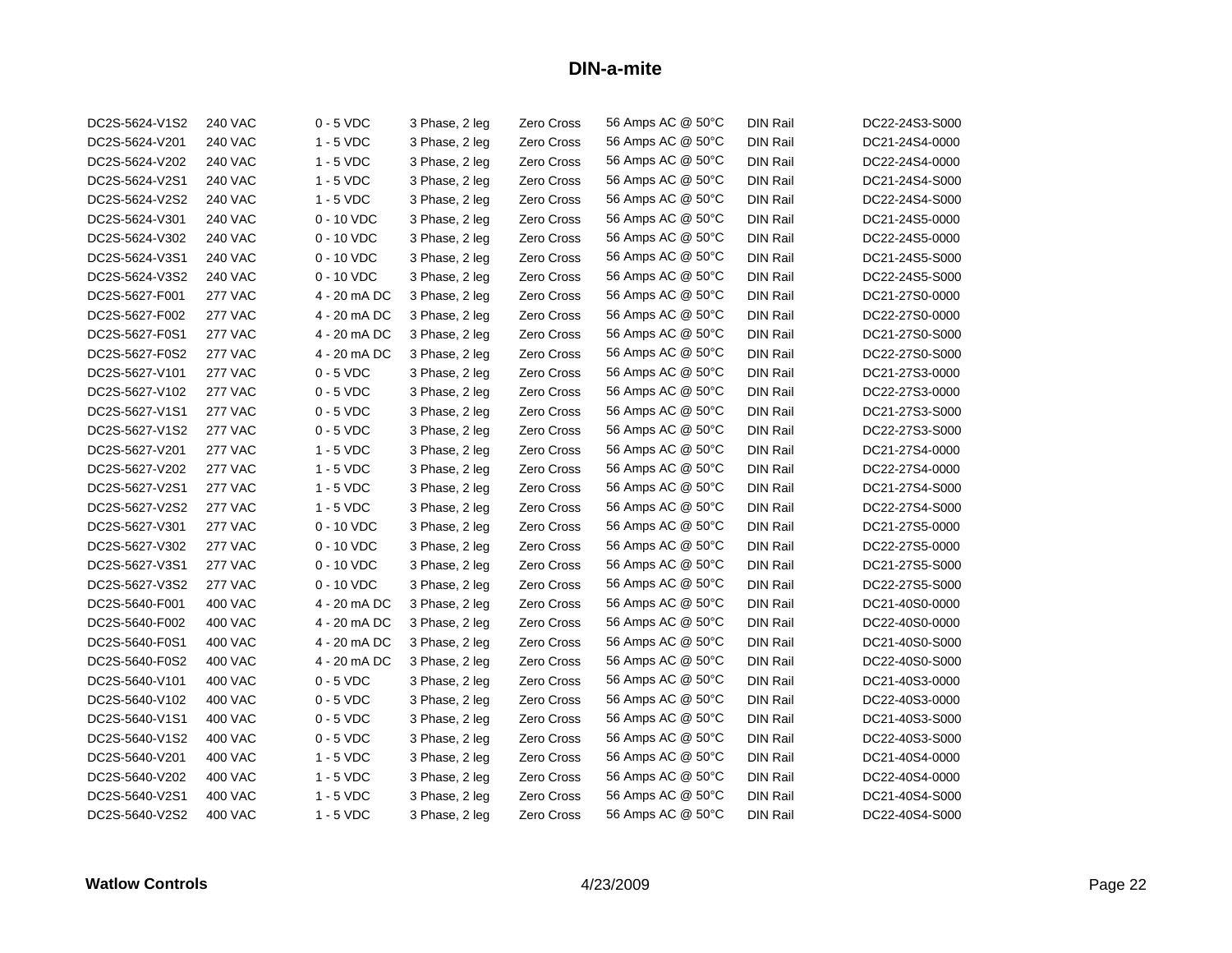| DC2S-5640-V301 | 400 VAC        | $0 - 10$ VDC | 3 Phase, 2 leg | Zero Cross | 56 Amps AC @ 50°C | <b>DIN Rail</b> | DC21-40S5-0000 |
|----------------|----------------|--------------|----------------|------------|-------------------|-----------------|----------------|
| DC2S-5640-V302 | <b>400 VAC</b> | $0 - 10$ VDC | 3 Phase, 2 leg | Zero Cross | 56 Amps AC @ 50°C | <b>DIN Rail</b> | DC22-40S5-0000 |
| DC2S-5640-V3S1 | 400 VAC        | $0 - 10$ VDC | 3 Phase, 2 leg | Zero Cross | 56 Amps AC @ 50°C | DIN Rail        | DC21-40S5-S000 |
| DC2S-5640-V3S2 | <b>400 VAC</b> | $0 - 10$ VDC | 3 Phase, 2 leg | Zero Cross | 56 Amps AC @ 50°C | <b>DIN Rail</b> | DC22-40S5-S000 |
| DC2S-5648-F001 | 480 VAC        | 4 - 20 mA DC | 3 Phase, 2 leg | Zero Cross | 56 Amps AC @ 50°C | <b>DIN Rail</b> | DC21-48S0-0000 |
| DC2S-5648-F002 | 480 VAC        | 4 - 20 mA DC | 3 Phase, 2 leg | Zero Cross | 56 Amps AC @ 50°C | DIN Rail        | DC22-48S0-0000 |
| DC2S-5648-F0S1 | 480 VAC        | 4 - 20 mA DC | 3 Phase, 2 leg | Zero Cross | 56 Amps AC @ 50°C | <b>DIN Rail</b> | DC21-48S0-S000 |
| DC2S-5648-F0S2 | 480 VAC        | 4 - 20 mA DC | 3 Phase, 2 leg | Zero Cross | 56 Amps AC @ 50°C | <b>DIN Rail</b> | DC22-48S0-S000 |
| DC2S-5648-V101 | <b>480 VAC</b> | $0 - 5$ VDC  | 3 Phase, 2 leg | Zero Cross | 56 Amps AC @ 50°C | <b>DIN Rail</b> | DC21-48S3-0000 |
| DC2S-5648-V102 | 480 VAC        | $0 - 5$ VDC  | 3 Phase, 2 leg | Zero Cross | 56 Amps AC @ 50°C | <b>DIN Rail</b> | DC22-48S3-0000 |
| DC2S-5648-V1S1 | <b>480 VAC</b> | $0 - 5$ VDC  | 3 Phase, 2 leg | Zero Cross | 56 Amps AC @ 50°C | <b>DIN Rail</b> | DC21-48S3-S000 |
| DC2S-5648-V1S2 | 480 VAC        | $0 - 5$ VDC  | 3 Phase, 2 leg | Zero Cross | 56 Amps AC @ 50°C | <b>DIN Rail</b> | DC22-48S3-S000 |
| DC2S-5648-V201 | 480 VAC        | $1 - 5$ VDC  | 3 Phase, 2 leg | Zero Cross | 56 Amps AC @ 50°C | DIN Rail        | DC21-48S4-0000 |
| DC2S-5648-V202 | 480 VAC        | $1 - 5$ VDC  | 3 Phase, 2 leg | Zero Cross | 56 Amps AC @ 50°C | <b>DIN Rail</b> | DC22-48S4-0000 |
| DC2S-5648-V2S1 | 480 VAC        | $1 - 5$ VDC  | 3 Phase, 2 leg | Zero Cross | 56 Amps AC @ 50°C | <b>DIN Rail</b> | DC21-48S4-S000 |
| DC2S-5648-V2S2 | 480 VAC        | $1 - 5$ VDC  | 3 Phase, 2 leg | Zero Cross | 56 Amps AC @ 50°C | <b>DIN Rail</b> | DC22-48S4-S000 |
| DC2S-5648-V301 | 480 VAC        | 0 - 10 VDC   | 3 Phase, 2 leg | Zero Cross | 56 Amps AC @ 50°C | <b>DIN Rail</b> | DC21-48S5-0000 |
| DC2S-5648-V302 | <b>480 VAC</b> | $0 - 10$ VDC | 3 Phase, 2 leg | Zero Cross | 56 Amps AC @ 50°C | <b>DIN Rail</b> | DC22-48S5-0000 |
| DC2S-5648-V3S1 | 480 VAC        | $0 - 10$ VDC | 3 Phase, 2 leg | Zero Cross | 56 Amps AC @ 50°C | <b>DIN Rail</b> | DC21-48S5-S000 |
| DC2S-5648-V3S2 | <b>480 VAC</b> | $0 - 10$ VDC | 3 Phase, 2 leg | Zero Cross | 56 Amps AC @ 50°C | DIN Rail        | DC22-48S5-S000 |
| DC2S-5660-F001 | 600 VAC        | 4 - 20 mA DC | 3 Phase, 2 leg | Zero Cross | 56 Amps AC @ 50°C | <b>DIN Rail</b> | DC21-60S0-0000 |
| DC2S-5660-F101 | 600 VAC        | 4 - 20 mA DC | 3 Phase, 2 leg | Zero Cross | 56 Amps AC @ 50°C | DIN Rail        | DC21-60S1-0000 |
| DC2V-4024-F000 | 120 to 240 VAC | 4 - 20 mA DC | 3 Phase, 2 leg | Zero Cross | 40 Amps AC @ 50°C | <b>DIN Rail</b> | DC20-24F0-0000 |
| DC2V-4024-F0S0 | 120 to 240 VAC | 4 - 20 mA DC | 3 Phase, 2 leg | Zero Cross | 40 Amps AC @ 50°C | DIN Rail        | DC20-24F0-S000 |
| DC2V-4060-F000 | 277 to 600 VAC | 4 - 20 mA DC | 3 Phase, 2 leg | Zero Cross | 40 Amps AC @ 50°C | <b>DIN Rail</b> | DC20-60F0-0000 |
| DC2V-4060-F0S0 | 277 to 600 VAC | 4 - 20 mA DC | 3 Phase, 2 leg | Zero Cross | 40 Amps AC @ 50°C | <b>DIN Rail</b> | DC20-60F0-S000 |
| DC2V-4524-F00T | 120 to 240 VAC | 4 - 20 mA DC | 3 Phase, 2 leg | Zero Cross | 45 Amps AC @ 50°C | <b>DIN Rail</b> | DC2T-24F0-0000 |
| DC2V-4524-F0ST | 120 to 240 VAC | 4 - 20 mA DC | 3 Phase, 2 leg | Zero Cross | 45 Amps AC @ 50°C | <b>DIN Rail</b> | DC2T-24F0-S000 |
| DC2V-4560-F00T | 277 to 600 VAC | 4 - 20 mA DC | 3 Phase, 2 leg | Zero Cross | 45 Amps AC @ 50°C | <b>DIN Rail</b> | DC2T-60F0-0000 |
| DC2V-4560-F0ST | 277 to 600 VAC | 4 - 20 mA DC | 3 Phase, 2 leg | Zero Cross | 45 Amps AC @ 50°C | <b>DIN Rail</b> | DC2T-60F0-S000 |
| DC2V-5624-F001 | 277 to 600 VAC | 4 - 20 mA DC | 3 Phase, 2 leg | Zero Cross | 56 Amps AC @ 50°C | <b>DIN Rail</b> | DC21-24F0-0000 |
| DC2V-5624-F002 | 277 to 600 VAC | 4 - 20 mA DC | 3 Phase, 2 leg | Zero Cross | 56 Amps AC @ 50°C | <b>DIN Rail</b> | DC22-24F0-0000 |
| DC2V-5624-F0S1 | 120 to 240 VAC | 4 - 20 mA DC | 3 Phase, 2 leg | Zero Cross | 56 Amps AC @ 50°C | DIN Rail        | DC21-24F0-S000 |
| DC2V-5624-F0S2 | 277 to 600 VAC | 4 - 20 mA DC | 3 Phase, 2 leg | Zero Cross | 56 Amps AC @ 50°C | <b>DIN Rail</b> | DC22-24F0-S000 |
| DC2V-5660-F001 | 277 to 600 VAC | 4 - 20 mA DC | 3 Phase, 2 leg | Zero Cross | 56 Amps AC @ 50°C | <b>DIN Rail</b> | DC21-60F0-0000 |
| DC2V-5660-F002 | 277 to 600 VAC | 4 - 20 mA DC | 3 Phase, 2 leg | Zero Cross | 56 Amps AC @ 50°C | <b>DIN Rail</b> | DC22-60F0-0000 |
| DC2V-5660-F0S1 | 277 to 600 VAC | 4 - 20 mA DC | 3 Phase, 2 leg | Zero Cross | 56 Amps AC @ 50°C | DIN Rail        | DC21-60F0-S000 |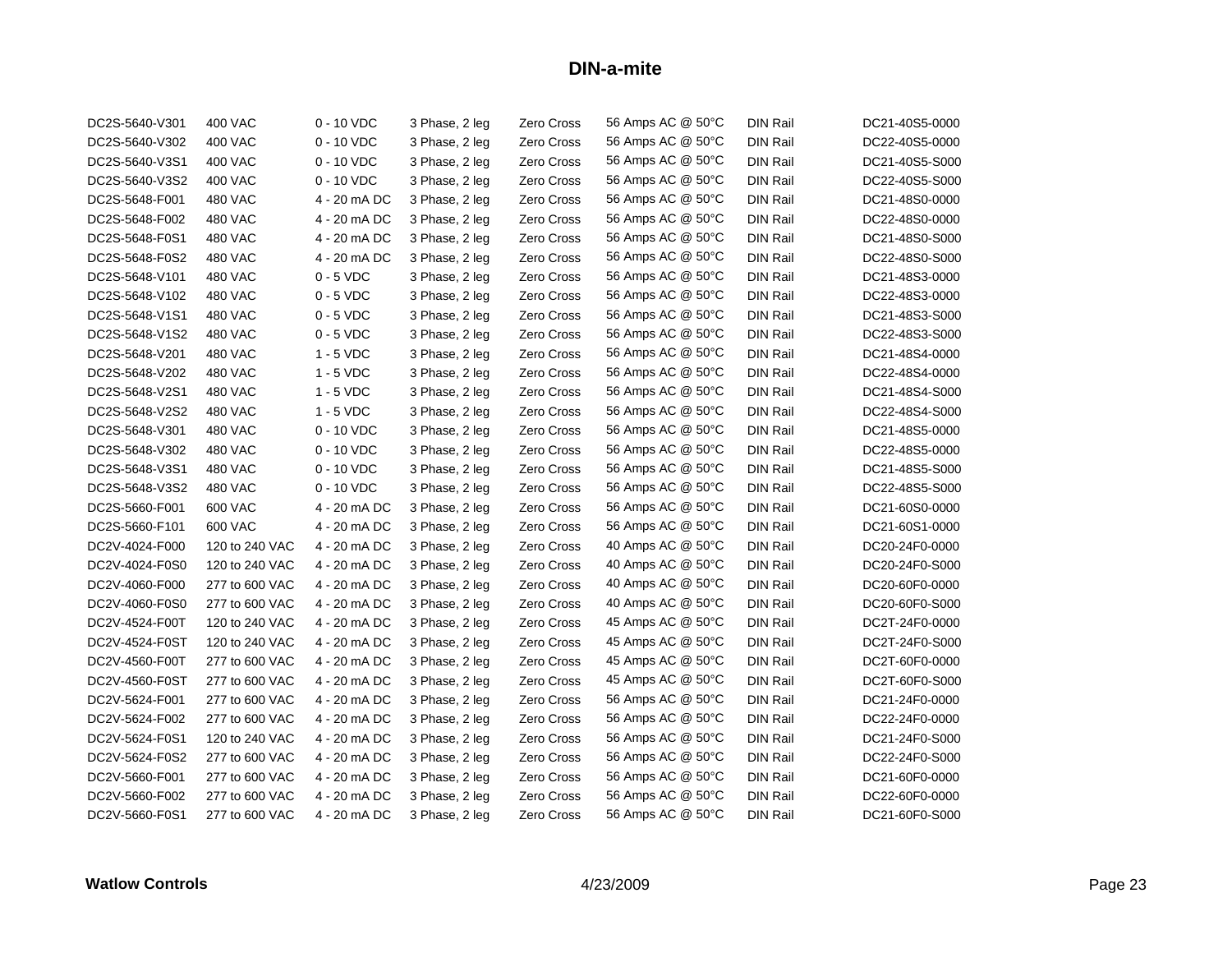| DC2V-5660-F0S2 | 277 to 600 VAC | 4 - 20 mA DC   | 3 Phase, 2 leg | Zero Cross | 56 Amps AC @ 50°C | <b>DIN Rail</b> | DC22-60F0-S000 |
|----------------|----------------|----------------|----------------|------------|-------------------|-----------------|----------------|
| DC3C-3024-C000 | 120 to 240 VAC | 4.5 to 32 VDC  | 3 Phase, 2 leg | Zero Cross | 30 Amps AC @ 50°C | <b>DIN Rail</b> | DC30-24C0-0000 |
| DC3C-3024-C0S0 | 120 to 240 VAC | 4.5 to 32 VDC  | 3 Phase, 3 leg | Zero Cross | 30 Amps AC @ 50°C | <b>DIN Rail</b> | DC30-24C0-S000 |
| DC3C-3024-C300 | 120 to 240 VAC | 4.5 to 32 VDC  | 3 Phase, 3 leg | Zero Cross | 30 Amps AC @ 50°C | DIN Rail        | DC90-24C0-0000 |
| DC3C-3024-K100 | 120 to 240 VAC | 24 VAC         | 3 Phase, 3 leg | Zero Cross | 30 Amps AC @ 50°C | <b>DIN Rail</b> | DC30-24K1-0000 |
| DC3C-3024-K1S0 | 120 to 240 VAC | 24 VAC         | 3 Phase, 3 leg | Zero Cross | 30 Amps AC @ 50°C | <b>DIN Rail</b> | DC30-24K1-S000 |
| DC3C-3024-K200 | 120 to 240 VAC | <b>120 VAC</b> | 3 Phase, 3 leg | Zero Cross | 30 Amps AC @ 50°C | <b>DIN Rail</b> | DC30-24K2-0000 |
| DC3C-3024-K2S0 | 120 to 240 VAC | <b>120 VAC</b> | 3 Phase, 3 leg | Zero Cross | 30 Amps AC @ 50°C | <b>DIN Rail</b> | DC30-24K2-S000 |
| DC3C-3024-K300 | 120 to 240 VAC | <b>240 VAC</b> | 3 Phase, 3 leg | Zero Cross | 30 Amps AC @ 50°C | <b>DIN Rail</b> | DC30-24K3-0000 |
| DC3C-3024-K3S0 | 120 to 240 VAC | <b>240 VAC</b> | 3 Phase, 3 leg | Zero Cross | 30 Amps AC @ 50°C | <b>DIN Rail</b> | DC30-24K3-S000 |
| DC3C-3060-C000 | 277 to 600 VAC | 4.5 to 32 VDC  | 3 Phase, 2 leg | Zero Cross | 30 Amps AC @ 50°C | <b>DIN Rail</b> | DC30-60C0-0000 |
| DC3C-3060-C0S0 | 277 to 600 VAC | 4.5 to 32 VDC  | 3 Phase, 3 leg | Zero Cross | 30 Amps AC @ 50°C | <b>DIN Rail</b> | DC30-60C0-S000 |
| DC3C-3060-C300 | 277 to 600 VAC | 4.5 to 32 VDC  | 3 Phase, 3 leg | Zero Cross | 30 Amps AC @ 50°C | <b>DIN Rail</b> | DC90-60C0-0000 |
| DC3C-3060-K100 | 277 to 600 VAC | 24 VAC         | 3 Phase, 3 leg | Zero Cross | 30 Amps AC @ 50°C | DIN Rail        | DC30-60K1-0000 |
| DC3C-3060-K1S0 | 277 to 600 VAC | 24 VAC         | 3 Phase, 3 leg | Zero Cross | 30 Amps AC @ 50°C | <b>DIN Rail</b> | DC30-60K1-S000 |
| DC3C-3060-K200 | 277 to 600 VAC | <b>120 VAC</b> | 3 Phase, 3 leg | Zero Cross | 30 Amps AC @ 50°C | <b>DIN Rail</b> | DC30-60K2-0000 |
| DC3C-3060-K2S0 | 277 to 600 VAC | <b>120 VAC</b> | 3 Phase, 3 leg | Zero Cross | 30 Amps AC @ 50°C | <b>DIN Rail</b> | DC30-60K2-S000 |
| DC3C-3060-K300 | 277 to 600 VAC | <b>240 VAC</b> | 3 Phase, 3 leg | Zero Cross | 30 Amps AC @ 50°C | <b>DIN Rail</b> | DC30-60K3-0000 |
| DC3C-3060-K3S0 | 277 to 600 VAC | <b>240 VAC</b> | 3 Phase, 3 leg | Zero Cross | 30 Amps AC @ 50°C | <b>DIN Rail</b> | DC30-60K3-S000 |
| DC3C-3524-C00T | 120 to 240 VAC | 4.5 to 32 VDC  | 3 Phase, 2 leg | Zero Cross | 35 Amps AC @ 50°C | DIN Rail        | DC3T-24C0-0000 |
| DC3C-3524-C0ST | 120 to 240 VAC | 4.5 to 32 VDC  | 3 Phase, 3 leg | Zero Cross | 35 Amps AC @ 50°C | <b>DIN Rail</b> | DC3T-24C0-S000 |
| DC3C-3524-C30T | 120 to 240 VAC | 4.5 to 32 VDC  | 3 Phase, 3 leg | Zero Cross | 35 Amps AC @ 50°C | <b>DIN Rail</b> | DC9T-24C0-0000 |
| DC3C-3524-K10T | 120 to 240 VAC | 24 VAC         | 3 Phase, 3 leg | Zero Cross | 35 Amps AC @ 50°C | <b>DIN Rail</b> | DC3T-24K1-0000 |
| DC3C-3524-K1ST | 120 to 240 VAC | 24 VAC         | 3 Phase, 3 leg | Zero Cross | 35 Amps AC @ 50°C | <b>DIN Rail</b> | DC3T-24K1-S000 |
| DC3C-3524-K20T | 120 to 240 VAC | <b>120 VAC</b> | 3 Phase, 3 leg | Zero Cross | 35 Amps AC @ 50°C | DIN Rail        | DC3T-24K2-0000 |
| DC3C-3524-K2ST | 120 to 240 VAC | <b>120 VAC</b> | 3 Phase, 3 leg | Zero Cross | 35 Amps AC @ 50°C | <b>DIN Rail</b> | DC3T-24K2-S000 |
| DC3C-3524-K30T | 120 to 240 VAC | <b>240 VAC</b> | 3 Phase, 3 leg | Zero Cross | 35 Amps AC @ 50°C | <b>DIN Rail</b> | DC3T-24K3-0000 |
| DC3C-3524-K3ST | 120 to 240 VAC | 240 VAC        | 3 Phase, 3 leg | Zero Cross | 35 Amps AC @ 50°C | <b>DIN Rail</b> | DC3T-24K3-S000 |
| DC3C-3560-C00T | 277 to 600 VAC | 4.5 to 32 VDC  | 3 Phase, 2 leg | Zero Cross | 35 Amps AC @ 50°C | <b>DIN Rail</b> | DC3T-60C0-0000 |
| DC3C-3560-C0ST | 277 to 600 VAC | 4.5 to 32 VDC  | 3 Phase, 3 leg | Zero Cross | 35 Amps AC @ 50°C | <b>DIN Rail</b> | DC3T-60C0-S000 |
| DC3C-3560-C30T | 277 to 600 VAC | 4.5 to 32 VDC  | 3 Phase, 3 leg | Zero Cross | 35 Amps AC @ 50°C | <b>DIN Rail</b> | DC9T-60C0-0000 |
| DC3C-3560-K10T | 277 to 600 VAC | 24 VAC         | 3 Phase, 3 leg | Zero Cross | 35 Amps AC @ 50°C | <b>DIN Rail</b> | DC3T-60K1-0000 |
| DC3C-3560-K1ST | 277 to 600 VAC | 24 VAC         | 3 Phase, 3 leg | Zero Cross | 35 Amps AC @ 50°C | <b>DIN Rail</b> | DC3T-60K1-S000 |
| DC3C-3560-K20T | 277 to 600 VAC | <b>120 VAC</b> | 3 Phase, 3 leg | Zero Cross | 35 Amps AC @ 50°C | <b>DIN Rail</b> | DC3T-60K2-0000 |
| DC3C-3560-K2ST | 277 to 600 VAC | <b>120 VAC</b> | 3 Phase, 3 leg | Zero Cross | 35 Amps AC @ 50°C | <b>DIN Rail</b> | DC3T-60K2-S000 |
| DC3C-3560-K30T | 277 to 600 VAC | <b>240 VAC</b> | 3 Phase, 3 leg | Zero Cross | 35 Amps AC @ 50°C | <b>DIN Rail</b> | DC3T-60K3-0000 |
| DC3C-3560-K3ST | 277 to 600 VAC | <b>240 VAC</b> | 3 Phase, 3 leg | Zero Cross | 35 Amps AC @ 50°C | DIN Rail        | DC3T-60K3-S000 |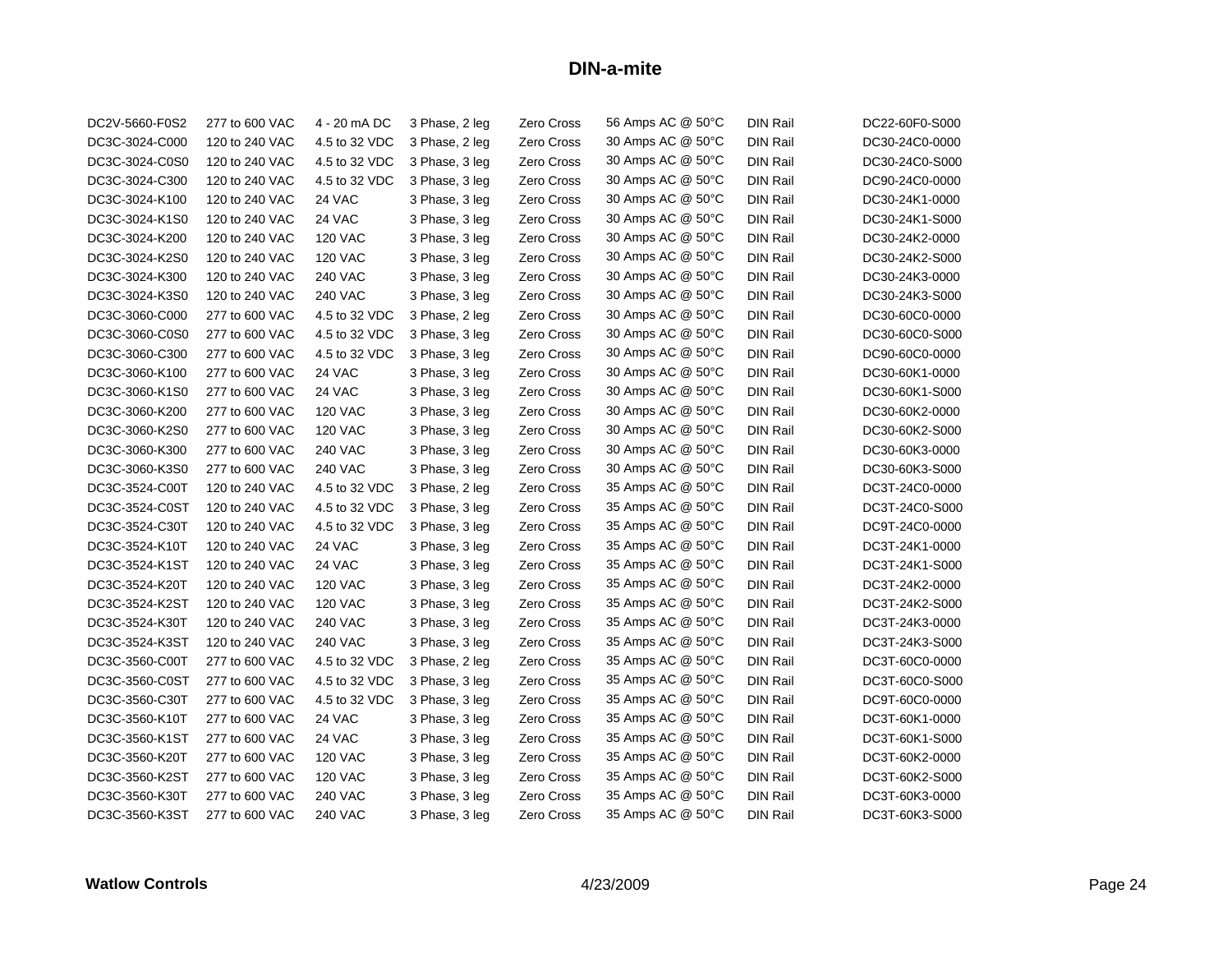| DC3C-5024-C001 | 120 to 240 VAC | 4.5 to 32 VDC  | 3 Phase, 2 leg | Zero Cross        | 50 Amps AC @ 50°C | <b>DIN Rail</b> | DC31-24C0-0000 |
|----------------|----------------|----------------|----------------|-------------------|-------------------|-----------------|----------------|
| DC3C-5024-C002 | 120 to 240 VAC | 4.5 to 32 VDC  | 3 Phase, 2 leg | Zero Cross        | 50 Amps AC @ 50°C | <b>DIN Rail</b> | DC32-24C0-0000 |
| DC3C-5024-C0S1 | 120 to 240 VAC | 4.5 to 32 VDC  | 3 Phase, 3 leg | Zero Cross        | 50 Amps AC @ 50°C | <b>DIN Rail</b> | DC31-24C0-S000 |
| DC3C-5024-C0S2 | 120 to 240 VAC | 4.5 to 32 VDC  | 3 Phase, 3 leg | Zero Cross        | 50 Amps AC @ 50°C | <b>DIN Rail</b> | DC32-24C0-S000 |
| DC3C-5024-C301 | 120 to 240 VAC | 4.5 to 32 VDC  | 3 Phase, 3 leg | Zero Cross        | 50 Amps AC @ 50°C | <b>DIN Rail</b> | DC91-24C0-0000 |
| DC3C-5024-C302 | 120 to 240 VAC | 4.5 to 32 VDC  | 3 Phase, 3 leg | Zero Cross        | 50 Amps AC @ 50°C | <b>DIN Rail</b> | DC92-24C0-0000 |
| DC3C-5024-K101 | 120 to 240 VAC | 24 VAC         | 3 Phase, 3 leg | Zero Cross        | 50 Amps AC @ 50°C | <b>DIN Rail</b> | DC31-24K1-0000 |
| DC3C-5024-K102 | 120 to 240 VAC | 24 VAC         | 3 Phase, 3 leg | Zero Cross        | 50 Amps AC @ 50°C | <b>DIN Rail</b> | DC32-24K1-0000 |
| DC3C-5024-K1S1 | 120 to 240 VAC | 24 VAC         | 3 Phase, 3 leg | Zero Cross        | 50 Amps AC @ 50°C | <b>DIN Rail</b> | DC31-24K1-S000 |
| DC3C-5024-K1S2 | 120 to 240 VAC | 24 VAC         | 3 Phase, 3 leg | Zero Cross        | 50 Amps AC @ 50°C | <b>DIN Rail</b> | DC32-24K1-S000 |
| DC3C-5024-K201 | 120 to 240 VAC | <b>120 VAC</b> | 3 Phase, 3 leg | Zero Cross        | 50 Amps AC @ 50°C | <b>DIN Rail</b> | DC31-24K2-0000 |
| DC3C-5024-K202 | 120 to 240 VAC | <b>120 VAC</b> | 3 Phase, 3 leg | Zero Cross        | 50 Amps AC @ 50°C | <b>DIN Rail</b> | DC32-24K2-0000 |
| DC3C-5024-K2S1 | 120 to 240 VAC | <b>120 VAC</b> | 3 Phase, 3 leg | Zero Cross        | 50 Amps AC @ 50°C | <b>DIN Rail</b> | DC31-24K2-S000 |
| DC3C-5024-K2S2 | 120 to 240 VAC | <b>120 VAC</b> | 3 Phase, 3 leg | Zero Cross        | 50 Amps AC @ 50°C | <b>DIN Rail</b> | DC32-24K2-S000 |
| DC3C-5024-K301 | 120 to 240 VAC | <b>240 VAC</b> | 3 Phase, 3 leg | Zero Cross        | 50 Amps AC @ 50°C | <b>DIN Rail</b> | DC31-24K3-0000 |
| DC3C-5024-K302 | 120 to 240 VAC | <b>240 VAC</b> | 3 Phase, 3 leg | Zero Cross        | 50 Amps AC @ 50°C | <b>DIN Rail</b> | DC32-24K3-0000 |
| DC3C-5024-K3S1 | 120 to 240 VAC | <b>240 VAC</b> | 3 Phase, 3 leg | Zero Cross        | 50 Amps AC @ 50°C | <b>DIN Rail</b> | DC31-24K3-S000 |
| DC3C-5024-K3S2 | 120 to 240 VAC | <b>240 VAC</b> | 3 Phase, 3 leg | Zero Cross        | 50 Amps AC @ 50°C | <b>DIN Rail</b> | DC32-24K3-S000 |
| DC3C-5060-C001 | 277 to 600 VAC | 4.5 to 32 VDC  | 3 Phase, 2 leg | Zero Cross        | 50 Amps AC @ 50°C | <b>DIN Rail</b> | DC31-60C0-0000 |
| DC3C-5060-C002 | 277 to 600 VAC | 4.5 to 32 VDC  | 3 Phase, 2 leg | Zero Cross        | 50 Amps AC @ 50°C | <b>DIN Rail</b> | DC32-60C0-0000 |
| DC3C-5060-C0S1 | 277 to 600 VAC | 4.5 to 32 VDC  | 3 Phase, 3 leg | Zero Cross        | 50 Amps AC @ 50°C | <b>DIN Rail</b> | DC31-60C0-S000 |
| DC3C-5060-C0S2 | 277 to 600 VAC | 4.5 to 32 VDC  | 3 Phase, 3 leg | Zero Cross        | 50 Amps AC @ 50°C | <b>DIN Rail</b> | DC32-60C0-S000 |
| DC3C-5060-C301 | 277 to 600 VAC | 4.5 to 32 VDC  | 3 Phase, 3 leg | Zero Cross        | 50 Amps AC @ 50°C | <b>DIN Rail</b> | DC91-60C0-0000 |
| DC3C-5060-C302 | 277 to 600 VAC | 4.5 to 32 VDC  | 3 Phase, 3 leg | Zero Cross        | 50 Amps AC @ 50°C | <b>DIN Rail</b> | DC92-60C0-0000 |
| DC3C-5060-K101 | 277 to 600 VAC | 24 VAC         | 3 Phase, 3 leg | Zero Cross        | 50 Amps AC @ 50°C | <b>DIN Rail</b> | DC31-60K1-0000 |
| DC3C-5060-K102 | 277 to 600 VAC | 24 VAC         | 3 Phase, 3 leg | Zero Cross        | 50 Amps AC @ 50°C | <b>DIN Rail</b> | DC32-60K1-0000 |
| DC3C-5060-K1S1 | 277 to 600 VAC | 24 VAC         | 3 Phase, 3 leg | Zero Cross        | 50 Amps AC @ 50°C | <b>DIN Rail</b> | DC31-60K1-S000 |
| DC3C-5060-K1S2 | 277 to 600 VAC | 24 VAC         | 3 Phase, 3 leg | Zero Cross        | 50 Amps AC @ 50°C | <b>DIN Rail</b> | DC32-60K1-S000 |
| DC3C-5060-K201 | 277 to 600 VAC | <b>120 VAC</b> | 3 Phase, 3 leg | Zero Cross        | 50 Amps AC @ 50°C | <b>DIN Rail</b> | DC31-60K2-0000 |
| DC3C-5060-K202 | 277 to 600 VAC | <b>120 VAC</b> | 3 Phase, 3 leg | Zero Cross        | 50 Amps AC @ 50°C | <b>DIN Rail</b> | DC32-60K2-0000 |
| DC3C-5060-K2S1 | 277 to 600 VAC | <b>120 VAC</b> | 3 Phase, 3 leg | <b>Zero Cross</b> | 50 Amps AC @ 50°C | <b>DIN Rail</b> | DC31-60K2-S000 |
| DC3C-5060-K2S2 | 277 to 600 VAC | <b>120 VAC</b> | 3 Phase, 3 leg | <b>Zero Cross</b> | 50 Amps AC @ 50°C | <b>DIN Rail</b> | DC32-60K2-S000 |
| DC3C-5060-K301 | 277 to 600 VAC | <b>240 VAC</b> | 3 Phase, 3 leg | Zero Cross        | 50 Amps AC @ 50°C | <b>DIN Rail</b> | DC31-60K3-0000 |
| DC3C-5060-K302 | 277 to 600 VAC | <b>240 VAC</b> | 3 Phase, 3 leg | Zero Cross        | 50 Amps AC @ 50°C | <b>DIN Rail</b> | DC32-60K3-0000 |
| DC3C-5060-K3S1 | 277 to 600 VAC | <b>240 VAC</b> | 3 Phase, 3 leg | Zero Cross        | 50 Amps AC @ 50°C | <b>DIN Rail</b> | DC31-60K3-S000 |
| DC3C-5060-K3S2 | 277 to 600 VAC | <b>240 VAC</b> | 3 Phase, 3 leg | Zero Cross        | 50 Amps AC @ 50°C | <b>DIN Rail</b> | DC32-60K3-S000 |
| DC3S-3012-F000 | <b>120 VAC</b> | 4 - 20 mA DC   | 3 Phase, 2 leg | Zero Cross        | 30 Amps AC @ 50°C | <b>DIN Rail</b> | DC30-12S0-0000 |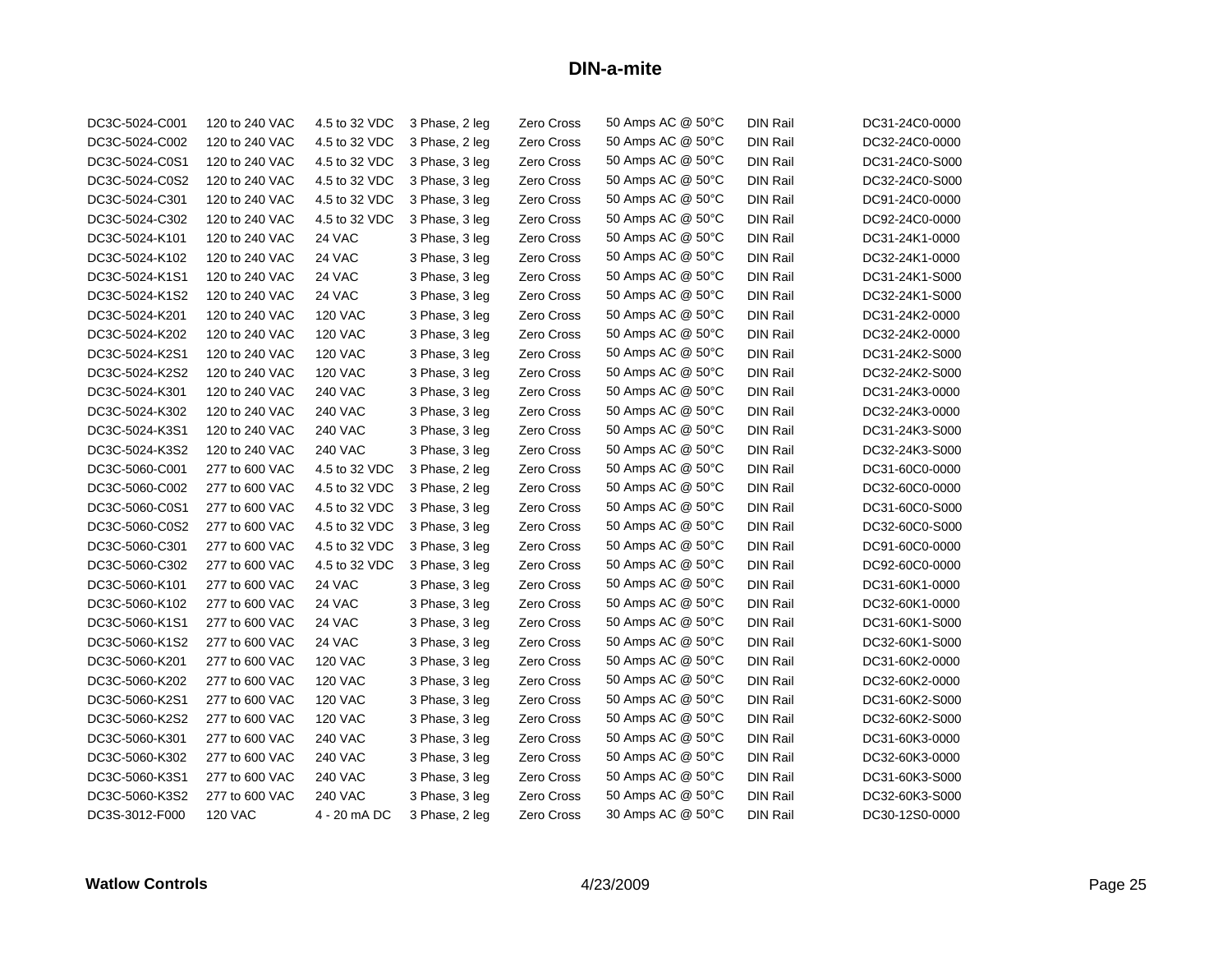| DC3S-3012-F0S0 | <b>120 VAC</b> | 4 - 20 mA DC | 3 Phase, 2 leg | Zero Cross        | 30 Amps AC @ 50°C | <b>DIN Rail</b> | DC30-12S0-S000 |
|----------------|----------------|--------------|----------------|-------------------|-------------------|-----------------|----------------|
| DC3S-3012-V100 | <b>120 VAC</b> | $0 - 5$ VDC  | 3 Phase, 2 leg | Zero Cross        | 30 Amps AC @ 50°C | <b>DIN Rail</b> | DC30-12S3-0000 |
| DC3S-3012-V1S0 | <b>120 VAC</b> | $0 - 5$ VDC  | 3 Phase, 2 leg | Zero Cross        | 30 Amps AC @ 50°C | DIN Rail        | DC30-12S3-S000 |
| DC3S-3012-V200 | <b>120 VAC</b> | $1 - 5$ VDC  | 3 Phase, 2 leg | Zero Cross        | 30 Amps AC @ 50°C | DIN Rail        | DC30-12S4-0000 |
| DC3S-3012-V2S0 | <b>120 VAC</b> | $1 - 5$ VDC  | 3 Phase, 2 leg | Zero Cross        | 30 Amps AC @ 50°C | <b>DIN Rail</b> | DC30-12S4-S000 |
| DC3S-3012-V300 | <b>120 VAC</b> | $0 - 10$ VDC | 3 Phase, 2 leg | Zero Cross        | 30 Amps AC @ 50°C | <b>DIN Rail</b> | DC30-12S5-0000 |
| DC3S-3012-V3S0 | <b>120 VAC</b> | $0 - 10$ VDC | 3 Phase, 2 leg | Zero Cross        | 30 Amps AC @ 50°C | DIN Rail        | DC30-12S5-S000 |
| DC3S-3020-F000 | <b>208 VAC</b> | 4 - 20 mA DC | 3 Phase, 2 leg | Zero Cross        | 30 Amps AC @ 50°C | <b>DIN Rail</b> | DC30-20S0-0000 |
| DC3S-3020-F0S0 | <b>208 VAC</b> | 4 - 20 mA DC | 3 Phase, 2 leg | Zero Cross        | 30 Amps AC @ 50°C | <b>DIN Rail</b> | DC30-20S0-S000 |
| DC3S-3020-V100 | <b>208 VAC</b> | $0 - 5$ VDC  | 3 Phase, 2 leg | Zero Cross        | 30 Amps AC @ 50°C | <b>DIN Rail</b> | DC30-20S3-0000 |
| DC3S-3020-V1S0 | <b>208 VAC</b> | $0 - 5$ VDC  | 3 Phase, 2 leg | Zero Cross        | 30 Amps AC @ 50°C | <b>DIN Rail</b> | DC30-20S3-S000 |
| DC3S-3020-V200 | <b>208 VAC</b> | $1 - 5$ VDC  | 3 Phase, 2 leg | Zero Cross        | 30 Amps AC @ 50°C | <b>DIN Rail</b> | DC30-20S4-0000 |
| DC3S-3020-V2S0 | <b>208 VAC</b> | $1 - 5$ VDC  | 3 Phase, 2 leg | Zero Cross        | 30 Amps AC @ 50°C | <b>DIN Rail</b> | DC30-20S4-S000 |
| DC3S-3020-V300 | <b>208 VAC</b> | $0 - 10$ VDC | 3 Phase, 2 leg | Zero Cross        | 30 Amps AC @ 50°C | <b>DIN Rail</b> | DC30-20S5-0000 |
| DC3S-3020-V3S0 | <b>208 VAC</b> | $0 - 10$ VDC | 3 Phase, 2 leg | Zero Cross        | 30 Amps AC @ 50°C | <b>DIN Rail</b> | DC30-20S5-S000 |
| DC3S-3024-F000 | <b>240 VAC</b> | 4 - 20 mA DC | 3 Phase, 2 leg | Zero Cross        | 30 Amps AC @ 50°C | <b>DIN Rail</b> | DC30-24S0-0000 |
| DC3S-3024-F0S0 | <b>240 VAC</b> | 4 - 20 mA DC | 3 Phase, 2 leg | Zero Cross        | 30 Amps AC @ 50°C | <b>DIN Rail</b> | DC30-24S0-S000 |
| DC3S-3024-V100 | <b>240 VAC</b> | $0 - 5$ VDC  | 3 Phase, 2 leg | Zero Cross        | 30 Amps AC @ 50°C | <b>DIN Rail</b> | DC30-24S3-0000 |
| DC3S-3024-V1S0 | <b>240 VAC</b> | $0 - 5$ VDC  | 3 Phase, 2 leg | Zero Cross        | 30 Amps AC @ 50°C | <b>DIN Rail</b> | DC30-24S3-S000 |
| DC3S-3024-V200 | <b>240 VAC</b> | $1 - 5$ VDC  | 3 Phase, 2 leg | Zero Cross        | 30 Amps AC @ 50°C | <b>DIN Rail</b> | DC30-24S4-0000 |
| DC3S-3024-V2S0 | <b>240 VAC</b> | $1 - 5$ VDC  | 3 Phase, 2 leg | Zero Cross        | 30 Amps AC @ 50°C | <b>DIN Rail</b> | DC30-24S4-S000 |
| DC3S-3024-V300 | <b>240 VAC</b> | $0 - 10$ VDC | 3 Phase, 2 leg | Zero Cross        | 30 Amps AC @ 50°C | <b>DIN Rail</b> | DC30-24S5-0000 |
| DC3S-3024-V3S0 | 240 VAC        | $0 - 10$ VDC | 3 Phase, 2 leg | Zero Cross        | 30 Amps AC @ 50°C | <b>DIN Rail</b> | DC30-24S5-S000 |
| DC3S-3027-F000 | <b>277 VAC</b> | 4 - 20 mA DC | 3 Phase, 2 leg | Zero Cross        | 30 Amps AC @ 50°C | <b>DIN Rail</b> | DC30-27S0-0000 |
| DC3S-3027-F0S0 | <b>277 VAC</b> | 4 - 20 mA DC | 3 Phase, 2 leg | Zero Cross        | 30 Amps AC @ 50°C | <b>DIN Rail</b> | DC30-27S0-S000 |
| DC3S-3027-V100 | <b>277 VAC</b> | $0 - 5$ VDC  | 3 Phase, 2 leg | Zero Cross        | 30 Amps AC @ 50°C | <b>DIN Rail</b> | DC30-27S3-0000 |
| DC3S-3027-V1S0 | <b>277 VAC</b> | $0 - 5$ VDC  | 3 Phase, 2 leg | Zero Cross        | 30 Amps AC @ 50°C | DIN Rail        | DC30-27S3-S000 |
| DC3S-3027-V200 | <b>277 VAC</b> | $1 - 5$ VDC  | 3 Phase, 2 leg | Zero Cross        | 30 Amps AC @ 50°C | <b>DIN Rail</b> | DC30-27S4-0000 |
| DC3S-3027-V2S0 | <b>277 VAC</b> | $1 - 5$ VDC  | 3 Phase, 2 leg | Zero Cross        | 30 Amps AC @ 50°C | DIN Rail        | DC30-27S4-S000 |
| DC3S-3027-V300 | <b>277 VAC</b> | $0 - 10$ VDC | 3 Phase, 2 leg | Zero Cross        | 30 Amps AC @ 50°C | DIN Rail        | DC30-27S5-0000 |
| DC3S-3027-V3S0 | <b>277 VAC</b> | $0 - 10$ VDC | 3 Phase, 2 leg | <b>Zero Cross</b> | 30 Amps AC @ 50°C | <b>DIN Rail</b> | DC30-27S5-S000 |
| DC3S-3040-F000 | 400 VAC        | 4 - 20 mA DC | 3 Phase, 2 leg | Zero Cross        | 30 Amps AC @ 50°C | DIN Rail        | DC30-40S0-0000 |
| DC3S-3040-F0S0 | <b>400 VAC</b> | 4 - 20 mA DC | 3 Phase, 2 leg | Zero Cross        | 30 Amps AC @ 50°C | <b>DIN Rail</b> | DC30-40S0-S000 |
| DC3S-3040-V100 | 400 VAC        | $0 - 5$ VDC  | 3 Phase, 2 leg | Zero Cross        | 30 Amps AC @ 50°C | <b>DIN Rail</b> | DC30-40S3-0000 |
| DC3S-3040-V1S0 | 400 VAC        | $0 - 5$ VDC  | 3 Phase, 2 leg | Zero Cross        | 30 Amps AC @ 50°C | <b>DIN Rail</b> | DC30-40S3-S000 |
| DC3S-3040-V200 | 400 VAC        | $1 - 5$ VDC  | 3 Phase, 2 leg | Zero Cross        | 30 Amps AC @ 50°C | <b>DIN Rail</b> | DC30-40S4-0000 |
| DC3S-3040-V2S0 | 400 VAC        | $1 - 5$ VDC  | 3 Phase, 2 leg | Zero Cross        | 30 Amps AC @ 50°C | <b>DIN Rail</b> | DC30-40S4-S000 |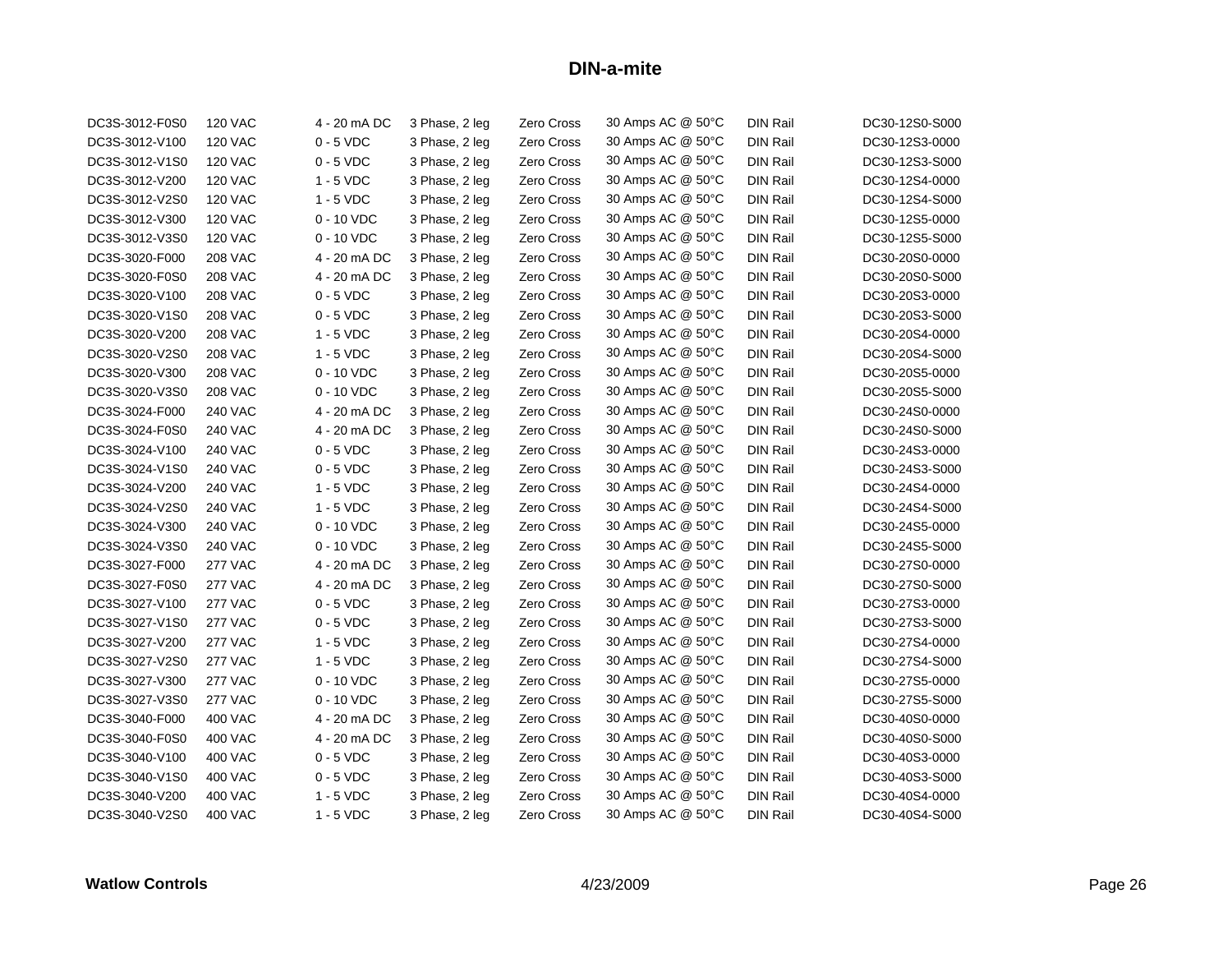| DC3S-3040-V300 | 400 VAC        | $0 - 10$ VDC | 3 Phase, 2 leg | Zero Cross        | 30 Amps AC @ 50°C | <b>DIN Rail</b> | DC30-40S5-0000 |
|----------------|----------------|--------------|----------------|-------------------|-------------------|-----------------|----------------|
| DC3S-3040-V3S0 | <b>400 VAC</b> | $0 - 10$ VDC | 3 Phase, 2 leg | Zero Cross        | 30 Amps AC @ 50°C | <b>DIN Rail</b> | DC30-40S5-S000 |
| DC3S-3048-F000 | 480 VAC        | 4 - 20 mA DC | 3 Phase, 2 leg | Zero Cross        | 30 Amps AC @ 50°C | <b>DIN Rail</b> | DC30-48S0-0000 |
| DC3S-3048-F0S0 | 480 VAC        | 4 - 20 mA DC | 3 Phase, 2 leg | Zero Cross        | 30 Amps AC @ 50°C | DIN Rail        | DC30-48S0-S000 |
| DC3S-3048-V100 | <b>480 VAC</b> | $0 - 5$ VDC  | 3 Phase, 2 leg | Zero Cross        | 30 Amps AC @ 50°C | <b>DIN Rail</b> | DC30-48S3-0000 |
| DC3S-3048-V1S0 | <b>480 VAC</b> | $0 - 5$ VDC  | 3 Phase, 2 leg | Zero Cross        | 30 Amps AC @ 50°C | <b>DIN Rail</b> | DC30-48S3-S000 |
| DC3S-3048-V200 | 480 VAC        | $1 - 5$ VDC  | 3 Phase, 2 leg | Zero Cross        | 30 Amps AC @ 50°C | <b>DIN Rail</b> | DC30-48S4-0000 |
| DC3S-3048-V2S0 | <b>480 VAC</b> | $1 - 5$ VDC  | 3 Phase, 2 leg | Zero Cross        | 30 Amps AC @ 50°C | <b>DIN Rail</b> | DC30-48S4-S000 |
| DC3S-3048-V300 | <b>480 VAC</b> | $0 - 10$ VDC | 3 Phase, 2 leg | Zero Cross        | 30 Amps AC @ 50°C | <b>DIN Rail</b> | DC30-48S5-0000 |
| DC3S-3048-V3S0 | <b>480 VAC</b> | $0 - 10$ VDC | 3 Phase, 2 leg | Zero Cross        | 30 Amps AC @ 50°C | <b>DIN Rail</b> | DC30-48S5-S000 |
| DC3S-3512-F00T | <b>120 VAC</b> | 4 - 20 mA DC | 3 Phase, 2 leg | Zero Cross        | 35 Amps AC @ 50°C | <b>DIN Rail</b> | DC3T-12S0-0000 |
| DC3S-3512-F0ST | <b>120 VAC</b> | 4 - 20 mA DC | 3 Phase, 2 leg | Zero Cross        | 35 Amps AC @ 50°C | <b>DIN Rail</b> | DC3T-12S0-S000 |
| DC3S-3512-V10T | <b>120 VAC</b> | $0 - 5$ VDC  | 3 Phase, 2 leg | Zero Cross        | 35 Amps AC @ 50°C | <b>DIN Rail</b> | DC3T-12S3-0000 |
| DC3S-3512-V1ST | <b>120 VAC</b> | $0 - 5$ VDC  | 3 Phase, 2 leg | Zero Cross        | 35 Amps AC @ 50°C | <b>DIN Rail</b> | DC3T-12S3-S000 |
| DC3S-3512-V20T | <b>120 VAC</b> | $1 - 5$ VDC  | 3 Phase, 2 leg | Zero Cross        | 35 Amps AC @ 50°C | <b>DIN Rail</b> | DC3T-12S4-0000 |
| DC3S-3512-V2ST | <b>120 VAC</b> | $1 - 5$ VDC  | 3 Phase, 2 leg | Zero Cross        | 35 Amps AC @ 50°C | <b>DIN Rail</b> | DC3T-12S4-S000 |
| DC3S-3512-V30T | <b>120 VAC</b> | $0 - 10$ VDC | 3 Phase, 2 leg | Zero Cross        | 35 Amps AC @ 50°C | DIN Rail        | DC3T-12S5-0000 |
| DC3S-3512-V3ST | <b>120 VAC</b> | $0 - 10$ VDC | 3 Phase, 2 leg | Zero Cross        | 35 Amps AC @ 50°C | <b>DIN Rail</b> | DC3T-12S5-S000 |
| DC3S-3520-F00T | <b>208 VAC</b> | 4 - 20 mA DC | 3 Phase, 2 leg | Zero Cross        | 35 Amps AC @ 50°C | <b>DIN Rail</b> | DC3T-20S0-0000 |
| DC3S-3520-F0ST | <b>208 VAC</b> | 4 - 20 mA DC | 3 Phase, 2 leg | Zero Cross        | 35 Amps AC @ 50°C | <b>DIN Rail</b> | DC3T-20S0-S000 |
| DC3S-3520-V10T | <b>208 VAC</b> | $0 - 5$ VDC  | 3 Phase, 2 leg | Zero Cross        | 35 Amps AC @ 50°C | <b>DIN Rail</b> | DC3T-20S3-0000 |
| DC3S-3520-V1ST | <b>208 VAC</b> | $0 - 5$ VDC  | 3 Phase, 2 leg | Zero Cross        | 35 Amps AC @ 50°C | <b>DIN Rail</b> | DC3T-20S3-S000 |
| DC3S-3520-V20T | <b>208 VAC</b> | $1 - 5$ VDC  | 3 Phase, 2 leg | Zero Cross        | 35 Amps AC @ 50°C | <b>DIN Rail</b> | DC3T-20S4-0000 |
| DC3S-3520-V2ST | <b>208 VAC</b> | 1 - 5 VDC    | 3 Phase, 2 leg | Zero Cross        | 35 Amps AC @ 50°C | <b>DIN Rail</b> | DC3T-20S4-S000 |
| DC3S-3520-V30T | <b>208 VAC</b> | $0 - 10$ VDC | 3 Phase, 2 leg | Zero Cross        | 35 Amps AC @ 50°C | <b>DIN Rail</b> | DC3T-20S5-0000 |
| DC3S-3520-V3ST | <b>208 VAC</b> | $0 - 10$ VDC | 3 Phase, 2 leg | Zero Cross        | 35 Amps AC @ 50°C | <b>DIN Rail</b> | DC3T-20S5-S000 |
| DC3S-3524-F00T | <b>240 VAC</b> | 4 - 20 mA DC | 3 Phase, 2 leg | Zero Cross        | 35 Amps AC @ 50°C | <b>DIN Rail</b> | DC3T-24S0-0000 |
| DC3S-3524-F0ST | 240 VAC        | 4 - 20 mA DC | 3 Phase, 2 leg | Zero Cross        | 35 Amps AC @ 50°C | <b>DIN Rail</b> | DC3T-24S0-S000 |
| DC3S-3524-V10T | <b>240 VAC</b> | $0 - 5$ VDC  | 3 Phase, 2 leg | Zero Cross        | 35 Amps AC @ 50°C | DIN Rail        | DC3T-24S3-0000 |
| DC3S-3524-V1ST | 240 VAC        | $0 - 5$ VDC  | 3 Phase, 2 leg | Zero Cross        | 35 Amps AC @ 50°C | <b>DIN Rail</b> | DC3T-24S3-S000 |
| DC3S-3524-V20T | <b>240 VAC</b> | $1 - 5$ VDC  | 3 Phase, 2 leg | Zero Cross        | 35 Amps AC @ 50°C | <b>DIN Rail</b> | DC3T-24S4-0000 |
| DC3S-3524-V2ST | <b>240 VAC</b> | $1 - 5$ VDC  | 3 Phase, 2 leg | Zero Cross        | 35 Amps AC @ 50°C | DIN Rail        | DC3T-24S4-S000 |
| DC3S-3524-V30T | <b>240 VAC</b> | $0 - 10$ VDC | 3 Phase, 2 leg | <b>Zero Cross</b> | 35 Amps AC @ 50°C | <b>DIN Rail</b> | DC3T-24S5-0000 |
| DC3S-3524-V3ST | <b>240 VAC</b> | $0 - 10$ VDC | 3 Phase, 2 leg | Zero Cross        | 35 Amps AC @ 50°C | DIN Rail        | DC3T-24S5-S000 |
| DC3S-3527-F00T | <b>277 VAC</b> | 4 - 20 mA DC | 3 Phase, 2 leg | Zero Cross        | 35 Amps AC @ 50°C | DIN Rail        | DC3T-27S0-0000 |
| DC3S-3527-F0ST | <b>277 VAC</b> | 4 - 20 mA DC | 3 Phase, 2 leg | Zero Cross        | 35 Amps AC @ 50°C | <b>DIN Rail</b> | DC3T-27S0-S000 |
| DC3S-3527-V10T | <b>277 VAC</b> | $0 - 5$ VDC  | 3 Phase, 2 leg | Zero Cross        | 35 Amps AC @ 50°C | <b>DIN Rail</b> | DC3T-27S3-0000 |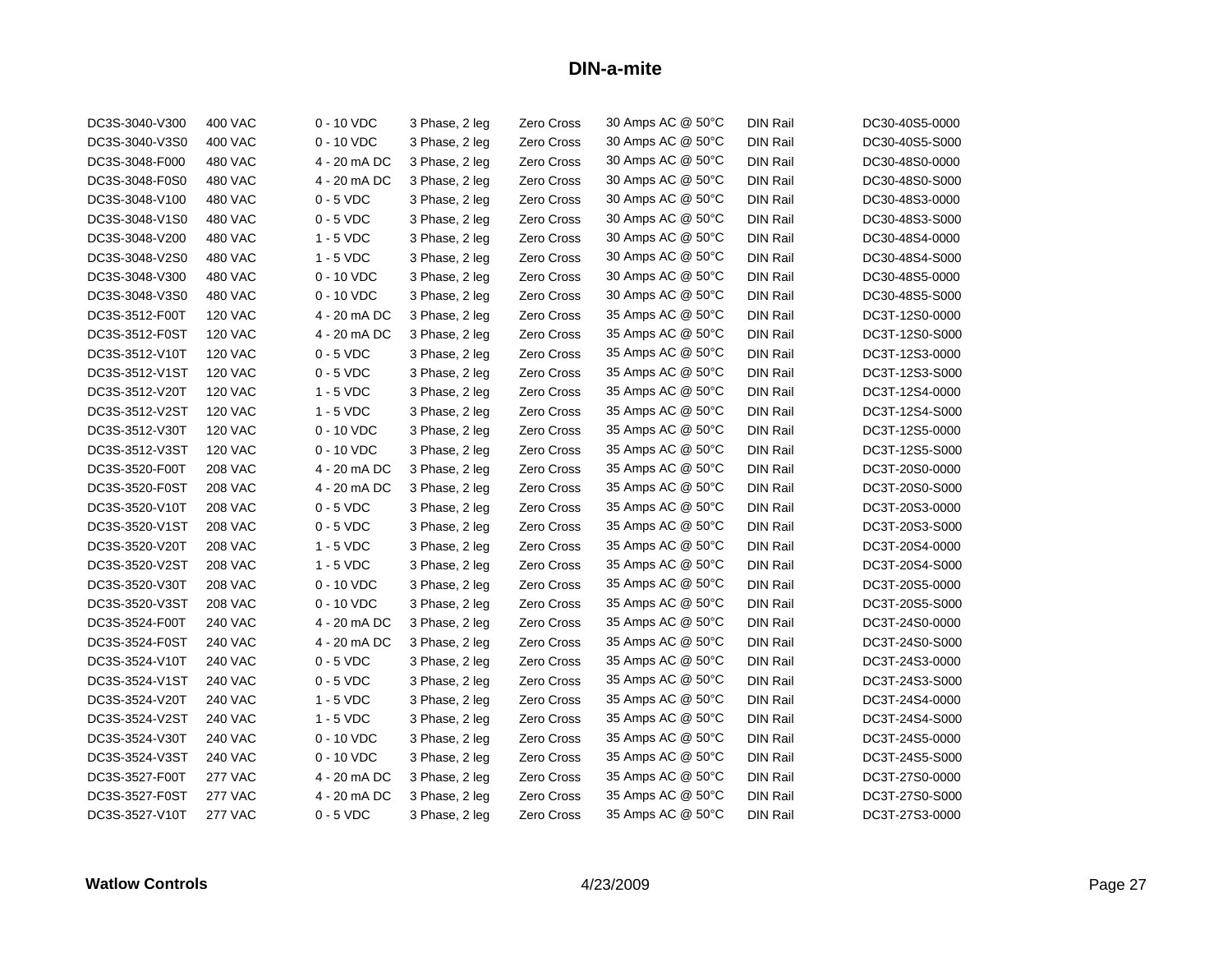| DC3S-3527-V1ST | <b>277 VAC</b> | $0 - 5$ VDC  | 3 Phase, 2 leg | Zero Cross        | 35 Amps AC @ 50°C | <b>DIN Rail</b> | DC3T-27S3-S000 |
|----------------|----------------|--------------|----------------|-------------------|-------------------|-----------------|----------------|
| DC3S-3527-V20T | <b>277 VAC</b> | $1 - 5$ VDC  | 3 Phase, 2 leg | Zero Cross        | 35 Amps AC @ 50°C | <b>DIN Rail</b> | DC3T-27S4-0000 |
| DC3S-3527-V2ST | <b>277 VAC</b> | $1 - 5$ VDC  | 3 Phase, 2 leg | Zero Cross        | 35 Amps AC @ 50°C | <b>DIN Rail</b> | DC3T-27S4-S000 |
| DC3S-3527-V30T | <b>277 VAC</b> | $0 - 10$ VDC | 3 Phase, 2 leg | Zero Cross        | 35 Amps AC @ 50°C | <b>DIN Rail</b> | DC3T-27S5-0000 |
| DC3S-3527-V3ST | <b>277 VAC</b> | $0 - 10$ VDC | 3 Phase, 2 leg | Zero Cross        | 35 Amps AC @ 50°C | DIN Rail        | DC3T-27S5-S000 |
| DC3S-3540-F00T | <b>400 VAC</b> | 4 - 20 mA DC | 3 Phase, 2 leg | Zero Cross        | 35 Amps AC @ 50°C | <b>DIN Rail</b> | DC3T-40S0-0000 |
| DC3S-3540-F0ST | <b>400 VAC</b> | 4 - 20 mA DC | 3 Phase, 2 leg | Zero Cross        | 35 Amps AC @ 50°C | <b>DIN Rail</b> | DC3T-40S0-S000 |
| DC3S-3540-V10T | 400 VAC        | $0 - 5$ VDC  | 3 Phase, 2 leg | Zero Cross        | 35 Amps AC @ 50°C | <b>DIN Rail</b> | DC3T-40S3-0000 |
| DC3S-3540-V1ST | <b>400 VAC</b> | $0 - 5$ VDC  | 3 Phase, 2 leg | Zero Cross        | 35 Amps AC @ 50°C | <b>DIN Rail</b> | DC3T-40S3-S000 |
| DC3S-3540-V20T | 400 VAC        | $1 - 5$ VDC  | 3 Phase, 2 leg | Zero Cross        | 35 Amps AC @ 50°C | <b>DIN Rail</b> | DC3T-40S4-0000 |
| DC3S-3540-V2ST | 400 VAC        | $1 - 5$ VDC  | 3 Phase, 2 leg | Zero Cross        | 35 Amps AC @ 50°C | <b>DIN Rail</b> | DC3T-40S4-S000 |
| DC3S-3540-V30T | <b>400 VAC</b> | $0 - 10$ VDC | 3 Phase, 2 leg | Zero Cross        | 35 Amps AC @ 50°C | <b>DIN Rail</b> | DC3T-40S5-0000 |
| DC3S-3540-V3ST | <b>400 VAC</b> | $0 - 10$ VDC | 3 Phase, 2 leg | Zero Cross        | 35 Amps AC @ 50°C | <b>DIN Rail</b> | DC3T-40S5-S000 |
| DC3S-3548-F00T | 480 VAC        | 4 - 20 mA DC | 3 Phase, 2 leg | Zero Cross        | 35 Amps AC @ 50°C | <b>DIN Rail</b> | DC3T-48S0-0000 |
| DC3S-3548-F0ST | 480 VAC        | 4 - 20 mA DC | 3 Phase, 2 leg | Zero Cross        | 35 Amps AC @ 50°C | <b>DIN Rail</b> | DC3T-48S0-S000 |
| DC3S-3548-V10T | 480 VAC        | $0 - 5$ VDC  | 3 Phase, 2 leg | Zero Cross        | 35 Amps AC @ 50°C | <b>DIN Rail</b> | DC3T-48S3-0000 |
| DC3S-3548-V1ST | 480 VAC        | $0 - 5$ VDC  | 3 Phase, 2 leg | Zero Cross        | 35 Amps AC @ 50°C | <b>DIN Rail</b> | DC3T-48S3-S000 |
| DC3S-3548-V20T | 480 VAC        | $1 - 5$ VDC  | 3 Phase, 2 leg | Zero Cross        | 35 Amps AC @ 50°C | <b>DIN Rail</b> | DC3T-48S4-0000 |
| DC3S-3548-V2ST | <b>480 VAC</b> | $1 - 5$ VDC  | 3 Phase, 2 leg | Zero Cross        | 35 Amps AC @ 50°C | <b>DIN Rail</b> | DC3T-48S4-S000 |
| DC3S-3548-V30T | <b>480 VAC</b> | $0 - 10$ VDC | 3 Phase, 2 leg | Zero Cross        | 35 Amps AC @ 50°C | <b>DIN Rail</b> | DC3T-48S5-0000 |
| DC3S-3548-V3ST | 480 VAC        | $0 - 10$ VDC | 3 Phase, 2 leg | Zero Cross        | 35 Amps AC @ 50°C | <b>DIN Rail</b> | DC3T-48S5-S000 |
| DC3S-5012-F001 | <b>120 VAC</b> | 4 - 20 mA DC | 3 Phase, 2 leg | Zero Cross        | 50 Amps AC @ 50°C | <b>DIN Rail</b> | DC31-12S0-0000 |
| DC3S-5012-F002 | <b>120 VAC</b> | 4 - 20 mA DC | 3 Phase, 2 leg | Zero Cross        | 50 Amps AC @ 50°C | <b>DIN Rail</b> | DC32-12S0-0000 |
| DC3S-5012-F0S1 | <b>120 VAC</b> | 4 - 20 mA DC | 3 Phase, 2 leg | Zero Cross        | 50 Amps AC @ 50°C | <b>DIN Rail</b> | DC31-12S0-S000 |
| DC3S-5012-F0S2 | <b>120 VAC</b> | 4 - 20 mA DC | 3 Phase, 2 leg | Zero Cross        | 50 Amps AC @ 50°C | <b>DIN Rail</b> | DC32-12S0-S000 |
| DC3S-5012-V101 | <b>120 VAC</b> | $0 - 5$ VDC  | 3 Phase, 2 leg | Zero Cross        | 50 Amps AC @ 50°C | <b>DIN Rail</b> | DC31-12S3-0000 |
| DC3S-5012-V102 | <b>120 VAC</b> | $0 - 5$ VDC  | 3 Phase, 2 leg | <b>Zero Cross</b> | 50 Amps AC @ 50°C | <b>DIN Rail</b> | DC32-12S3-0000 |
| DC3S-5012-V1S1 | <b>120 VAC</b> | $0 - 5$ VDC  | 3 Phase, 2 leg | Zero Cross        | 50 Amps AC @ 50°C | <b>DIN Rail</b> | DC31-12S3-S000 |
| DC3S-5012-V1S2 | <b>120 VAC</b> | $0 - 5$ VDC  | 3 Phase, 2 leg | Zero Cross        | 50 Amps AC @ 50°C | <b>DIN Rail</b> | DC32-12S3-S000 |
| DC3S-5012-V201 | <b>120 VAC</b> | $1 - 5$ VDC  | 3 Phase, 2 leg | Zero Cross        | 50 Amps AC @ 50°C | <b>DIN Rail</b> | DC31-12S4-0000 |
| DC3S-5012-V202 | <b>120 VAC</b> | $1 - 5$ VDC  | 3 Phase, 2 leg | Zero Cross        | 50 Amps AC @ 50°C | <b>DIN Rail</b> | DC32-12S4-0000 |
| DC3S-5012-V2S1 | <b>120 VAC</b> | $1 - 5$ VDC  | 3 Phase, 2 leg | Zero Cross        | 50 Amps AC @ 50°C | <b>DIN Rail</b> | DC31-12S4-S000 |
| DC3S-5012-V2S2 | <b>120 VAC</b> | $1 - 5$ VDC  | 3 Phase, 2 leg | <b>Zero Cross</b> | 50 Amps AC @ 50°C | <b>DIN Rail</b> | DC32-12S4-S000 |
| DC3S-5012-V301 | <b>120 VAC</b> | $0 - 10$ VDC | 3 Phase, 2 leg | <b>Zero Cross</b> | 50 Amps AC @ 50°C | <b>DIN Rail</b> | DC31-12S5-0000 |
| DC3S-5012-V302 | <b>120 VAC</b> | $0 - 10$ VDC | 3 Phase, 2 leg | Zero Cross        | 50 Amps AC @ 50°C | <b>DIN Rail</b> | DC32-12S5-0000 |
| DC3S-5012-V3S1 | <b>120 VAC</b> | $0 - 10$ VDC | 3 Phase, 2 leg | Zero Cross        | 50 Amps AC @ 50°C | <b>DIN Rail</b> | DC31-12S5-S000 |
| DC3S-5012-V3S2 | <b>120 VAC</b> | $0 - 10$ VDC | 3 Phase, 2 leg | Zero Cross        | 50 Amps AC @ 50°C | <b>DIN Rail</b> | DC32-12S5-S000 |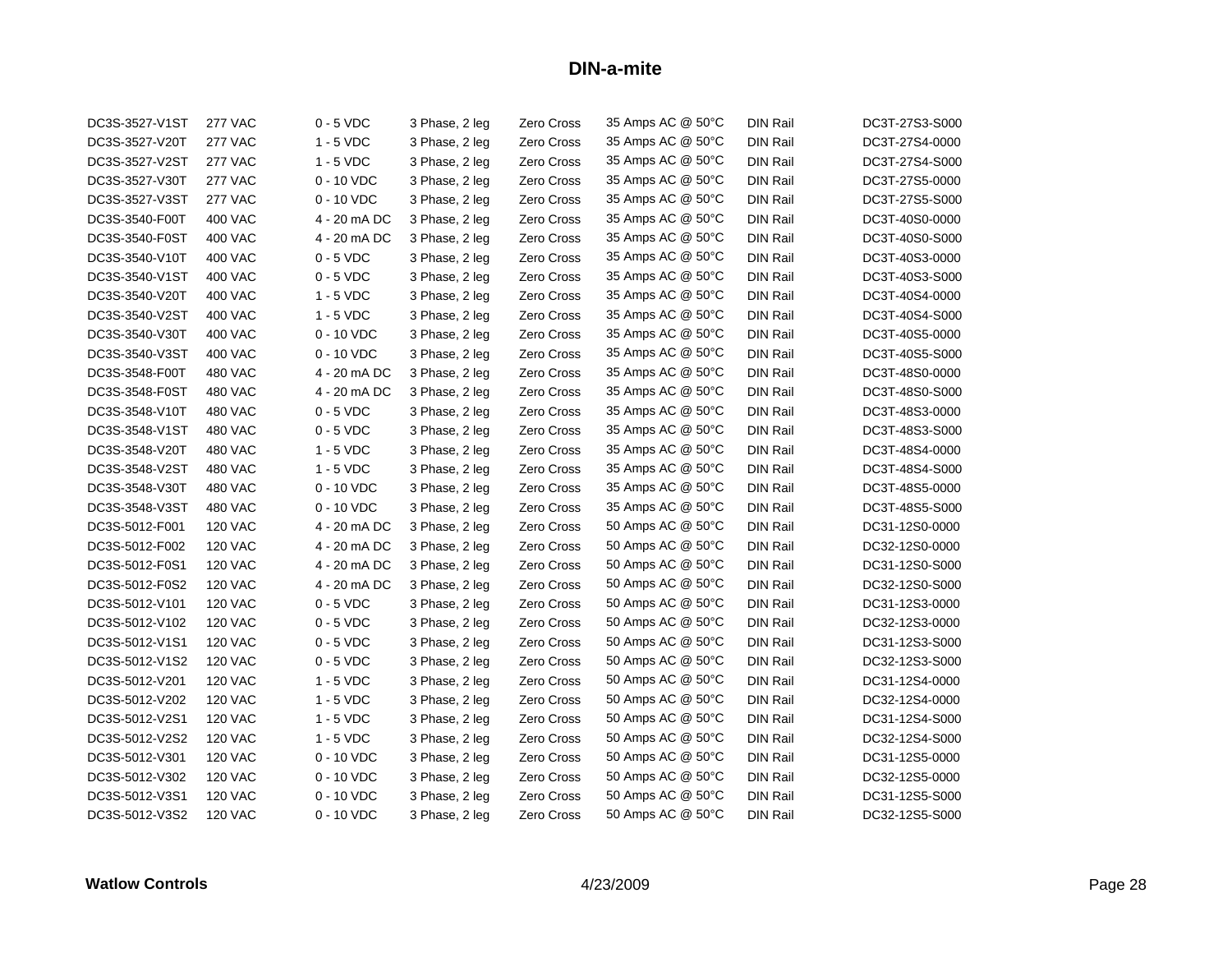| DC3S-5020-F001 | <b>208 VAC</b> | 4 - 20 mA DC | 3 Phase, 2 leg | Zero Cross | 50 Amps AC @ 50°C | <b>DIN Rail</b> | DC31-20S0-0000 |
|----------------|----------------|--------------|----------------|------------|-------------------|-----------------|----------------|
| DC3S-5020-F002 | <b>208 VAC</b> | 4 - 20 mA DC | 3 Phase, 2 leg | Zero Cross | 50 Amps AC @ 50°C | <b>DIN Rail</b> | DC32-20S0-0000 |
| DC3S-5020-F0S1 | <b>208 VAC</b> | 4 - 20 mA DC | 3 Phase, 2 leg | Zero Cross | 50 Amps AC @ 50°C | <b>DIN Rail</b> | DC31-20S0-S000 |
| DC3S-5020-F0S2 | <b>208 VAC</b> | 4 - 20 mA DC | 3 Phase, 2 leg | Zero Cross | 50 Amps AC @ 50°C | <b>DIN Rail</b> | DC32-20S0-S000 |
| DC3S-5020-V101 | <b>208 VAC</b> | $0 - 5$ VDC  | 3 Phase, 2 leg | Zero Cross | 50 Amps AC @ 50°C | DIN Rail        | DC31-20S3-0000 |
| DC3S-5020-V102 | <b>208 VAC</b> | $0 - 5$ VDC  | 3 Phase, 2 leg | Zero Cross | 50 Amps AC @ 50°C | <b>DIN Rail</b> | DC32-20S3-0000 |
| DC3S-5020-V1S1 | <b>208 VAC</b> | $0 - 5$ VDC  | 3 Phase, 2 leg | Zero Cross | 50 Amps AC @ 50°C | <b>DIN Rail</b> | DC31-20S3-S000 |
| DC3S-5020-V1S2 | <b>208 VAC</b> | $0 - 5$ VDC  | 3 Phase, 2 leg | Zero Cross | 50 Amps AC @ 50°C | <b>DIN Rail</b> | DC32-20S3-S000 |
| DC3S-5020-V201 | <b>208 VAC</b> | $1 - 5$ VDC  | 3 Phase, 2 leg | Zero Cross | 50 Amps AC @ 50°C | <b>DIN Rail</b> | DC31-20S4-0000 |
| DC3S-5020-V202 | <b>208 VAC</b> | $1 - 5$ VDC  | 3 Phase, 2 leg | Zero Cross | 50 Amps AC @ 50°C | <b>DIN Rail</b> | DC32-20S4-0000 |
| DC3S-5020-V2S1 | <b>208 VAC</b> | $1 - 5$ VDC  | 3 Phase, 2 leg | Zero Cross | 50 Amps AC @ 50°C | <b>DIN Rail</b> | DC31-20S4-S000 |
| DC3S-5020-V2S2 | <b>208 VAC</b> | $1 - 5$ VDC  | 3 Phase, 2 leg | Zero Cross | 50 Amps AC @ 50°C | <b>DIN Rail</b> | DC32-20S4-S000 |
| DC3S-5020-V301 | <b>208 VAC</b> | $0 - 10$ VDC | 3 Phase, 2 leg | Zero Cross | 50 Amps AC @ 50°C | <b>DIN Rail</b> | DC31-20S5-0000 |
| DC3S-5020-V302 | <b>208 VAC</b> | $0 - 10$ VDC | 3 Phase, 2 leg | Zero Cross | 50 Amps AC @ 50°C | <b>DIN Rail</b> | DC32-20S5-0000 |
| DC3S-5020-V3S1 | <b>208 VAC</b> | $0 - 10$ VDC | 3 Phase, 2 leg | Zero Cross | 50 Amps AC @ 50°C | DIN Rail        | DC31-20S5-S000 |
| DC3S-5020-V3S2 | <b>208 VAC</b> | $0 - 10$ VDC | 3 Phase, 2 leg | Zero Cross | 50 Amps AC @ 50°C | <b>DIN Rail</b> | DC32-20S5-S000 |
| DC3S-5024-F001 | <b>240 VAC</b> | 4 - 20 mA DC | 3 Phase, 2 leg | Zero Cross | 50 Amps AC @ 50°C | <b>DIN Rail</b> | DC31-24S0-0000 |
| DC3S-5024-F002 | <b>240 VAC</b> | 4 - 20 mA DC | 3 Phase, 2 leg | Zero Cross | 50 Amps AC @ 50°C | <b>DIN Rail</b> | DC32-24S0-0000 |
| DC3S-5024-F0S1 | <b>240 VAC</b> | 4 - 20 mA DC | 3 Phase, 2 leg | Zero Cross | 50 Amps AC @ 50°C | <b>DIN Rail</b> | DC31-24S0-S000 |
| DC3S-5024-F0S2 | <b>240 VAC</b> | 4 - 20 mA DC | 3 Phase, 2 leg | Zero Cross | 50 Amps AC @ 50°C | <b>DIN Rail</b> | DC32-24S0-S000 |
| DC3S-5024-V101 | <b>240 VAC</b> | $0 - 5$ VDC  | 3 Phase, 2 leg | Zero Cross | 50 Amps AC @ 50°C | <b>DIN Rail</b> | DC31-24S3-0000 |
| DC3S-5024-V102 | <b>240 VAC</b> | $0 - 5$ VDC  | 3 Phase, 2 leg | Zero Cross | 50 Amps AC @ 50°C | <b>DIN Rail</b> | DC32-24S3-0000 |
| DC3S-5024-V1S1 | <b>240 VAC</b> | $0 - 5$ VDC  | 3 Phase, 2 leg | Zero Cross | 50 Amps AC @ 50°C | <b>DIN Rail</b> | DC31-24S3-S000 |
| DC3S-5024-V1S2 | <b>240 VAC</b> | $0 - 5$ VDC  | 3 Phase, 2 leg | Zero Cross | 50 Amps AC @ 50°C | <b>DIN Rail</b> | DC32-24S3-S000 |
| DC3S-5024-V201 | <b>240 VAC</b> | $1 - 5$ VDC  | 3 Phase, 2 leg | Zero Cross | 50 Amps AC @ 50°C | <b>DIN Rail</b> | DC31-24S4-0000 |
| DC3S-5024-V202 | <b>240 VAC</b> | $1 - 5$ VDC  | 3 Phase, 2 leg | Zero Cross | 50 Amps AC @ 50°C | <b>DIN Rail</b> | DC32-24S4-0000 |
| DC3S-5024-V2S1 | <b>240 VAC</b> | $1 - 5$ VDC  | 3 Phase, 2 leg | Zero Cross | 50 Amps AC @ 50°C | <b>DIN Rail</b> | DC31-24S4-S000 |
| DC3S-5024-V2S2 | <b>240 VAC</b> | $1 - 5$ VDC  | 3 Phase, 2 leg | Zero Cross | 50 Amps AC @ 50°C | DIN Rail        | DC32-24S4-S000 |
| DC3S-5024-V301 | <b>240 VAC</b> | $0 - 10$ VDC | 3 Phase, 2 leg | Zero Cross | 50 Amps AC @ 50°C | <b>DIN Rail</b> | DC31-24S5-0000 |
| DC3S-5024-V302 | <b>240 VAC</b> | $0 - 10$ VDC | 3 Phase, 2 leg | Zero Cross | 50 Amps AC @ 50°C | <b>DIN Rail</b> | DC32-24S5-0000 |
| DC3S-5024-V3S1 | <b>240 VAC</b> | $0 - 10$ VDC | 3 Phase, 2 leg | Zero Cross | 50 Amps AC @ 50°C | DIN Rail        | DC31-24S5-S000 |
| DC3S-5024-V3S2 | <b>240 VAC</b> | $0 - 10$ VDC | 3 Phase, 2 leg | Zero Cross | 50 Amps AC @ 50°C | <b>DIN Rail</b> | DC32-24S5-S000 |
| DC3S-5027-F001 | <b>277 VAC</b> | 4 - 20 mA DC | 3 Phase, 2 leg | Zero Cross | 50 Amps AC @ 50°C | <b>DIN Rail</b> | DC31-27S0-0000 |
| DC3S-5027-F002 | <b>277 VAC</b> | 4 - 20 mA DC | 3 Phase, 2 leg | Zero Cross | 50 Amps AC @ 50°C | DIN Rail        | DC32-27S0-0000 |
| DC3S-5027-F0S1 | <b>277 VAC</b> | 4 - 20 mA DC | 3 Phase, 2 leg | Zero Cross | 50 Amps AC @ 50°C | <b>DIN Rail</b> | DC31-27S0-S000 |
| DC3S-5027-F0S2 | <b>277 VAC</b> | 4 - 20 mA DC | 3 Phase, 2 leg | Zero Cross | 50 Amps AC @ 50°C | <b>DIN Rail</b> | DC32-27S0-S000 |
| DC3S-5027-V101 | <b>277 VAC</b> | $0 - 5$ VDC  | 3 Phase, 2 leg | Zero Cross | 50 Amps AC @ 50°C | <b>DIN Rail</b> | DC31-27S3-0000 |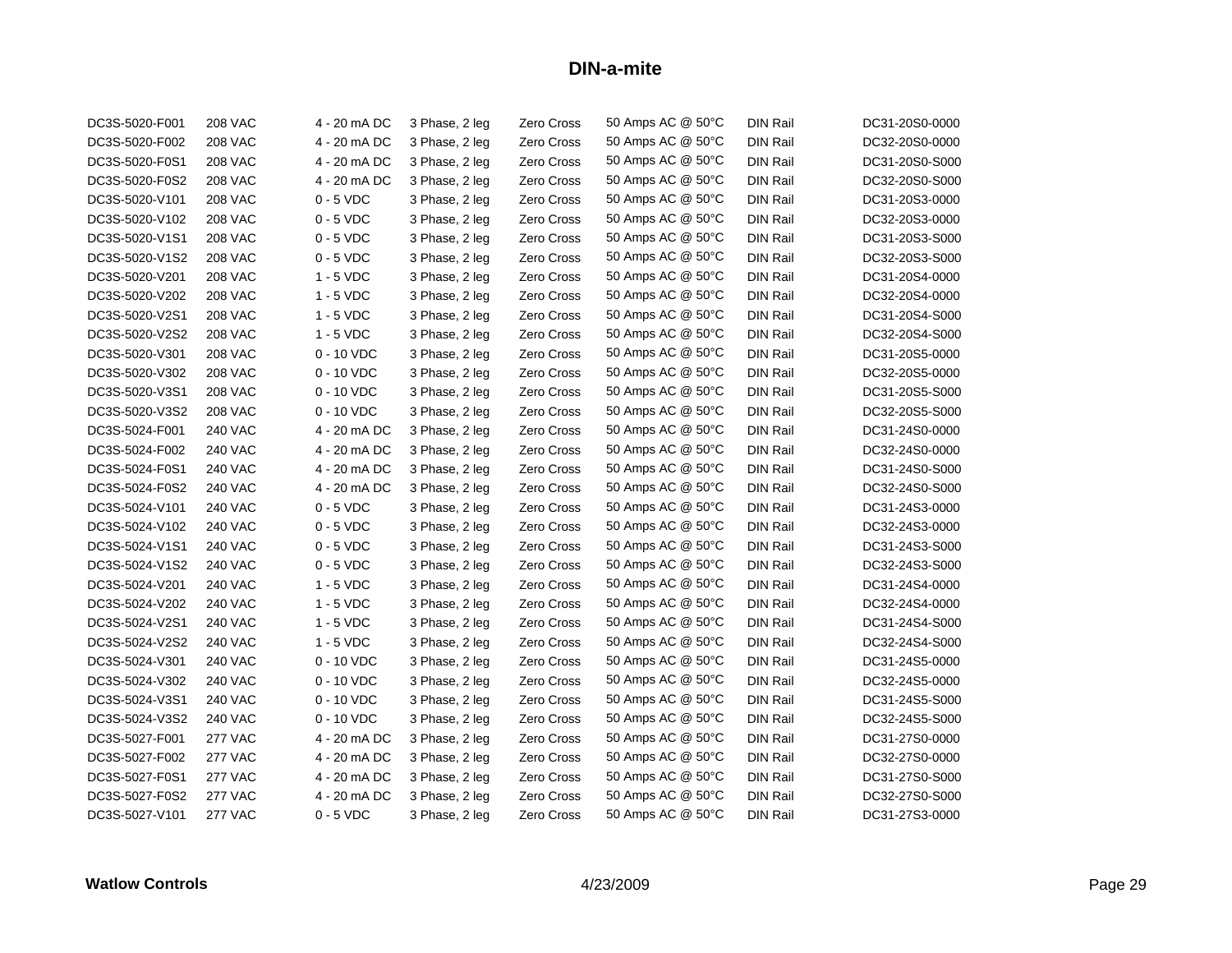| DC3S-5027-V102 | <b>277 VAC</b> | $0 - 5$ VDC  | 3 Phase, 2 leg | Zero Cross | 50 Amps AC @ 50°C | <b>DIN Rail</b> | DC32-27S3-0000 |
|----------------|----------------|--------------|----------------|------------|-------------------|-----------------|----------------|
| DC3S-5027-V1S1 | <b>277 VAC</b> | $0 - 5$ VDC  | 3 Phase, 2 leg | Zero Cross | 50 Amps AC @ 50°C | <b>DIN Rail</b> | DC31-27S3-S000 |
| DC3S-5027-V1S2 | <b>277 VAC</b> | $0 - 5$ VDC  | 3 Phase, 2 leg | Zero Cross | 50 Amps AC @ 50°C | <b>DIN Rail</b> | DC32-27S3-S000 |
| DC3S-5027-V201 | <b>277 VAC</b> | $1 - 5$ VDC  | 3 Phase, 2 leg | Zero Cross | 50 Amps AC @ 50°C | DIN Rail        | DC31-27S4-0000 |
| DC3S-5027-V202 | <b>277 VAC</b> | $1 - 5$ VDC  | 3 Phase, 2 leg | Zero Cross | 50 Amps AC @ 50°C | <b>DIN Rail</b> | DC32-27S4-0000 |
| DC3S-5027-V2S1 | <b>277 VAC</b> | $1 - 5$ VDC  | 3 Phase, 2 leg | Zero Cross | 50 Amps AC @ 50°C | <b>DIN Rail</b> | DC31-27S4-S000 |
| DC3S-5027-V2S2 | <b>277 VAC</b> | $1 - 5$ VDC  | 3 Phase, 2 leg | Zero Cross | 50 Amps AC @ 50°C | <b>DIN Rail</b> | DC32-27S4-S000 |
| DC3S-5027-V301 | <b>277 VAC</b> | $0 - 10$ VDC | 3 Phase, 2 leg | Zero Cross | 50 Amps AC @ 50°C | <b>DIN Rail</b> | DC31-27S5-0000 |
| DC3S-5027-V302 | <b>277 VAC</b> | $0 - 10$ VDC | 3 Phase, 2 leg | Zero Cross | 50 Amps AC @ 50°C | <b>DIN Rail</b> | DC32-27S5-0000 |
| DC3S-5027-V3S1 | <b>277 VAC</b> | $0 - 10$ VDC | 3 Phase, 2 leg | Zero Cross | 50 Amps AC @ 50°C | <b>DIN Rail</b> | DC31-27S5-S000 |
| DC3S-5027-V3S2 | <b>277 VAC</b> | $0 - 10$ VDC | 3 Phase, 2 leg | Zero Cross | 50 Amps AC @ 50°C | <b>DIN Rail</b> | DC32-27S5-S000 |
| DC3S-5040-F001 | 400 VAC        | 4 - 20 mA DC | 3 Phase, 2 leg | Zero Cross | 50 Amps AC @ 50°C | <b>DIN Rail</b> | DC31-40S0-0000 |
| DC3S-5040-F002 | <b>400 VAC</b> | 4 - 20 mA DC | 3 Phase, 2 leg | Zero Cross | 50 Amps AC @ 50°C | <b>DIN Rail</b> | DC32-40S0-0000 |
| DC3S-5040-F0S1 | 400 VAC        | 4 - 20 mA DC | 3 Phase, 2 leg | Zero Cross | 50 Amps AC @ 50°C | <b>DIN Rail</b> | DC31-40S0-S000 |
| DC3S-5040-F0S2 | <b>400 VAC</b> | 4 - 20 mA DC | 3 Phase, 2 leg | Zero Cross | 50 Amps AC @ 50°C | <b>DIN Rail</b> | DC32-40S0-S000 |
| DC3S-5040-V101 | <b>400 VAC</b> | $0 - 5$ VDC  | 3 Phase, 2 leg | Zero Cross | 50 Amps AC @ 50°C | <b>DIN Rail</b> | DC31-40S3-0000 |
| DC3S-5040-V102 | 400 VAC        | $0 - 5$ VDC  | 3 Phase, 2 leg | Zero Cross | 50 Amps AC @ 50°C | <b>DIN Rail</b> | DC32-40S3-0000 |
| DC3S-5040-V1S1 | <b>400 VAC</b> | $0 - 5$ VDC  | 3 Phase, 2 leg | Zero Cross | 50 Amps AC @ 50°C | <b>DIN Rail</b> | DC31-40S3-S000 |
| DC3S-5040-V1S2 | <b>400 VAC</b> | $0 - 5$ VDC  | 3 Phase, 2 leg | Zero Cross | 50 Amps AC @ 50°C | <b>DIN Rail</b> | DC32-40S3-S000 |
| DC3S-5040-V201 | 400 VAC        | $1 - 5$ VDC  | 3 Phase, 2 leg | Zero Cross | 50 Amps AC @ 50°C | <b>DIN Rail</b> | DC31-40S4-0000 |
| DC3S-5040-V202 | <b>400 VAC</b> | $1 - 5$ VDC  | 3 Phase, 2 leg | Zero Cross | 50 Amps AC @ 50°C | <b>DIN Rail</b> | DC32-40S4-0000 |
| DC3S-5040-V2S1 | 400 VAC        | $1 - 5$ VDC  | 3 Phase, 2 leg | Zero Cross | 50 Amps AC @ 50°C | <b>DIN Rail</b> | DC31-40S4-S000 |
| DC3S-5040-V2S2 | <b>400 VAC</b> | $1 - 5$ VDC  | 3 Phase, 2 leg | Zero Cross | 50 Amps AC @ 50°C | <b>DIN Rail</b> | DC32-40S4-S000 |
| DC3S-5040-V301 | 400 VAC        | $0 - 10$ VDC | 3 Phase, 2 leg | Zero Cross | 50 Amps AC @ 50°C | <b>DIN Rail</b> | DC31-40S5-0000 |
| DC3S-5040-V302 | 400 VAC        | $0 - 10$ VDC | 3 Phase, 2 leg | Zero Cross | 50 Amps AC @ 50°C | DIN Rail        | DC32-40S5-0000 |
| DC3S-5040-V3S1 | <b>400 VAC</b> | $0 - 10$ VDC | 3 Phase, 2 leg | Zero Cross | 50 Amps AC @ 50°C | <b>DIN Rail</b> | DC31-40S5-S000 |
| DC3S-5040-V3S2 | 400 VAC        | $0 - 10$ VDC | 3 Phase, 2 leg | Zero Cross | 50 Amps AC @ 50°C | <b>DIN Rail</b> | DC32-40S5-S000 |
| DC3S-5048-F001 | <b>480 VAC</b> | 4 - 20 mA DC | 3 Phase, 2 leg | Zero Cross | 50 Amps AC @ 50°C | <b>DIN Rail</b> | DC31-48S0-0000 |
| DC3S-5048-F002 | 480 VAC        | 4 - 20 mA DC | 3 Phase, 2 leg | Zero Cross | 50 Amps AC @ 50°C | <b>DIN Rail</b> | DC32-48S0-0000 |
| DC3S-5048-F0S1 | 480 VAC        | 4 - 20 mA DC | 3 Phase, 2 leg | Zero Cross | 50 Amps AC @ 50°C | DIN Rail        | DC31-48S0-S000 |
| DC3S-5048-F0S2 | <b>480 VAC</b> | 4 - 20 mA DC | 3 Phase, 2 leg | Zero Cross | 50 Amps AC @ 50°C | <b>DIN Rail</b> | DC32-48S0-S000 |
| DC3S-5048-V101 | 480 VAC        | $0 - 5$ VDC  | 3 Phase, 2 leg | Zero Cross | 50 Amps AC @ 50°C | <b>DIN Rail</b> | DC31-48S3-0000 |
| DC3S-5048-V102 | 480 VAC        | $0 - 5$ VDC  | 3 Phase, 2 leg | Zero Cross | 50 Amps AC @ 50°C | <b>DIN Rail</b> | DC32-48S3-0000 |
| DC3S-5048-V1S1 | 480 VAC        | $0 - 5$ VDC  | 3 Phase, 2 leg | Zero Cross | 50 Amps AC @ 50°C | <b>DIN Rail</b> | DC31-48S3-S000 |
| DC3S-5048-V1S2 | 480 VAC        | $0 - 5$ VDC  | 3 Phase, 2 leg | Zero Cross | 50 Amps AC @ 50°C | <b>DIN Rail</b> | DC32-48S3-S000 |
| DC3S-5048-V201 | <b>480 VAC</b> | $1 - 5$ VDC  | 3 Phase, 2 leg | Zero Cross | 50 Amps AC @ 50°C | <b>DIN Rail</b> | DC31-48S4-0000 |
| DC3S-5048-V202 | 480 VAC        | $1 - 5$ VDC  | 3 Phase, 2 leg | Zero Cross | 50 Amps AC @ 50°C | DIN Rail        | DC32-48S4-0000 |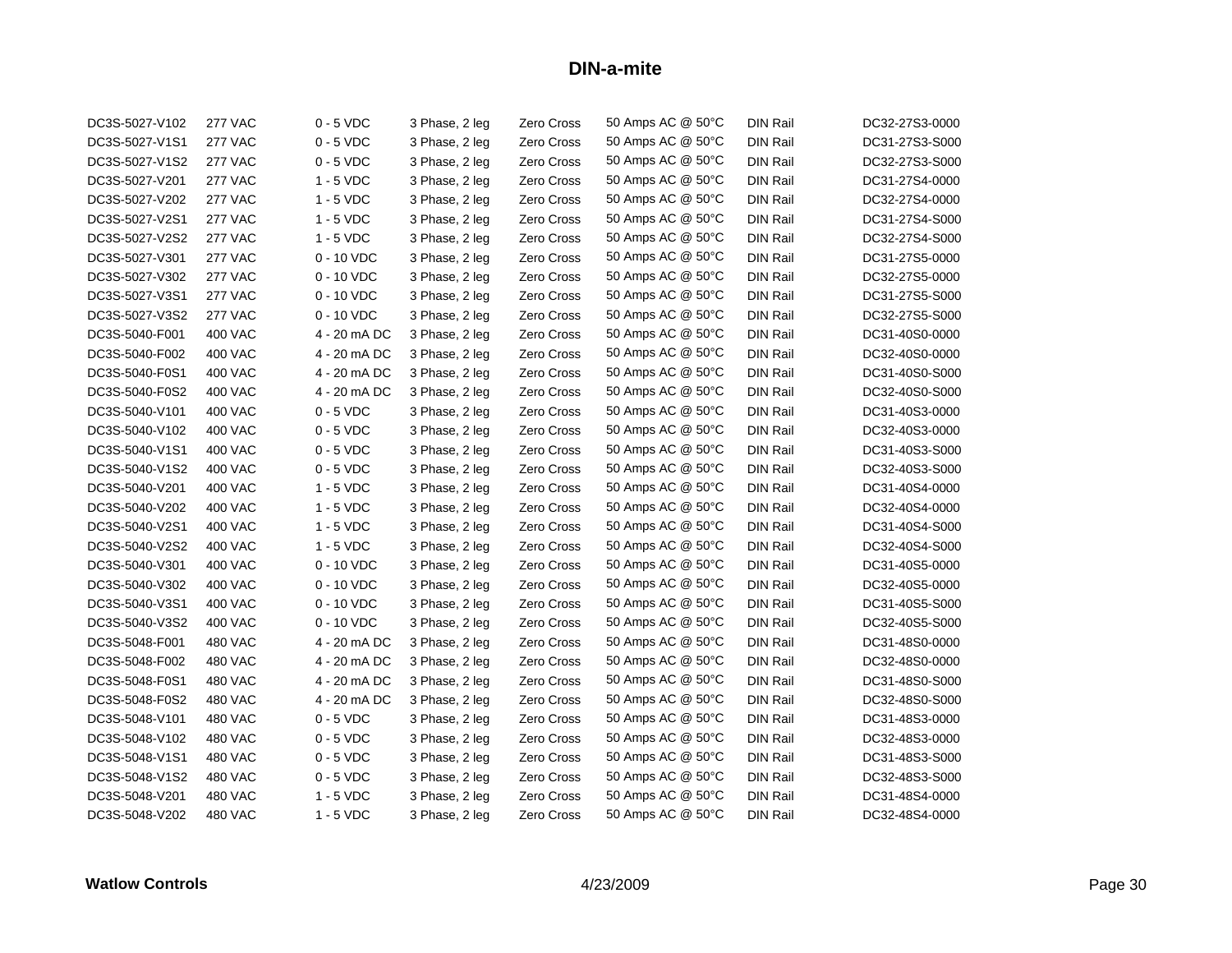| DC3S-5048-V2S1 | 480 VAC        | $1 - 5$ VDC    | 3 Phase, 2 leg | Zero Cross        | 50 Amps AC @ 50°C  | <b>DIN Rail</b>         | DC31-48S4-S000 |
|----------------|----------------|----------------|----------------|-------------------|--------------------|-------------------------|----------------|
| DC3S-5048-V2S2 | <b>480 VAC</b> | $1 - 5$ VDC    | 3 Phase, 2 leg | Zero Cross        | 50 Amps AC @ 50°C  | <b>DIN Rail</b>         | DC32-48S4-S000 |
| DC3S-5048-V301 | 480 VAC        | $0 - 10$ VDC   | 3 Phase, 2 leg | Zero Cross        | 50 Amps AC @ 50°C  | <b>DIN Rail</b>         | DC31-48S5-0000 |
| DC3S-5048-V302 | 480 VAC        | $0 - 10$ VDC   | 3 Phase, 2 leg | Zero Cross        | 50 Amps AC @ 50°C  | <b>DIN Rail</b>         | DC32-48S5-0000 |
| DC3S-5048-V3S1 | 480 VAC        | $0 - 10$ VDC   | 3 Phase, 2 leg | Zero Cross        | 50 Amps AC @ 50°C  | <b>DIN Rail</b>         | DC31-48S5-S000 |
| DC3S-5048-V3S2 | 480 VAC        | $0 - 10$ VDC   | 3 Phase, 2 leg | Zero Cross        | 50 Amps AC @ 50°C  | <b>DIN Rail</b>         | DC32-48S5-S000 |
| DC3V-3024-F000 | 120 to 240 VAC | 4 - 20 mA DC   | 3 Phase, 2 leg | Zero Cross        | 30 Amps AC @ 50°C  | <b>DIN Rail</b>         | DC30-24F0-0000 |
| DC3V-3024-F0S0 | 120 to 240 VAC | 4 - 20 mA DC   | 3 Phase, 2 leg | Zero Cross        | 30 Amps AC @ 50°C  | <b>DIN Rail</b>         | DC30-24F0-S000 |
| DC3V-3060-F000 | 277 to 600 VAC | 4 - 20 mA DC   | 3 Phase, 2 leg | Zero Cross        | 30 Amps AC @ 50°C  | <b>DIN Rail</b>         | DC30-60F0-0000 |
| DC3V-3060-F0S0 | 277 to 600 VAC | 4 - 20 mA DC   | 3 Phase, 2 leg | Zero Cross        | 30 Amps AC @ 50°C  | <b>DIN Rail</b>         | DC30-60F0-S000 |
| DC3V-3524-F00T | 120 to 240 VAC | 4 - 20 mA DC   | 3 Phase, 2 leg | Zero Cross        | 35 Amps AC @ 50°C  | <b>DIN Rail</b>         | DC3T-24F0-0000 |
| DC3V-3524-F0ST | 120 to 240 VAC | 4 - 20 mA DC   | 3 Phase, 2 leg | Zero Cross        | 35 Amps AC @ 50°C  | <b>DIN Rail</b>         | DC3T-24F0-S000 |
| DC3V-3560-F00T | 277 to 600 VAC | 4 - 20 mA DC   | 3 Phase, 2 leg | Zero Cross        | 35 Amps AC @ 50°C  | <b>DIN Rail</b>         | DC3T-60F0-0000 |
| DC3V-3560-F0ST | 277 to 600 VAC | 4 - 20 mA DC   | 3 Phase, 2 leg | Zero Cross        | 35 Amps AC @ 50°C  | <b>DIN Rail</b>         | DC3T-60F0-S000 |
| DC3V-5024-F001 | 277 to 600 VAC | 4 - 20 mA DC   | 3 Phase, 2 leg | Zero Cross        | 50 Amps AC @ 50°C  | <b>DIN Rail</b>         | DC31-24F0-0000 |
| DC3V-5024-F002 | 277 to 600 VAC | 4 - 20 mA DC   | 3 Phase, 2 leg | Zero Cross        | 50 Amps AC @ 50°C  | <b>DIN Rail</b>         | DC32-24F0-0000 |
| DC3V-5024-F0S1 | 120 to 240 VAC | 4 - 20 mA DC   | 3 Phase, 2 leg | Zero Cross        | 50 Amps AC @ 50°C  | <b>DIN Rail</b>         | DC31-24F0-S000 |
| DC3V-5024-F0S2 | 277 to 600 VAC | 4 - 20 mA DC   | 3 Phase, 2 leg | Zero Cross        | 50 Amps AC @ 50°C  | <b>DIN Rail</b>         | DC32-24F0-S000 |
| DC3V-5060-F001 | 277 to 600 VAC | 4 - 20 mA DC   | 3 Phase, 2 leg | Zero Cross        | 50 Amps AC @ 50°C  | <b>DIN Rail</b>         | DC31-60F0-0000 |
| DC3V-5060-F002 | 277 to 600 VAC | 4 - 20 mA DC   | 3 Phase, 2 leg | Zero Cross        | 50 Amps AC @ 50°C  | <b>DIN Rail</b>         | DC32-60F0-0000 |
| DC3V-5060-F0S1 | 277 to 600 VAC | 4 - 20 mA DC   | 3 Phase, 2 leg | Zero Cross        | 50 Amps AC @ 50°C  | <b>DIN Rail</b>         | DC31-60F0-S000 |
| DC3V-5060-F0S2 | 277 to 600 VAC | 4 - 20 mA DC   | 3 Phase, 2 leg | Zero Cross        | 50 Amps AC @ 50°C  | <b>DIN Rail</b>         | DC32-60F0-S000 |
| DD1C-1M24-C000 | 120 to 240 VAC | 4.5 to 32 VDC  | 3 Phase, 3 leg | Zero Cross        | 100 Amps AC @ 30°C | <b>Back Panel Mount</b> | DD10-24C0-0000 |
| DD1C-1M24-C010 | 120 to 240 VAC | 4.5 to 32 VDC  | Single Phase   | Zero Cross        | 100 Amps AC @ 30°C | <b>Back Panel Mount</b> | DD10-24C0-1000 |
| DD1C-1M24-C0S0 | 120 to 240 VAC | 4.5 to 32 VDC  | Single Phase   | Zero Cross        | 100 Amps AC @ 30°C | <b>Back Panel Mount</b> | DD10-24C0-S000 |
| DD1C-1M24-K100 | 277 to 600 VAC | 24 VAC         | Single Phase   | <b>Zero Cross</b> | 100 Amps AC @ 30°C | <b>Back Panel Mount</b> | DD10-24K1-0000 |
| DD1C-1M24-K110 | 277 to 600 VAC | 24 VAC         | Single Phase   | Zero Cross        | 100 Amps AC @ 30°C | <b>Back Panel Mount</b> | DD10-24K1-1000 |
| DD1C-1M24-K1S0 | 277 to 600 VAC | 24 VAC         | Single Phase   | Zero Cross        | 100 Amps AC @ 30°C | <b>Back Panel Mount</b> | DD10-24K1-S000 |
| DD1C-1M24-K200 | 120 to 240 VAC | <b>120 VAC</b> | Single Phase   | <b>Zero Cross</b> | 100 Amps AC @ 30°C | <b>Back Panel Mount</b> | DD10-24K2-0000 |
| DD1C-1M24-K210 | 120 to 240 VAC | <b>120 VAC</b> | Single Phase   | Zero Cross        | 100 Amps AC @ 30°C | <b>Back Panel Mount</b> | DD10-24K2-1000 |
| DD1C-1M24-K2S0 | 120 to 240 VAC | <b>120 VAC</b> | Single Phase   | Zero Cross        | 100 Amps AC @ 30°C | <b>Back Panel Mount</b> | DD10-24K2-S000 |
| DD1C-1M24-K300 | 120 to 240 VAC | <b>240 VAC</b> | Single Phase   | <b>Zero Cross</b> | 100 Amps AC @ 30°C | <b>Back Panel Mount</b> | DD10-24K3-0000 |
| DD1C-1M24-K310 | 120 to 240 VAC | <b>240 VAC</b> | Single Phase   | <b>Zero Cross</b> | 100 Amps AC @ 30°C | <b>Back Panel Mount</b> | DD10-24K3-1000 |
| DD1C-1M24-K3S0 | 120 to 240 VAC | <b>240 VAC</b> | Single Phase   | <b>Zero Cross</b> | 100 Amps AC @ 30°C | <b>Back Panel Mount</b> | DD10-24K3-S000 |
| DD1C-1M60-C000 | 277 to 600 VAC | 4.5 to 32 VDC  | Single Phase   | Zero Cross        | 100 Amps AC @ 30°C | <b>Back Panel Mount</b> | DD10-60C0-0000 |
| DD1C-1M60-C010 | 277 to 600 VAC | 4.5 to 32 VDC  | Single Phase   | Zero Cross        | 100 Amps AC @ 30°C | <b>Back Panel Mount</b> | DD10-60C0-1000 |
| DD1C-1M60-C0S0 | 277 to 600 VAC | 4.5 to 32 VDC  | Single Phase   | Zero Cross        | 100 Amps AC @ 30°C | <b>Back Panel Mount</b> | DD10-60C0-S000 |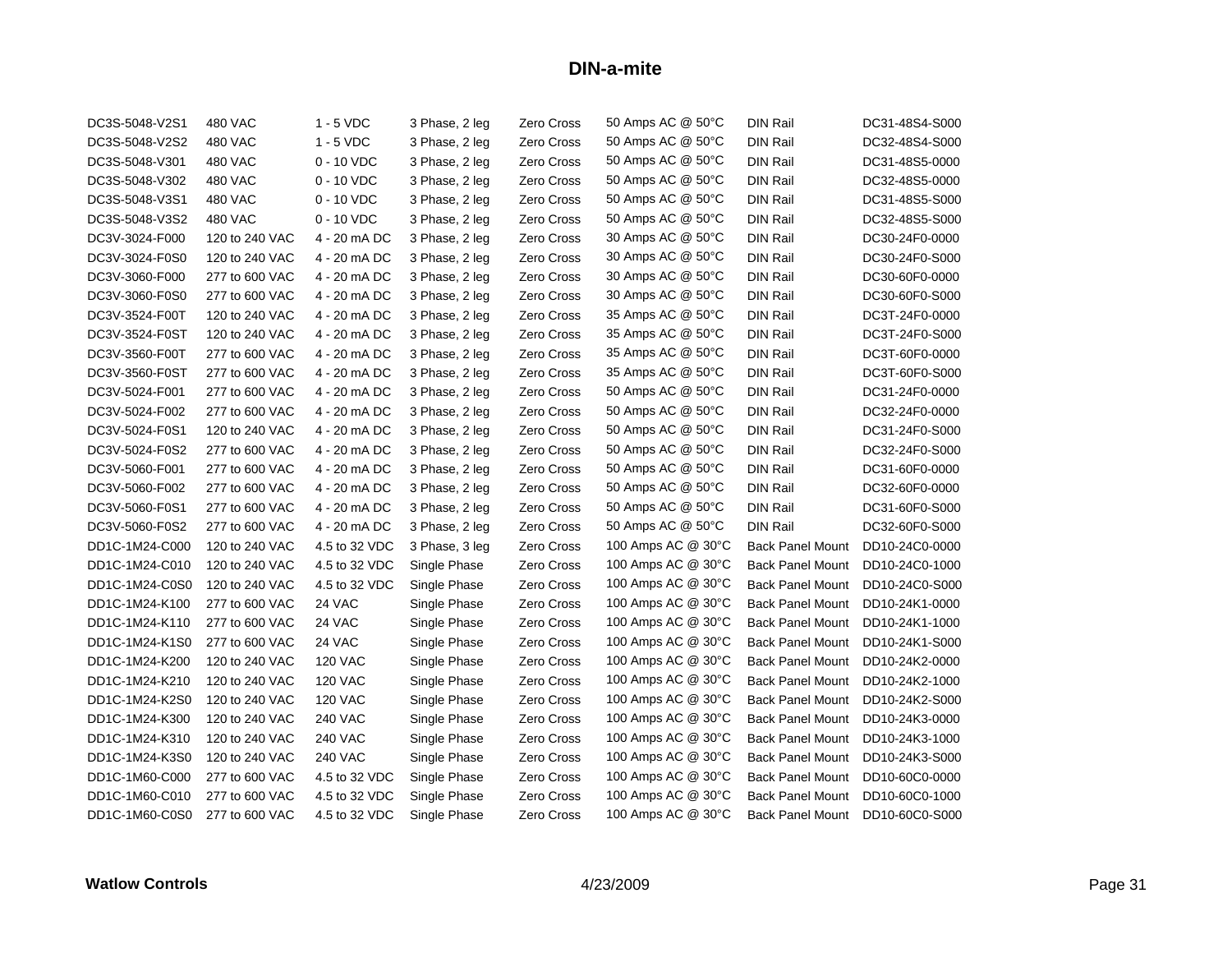| DD1C-1M60-K100 | 277 to 600 VAC | 24 VAC         | Single Phase | Zero Cross        | 100 Amps AC @ 30°C | <b>Back Panel Mount</b> | DD10-60K1-0000 |
|----------------|----------------|----------------|--------------|-------------------|--------------------|-------------------------|----------------|
| DD1C-1M60-K110 | 277 to 600 VAC | 24 VAC         | Single Phase | Zero Cross        | 100 Amps AC @ 30°C | <b>Back Panel Mount</b> | DD10-60K1-1000 |
| DD1C-1M60-K1S0 | 277 to 600 VAC | 24 VAC         | Single Phase | <b>Zero Cross</b> | 100 Amps AC @ 30°C | <b>Back Panel Mount</b> | DD10-60K1-S000 |
| DD1C-1M60-K200 | 277 to 600 VAC | <b>120 VAC</b> | Single Phase | Zero Cross        | 100 Amps AC @ 30°C | <b>Back Panel Mount</b> | DD10-60K2-0000 |
| DD1C-1M60-K210 | 277 to 600 VAC | <b>120 VAC</b> | Single Phase | <b>Zero Cross</b> | 100 Amps AC @ 30°C | <b>Back Panel Mount</b> | DD10-60K2-1000 |
| DD1C-1M60-K2S0 | 277 to 600 VAC | <b>120 VAC</b> | Single Phase | <b>Zero Cross</b> | 100 Amps AC @ 30°C | <b>Back Panel Mount</b> | DD10-60K2-S000 |
| DD1C-1M60-K300 | 277 to 600 VAC | <b>240 VAC</b> | Single Phase | <b>Zero Cross</b> | 100 Amps AC @ 30°C | <b>Back Panel Mount</b> | DD10-60K3-0000 |
| DD1C-1M60-K310 | 277 to 600 VAC | <b>240 VAC</b> | Single Phase | Zero Cross        | 100 Amps AC @ 30°C | <b>Back Panel Mount</b> | DD10-60K3-1000 |
| DD1C-1M60-K3S0 | 277 to 600 VAC | <b>240 VAC</b> | Single Phase | Zero Cross        | 100 Amps AC @ 30°C | <b>Back Panel Mount</b> | DD10-60K3-S000 |
| DD1V-1M24-F000 | 120 to 240 VAC | 4 - 20 mA DC   | Single Phase | Zero Cross        | 100 Amps AC @ 30°C | <b>Back Panel Mount</b> | DD10-24F0-0000 |
| DD1V-1M24-F010 | 120 to 240 VAC | 4 - 20 mA DC   | Single Phase | Zero Cross        | 100 Amps AC @ 30°C | <b>Back Panel Mount</b> | DD10-24F0-1000 |
| DD1V-1M24-F0S0 | 120 to 240 VAC | 4 - 20 mA DC   | Single Phase | Zero Cross        | 100 Amps AC @ 30°C | <b>Back Panel Mount</b> | DD10-24F0-S000 |
| DD1V-1M60-F000 | 277 to 600 VAC | 4 - 20 mA DC   | Single Phase | Zero Cross        | 100 Amps AC @ 30°C | <b>Back Panel Mount</b> | DD10-60F0-0000 |
| DD1V-1M60-F010 | 277 to 600 VAC | 4 - 20 mA DC   | Single Phase | Zero Cross        | 100 Amps AC @ 30°C | <b>Back Panel Mount</b> | DD10-60F0-1000 |
| DD1V-1M60-F0S0 | 277 to 600 VAC | 4 - 20 mA DC   | Single Phase | Zero Cross        | 100 Amps AC @ 30°C | <b>Back Panel Mount</b> | DD10-60F0-S000 |
| DM1C-5024-C000 | 120 to 240 VAC | 3 to 32 VDC    | Single Phase | Zero Cross        | 50 Amps AC @ 50°C  | <b>DIN Rail</b>         | DC10-24C0-0000 |
| DM1C-5024-C0S0 | 120 to 240 VAC | 3 to 32 VDC    | Single Phase | Zero Cross        | 50 Amps AC @ 50°C  | <b>DIN Rail</b>         | DC10-24C0-S000 |
| DM1C-5024-K100 | 120 to 240 VAC | 24 VAC         | Single Phase | Zero Cross        | 50 Amps AC @ 50°C  | <b>DIN Rail</b>         | DC10-24K1-0000 |
| DM1C-5024-K1S0 | 120 to 240 VAC | 24 VAC         | Single Phase | Zero Cross        | 50 Amps AC @ 50°C  | <b>DIN Rail</b>         | DC10-24K1-S000 |
| DM1C-5024-K200 | 120 to 240 VAC | <b>120 VAC</b> | Single Phase | Zero Cross        | 50 Amps AC @ 50°C  | <b>DIN Rail</b>         | DC10-24K2-0000 |
| DM1C-5024-K2S0 | 120 to 240 VAC | <b>120 VAC</b> | Single Phase | Zero Cross        | 50 Amps AC @ 50°C  | <b>DIN Rail</b>         | DC10-24K2-S000 |
| DM1C-5024-K300 | 120 to 240 VAC | <b>240 VAC</b> | Single Phase | Zero Cross        | 50 Amps AC @ 50°C  | <b>DIN Rail</b>         | DC10-24K3-0000 |
| DM1C-5024-K3S0 | 120 to 240 VAC | <b>240 VAC</b> | Single Phase | Zero Cross        | 50 Amps AC @ 50°C  | <b>DIN Rail</b>         | DC10-24K3-S000 |
| DM1C-5060-C000 | 277 to 600 VAC | 3 to 32 VDC    | Single Phase | Zero Cross        | 50 Amps AC @ 50°C  | <b>DIN Rail</b>         | DC10-60C0-0000 |
| DM1C-5060-C0S0 | 277 to 600 VAC | 3 to 32 VDC    | Single Phase | Zero Cross        | 50 Amps AC @ 50°C  | <b>DIN Rail</b>         | DC10-60C0-S000 |
| DM1C-5060-K100 | 277 to 600 VAC | 24 VAC         | Single Phase | Zero Cross        | 50 Amps AC @ 50°C  | <b>DIN Rail</b>         | DC10-60K1-0000 |
| DM1C-5060-K1S0 | 277 to 600 VAC | 24 VAC         | Single Phase | <b>Zero Cross</b> | 50 Amps AC @ 50°C  | <b>DIN Rail</b>         | DC10-60K1-S000 |
| DM1C-5060-K200 | 277 to 600 VAC | <b>120 VAC</b> | Single Phase | Zero Cross        | 50 Amps AC @ 50°C  | <b>DIN Rail</b>         | DC10-60K2-0000 |
| DM1C-5060-K2S0 | 277 to 600 VAC | <b>120 VAC</b> | Single Phase | Zero Cross        | 50 Amps AC @ 50°C  | <b>DIN Rail</b>         | DC10-60K2-S000 |
| DM1C-5060-K300 | 277 to 600 VAC | <b>240 VAC</b> | Single Phase | Zero Cross        | 50 Amps AC @ 50°C  | <b>DIN Rail</b>         | DC10-60K3-0000 |
| DM1C-5060-K3S0 | 277 to 600 VAC | <b>240 VAC</b> | Single Phase | Zero Cross        | 50 Amps AC @ 50°C  | <b>DIN Rail</b>         | DC10-60K3-S000 |
| DM1C-6524-C000 | 120 to 240 VAC | 3 to 32 VDC    | Single Phase | Zero Cross        | 65 Amps AC @ 50°C  | <b>DIN Rail</b>         | DC11-24C0-0000 |
| DM1C-6524-C0S0 | 120 to 240 VAC | 3 to 32 VDC    | Single Phase | Zero Cross        | 65 Amps AC @ 50°C  | <b>DIN Rail</b>         | DC11-24C0-S000 |
| DM1C-6524-K100 | 120 to 240 VAC | 24 VAC         | Single Phase | Zero Cross        | 65 Amps AC @ 50°C  | <b>DIN Rail</b>         | DC11-24K1-0000 |
| DM1C-6524-K1S0 | 120 to 240 VAC | 24 VAC         | Single Phase | Zero Cross        | 65 Amps AC @ 50°C  | <b>DIN Rail</b>         | DC11-24K1-S000 |
| DM1C-6524-K200 | 120 to 240 VAC | 120 VAC        | Single Phase | Zero Cross        | 65 Amps AC @ 50°C  | <b>DIN Rail</b>         | DC11-24K2-0000 |
| DM1C-6524-K2S0 | 120 to 240 VAC | <b>120 VAC</b> | Single Phase | Zero Cross        | 65 Amps AC @ 50°C  | <b>DIN Rail</b>         | DC11-24K2-S000 |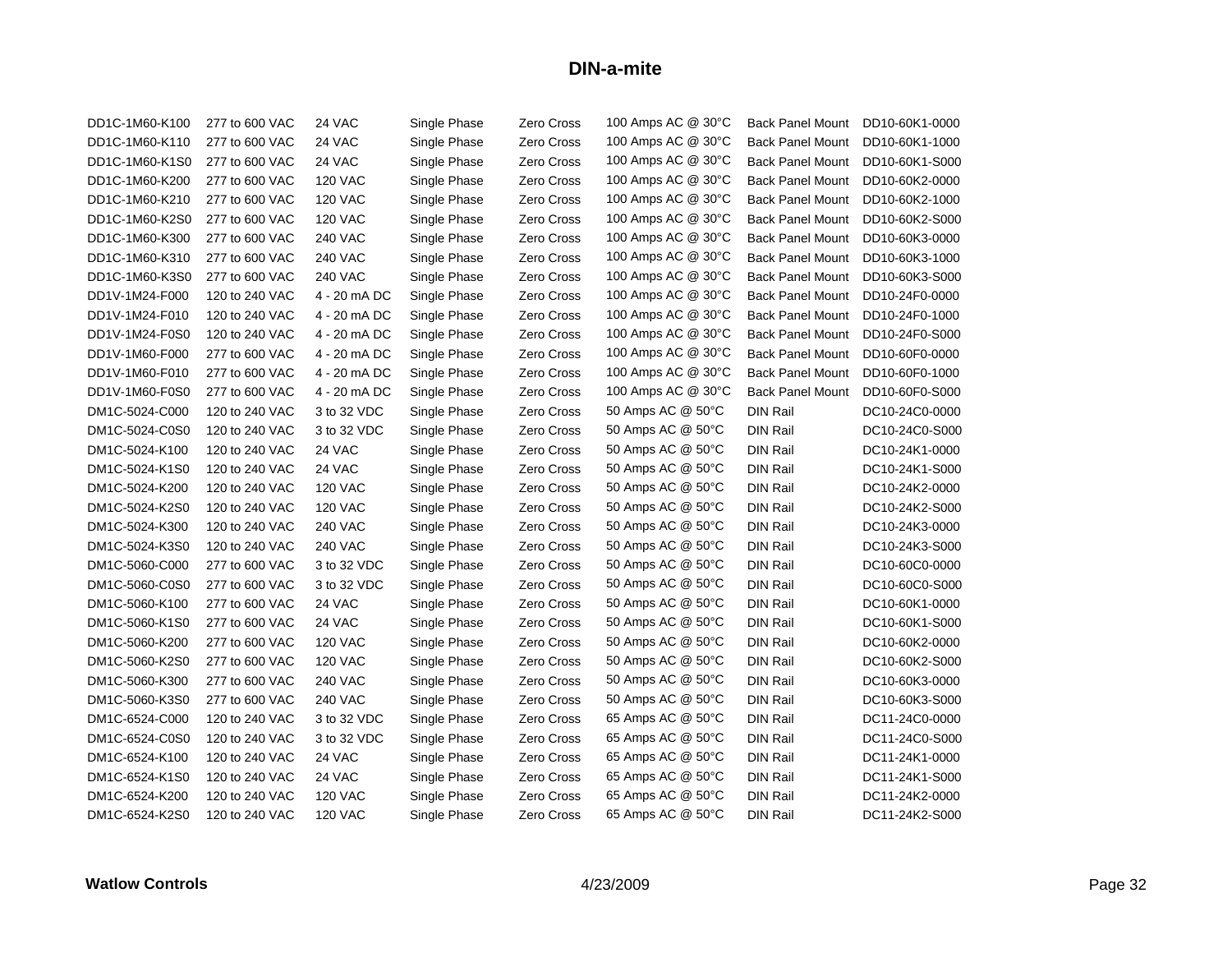| DM1C-6524-K300 | 120 to 240 VAC | <b>240 VAC</b> | Single Phase | Zero Cross        | 65 Amps AC @ 50°C | <b>DIN Rail</b> | DC11-24K3-0000 |
|----------------|----------------|----------------|--------------|-------------------|-------------------|-----------------|----------------|
| DM1C-6524-K3S0 | 120 to 240 VAC | <b>240 VAC</b> | Single Phase | Zero Cross        | 65 Amps AC @ 50°C | <b>DIN Rail</b> | DC11-24K3-S000 |
| DM1C-6560-C000 | 277 to 600 VAC | 3 to 32 VDC    | Single Phase | Zero Cross        | 65 Amps AC @ 50°C | <b>DIN Rail</b> | DC11-60C0-0000 |
| DM1C-6560-C0S0 | 277 to 600 VAC | 3 to 32 VDC    | Single Phase | Zero Cross        | 65 Amps AC @ 50°C | DIN Rail        | DC11-60C0-S000 |
| DM1C-6560-K100 | 277 to 600 VAC | 24 VAC         | Single Phase | Zero Cross        | 65 Amps AC @ 50°C | <b>DIN Rail</b> | DC11-60K1-0000 |
| DM1C-6560-K1S0 | 277 to 600 VAC | 24 VAC         | Single Phase | Zero Cross        | 65 Amps AC @ 50°C | <b>DIN Rail</b> | DC11-60K1-S000 |
| DM1C-6560-K200 | 277 to 600 VAC | <b>120 VAC</b> | Single Phase | Zero Cross        | 65 Amps AC @ 50°C | DIN Rail        | DC11-60K2-0000 |
| DM1C-6560-K2S0 | 277 to 600 VAC | <b>120 VAC</b> | Single Phase | Zero Cross        | 65 Amps AC @ 50°C | <b>DIN Rail</b> | DC11-60K2-S000 |
| DM1C-6560-K300 | 277 to 600 VAC | <b>240 VAC</b> | Single Phase | Zero Cross        | 65 Amps AC @ 50°C | <b>DIN Rail</b> | DC11-60K3-0000 |
| DM1C-6560-K3S0 | 277 to 600 VAC | <b>240 VAC</b> | Single Phase | Zero Cross        | 65 Amps AC @ 50°C | DIN Rail        | DC11-60K3-S000 |
| DM1V-5024-F000 | 120 to 240 VAC | 4 - 20 mA DC   | Single Phase | Zero Cross        | 50 Amps AC @ 50°C | <b>DIN Rail</b> | DC10-24F0-0000 |
| DM1V-5024-F0S0 | 120 to 240 VAC | 4 - 20 mA DC   | Single Phase | Zero Cross        | 50 Amps AC @ 50°C | <b>DIN Rail</b> | DC10-24F0-S000 |
| DM1V-5060-F000 | 277 to 600 VAC | 4 - 20 mA DC   | Single Phase | Zero Cross        | 50 Amps AC @ 50°C | DIN Rail        | DC10-60F0-0000 |
| DM1V-5060-F0S0 | 277 to 600 VAC | 4 - 20 mA DC   | Single Phase | Zero Cross        | 50 Amps AC @ 50°C | <b>DIN Rail</b> | DC10-60F0-S000 |
| DM1V-6524-F000 | 120 to 240 VAC | 4 - 20 mA DC   | Single Phase | Zero Cross        | 65 Amps AC @ 50°C | DIN Rail        | DC11-24F0-0000 |
| DM1V-6524-F0S0 | 120 to 240 VAC | 4 - 20 mA DC   | Single Phase | Zero Cross        | 65 Amps AC @ 50°C | <b>DIN Rail</b> | DC11-24F0-S000 |
| DM1V-6560-F000 | 277 to 600 VAC | 4 - 20 mA DC   | Single Phase | Zero Cross        | 65 Amps AC @ 50°C | <b>DIN Rail</b> | DC11-60F0-0000 |
| DM1V-6560-F0S0 | 277 to 600 VAC | 4 - 20 mA DC   | Single Phase | Zero Cross        | 65 Amps AC @ 50°C | <b>DIN Rail</b> | DC11-60F0-S000 |
| DM2C-4024-C000 | 120 to 240 VAC | 3 to 32 VDC    | Single Phase | Zero Cross        | 40 Amps AC @ 50°C | <b>DIN Rail</b> | DC20-24C0-0000 |
| DM2C-4024-C0S0 | 120 to 240 VAC | 3 to 32 VDC    | Single Phase | Zero Cross        | 40 Amps AC @ 50°C | <b>DIN Rail</b> | DC20-24C0-S000 |
| DM2C-4024-K100 | 120 to 240 VAC | 24 VAC         | Single Phase | Zero Cross        | 40 Amps AC @ 50°C | <b>DIN Rail</b> | DC20-24K1-0000 |
| DM2C-4024-K1S0 | 120 to 240 VAC | 24 VAC         | Single Phase | Zero Cross        | 40 Amps AC @ 50°C | <b>DIN Rail</b> | DC20-24K1-S000 |
| DM2C-4024-K200 | 120 to 240 VAC | <b>120 VAC</b> | Single Phase | Zero Cross        | 40 Amps AC @ 50°C | <b>DIN Rail</b> | DC20-24K2-0000 |
| DM2C-4024-K2S0 | 120 to 240 VAC | <b>120 VAC</b> | Single Phase | Zero Cross        | 40 Amps AC @ 50°C | DIN Rail        | DC20-24K2-S000 |
| DM2C-4024-K300 | 120 to 240 VAC | <b>240 VAC</b> | Single Phase | Zero Cross        | 40 Amps AC @ 50°C | <b>DIN Rail</b> | DC20-24K3-0000 |
| DM2C-4024-K3S0 | 120 to 240 VAC | <b>240 VAC</b> | Single Phase | Zero Cross        | 40 Amps AC @ 50°C | DIN Rail        | DC20-24K3-S000 |
| DM2C-4060-C000 | 277 to 600 VAC | 3 to 32 VDC    | Single Phase | Zero Cross        | 40 Amps AC @ 50°C | DIN Rail        | DC20-60C0-0000 |
| DM2C-4060-C0S0 | 277 to 600 VAC | 3 to 32 VDC    | Single Phase | Zero Cross        | 40 Amps AC @ 50°C | <b>DIN Rail</b> | DC20-60C0-S000 |
| DM2C-4060-K100 | 277 to 600 VAC | 24 VAC         | Single Phase | Zero Cross        | 40 Amps AC @ 50°C | <b>DIN Rail</b> | DC20-60K1-0000 |
| DM2C-4060-K1S0 | 277 to 600 VAC | 24 VAC         | Single Phase | Zero Cross        | 40 Amps AC @ 50°C | <b>DIN Rail</b> | DC20-60K1-S000 |
| DM2C-4060-K200 | 277 to 600 VAC | <b>120 VAC</b> | Single Phase | <b>Zero Cross</b> | 40 Amps AC @ 50°C | <b>DIN Rail</b> | DC20-60K2-0000 |
| DM2C-4060-K2S0 | 277 to 600 VAC | <b>120 VAC</b> | Single Phase | <b>Zero Cross</b> | 40 Amps AC @ 50°C | <b>DIN Rail</b> | DC20-60K2-S000 |
| DM2C-4060-K300 | 277 to 600 VAC | <b>240 VAC</b> | Single Phase | <b>Zero Cross</b> | 40 Amps AC @ 50°C | <b>DIN Rail</b> | DC20-60K3-0000 |
| DM2C-4060-K3S0 | 277 to 600 VAC | <b>240 VAC</b> | Single Phase | <b>Zero Cross</b> | 40 Amps AC @ 50°C | <b>DIN Rail</b> | DC20-60K3-S000 |
| DM2C-5624-C000 | 120 to 240 VAC | 3 to 32 VDC    | Single Phase | <b>Zero Cross</b> | 56 Amps AC @ 50°C | DIN Rail        | DC21-24C0-0000 |
| DM2C-5624-C0S0 | 120 to 240 VAC | 3 to 32 VDC    | Single Phase | Zero Cross        | 56 Amps AC @ 50°C | <b>DIN Rail</b> | DC21-24C0-S000 |
| DM2C-5624-K100 | 120 to 240 VAC | 24 VAC         | Single Phase | Zero Cross        | 56 Amps AC @ 50°C | DIN Rail        | DC21-24K1-0000 |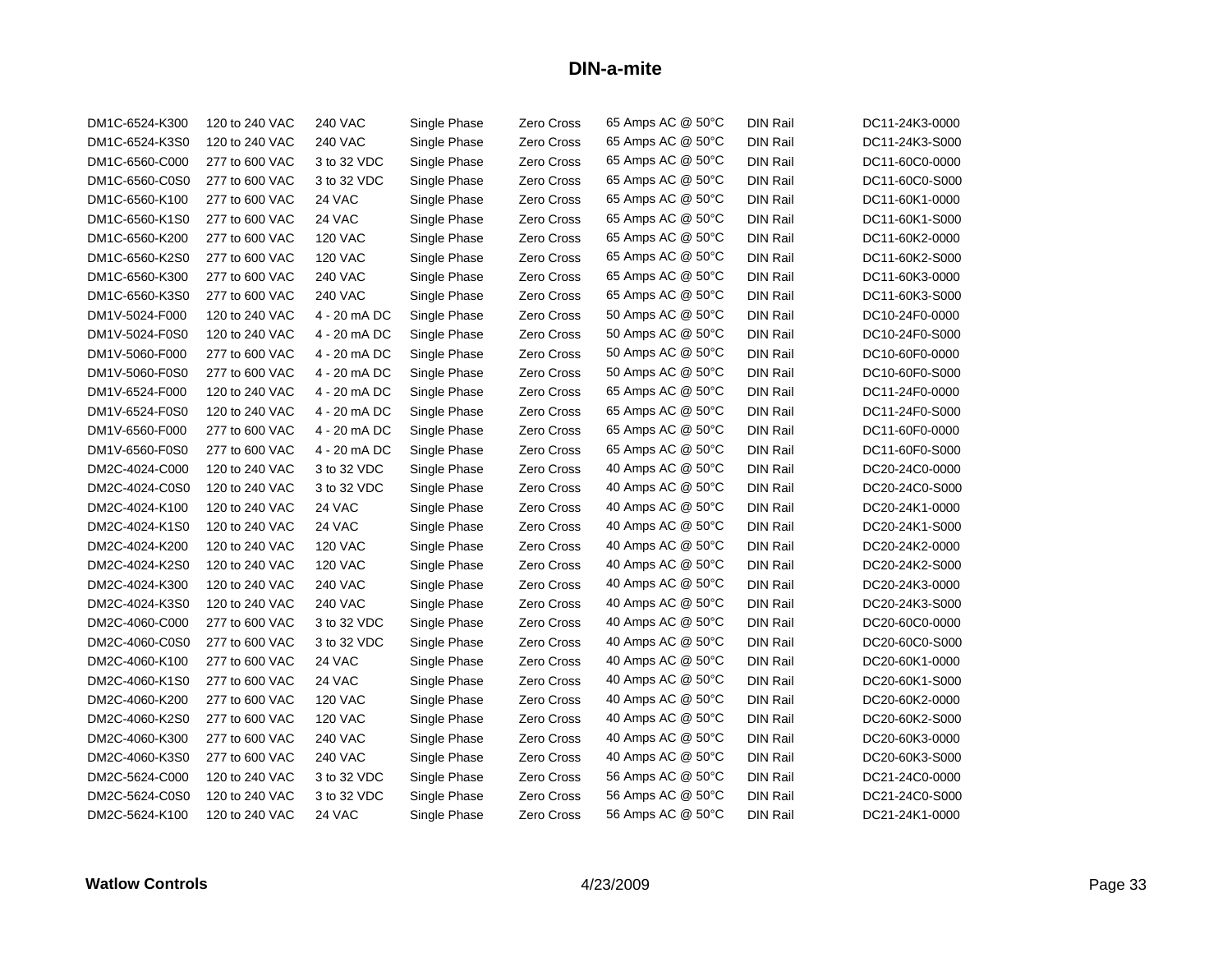| DM2C-5624-K1S0 | 120 to 240 VAC | 24 VAC         | Single Phase | Zero Cross        | 56 Amps AC @ 50°C | <b>DIN Rail</b> | DC21-24K1-S000 |
|----------------|----------------|----------------|--------------|-------------------|-------------------|-----------------|----------------|
| DM2C-5624-K200 | 120 to 240 VAC | <b>120 VAC</b> | Single Phase | Zero Cross        | 56 Amps AC @ 50°C | <b>DIN Rail</b> | DC21-24K2-0000 |
| DM2C-5624-K2S0 | 120 to 240 VAC | <b>120 VAC</b> | Single Phase | Zero Cross        | 56 Amps AC @ 50°C | <b>DIN Rail</b> | DC21-24K2-S000 |
| DM2C-5624-K300 | 120 to 240 VAC | <b>240 VAC</b> | Single Phase | Zero Cross        | 56 Amps AC @ 50°C | DIN Rail        | DC21-24K3-0000 |
| DM2C-5624-K3S0 | 120 to 240 VAC | <b>240 VAC</b> | Single Phase | Zero Cross        | 56 Amps AC @ 50°C | <b>DIN Rail</b> | DC21-24K3-S000 |
| DM2C-5660-C000 | 277 to 600 VAC | 3 to 32 VDC    | Single Phase | Zero Cross        | 56 Amps AC @ 50°C | <b>DIN Rail</b> | DC21-60C0-0000 |
| DM2C-5660-C0S0 | 277 to 600 VAC | 3 to 32 VDC    | Single Phase | Zero Cross        | 56 Amps AC @ 50°C | <b>DIN Rail</b> | DC21-60C0-S000 |
| DM2C-5660-K100 | 277 to 600 VAC | 24 VAC         | Single Phase | Zero Cross        | 56 Amps AC @ 50°C | <b>DIN Rail</b> | DC21-60K1-0000 |
| DM2C-5660-K1S0 | 277 to 600 VAC | 24 VAC         | Single Phase | Zero Cross        | 56 Amps AC @ 50°C | <b>DIN Rail</b> | DC21-60K1-S000 |
| DM2C-5660-K200 | 277 to 600 VAC | <b>120 VAC</b> | Single Phase | Zero Cross        | 56 Amps AC @ 50°C | DIN Rail        | DC21-60K2-0000 |
| DM2C-5660-K2S0 | 277 to 600 VAC | <b>120 VAC</b> | Single Phase | Zero Cross        | 56 Amps AC @ 50°C | <b>DIN Rail</b> | DC21-60K2-S000 |
| DM2C-5660-K300 | 277 to 600 VAC | <b>240 VAC</b> | Single Phase | Zero Cross        | 56 Amps AC @ 50°C | DIN Rail        | DC21-60K3-0000 |
| DM2C-5660-K3S0 | 277 to 600 VAC | <b>240 VAC</b> | Single Phase | Zero Cross        | 56 Amps AC @ 50°C | <b>DIN Rail</b> | DC21-60K3-S000 |
| DM2V-4024-F000 | 120 to 240 VAC | 4 - 20 mA DC   | Single Phase | Zero Cross        | 40 Amps AC @ 50°C | DIN Rail        | DC20-24F0-0000 |
| DM2V-4024-F0S0 | 120 to 240 VAC | 4 - 20 mA DC   | Single Phase | Zero Cross        | 40 Amps AC @ 50°C | <b>DIN Rail</b> | DC20-24F0-S000 |
| DM2V-4060-F000 | 277 to 600 VAC | 4 - 20 mA DC   | Single Phase | Zero Cross        | 40 Amps AC @ 50°C | <b>DIN Rail</b> | DC20-60F0-0000 |
| DM2V-4060-F0S0 | 277 to 600 VAC | 4 - 20 mA DC   | Single Phase | Zero Cross        | 40 Amps AC @ 50°C | DIN Rail        | DC20-60F0-S000 |
| DM2V-5624-F000 | 120 to 240 VAC | 4 - 20 mA DC   | Single Phase | Zero Cross        | 56 Amps AC @ 50°C | <b>DIN Rail</b> | DC21-24F0-0000 |
| DM2V-5624-F0S0 | 120 to 240 VAC | 4 - 20 mA DC   | Single Phase | Zero Cross        | 56 Amps AC @ 50°C | <b>DIN Rail</b> | DC21-24F0-S000 |
| DM2V-5660-F000 | 277 to 600 VAC | 4 - 20 mA DC   | Single Phase | Zero Cross        | 56 Amps AC @ 50°C | DIN Rail        | DC21-60F0-0000 |
| DM2V-5660-F0S0 | 277 to 600 VAC | 4 - 20 mA DC   | Single Phase | Zero Cross        | 56 Amps AC @ 50°C | <b>DIN Rail</b> | DC21-60F0-S000 |
| DM3C-3024-C000 | 120 to 240 VAC | 3 to 32 VDC    | Single Phase | Zero Cross        | 30 Amps AC @ 50°C | DIN Rail        | DC30-24C0-0000 |
| DM3C-3024-C0S0 | 120 to 240 VAC | 3 to 32 VDC    | Single Phase | Zero Cross        | 30 Amps AC @ 50°C | <b>DIN Rail</b> | DC30-24C0-S000 |
| DM3C-3024-K100 | 120 to 240 VAC | 24 VAC         | Single Phase | <b>Zero Cross</b> | 30 Amps AC @ 50°C | DIN Rail        | DC30-24K1-0000 |
| DM3C-3024-K1S0 | 120 to 240 VAC | 24 VAC         | Single Phase | Zero Cross        | 30 Amps AC @ 50°C | DIN Rail        | DC30-24K1-S000 |
| DM3C-3024-K200 | 120 to 240 VAC | <b>120 VAC</b> | Single Phase | Zero Cross        | 30 Amps AC @ 50°C | <b>DIN Rail</b> | DC30-24K2-0000 |
| DM3C-3024-K2S0 | 120 to 240 VAC | <b>120 VAC</b> | Single Phase | <b>Zero Cross</b> | 30 Amps AC @ 50°C | <b>DIN Rail</b> | DC30-24K2-S000 |
| DM3C-3024-K300 | 120 to 240 VAC | <b>240 VAC</b> | Single Phase | Zero Cross        | 30 Amps AC @ 50°C | <b>DIN Rail</b> | DC30-24K3-0000 |
| DM3C-3024-K3S0 | 120 to 240 VAC | <b>240 VAC</b> | Single Phase | <b>Zero Cross</b> | 30 Amps AC @ 50°C | <b>DIN Rail</b> | DC30-24K3-S000 |
| DM3C-3060-C000 | 277 to 600 VAC | 3 to 32 VDC    | Single Phase | Zero Cross        | 30 Amps AC @ 50°C | <b>DIN Rail</b> | DC30-60C0-0000 |
| DM3C-3060-C0S0 | 277 to 600 VAC | 3 to 32 VDC    | Single Phase | Zero Cross        | 30 Amps AC @ 50°C | <b>DIN Rail</b> | DC30-60C0-S000 |
| DM3C-3060-K100 | 277 to 600 VAC | 24 VAC         | Single Phase | Zero Cross        | 30 Amps AC @ 50°C | DIN Rail        | DC30-60K1-0000 |
| DM3C-3060-K1S0 | 277 to 600 VAC | 24 VAC         | Single Phase | Zero Cross        | 30 Amps AC @ 50°C | DIN Rail        | DC30-60K1-S000 |
| DM3C-3060-K200 | 277 to 600 VAC | <b>120 VAC</b> | Single Phase | Zero Cross        | 30 Amps AC @ 50°C | <b>DIN Rail</b> | DC30-60K2-0000 |
| DM3C-3060-K2S0 | 277 to 600 VAC | <b>120 VAC</b> | Single Phase | Zero Cross        | 30 Amps AC @ 50°C | DIN Rail        | DC30-60K2-S000 |
| DM3C-3060-K300 | 277 to 600 VAC | <b>240 VAC</b> | Single Phase | Zero Cross        | 30 Amps AC @ 50°C | <b>DIN Rail</b> | DC30-60K3-0000 |
| DM3C-3060-K3S0 | 277 to 600 VAC | 240 VAC        | Single Phase | Zero Cross        | 30 Amps AC @ 50°C | DIN Rail        | DC30-60K3-S000 |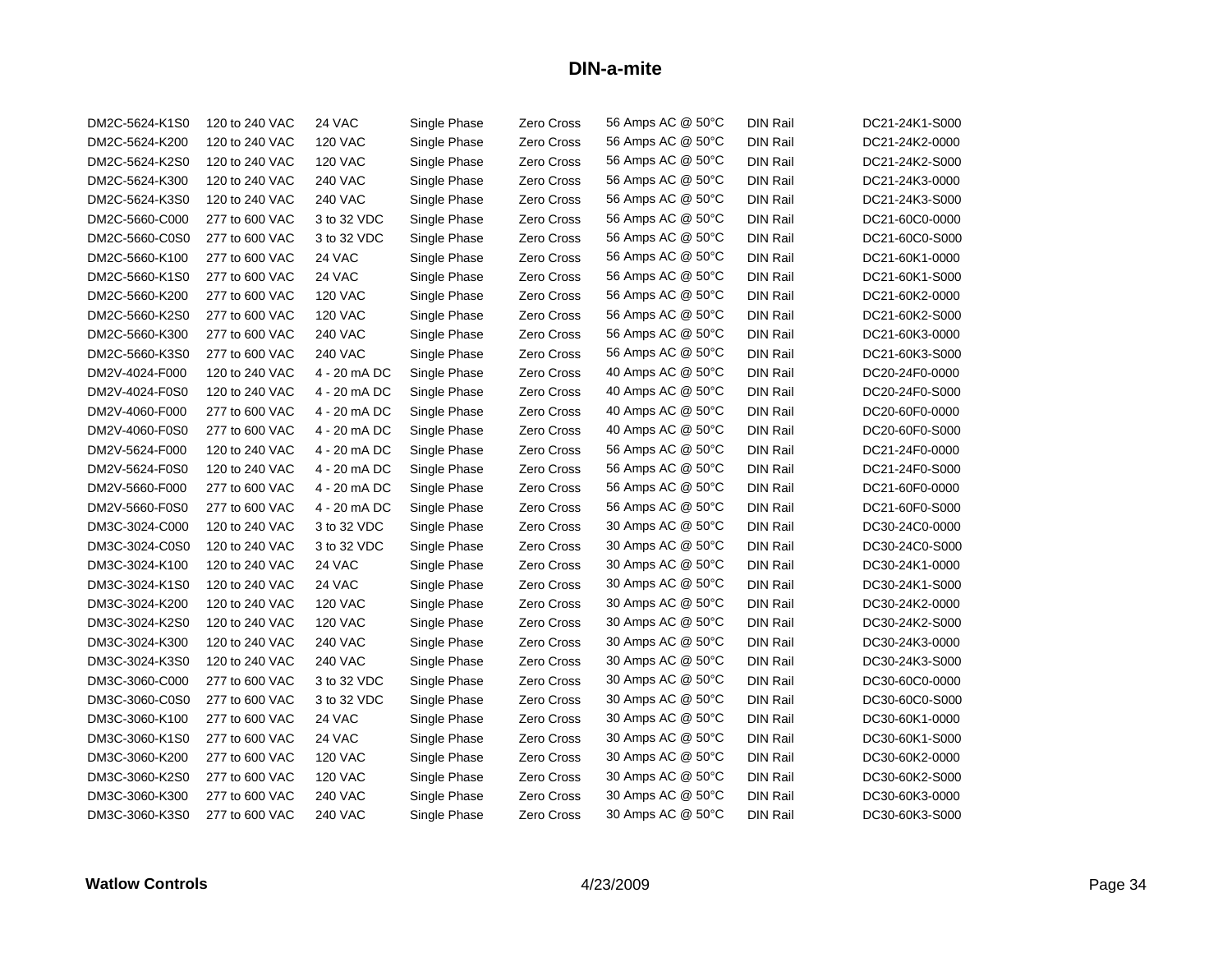| DM3C-5024-C000 | 120 to 240 VAC | 3 to 32 VDC    | Single Phase | Zero Cross        | 50 Amps AC @ 50°C | <b>DIN Rail</b> | DC31-24C0-0000 |
|----------------|----------------|----------------|--------------|-------------------|-------------------|-----------------|----------------|
| DM3C-5024-C0S0 | 120 to 240 VAC | 3 to 32 VDC    | Single Phase | Zero Cross        | 50 Amps AC @ 50°C | <b>DIN Rail</b> | DC31-24C0-S000 |
| DM3C-5024-K100 | 120 to 240 VAC | 24 VAC         | Single Phase | Zero Cross        | 50 Amps AC @ 50°C | <b>DIN Rail</b> | DC31-24K1-0000 |
| DM3C-5024-K1S0 | 120 to 240 VAC | 24 VAC         | Single Phase | Zero Cross        | 50 Amps AC @ 50°C | <b>DIN Rail</b> | DC31-24K1-S000 |
| DM3C-5024-K200 | 120 to 240 VAC | <b>120 VAC</b> | Single Phase | Zero Cross        | 50 Amps AC @ 50°C | <b>DIN Rail</b> | DC31-24K2-0000 |
| DM3C-5024-K2S0 | 120 to 240 VAC | <b>120 VAC</b> | Single Phase | Zero Cross        | 50 Amps AC @ 50°C | <b>DIN Rail</b> | DC31-24K2-S000 |
| DM3C-5024-K300 | 120 to 240 VAC | <b>240 VAC</b> | Single Phase | Zero Cross        | 50 Amps AC @ 50°C | <b>DIN Rail</b> | DC31-24K3-0000 |
| DM3C-5024-K3S0 | 120 to 240 VAC | <b>240 VAC</b> | Single Phase | Zero Cross        | 50 Amps AC @ 50°C | <b>DIN Rail</b> | DC31-24K3-S000 |
| DM3C-5060-C000 | 277 to 600 VAC | 3 to 32 VDC    | Single Phase | Zero Cross        | 50 Amps AC @ 50°C | <b>DIN Rail</b> | DC31-60C0-0000 |
| DM3C-5060-C0S0 | 277 to 600 VAC | 3 to 32 VDC    | Single Phase | Zero Cross        | 50 Amps AC @ 50°C | <b>DIN Rail</b> | DC31-60C0-S000 |
| DM3C-5060-K100 | 277 to 600 VAC | 24 VAC         | Single Phase | Zero Cross        | 50 Amps AC @ 50°C | <b>DIN Rail</b> | DC31-60K1-0000 |
| DM3C-5060-K1S0 | 277 to 600 VAC | 24 VAC         | Single Phase | Zero Cross        | 50 Amps AC @ 50°C | <b>DIN Rail</b> | DC31-60K1-S000 |
| DM3C-5060-K200 | 277 to 600 VAC | <b>120 VAC</b> | Single Phase | Zero Cross        | 50 Amps AC @ 50°C | <b>DIN Rail</b> | DC31-60K2-0000 |
| DM3C-5060-K2S0 | 277 to 600 VAC | <b>120 VAC</b> | Single Phase | Zero Cross        | 50 Amps AC @ 50°C | <b>DIN Rail</b> | DC31-60K2-S000 |
| DM3C-5060-K300 | 277 to 600 VAC | <b>240 VAC</b> | Single Phase | Zero Cross        | 50 Amps AC @ 50°C | <b>DIN Rail</b> | DC31-60K3-0000 |
| DM3C-5060-K3S0 | 277 to 600 VAC | <b>240 VAC</b> | Single Phase | Zero Cross        | 50 Amps AC @ 50°C | <b>DIN Rail</b> | DC31-60K3-S000 |
| DM3V-3024-F000 | 120 to 240 VAC | 4 - 20 mA DC   | Single Phase | Zero Cross        | 30 Amps AC @ 50°C | <b>DIN Rail</b> | DC30-24F0-0000 |
| DM3V-3024-F0S0 | 120 to 240 VAC | 4 - 20 mA DC   | Single Phase | Zero Cross        | 30 Amps AC @ 50°C | <b>DIN Rail</b> | DC30-24F0-S000 |
| DM3V-3060-F000 | 277 to 600 VAC | 4 - 20 mA DC   | Single Phase | Zero Cross        | 30 Amps AC @ 50°C | <b>DIN Rail</b> | DC30-60F0-0000 |
| DM3V-3060-F0S0 | 277 to 600 VAC | 4 - 20 mA DC   | Single Phase | Zero Cross        | 30 Amps AC @ 50°C | <b>DIN Rail</b> | DC30-60F0-S000 |
| DM3V-5024-F000 | 120 to 240 VAC | 4 - 20 mA DC   | Single Phase | Zero Cross        | 50 Amps AC @ 50°C | <b>DIN Rail</b> | DC31-24F0-0000 |
| DM3V-5024-F0S0 | 120 to 240 VAC | 4 - 20 mA DC   | Single Phase | Zero Cross        | 50 Amps AC @ 50°C | <b>DIN Rail</b> | DC31-24F0-S000 |
| DM3V-5060-F000 | 277 to 600 VAC | 4 - 20 mA DC   | Single Phase | Zero Cross        | 50 Amps AC @ 50°C | <b>DIN Rail</b> | DC31-60F0-0000 |
| DM3V-5060-F0S0 | 277 to 600 VAC | 4 - 20 mA DC   | Single Phase | <b>Zero Cross</b> | 50 Amps AC @ 50°C | <b>DIN Rail</b> | DC31-60F0-S000 |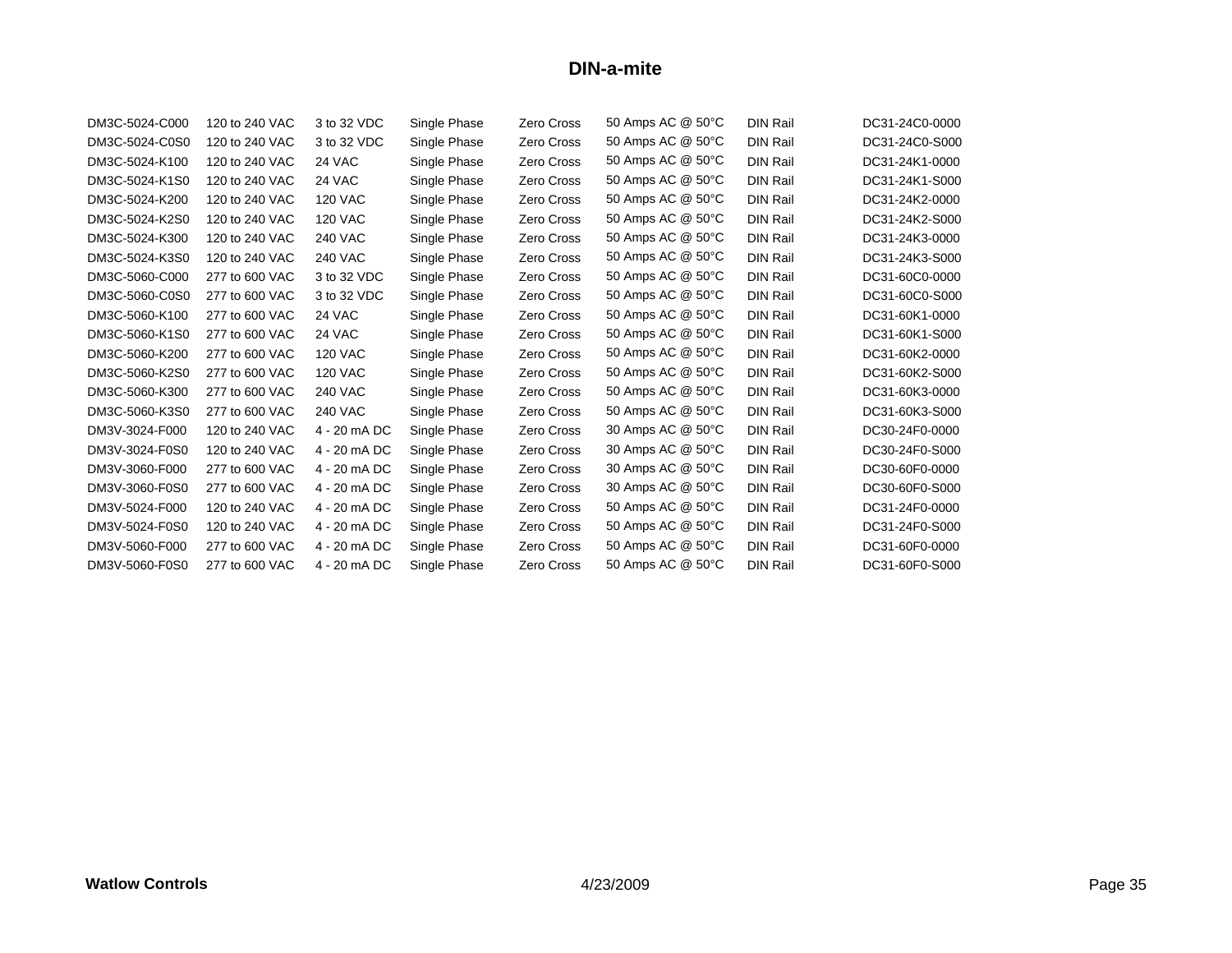

# Power Controls

Watlow Controls, 1241 Bundy Boulevard P.O. Box 5580 Winona, Minnesota USA 55987-5580 Phone: 507-454-5300 Fax: 507-452-4507 Internet: http://www.watlow.com

DIN-a-mite<sup>®</sup> Style A

**Solid State Power Control**

User's Manual



### **Congratulations on your purchase of a Watlow DIN-a-mite® solid state power control.**

This product represents the state-of-the-art in solid state power control design. Please consult this user manual when placing your new DIN-amite in service. It contains all the necessary information to mount and wire the product into the application. This manual also contains all user pertinent specifications and semiconductor fusing recommendations. Please refer to national and local electrical code safety guidelines whenever installing electrical equipment.

This DIN-a-mite product is capable of switching up to 16A single phase at  $600V \sim$  (ac), depending on the model selected. (See the output rating curve in the specifications section.) The DIN-amite is electrically touch safe, and includes DIN rail or standard back panel mounting. VDE 0160 licensed, UL508 listed, C-UL, and CE (see Declaration of Conformity - filter required.)

August 1999, North American English **Printed on Recycled Paper**<br>Supersedes: 0600-0025-0001 Rev B 10% Postconsumer Waste



**0600-0025-0001 Rev C Made in the U.S.A.**<br>August 1999, North American English **CA** Printed on Recycled Paper 10% Postconsumer Waste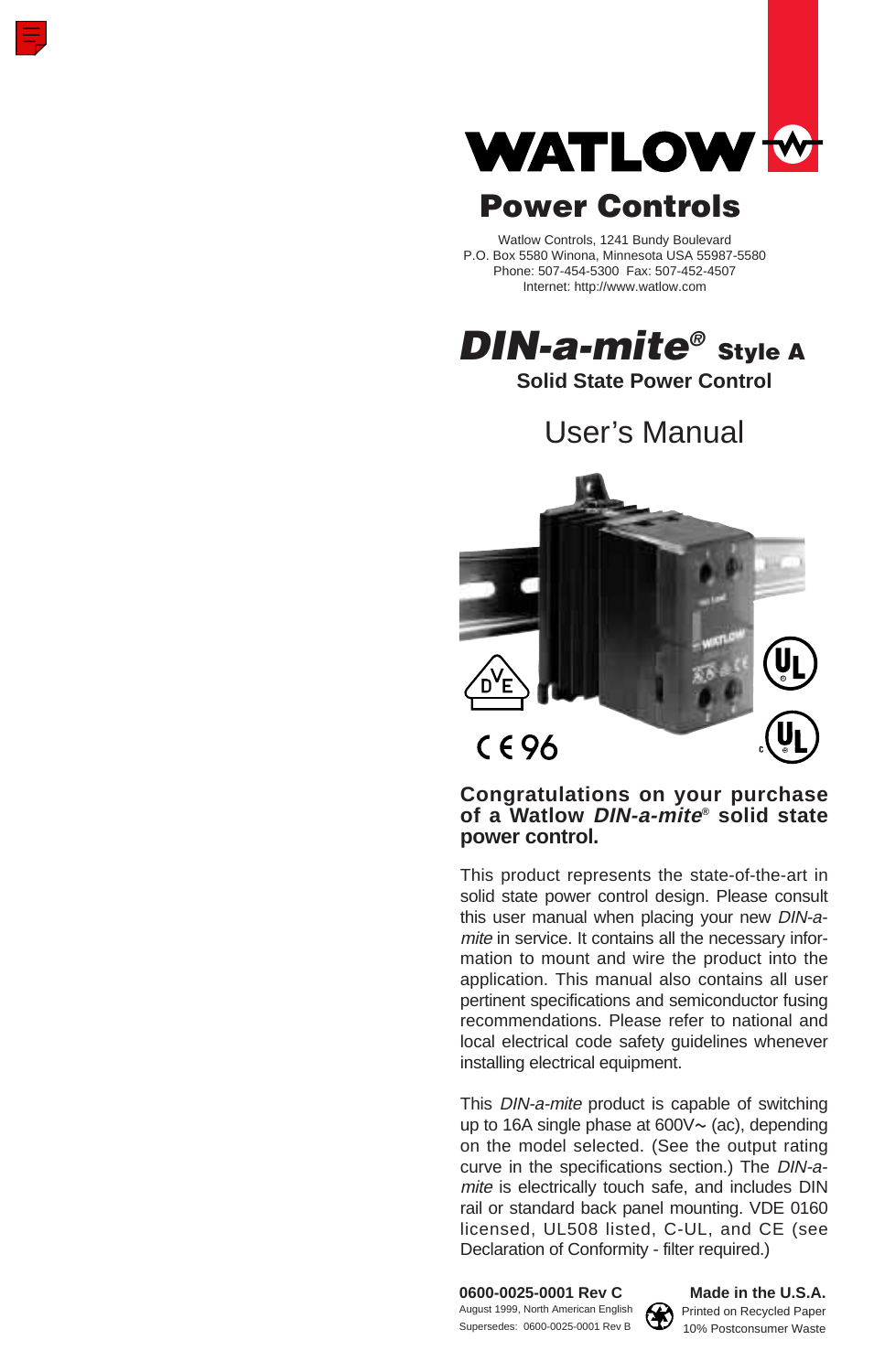### **Unit Dimensions**



**Side Front**





### **Mounting**



#### **To Mount DIN-a-mite** ∫<sup>3</sup>

- **1**. Push unit in and down to catch rail hook on top of rail.
- **2.** Rotate bottom of unit in toward rail.
- **3.** Rail clasp will audibly "snap" into place. If the DIN-amite does not snap into place, check to see if the rail is bent.
- 4. Mount cooling fins vertical.



**To Dismount DIN-a-mite**

**1**. Press down on release tab while rotating unit up and away from rail.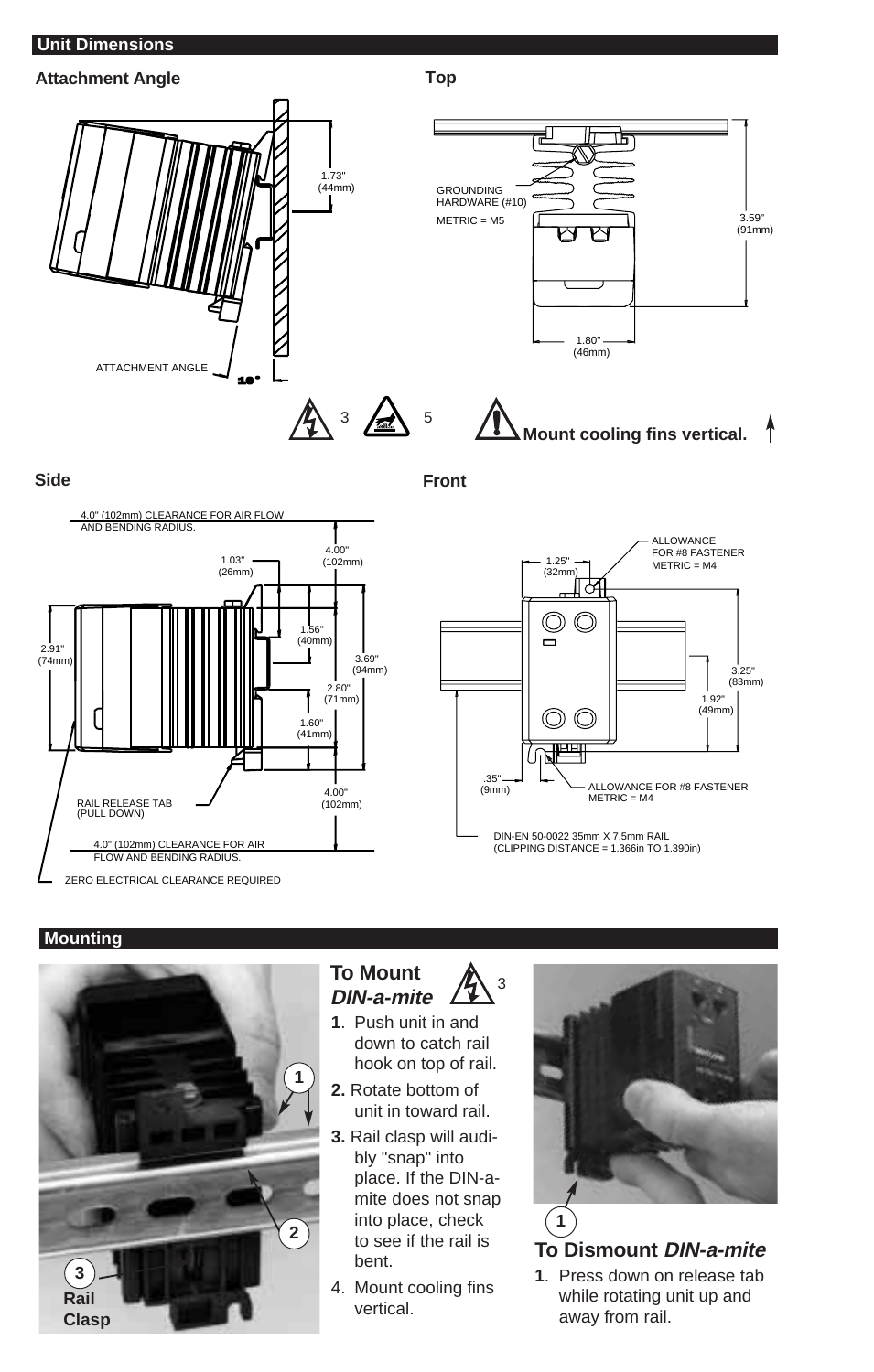

## ç **WARNINGS:**

∫<sup>1</sup> **WARNING: Wiring must conform to National Electric Code (NEC) safety standards, as well as locally applicable codes. Failure to do so could result in personal injury or death.**

<sup>2</sup> WARNING: Wiring examples show L2 in 240V∼ (ac) or 480V∼ (ac) configuration. In 120V∼ **(ac) or 277V**Å **(ac) applications, L2 is neutral and must not be fused or switched. Failure to follow this guideline could result in personal injury or death.**

∫<sup>3</sup> **WARNING: Installation and service by qualified personnel only. Failure to do so could result in personal injury or death.** 

∫<sup>4</sup> **WARNING: Signal wires should have a wire tie prior to exiting the cover. Failure to follow this guideline could result in personal injury or death.**

5 **WARNING: Hot surface, do not touch heat sink. Failure to follow this guideline could result in personal injury.**

### **120V System Wiring Example**

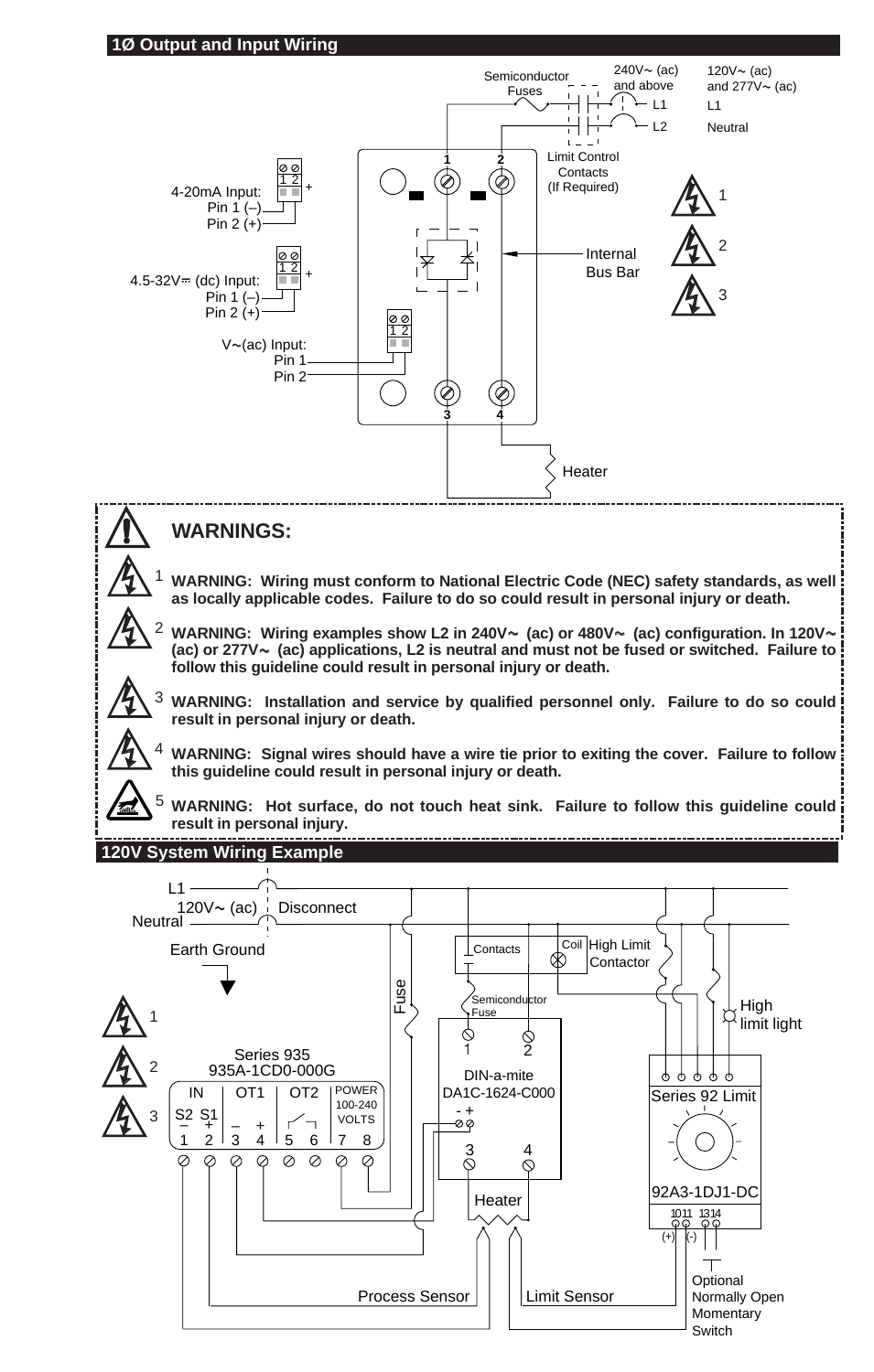#### **Control Mode-Zero Cross**

- $V \sim$  (ac) input contactor
- $V = (dc)$  input contactor
- 4-20mA variable time base control

#### **Operator Interface**

#### • Command signal input

• Input signal indication LED

#### **Input Command Signal**

- 24, 120, 240 $V \sim$  (ac) @ 13mA max.
- $4.5 32V = (dc)$ : max current @  $4.5V = (dc)$  is 8.5mA per leg plus 1.2mA LED current
- 4-20mA (=dc): 375 ohms input impedance, loop powered. Output control Type 'V' option only.

### **Output Voltage**

- 22 to 50V $\sim$  (ac) units: 22V $\sim$  (ac) min. to 50V $\sim$  (ac) max.
- 120-240V $\sim$  (ac) units: 48V $\sim$  (ac) min. to 280V $\sim$  (ac) max.
- 277-600 $V \sim (ac)$  units: 80 $V \sim (ac)$  min. to 660 $V \sim (ac)$  max.
- Off State Leakage 1mA at 25°C maximum

#### **Amperage**

- 1 phase, 16A output maximum at 50°C into a resistive load. See output rating curve.
- Max. I<sup>2t</sup> for fusing: 260A<sup>2</sup> sec
- Holding current: 200µA max.
- Latching current: 5mA typical

#### **Power Dissipation**

• 1.25 watts per amp switched

#### **Operating Environment**

- Up to 80°C. See output rating curve for your application.
- 0 to 90% RH, non-condensing.
- Installation only tested to 3000 meters
- Units are suitable for "Pollution degree 2"
- Contactor  $V = (dc)/V \sim (ac)$  type input cycle time should be less than 3 seconds

#### **Agency Approvals**

- UL508 listed and C-UL File #E73741
- CE with proper filter:
- 89/336/EEC Electromagnetic Compatibility Directive EN 50081-2: 1994 Emissions EN 50082-2: 1995 Immunity
- 73/23/EEC Low Voltage Directive EN 61010-1: 1993 Safety
- prEN 50178 Safety requirements; VDE 0160, License #91623 • U.S. Patent No. 5,598,322
- **Terminals**
- Compression will accept #10-14 AWG wire
- Torque to 10 in. lbs. max.

#### **Mounting**

- Options include DIN rail or standard back panel mounting.
- The DIN rail specification is: DIN EN 50022, 35mm x 7.5mm
- Minimum clipping distance: 1.37 in. (34.8mm)
- Maximum clipping distance: 1.39 in. (35.3mm)
- Mount cooling fins vertical

#### **Weight/Dimensions**

- 11.40 ounces; 323 grams
- 3.70 in. (94 mm) high x 1.80 in. (46 mm) wide x 3.60 in. (91 mm) deep

### **Output Rating Curve**



#### **Warranty**

The DIN-a-mite is warranted to be free of defects in material and workmanship for 36 months after delivery to the first purchaser for use, providing that the units have not been misapplied. Since Watlow has no control over their use, and sometimes misuse, we cannot guarantee against failure.

**TOTAL** CUSTOMER **SATISFACTION** 

### **Specifications** (1809) **Ordering Information** (1810)



 $16 = 16A$  (single phase only)

#### **Voltage**

 $02 = 22$  to  $50V \sim (ac)$  $24 = 120$  to  $240V \sim$  (ac)

 $60 = 277$  to  $600V \sim$  (ac)

#### **Input Type**

 $CO = V = (dc)$  Contactor F0 = 4-20mA input (variable time base only)  $K1 = 24V \sim$  (ac) Contactor  $K2 = 120V \sim (ac)$  Contactor  $K3 = 240V \sim (ac)$  Contactor

#### **Recommended semiconductor fuse for applications through 600V**Å **(ac):**

| <b>DIN-a-mite Model:</b>  | 16A       |
|---------------------------|-----------|
| <b>Bussmann Fuse P/N:</b> | FWC20A10F |
| <b>Watlow Fuse P/N:</b>   | 17-8020   |
| <b>Fuse Holder P/N:</b>   | 17-5110   |

**Note: User documentation may be available in French, German, Spanish, Italian, and Dutch, as well as English. Check Watlow's website (www.watlow.com/) for availability. Specify language at time of order.**

**Specification subject to change without notice.**

#### **Returns**

- 1. Call Customer Service: 507-454-5300, or fax: 507-452- 4507, for a Return Material Authorization (RMA) number before returning any item for repair.
- 2. Make sure the RMA number is on the outside of the carton, and on all paperwork returned. Ship on a freight prepaid basis.
- 3. A restocking charge of 20% of the net price applies for all returned stock controls and accessories in like new condition and within 120 days after shipment. Non-stock and modified stock items are not returnable.
- If the unit is unrepairable, it will be returned to you with a letter of explanation. Repair costs will not exceed 50% of the original cost.

#### **Technical Support**

If you encounter a problem with your Watlow controller, verify that your wiring is correct for your specific model number. If the problem persists, an Application Engineer can discuss your application with you.

Before calling, please have the complete model number and user's manual available. You can get technical support by dialing 507/494-5656, 7 AM to 7 PM Central Standard Time, or e-mail to wintechsupport@watlow.com.

The DIN-a-mite A User's Manual is copyrighted by Watlow Winona, Inc., © August 1999, with all rights reserved. (1807)

Watlow's obligations hereunder, at Watlow's option, are limited to replacement, repair, or refund of purchase price, and parts which upon examination prove to be defective within the warranty period specified. This warranty does not apply to damage resulting from transportation, alteration, misuse, abuse, or improper fusing.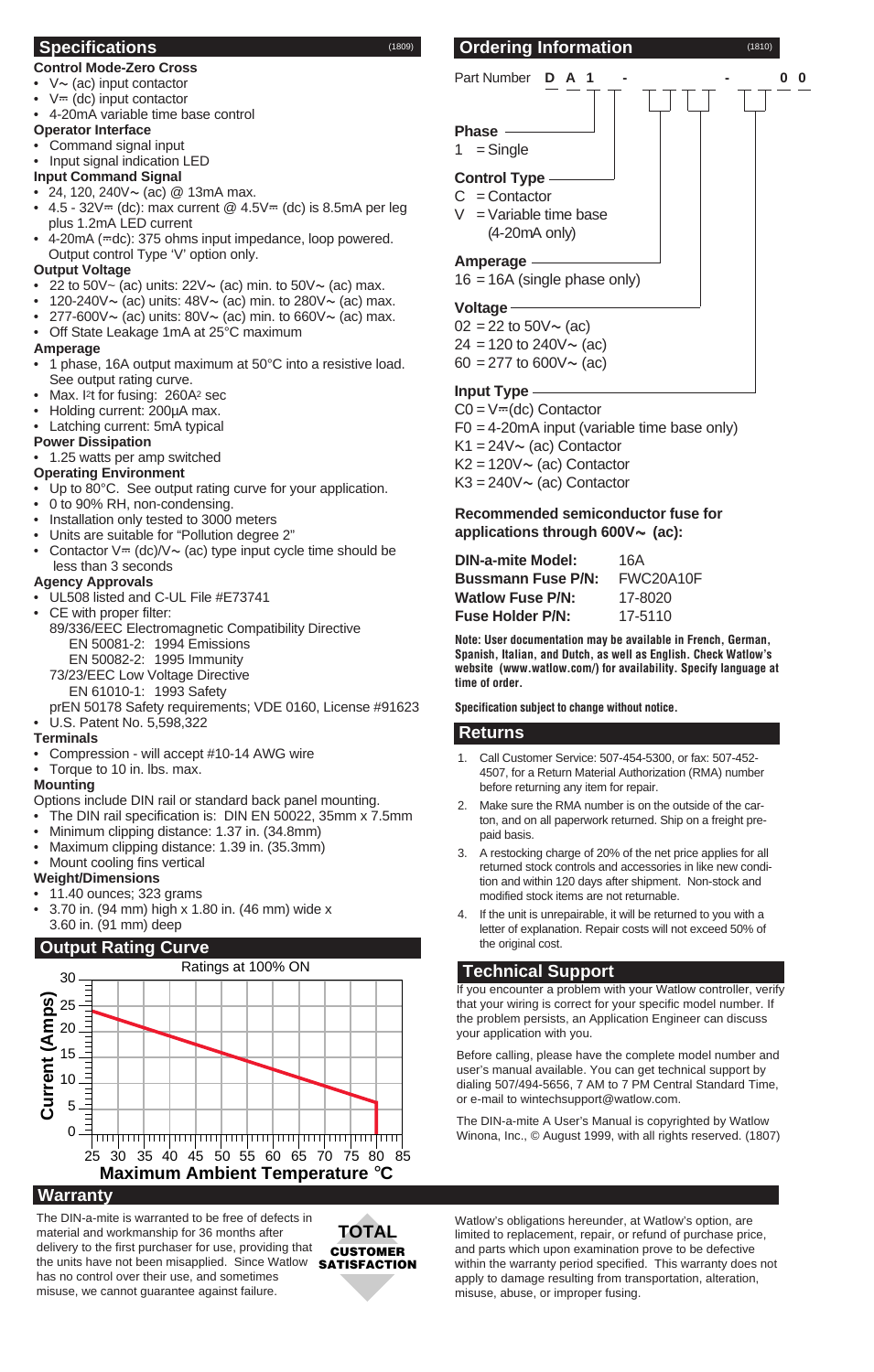

Watlow Controls, 1241 Bundy Boulevard P.O. Box 5580, Winona, Minnesota USA 55987-5580 Phone: +1 (507) 454-5300, Fax: +1 (507) 452-4507, Internet: http://www.watlow.com



**DIN-a-mite Style B Solid State Power Controllers**

# **Unit Dimensions**

## **Congratulations on your purchase of a Watlow DIN-a-mite® Solid State Power Controller.**

This product represents the state-of-the-art in solid state power controller design. Please consult this user manual when placing your new DIN-a-mite into service. It contains all the necessary information to mount and wire the product into the application. This manual also contains all user pertinent specifications and semiconductor fusing recommendations. Refer to national and local electrical code safety guidelines whenever installing electrical equipment.

This DIN-a-mite product is capable of switching up to 30 amps single phase; 20 amps three phase, 2 leg; and 15 amps three phase, 3 leg at 600V~. (See output rating curve in the specifications section of this manual.) The DIN-a-mite is electrically touch safe, and includes DIN rail or standard back panel mounting. An optional "shorted SCR detector" feature is available on specific models. VDE 0160 licensed, UL508 listed, C-UL, and CE with filter.

The DIN-a-mite solid state power controller is designed and manufactured by Watlow Controls in Winona, Minnesota.

**0600-0025-0005 Rev C** Made in the U.S.A.<br>November 1999, North American English **CO** Printed on Recycled Paper November 1999, North American English Printed on Recycled Paper<br>Supersedes 0600-0025-0005 Rev B<br>1.0% Postconsumer Moste

10% Postconsumer Waste

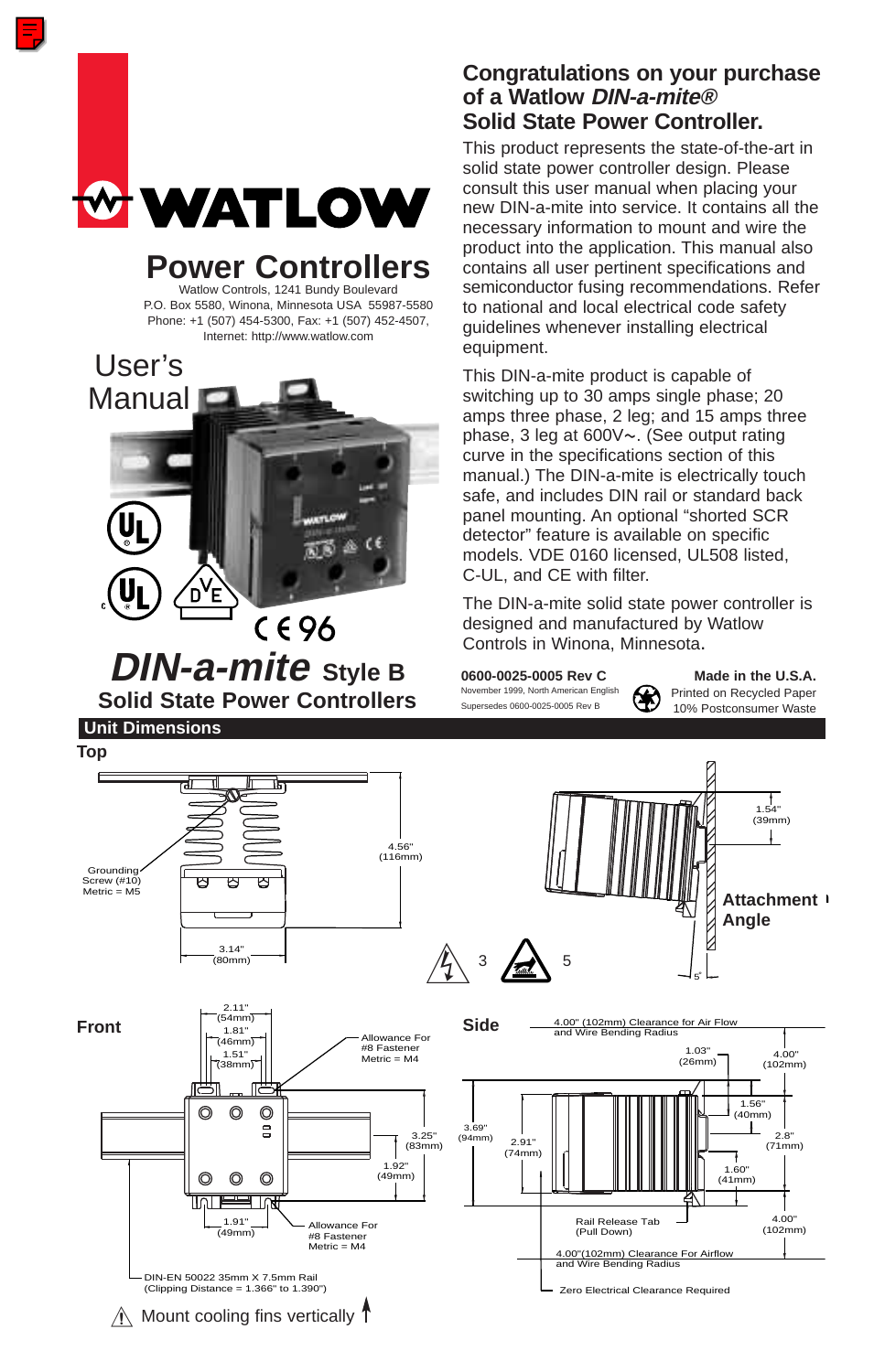

4 5 6

Ç

Z

5 4

6

4 5 6

É

♦

Ø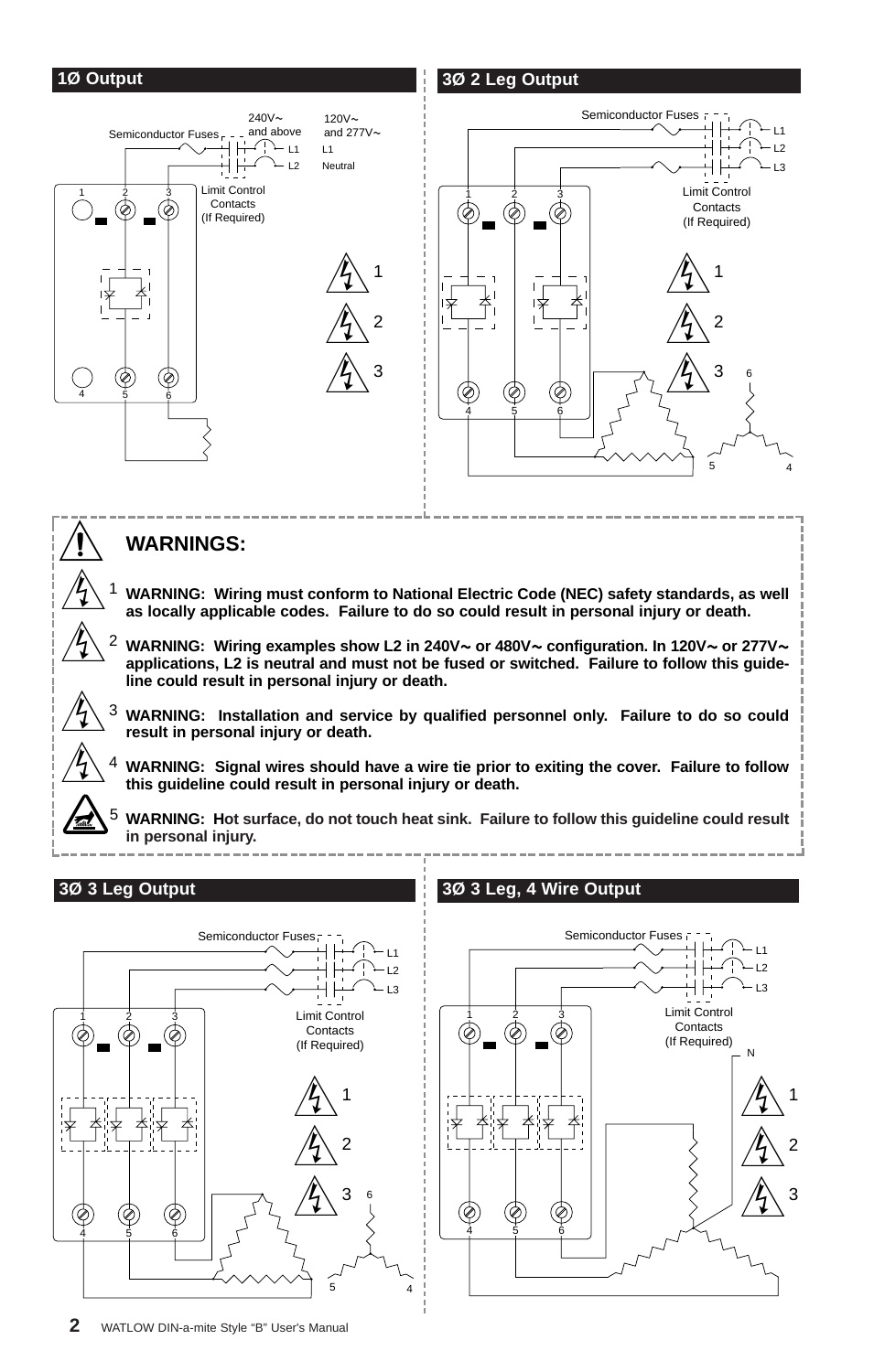#### **System Wiring Example Ungrounded Delta or Wye Load 3Ø 2 Leg DIN-a-mite**



WATLOW DIN-a-mite Style "B" User's Manual **3**

To Alarm or Contactor

 $\overline{\phantom{a}}$ 

@ 300mA max. energizes on alarm

CT ALARM

SIGNAL

 $\boxminus$ 

- <sup>+</sup> <sup>+</sup>

-  $9O$  $10O$ 

 $\bigcirc$ 

HIGH LIMIT Series 147

RESET HIGH LIMIT T/C

 $\overline{\text{O}}$ <sup>3</sup> 13 14 10 11<br> $\overline{\text{O}}$  4  $\overline{\text{O}}$  0 0 0

 $\bigcirc$ 

93

 $\overline{O}$  1  $\overline{O}$  2

 $\bigcirc$  5  $\bigcirc$  3

 $\bigcirc$ 

 $\bigcirc$ 

T/C **CONTROL** 

 $CR1$   $\rightarrow$ 

COIL

AC COM

LP1<br>ALARM OVER TEMP.  $\subset$ 

C

 $\rm\overset{6}{C}$ 

3 4

AC HIGH GROUNDED WYE LOAD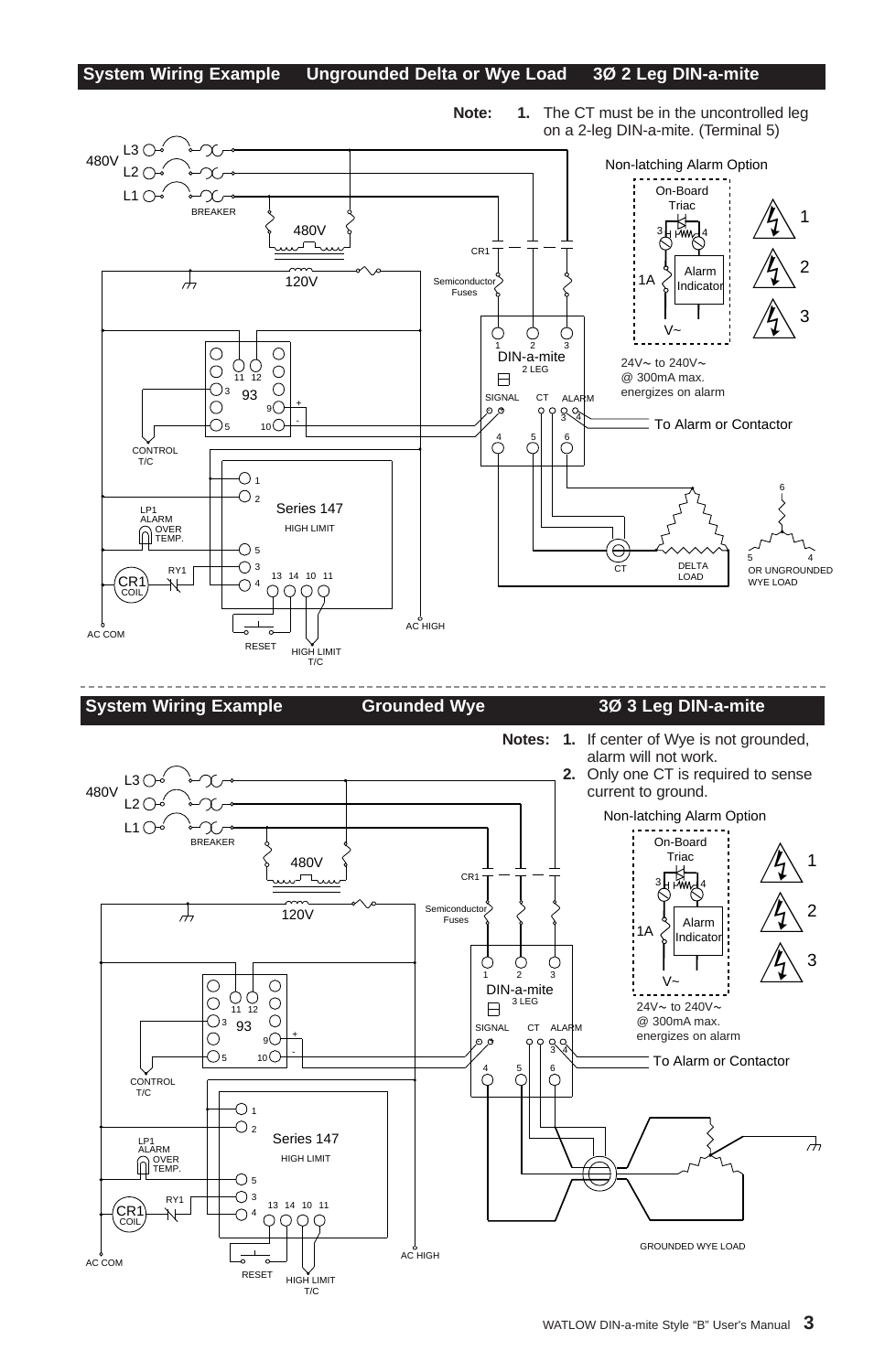#### **Circuit Protection**

#### **Current Transformer and Alarm**



Phase B

- **1.** The circuit breaker or a fused disconnect is needed to protect all "hot" phases.
- **2.** The circuit breaker or fused disconnect is required to protect the wiring and the load (heater). It is too slow to protect the SCRs.
- **3.** The safety contactor should be used in conjunction with a high limit to protect the heaters and / or equipment if an over-temperature condition could occur from a shorted SCR, a bad temperature controller, or a shorted thermocouple.
- **4.** The semiconductor fuse is used only to protect the SCR. It is classed as a specialty fuse and is not legal to protect the wiring or the heater. They are fast enough to clear before the SCR will be damaged.
- **5.** The snubber is not included in the DIN-a-mite. It is intended to reduce the rate of rise of a voltage transient to the point where it will not damage the SCR. A snubber could be added externally, if needed, on an extremely noisy power line.



**NOTE: If you plan to parallel or series multiple DIN-amite alarm outputs, you need to include an intermediate relay between the triac output and the shunt trip or contactor coil.**

#### **Shorted Output Protection**

The Watlow DIN-a-mite alarm option provides shorted output protection. If there is output current and no input command signal, the DIN-a-mite triggers an alarm. Typical indicators such as a latching limit, light, or audible alarm (customersupplied) are triggered by the DIN-a-mite triac, rated for 24/240V~ 300mA @ 25°C and 125mA @ 80°C.

#### **Mounting and Dismounting**

#### **To mount:**

Make sure cooling fins are mounted vertically.

**1**. Push unit in and down to catch rail hook on top of rail.

**2.** Rotate bottom of unit in toward the rail.



**3.** Rail clasp will audibly "snap" into place. If the DIN-a-mite does not snap into place, check to see if the rail is bent.

#### **To dismount:**

**4**. Press down on release tab while rotating unit up and away from rail.



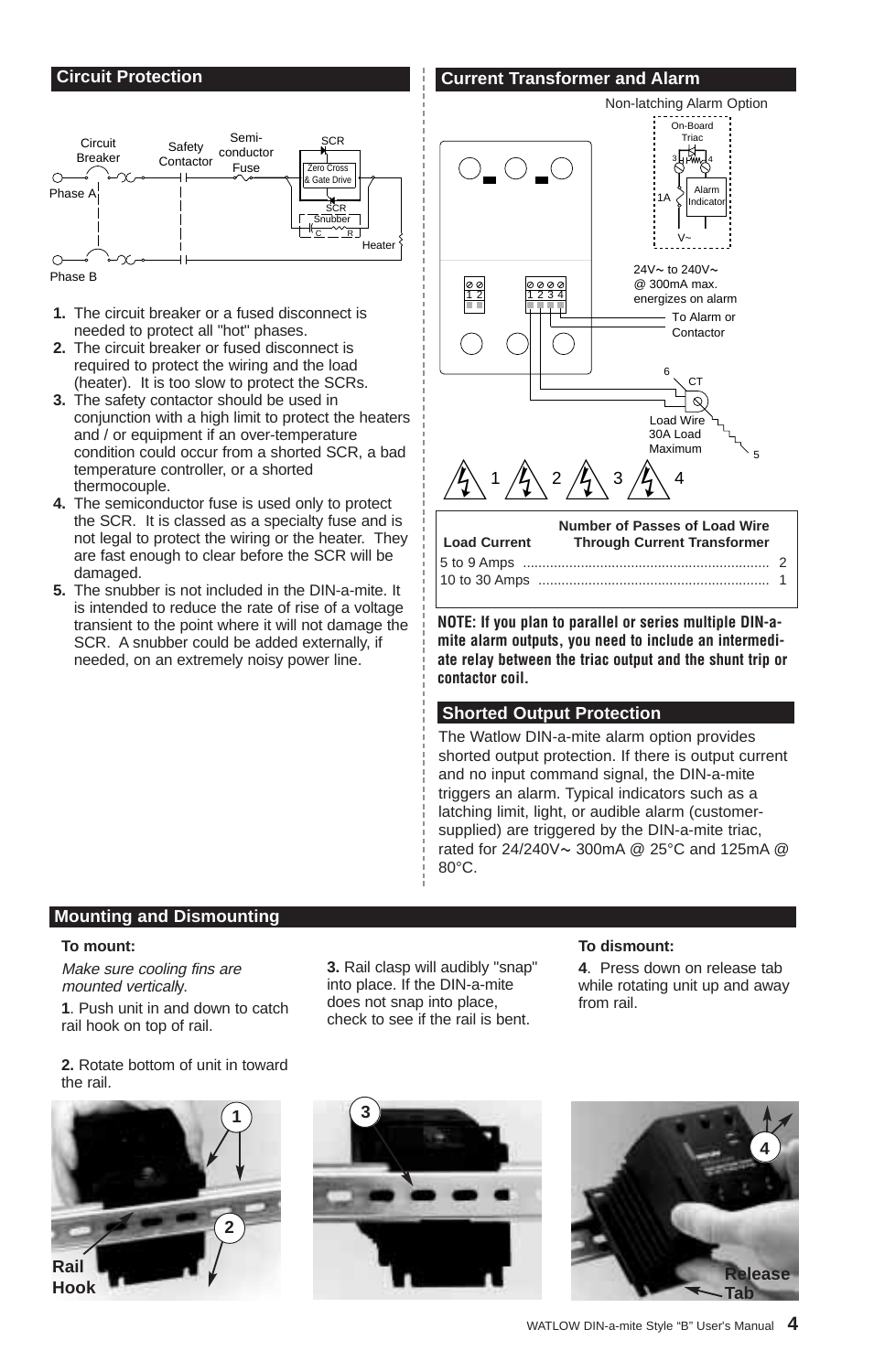

### **Multi-Output Wiring**



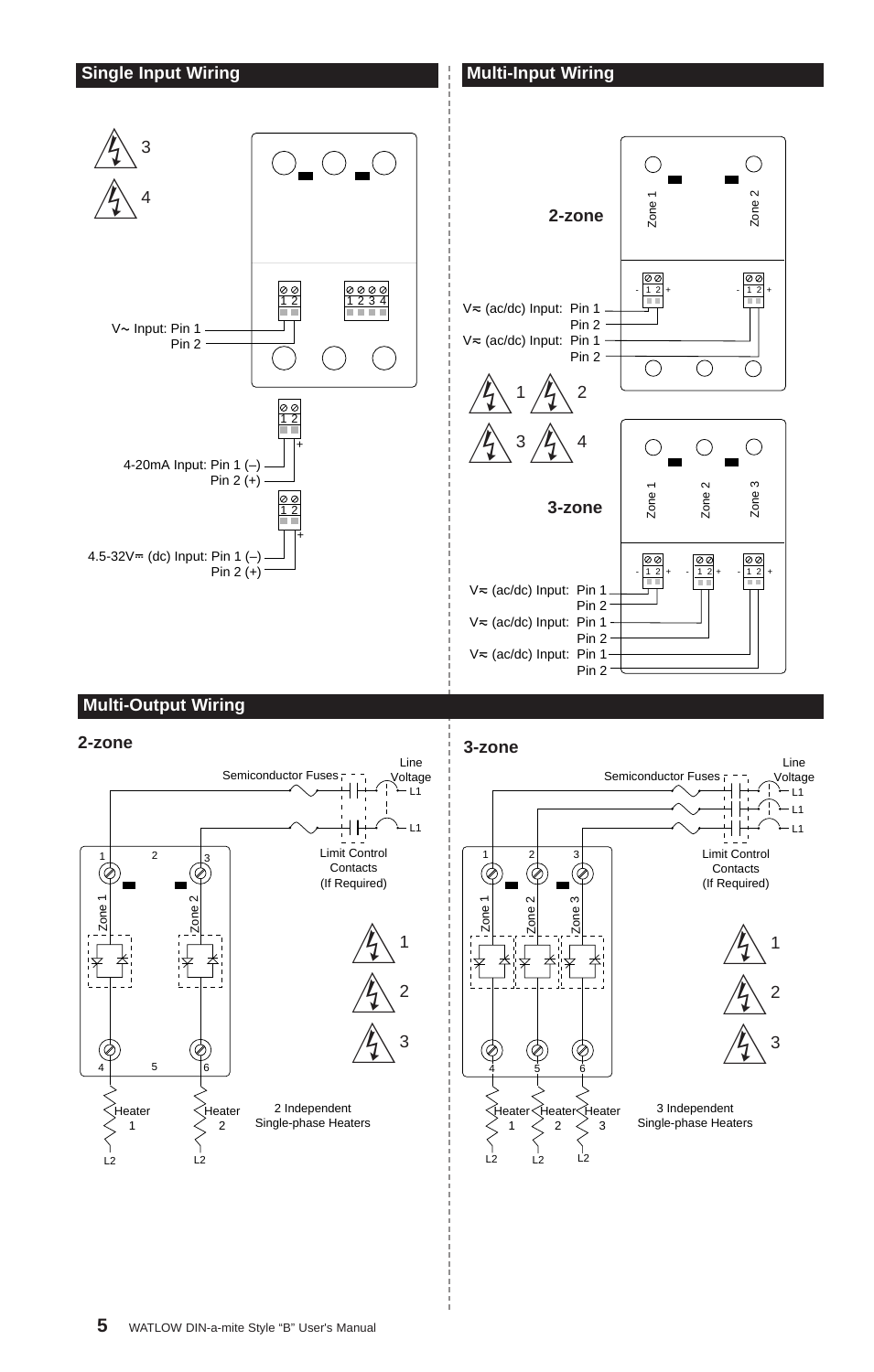#### **Specifications** (1824)

- **Control Mode, Zero Cross**
- $V$ ~ input contactor
- $V = (dc)$  input contactor • 4-20mA variable time base
- control
- **Operator Interface**
- Command signal input
- Input signal indication LED
- Alarm output indication **Input Command Signal**
- 24, 120, 240 $V \sim \omega$  13mA max.
- $4.5 32V = (dc)$ : max current  $@$  4.5V= (dc) is 8.5mA per leg plus 1.2mA LED current  $@5V = (dc)$
- $4 20$ mA ( $=$ dc): 375 ohms input impedance, loop powered. Output control Type 'V' option only.

#### **Output Voltage**

- 22-50V~; 22V~ min. to  $50V \sim$  max.
- 120-240V~ unit: 48V~ min. to  $280V \sim$  max.
- 277-600V~ unit: 80V~ min. to  $660V \sim$  max.
- Off State Leakage 1mA at 25°C max.

#### **Amperage**

- See output rating curve below. Ratings are into a resistive heater load.
- Max. surge current for 16.6mSec. 570 amps peak. • Max. I<sup>2</sup>t for fusing 1,620
- A2 Sec.
- Holding current: 150mA min. • Latching current: 180mA
	- min.

#### **Shorted Output Alarm Option**

- Triac output 24/240 $\vee \sim$ 300mA @ 25°C, 125mA @ 80°C
- Energizes on alarm
- Holding current: 200µA max. Latching current 5mA typical
- 
- **Dimensions** • Weight: 1.56 lbs.(0.7kg.)
- Height: 3.7 inch (94mm)
- 
- Width: 3.12 inch (79 mm) • Depth: 4.7 inch (119 mm)
- on a DIN rail

#### **Specification subject to change without notice.**

#### **Recommended Semiconductor Fuse for applications through 600V**Å **:**

#### **DIN-a-mite**

| nn-a-mite    |                 |          |             |                        |  |  |
|--------------|-----------------|----------|-------------|------------------------|--|--|
| <b>Model</b> |                 | Fuse P/N |             | <b>Fuse Holder P/N</b> |  |  |
|              | Ferraz          | Watlow   | Ferraz      | Watlow                 |  |  |
|              | 15A PFZ-K330013 | 17-8020  | PFZ-G81219  | 17-5110                |  |  |
| 20A          | PFZ-L330014     | 17-8025  | PFZ-G81219  | 17-5110                |  |  |
|              | 30A PFZ-A093909 | 17-8040  | PFZ-J081221 | 17-5114                |  |  |
|              |                 |          |             |                        |  |  |

#### **Output Ratings Curves**



- **Agency Approvals** UL 508 listed and C-UL File #E73741
- CE with proper filter: 89/336/EEC Electromagnetic Compatibility Directive EN50081-2: 1994
	- Emissions EN50082-2: 1995 Immunity
- 73/23/EEC Low Voltage **Directive**
- VDE 0160, License
- #91623 • U.S. Patent No.5,598,322
- **Terminals**
- Compression will accept #10-14 AWG (2.5-6mm2 ) wire
- Torque to 10 inch lbs. max. (1.13Nm)
- **Operating Environment**
- Up to 80°C. See output rating curves for your application.
- 0 to 90% RH, non-condensing.
- Insulation only tested to 3,000 meters.
- Units are suitable for "Pollution degree 2."
- Contactor  $V = (dc)/V \sim$  type: To increase heater life and DIN-a-mite service life, the contactor input cycle time should be less than 3 seconds.

#### **Mounting**

Options include DIN rail or standard back panel mounting.

- The DIN rail specification: DIN EN 50022,
- 35mm x 7.5mm. • Min. clipping distance:
- 1.37" (34.8mm). Max. clipping distance:
- 1.39" (35.3mm).
- Mount cooling fins vertically.

**Ordering Information** (1825)  $\frac{\mathsf{Part\;Number}\quad\mathsf{DB}}{\mathsf{Phase}}\longrightarrow\top\top\top\top\top\top\top\top$ <sup>o</sup> **Phase**  $1 =$ Single phase<br> $2 = 3$  phase, 2-le  $=$  3 phase, 2-leg  $3 = 3$  phase,  $3$ -leg **Control Type**  $C = Zero-cross contactor$ <br> $V = Zero-cross variable t$  $=$  Zero-cross variable time base (4-20mA only) **Amperage**  $15 = 15$  Amp (3 phase, 3-leg only)  $20 = 20$  Amp (3 phase, 2-leg only)  $30 = 30$  Amp (1 phase only) **Output Voltage**  $02 = 22$  to  $50\sqrt{2}$  $24 = 120$  to 240V $\sim$ 60 = 277 to 600 $V \sim$ **Input Type**  $CO = V = (dc)$  contactor  $C2 = 2$  independent  $V = (dc)$  contactors (for 2-leg models only)  $C3 = 3$  independent  $V = (dc)$  contactors (for 3-leg models only)  $F0 = 4-20$ mA input (variable time base only)  $K1 = 24V \sim \text{contactor}$  $K2 = 120V \sim \text{contactor}$  $K3 = 240V \sim \text{contactor}$ <br> $K4 = 2 \text{ independent } 2$  $= 2$  independent 24V $\sim$  contactors (for 2-leg models only)

- $K5 = 2$  independent 120V $\sim$  contactors (for 2-leg models only)  $K6 = 2$  independent 240V $\sim$  contactors
- (for 2-leg models only)  $K7 = 3$  independent 24 $V \sim$  contactors
- (for 3-leg models only)  $K8 = 3$  independent 120V $\sim$  contactors
- (for 3-leg models only)  $K9 = 3$  independent 240V $\sim$  contactors
	- (for 3-leg models only)

### **Alarm**

- S = Shorted SCR detector
- 0 = No shorted SCR detector

**Note: User documentation may be available in French, German, Spanish, Italian, and Dutch, as well as English. Check Watlow's website (www.watlow.com/) for availability. Specify language at time of order.**

#### **Warranty**

The DIN-a-mite is warranted to be free of defects in material and workmanship for 36 months after delivery to the first purchaser for use, providing that the units have not been misapplied. Since Watlow has no control over their use, and sometimes misuse, we

**TOTAL** CUSTOMER SATISFACTION

cannot guarantee against failure. Watlow's obligations hereunder, at Watlow's option, are limited to replacement, repair or refund of purchase price, and parts which upon examination prove to be defective within the warranty period specified. This warranty does not apply to damage resulting from transportation, alteration, misuse, abuse or improper fusing.

#### **Returns**

- Call Customer Service: +1 (507) 454-5300, or fax: +1 (507) 452-4507, for a Return Material Authorization (RMA) number before returning any item for repair.
- 2. Make sure the RMA number is on the outside of the carton, and on all paperwork returned. Ship on a freight prepaid basis.
- 3. A restocking charge of 20% of the net price applies for all returned stock controllers and accessories in like new condition and within 120 days after shipment. Non-stock and modified stock items are not returnable.
- 4. If the unit is unrepairable, it will be returned to you with a letter of explanation. Repair costs will not exceed 50% of the original cost.

#### **Technical Support**

If you encounter a problem with your Watlow controller, verify that your wiring is correct for your specific model number. If the problem persists, an Application Engineer can discuss your application with you. Before calling, please have the complete model number and user's manual available. You can get technical support by dialing +1 (507) 494-5656, 7 a.m. to 7 p.m. Central Standard Time, or by e-mail to wintechsupport@watlow.com.

The DIN-a-mite B User's Manual is copyrighted by Watlow Winona, Inc., © November 1999, with all rights reserved. (1823)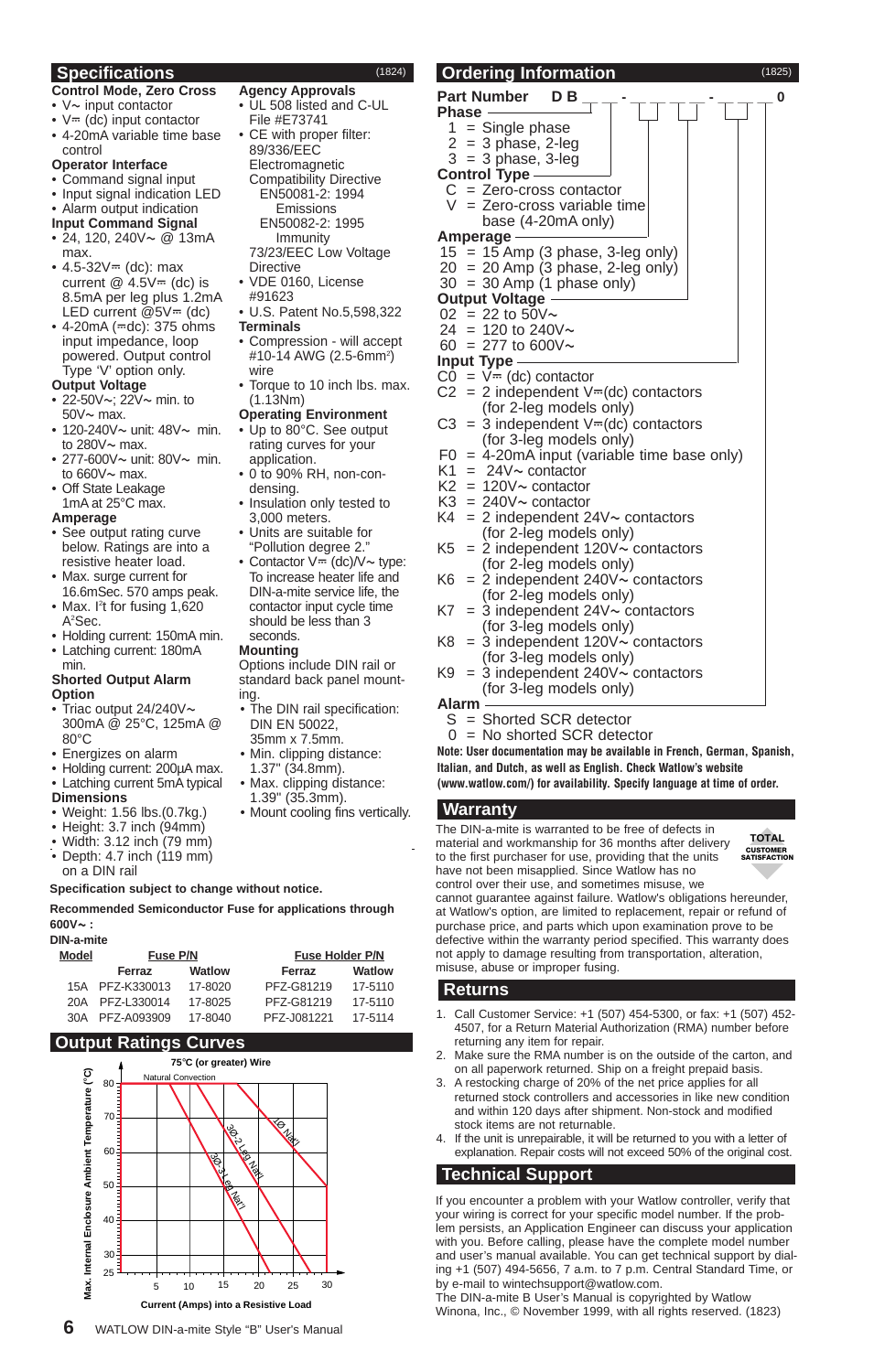# *DIN-a-mite®* **Style C Solid State Power Controller** User's Manual



# **DIN-a-mite Solid State Power Controller**

The Watlow DIN-a-mite power controller includes single-phase, three-phase, two-leg, and threephase, three-leg, 120 - 600V~ operation. Current switching capabilities range from 30 to 65A, depending on model ordered. See output rating curves.

Zero cross variable time base or  $V \sim V = (dc)$  input contactor versions are available. Phase angle and phase angle with current limit are also available on single phase models. All configurations are model number-dependent and factory-selectable.

The DIN-a-mite power controller is designed and manufactured by Watlow in Winona, Minnesota.



Watlow Controls, 1241 Bundy Boulevard, P.O. Box 5580, Winona, Minnesota USA 55987-5580 Phone: +1 (507) 454-5300, Fax: +1 (507) 452-4507, Internet: http//www.watlow.com

**0600-0025-0009 Rev D Made in the U.S.A.** Supersedes 0600-0025-0009 Rev C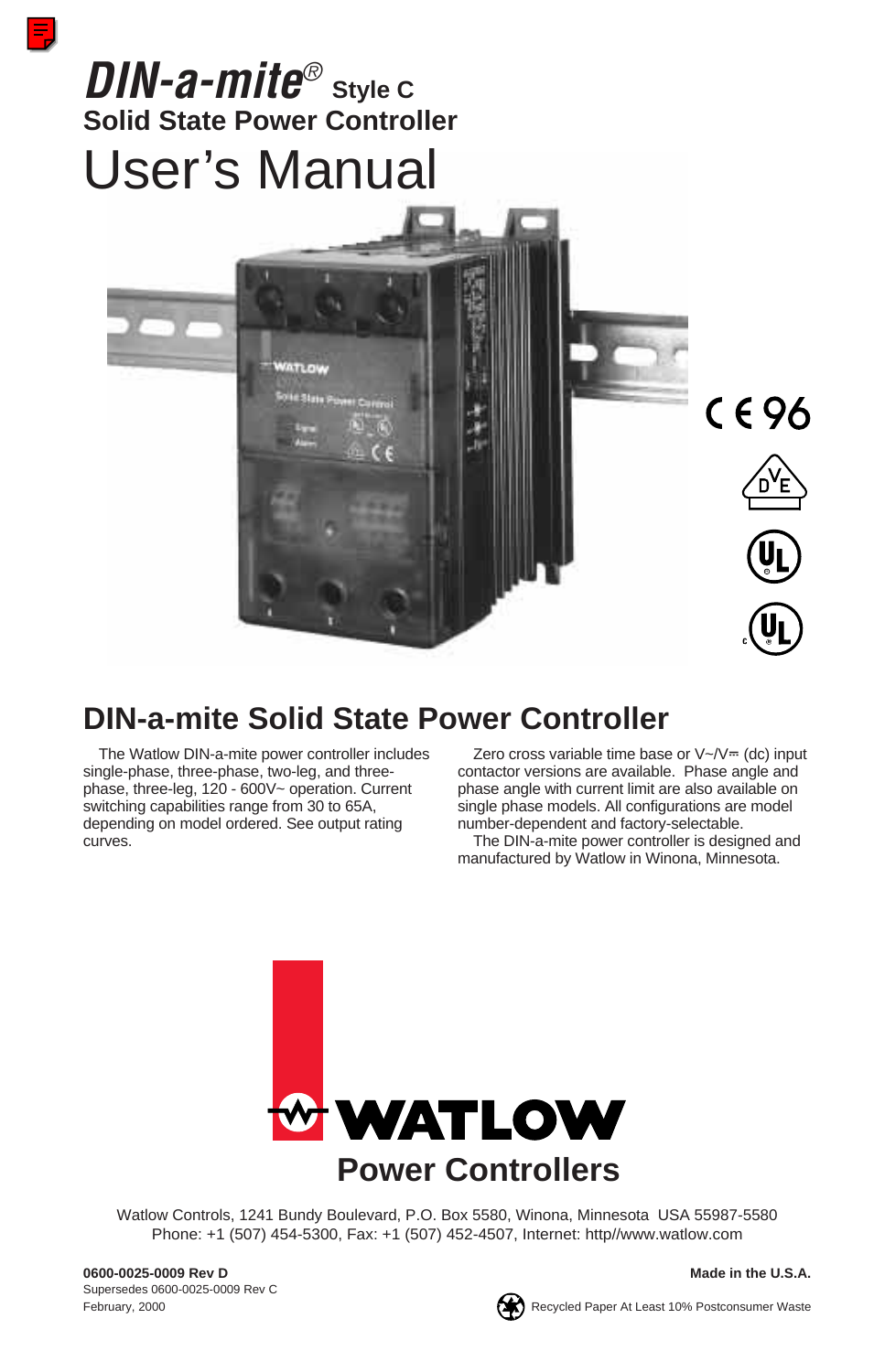#### **General Specifications —** (1806)

#### **Operator Interface**

- Command signal input
- Input signal indication LED
- Alarm output indication

#### **Amperage Rating**

- See output rating curves on page 3 for all natural convection, fan cooled, and thru-wall mount models. Ratings are into a resistive heater load.
- Max. surge current for 16.6mSec. 1,000 amp peak
- Max. I<sup>2</sup>t for fusing 4,150 A<sup>2</sup> Sec.
- Fan current: 0.12A for 120V~; 0.06A for 240V~
- Latching current: 180mA min.
- Holding current: 150mA min.

#### **Shorted Output Alarm Option**

- Triac output 24/240V~ 300mA @ 25°C, 125mA @ 80°C
- Energizes on alarm
- Holding current: 200µA max.
- Latching current: 5mA typical

#### **Dimensions**

- See pages 5-7.
- Weight: 3.2 lbs. (1.5kg), 4.0 lbs. (1.8kg) (includes fan)

#### **Agency Approvals**

- UL 50 Type 4X Enclosure
- & UL 1604 File #E184390
- UL 508 Listed and C-UL, File #E73741
- VDE 0160, License # 91623
- U.S. Patent No. 5,598,322

#### • CE with proper filter:

89/336/EEC Electromagnetic Compatibility Directive EN 50081-2: 1994 Emissions EN 50082-2: 1995 Immunity 73/23/EEC Low Voltage Directive EN 61010-1: 1993 Safety prEN 50178 Safety Requirements;

VDE 0160, License #91623

### **Additional Specifications for Output Control Types "C" and "V"**

#### **Control Mode, Zero Cross**

### • V~ input contactor

- $\bullet$  V<sub> $\equiv$ </sub> (dc) input contactor
- $\bullet$  4-20mA $\text{=}$  (dc) variable time base control

#### **Input Command Signal**

- 24, 120, 240V~ @ 13mA max.
- 4.5 32  $V = (dc)$ : max. current @ 4.5 $V = (dc)$  is 8.5mA per leg plus 1.2mA LED current
- $\bullet$  4-20mA $\pm$  (dc): 375 ohms input impedance, loop powered. Output control Type 'V' option only.

### **Operating and Output Voltage**

- 120-240V~ unit: 48V~ min.
	- to 280V~ max.
- 277-600V~ unit: 80V~ min. to 660V~ max.
- Off-state leakage 1mA at 25°C max.

#### **Additional Specifications for Output Control Types "S", "P" and "L"**

#### **Operation**

- Burst firing (zero cross) control, single cycle variable time base, type "S" single and three phase
- Phase angle control, type "P" single phase only
- Phase angle control with current limit, type "L" single phase only

#### **Input Command Signal**

- 4-20mA= (dc), 0-5V= (dc), 1-5V= (dc), and 0-10V= (dc)
- Input impedance 250 $\Omega$  for 4-20mA, 5K $\Omega$  for linear
- voltage input
- Process input factory set by model number

#### **Operating and Output Voltage**

- 120, 208, 240, 277, 400, 480, and 600V~, -15 / +10%
- 1, 2, or 3 pole for type "S" burst fire only

### • 1 pole only for phase angle type "P" and "L"

- **Line Voltage Compensation**
- 10% ∆ in line, 5%max. ∆ in load in the 30% to 70% region (control type "P" and "L" only)

#### **Linearity (Control type "S")**

• Better than ± 5% input to output power over 0 to 100% of span

#### **Linearity (Phase Angle Control type "P" and "L")**

• ± 5% input to output power reference sinusoidal power curve

### **Soft Start**

#### **(Phase Angle Control type "P" and "L")**

Typically:

- 5 seconds on power up
- 1 second on set point change
- Soft start on thermostat overtemperature
- 1/2 cycle drop out detection restarts soft approximately 5 seconds

#### **Options**

- Manual Control Kit (1KΩ potentiometer) #08-5362
- Shorted SCR alarm option is **not** available on phase angle type "P" or "L"

• Compression - will accept #6-14 AWG wire (2.5-16mm<sup>2</sup>) • Torque to 35 inch lbs. (3.95Nm).

**Terminals**

### **Operating Environment**

- Up to 80°C. See output rating curves for your application.
- 0 to 90% RH, non-condensing
- Contactor  $V = (dc) / V -$  type: To increase DIN-a-mite service life, input cycle time should be less than 3 seconds
- Insulation only tested to 3,000 meters
- Units are suitable for "Pollution degree 2"

#### **Mounting**

- Options include DIN rail or standard back panel mounting
- The DIN rail specification is:
- DIN EN 50022, 35mm x 7.5mm
- Minimum clipping distance: 1.37" (34.8mm)
- Maximum clipping distance: 1.39" (35.3mm)
- See page 7 for thru-wall cutout
- Mount with cooling fins vertical **Accessory**
- 54-0259: MDR to DIN Rail Adapter Plate

#### **Frequency**

• 50/60 Hz independent

#### **Isolation**

• Command signal to load 4000V~ min.

#### **Specifications are subject to change without notice.**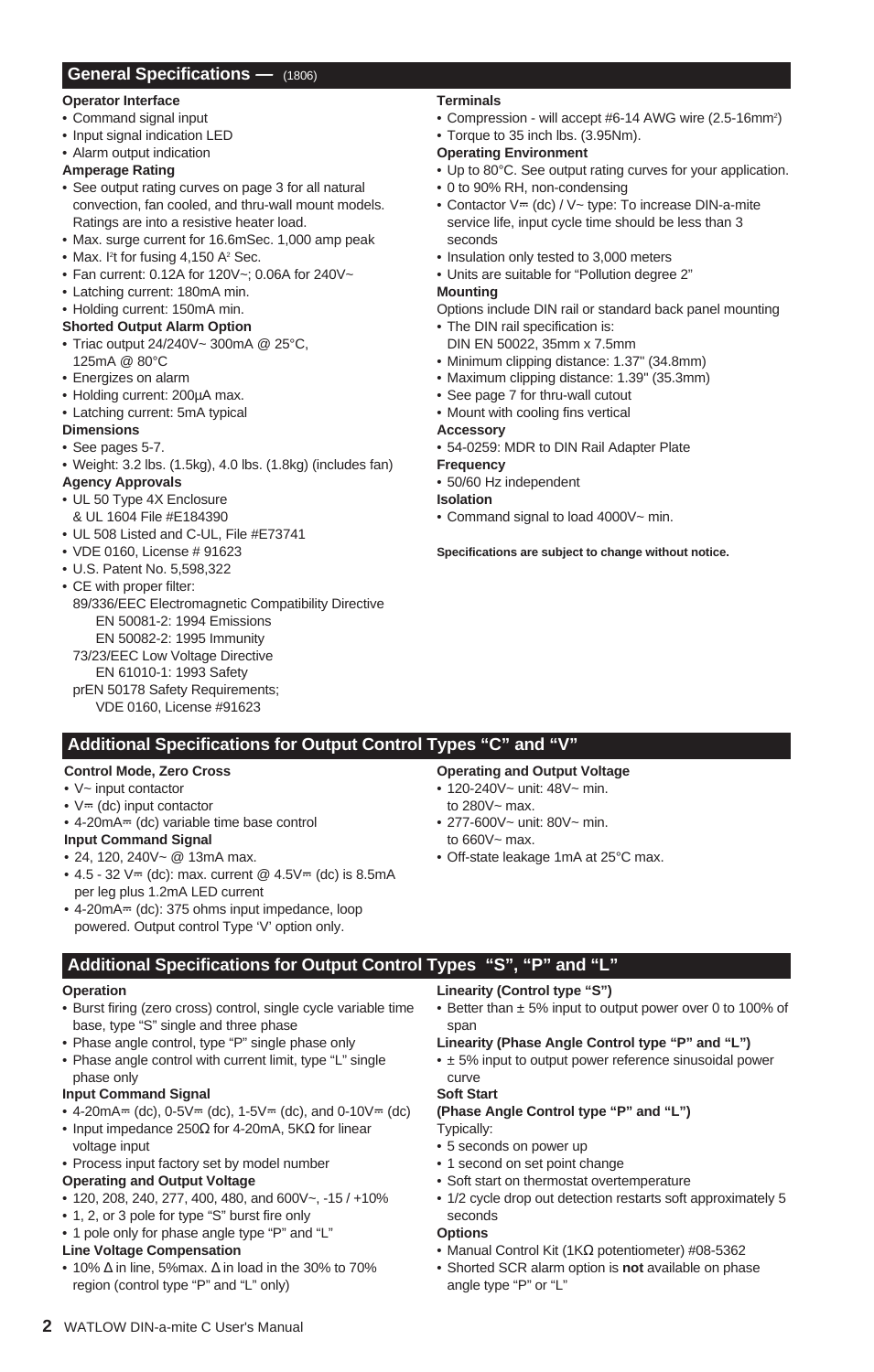#### **Output Rating Curves**



#### **Power Dissipation**

Use this line graph to determine the heat that one DIN-a-mite will contribute to the enclosure.



NOTE: Seventy percent of the above heat will be outside the enclosure on the thru-wall model.

#### **Extended Heater And SCR Life With Variable Time Base**

With variable time base control, the power controller automatically adjusts the time base and output power with respect to process input. Accelerated life testing verified that variable time base control significantly reduces expansion and contraction of the heater element. This extends heater and SCR life while improving process temperature control. You save money on heaters, downtime and maintenance.

#### **Models: DCXV-XXXX-XXXX**



**<sup>1</sup> AC line cycle on, 1 cycle off**

Variable Time Base (control type "S") single cycle variable. At 50% power, it is on one cycle, and off one cycle. At 25% it is on for one cycle and off for three. Under 50% the unit is not on for more than one consecutive cycle. Over 50% the unit is not off for more than one consecutive cycle. This model will work with a linear voltage input, a 4-20mA input or a potentiometer input.

#### **Phase Angle**

### **Models: DC1P-XXXX-FOXX V1 V2 V3**



Phase Angle (control type "P") Phase control is infinitely variable inside the sine wave. This provides a variable voltage and/or current output. This option includes soft start and line voltage compensation. This model will work with a linear voltage input, a 4- 20mA input or a potentiometer input. This is single phase only.

 $\triangle^6$ **WARNING: If input signal on "S" is opened it will have a 6% output to the load**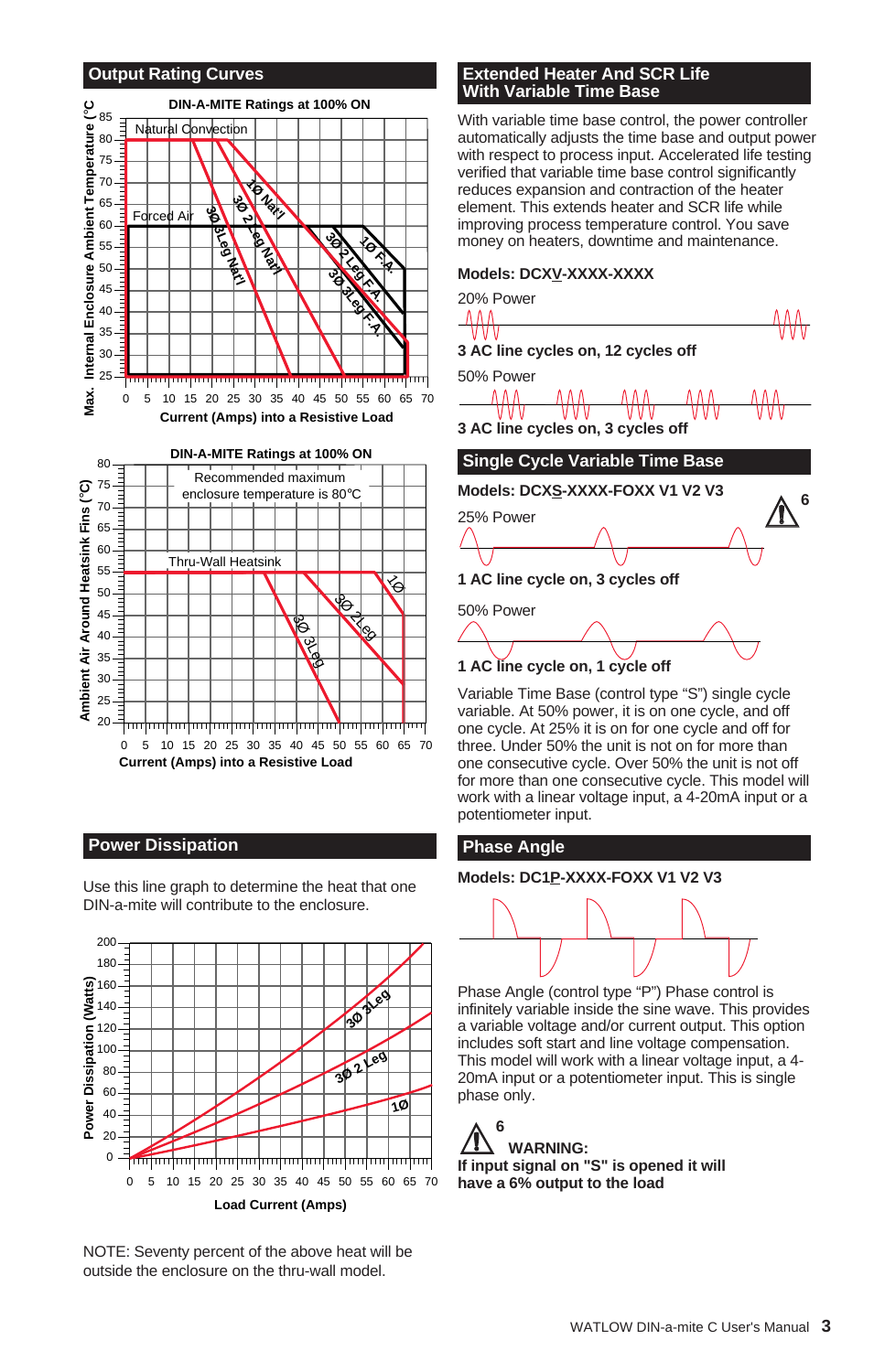#### **DIN-a-mite C Ordering Information** – (1873)

To order, complete the code number on the right with the information below:

| <b>Phase</b><br>$= 1$ -phase<br>1<br>2<br>$= 3$ -phase, 2 leg<br>$= 3$ -phase, 3 leg<br>3<br><b>Output Control Type</b><br>$=$ Zero cross contactor<br>С<br>V<br>$=$ Zero cross variable time base–loop powered (Input type F0 only.)<br>$S_{\perp}$<br>= Zero cross variable time base, single cycle (Input type F0, V1, V2 or V3 only.)<br>P <sup>1</sup><br>= Phase angle (Phase option 1 only.<br>Alarm 0 only. Input type F0, V1, V2, V3 only.)<br>$L^1$<br>= Phase angle with Current Limit (Phase option 1 only.<br>Alarm 0 only. Input type F0, V1, V2, V3 only.)<br><b>Output Amperage -</b><br><b>DIN Rail/Sub-panel Mount</b><br>= 30 Amp (Phase option 3 only.)<br>30<br>40 = 40 Amp (Phase option 2 only.)<br>= 50 Amp (Phase option 1 or 3 only. Must select Cooling option<br>50<br>1 or 2 with Phase option 3.)<br>= 56 Amp (Phase option 2 only. Must select Cooling option 1 or 2.)<br>56<br>65 = 65 Amp (Phase option 1 only. Must select Cooling option 1 or 2.)<br><b>Thru Wall Heatsink Mounting</b><br>35 = 35 Amp (Phase option 3 only. Must select Cooling option T.)<br>45 = 45 Amp (Phase option 2 only. Must select Cooling option T.)<br>60 = 60 Amp (Phase option 1 only. Must select Cooling option T.)<br><b>Operating &amp; Output Voltage -</b><br>(NOTE: You must select the exact operating and output voltage when selecting any of the<br>L, P, and S Output Control Types.)<br>12 = 120V~ (Output Control Type L, P or S only.)<br>$= 208V \sim$ (Output Control Type L, P or S only.)<br>20<br>= 240V~ (Output Control Type L, P or S only.)<br>24<br>= 277V~ (Output Control Type L, P or S only.)<br>27<br>= 400V~ (Output Control Type L, P or S only.)<br>40<br>$=$ 480V~ (Output Control Type L, P or S only.)<br>48<br>$= 120$ to 240V ~ (Output Control Type C or V only.)<br>24<br>= 277 to 600V~ (Output Control Type C or V only.)<br>60<br>Input Type -<br>(NOTE: The L, P, and S Output Control Type options are only available with input options F0, V1-3.)<br>$CO = V = (dc) contactor (Output Control Type C only.)$<br>C2 = Two independent input $\vee$ = (dc) contactors (2 leg models only.<br>Alarm 0 only. Output Control Type C only.)<br>C3 = Three independent input $V = (dc)$ contactors (3 leg models only.<br>Alarm 0 only. Output Control Type C only.)<br>F0 = 4-20 mA $=(dc)$ (Output Control Type V, L, P and S only.)<br>$K1 = 24V$ contactor (Output Control Type C only.)<br>$K2 = 120V \sim$ contactor (Output Control Type C only.)<br>$K3 = 240V \sim$ contactor (Output Control Type C only.)<br>$V1 =$ Linear 0-5V= (dc) and manual control potentiometer input (1k $\Omega$ pot not included.)<br>(Output Control Type L, P or S only.)<br>$V2 =$ Linear 1-5V= (dc) (Output Control Type L, P or S only.)<br>$V3 =$ Linear 0-10V= (dc) (Output Control Type L, P or S only.)<br>Alarm -<br>$=$ No shorted SCR detector<br>0<br>S<br>= Shorted SCR detector-includes one current transformer (Not available with Output Control<br>Type L or P, or Input Type C2 or C3. Do not use on 3 leg with ungrounded load.)<br>Cooling –<br>$=$ No fan<br>0<br>$= 120V - fan$<br>1<br>$= 240V - \tan$<br>2 |   | D <sub>C</sub>                                                                                     |
|------------------------------------------------------------------------------------------------------------------------------------------------------------------------------------------------------------------------------------------------------------------------------------------------------------------------------------------------------------------------------------------------------------------------------------------------------------------------------------------------------------------------------------------------------------------------------------------------------------------------------------------------------------------------------------------------------------------------------------------------------------------------------------------------------------------------------------------------------------------------------------------------------------------------------------------------------------------------------------------------------------------------------------------------------------------------------------------------------------------------------------------------------------------------------------------------------------------------------------------------------------------------------------------------------------------------------------------------------------------------------------------------------------------------------------------------------------------------------------------------------------------------------------------------------------------------------------------------------------------------------------------------------------------------------------------------------------------------------------------------------------------------------------------------------------------------------------------------------------------------------------------------------------------------------------------------------------------------------------------------------------------------------------------------------------------------------------------------------------------------------------------------------------------------------------------------------------------------------------------------------------------------------------------------------------------------------------------------------------------------------------------------------------------------------------------------------------------------------------------------------------------------------------------------------------------------------------------------------------------------------------------------------------------------------------------------------------------------------------------------------------------------------------------------------------------------------------------------------------------------------------------------------------------------------------------------------------------------------------------------------------------------------------------------------------------------------------------------------------------------------------------------------------------------------------|---|----------------------------------------------------------------------------------------------------|
|                                                                                                                                                                                                                                                                                                                                                                                                                                                                                                                                                                                                                                                                                                                                                                                                                                                                                                                                                                                                                                                                                                                                                                                                                                                                                                                                                                                                                                                                                                                                                                                                                                                                                                                                                                                                                                                                                                                                                                                                                                                                                                                                                                                                                                                                                                                                                                                                                                                                                                                                                                                                                                                                                                                                                                                                                                                                                                                                                                                                                                                                                                                                                                                    |   |                                                                                                    |
|                                                                                                                                                                                                                                                                                                                                                                                                                                                                                                                                                                                                                                                                                                                                                                                                                                                                                                                                                                                                                                                                                                                                                                                                                                                                                                                                                                                                                                                                                                                                                                                                                                                                                                                                                                                                                                                                                                                                                                                                                                                                                                                                                                                                                                                                                                                                                                                                                                                                                                                                                                                                                                                                                                                                                                                                                                                                                                                                                                                                                                                                                                                                                                                    |   |                                                                                                    |
|                                                                                                                                                                                                                                                                                                                                                                                                                                                                                                                                                                                                                                                                                                                                                                                                                                                                                                                                                                                                                                                                                                                                                                                                                                                                                                                                                                                                                                                                                                                                                                                                                                                                                                                                                                                                                                                                                                                                                                                                                                                                                                                                                                                                                                                                                                                                                                                                                                                                                                                                                                                                                                                                                                                                                                                                                                                                                                                                                                                                                                                                                                                                                                                    |   |                                                                                                    |
|                                                                                                                                                                                                                                                                                                                                                                                                                                                                                                                                                                                                                                                                                                                                                                                                                                                                                                                                                                                                                                                                                                                                                                                                                                                                                                                                                                                                                                                                                                                                                                                                                                                                                                                                                                                                                                                                                                                                                                                                                                                                                                                                                                                                                                                                                                                                                                                                                                                                                                                                                                                                                                                                                                                                                                                                                                                                                                                                                                                                                                                                                                                                                                                    |   |                                                                                                    |
|                                                                                                                                                                                                                                                                                                                                                                                                                                                                                                                                                                                                                                                                                                                                                                                                                                                                                                                                                                                                                                                                                                                                                                                                                                                                                                                                                                                                                                                                                                                                                                                                                                                                                                                                                                                                                                                                                                                                                                                                                                                                                                                                                                                                                                                                                                                                                                                                                                                                                                                                                                                                                                                                                                                                                                                                                                                                                                                                                                                                                                                                                                                                                                                    |   |                                                                                                    |
|                                                                                                                                                                                                                                                                                                                                                                                                                                                                                                                                                                                                                                                                                                                                                                                                                                                                                                                                                                                                                                                                                                                                                                                                                                                                                                                                                                                                                                                                                                                                                                                                                                                                                                                                                                                                                                                                                                                                                                                                                                                                                                                                                                                                                                                                                                                                                                                                                                                                                                                                                                                                                                                                                                                                                                                                                                                                                                                                                                                                                                                                                                                                                                                    |   |                                                                                                    |
|                                                                                                                                                                                                                                                                                                                                                                                                                                                                                                                                                                                                                                                                                                                                                                                                                                                                                                                                                                                                                                                                                                                                                                                                                                                                                                                                                                                                                                                                                                                                                                                                                                                                                                                                                                                                                                                                                                                                                                                                                                                                                                                                                                                                                                                                                                                                                                                                                                                                                                                                                                                                                                                                                                                                                                                                                                                                                                                                                                                                                                                                                                                                                                                    |   |                                                                                                    |
|                                                                                                                                                                                                                                                                                                                                                                                                                                                                                                                                                                                                                                                                                                                                                                                                                                                                                                                                                                                                                                                                                                                                                                                                                                                                                                                                                                                                                                                                                                                                                                                                                                                                                                                                                                                                                                                                                                                                                                                                                                                                                                                                                                                                                                                                                                                                                                                                                                                                                                                                                                                                                                                                                                                                                                                                                                                                                                                                                                                                                                                                                                                                                                                    |   |                                                                                                    |
|                                                                                                                                                                                                                                                                                                                                                                                                                                                                                                                                                                                                                                                                                                                                                                                                                                                                                                                                                                                                                                                                                                                                                                                                                                                                                                                                                                                                                                                                                                                                                                                                                                                                                                                                                                                                                                                                                                                                                                                                                                                                                                                                                                                                                                                                                                                                                                                                                                                                                                                                                                                                                                                                                                                                                                                                                                                                                                                                                                                                                                                                                                                                                                                    |   |                                                                                                    |
|                                                                                                                                                                                                                                                                                                                                                                                                                                                                                                                                                                                                                                                                                                                                                                                                                                                                                                                                                                                                                                                                                                                                                                                                                                                                                                                                                                                                                                                                                                                                                                                                                                                                                                                                                                                                                                                                                                                                                                                                                                                                                                                                                                                                                                                                                                                                                                                                                                                                                                                                                                                                                                                                                                                                                                                                                                                                                                                                                                                                                                                                                                                                                                                    |   |                                                                                                    |
|                                                                                                                                                                                                                                                                                                                                                                                                                                                                                                                                                                                                                                                                                                                                                                                                                                                                                                                                                                                                                                                                                                                                                                                                                                                                                                                                                                                                                                                                                                                                                                                                                                                                                                                                                                                                                                                                                                                                                                                                                                                                                                                                                                                                                                                                                                                                                                                                                                                                                                                                                                                                                                                                                                                                                                                                                                                                                                                                                                                                                                                                                                                                                                                    |   |                                                                                                    |
|                                                                                                                                                                                                                                                                                                                                                                                                                                                                                                                                                                                                                                                                                                                                                                                                                                                                                                                                                                                                                                                                                                                                                                                                                                                                                                                                                                                                                                                                                                                                                                                                                                                                                                                                                                                                                                                                                                                                                                                                                                                                                                                                                                                                                                                                                                                                                                                                                                                                                                                                                                                                                                                                                                                                                                                                                                                                                                                                                                                                                                                                                                                                                                                    |   |                                                                                                    |
|                                                                                                                                                                                                                                                                                                                                                                                                                                                                                                                                                                                                                                                                                                                                                                                                                                                                                                                                                                                                                                                                                                                                                                                                                                                                                                                                                                                                                                                                                                                                                                                                                                                                                                                                                                                                                                                                                                                                                                                                                                                                                                                                                                                                                                                                                                                                                                                                                                                                                                                                                                                                                                                                                                                                                                                                                                                                                                                                                                                                                                                                                                                                                                                    |   |                                                                                                    |
|                                                                                                                                                                                                                                                                                                                                                                                                                                                                                                                                                                                                                                                                                                                                                                                                                                                                                                                                                                                                                                                                                                                                                                                                                                                                                                                                                                                                                                                                                                                                                                                                                                                                                                                                                                                                                                                                                                                                                                                                                                                                                                                                                                                                                                                                                                                                                                                                                                                                                                                                                                                                                                                                                                                                                                                                                                                                                                                                                                                                                                                                                                                                                                                    |   |                                                                                                    |
|                                                                                                                                                                                                                                                                                                                                                                                                                                                                                                                                                                                                                                                                                                                                                                                                                                                                                                                                                                                                                                                                                                                                                                                                                                                                                                                                                                                                                                                                                                                                                                                                                                                                                                                                                                                                                                                                                                                                                                                                                                                                                                                                                                                                                                                                                                                                                                                                                                                                                                                                                                                                                                                                                                                                                                                                                                                                                                                                                                                                                                                                                                                                                                                    |   |                                                                                                    |
|                                                                                                                                                                                                                                                                                                                                                                                                                                                                                                                                                                                                                                                                                                                                                                                                                                                                                                                                                                                                                                                                                                                                                                                                                                                                                                                                                                                                                                                                                                                                                                                                                                                                                                                                                                                                                                                                                                                                                                                                                                                                                                                                                                                                                                                                                                                                                                                                                                                                                                                                                                                                                                                                                                                                                                                                                                                                                                                                                                                                                                                                                                                                                                                    |   |                                                                                                    |
|                                                                                                                                                                                                                                                                                                                                                                                                                                                                                                                                                                                                                                                                                                                                                                                                                                                                                                                                                                                                                                                                                                                                                                                                                                                                                                                                                                                                                                                                                                                                                                                                                                                                                                                                                                                                                                                                                                                                                                                                                                                                                                                                                                                                                                                                                                                                                                                                                                                                                                                                                                                                                                                                                                                                                                                                                                                                                                                                                                                                                                                                                                                                                                                    |   |                                                                                                    |
|                                                                                                                                                                                                                                                                                                                                                                                                                                                                                                                                                                                                                                                                                                                                                                                                                                                                                                                                                                                                                                                                                                                                                                                                                                                                                                                                                                                                                                                                                                                                                                                                                                                                                                                                                                                                                                                                                                                                                                                                                                                                                                                                                                                                                                                                                                                                                                                                                                                                                                                                                                                                                                                                                                                                                                                                                                                                                                                                                                                                                                                                                                                                                                                    |   |                                                                                                    |
|                                                                                                                                                                                                                                                                                                                                                                                                                                                                                                                                                                                                                                                                                                                                                                                                                                                                                                                                                                                                                                                                                                                                                                                                                                                                                                                                                                                                                                                                                                                                                                                                                                                                                                                                                                                                                                                                                                                                                                                                                                                                                                                                                                                                                                                                                                                                                                                                                                                                                                                                                                                                                                                                                                                                                                                                                                                                                                                                                                                                                                                                                                                                                                                    |   |                                                                                                    |
|                                                                                                                                                                                                                                                                                                                                                                                                                                                                                                                                                                                                                                                                                                                                                                                                                                                                                                                                                                                                                                                                                                                                                                                                                                                                                                                                                                                                                                                                                                                                                                                                                                                                                                                                                                                                                                                                                                                                                                                                                                                                                                                                                                                                                                                                                                                                                                                                                                                                                                                                                                                                                                                                                                                                                                                                                                                                                                                                                                                                                                                                                                                                                                                    |   |                                                                                                    |
|                                                                                                                                                                                                                                                                                                                                                                                                                                                                                                                                                                                                                                                                                                                                                                                                                                                                                                                                                                                                                                                                                                                                                                                                                                                                                                                                                                                                                                                                                                                                                                                                                                                                                                                                                                                                                                                                                                                                                                                                                                                                                                                                                                                                                                                                                                                                                                                                                                                                                                                                                                                                                                                                                                                                                                                                                                                                                                                                                                                                                                                                                                                                                                                    |   |                                                                                                    |
|                                                                                                                                                                                                                                                                                                                                                                                                                                                                                                                                                                                                                                                                                                                                                                                                                                                                                                                                                                                                                                                                                                                                                                                                                                                                                                                                                                                                                                                                                                                                                                                                                                                                                                                                                                                                                                                                                                                                                                                                                                                                                                                                                                                                                                                                                                                                                                                                                                                                                                                                                                                                                                                                                                                                                                                                                                                                                                                                                                                                                                                                                                                                                                                    |   |                                                                                                    |
|                                                                                                                                                                                                                                                                                                                                                                                                                                                                                                                                                                                                                                                                                                                                                                                                                                                                                                                                                                                                                                                                                                                                                                                                                                                                                                                                                                                                                                                                                                                                                                                                                                                                                                                                                                                                                                                                                                                                                                                                                                                                                                                                                                                                                                                                                                                                                                                                                                                                                                                                                                                                                                                                                                                                                                                                                                                                                                                                                                                                                                                                                                                                                                                    |   |                                                                                                    |
|                                                                                                                                                                                                                                                                                                                                                                                                                                                                                                                                                                                                                                                                                                                                                                                                                                                                                                                                                                                                                                                                                                                                                                                                                                                                                                                                                                                                                                                                                                                                                                                                                                                                                                                                                                                                                                                                                                                                                                                                                                                                                                                                                                                                                                                                                                                                                                                                                                                                                                                                                                                                                                                                                                                                                                                                                                                                                                                                                                                                                                                                                                                                                                                    |   |                                                                                                    |
|                                                                                                                                                                                                                                                                                                                                                                                                                                                                                                                                                                                                                                                                                                                                                                                                                                                                                                                                                                                                                                                                                                                                                                                                                                                                                                                                                                                                                                                                                                                                                                                                                                                                                                                                                                                                                                                                                                                                                                                                                                                                                                                                                                                                                                                                                                                                                                                                                                                                                                                                                                                                                                                                                                                                                                                                                                                                                                                                                                                                                                                                                                                                                                                    |   |                                                                                                    |
|                                                                                                                                                                                                                                                                                                                                                                                                                                                                                                                                                                                                                                                                                                                                                                                                                                                                                                                                                                                                                                                                                                                                                                                                                                                                                                                                                                                                                                                                                                                                                                                                                                                                                                                                                                                                                                                                                                                                                                                                                                                                                                                                                                                                                                                                                                                                                                                                                                                                                                                                                                                                                                                                                                                                                                                                                                                                                                                                                                                                                                                                                                                                                                                    |   |                                                                                                    |
|                                                                                                                                                                                                                                                                                                                                                                                                                                                                                                                                                                                                                                                                                                                                                                                                                                                                                                                                                                                                                                                                                                                                                                                                                                                                                                                                                                                                                                                                                                                                                                                                                                                                                                                                                                                                                                                                                                                                                                                                                                                                                                                                                                                                                                                                                                                                                                                                                                                                                                                                                                                                                                                                                                                                                                                                                                                                                                                                                                                                                                                                                                                                                                                    |   |                                                                                                    |
|                                                                                                                                                                                                                                                                                                                                                                                                                                                                                                                                                                                                                                                                                                                                                                                                                                                                                                                                                                                                                                                                                                                                                                                                                                                                                                                                                                                                                                                                                                                                                                                                                                                                                                                                                                                                                                                                                                                                                                                                                                                                                                                                                                                                                                                                                                                                                                                                                                                                                                                                                                                                                                                                                                                                                                                                                                                                                                                                                                                                                                                                                                                                                                                    |   |                                                                                                    |
|                                                                                                                                                                                                                                                                                                                                                                                                                                                                                                                                                                                                                                                                                                                                                                                                                                                                                                                                                                                                                                                                                                                                                                                                                                                                                                                                                                                                                                                                                                                                                                                                                                                                                                                                                                                                                                                                                                                                                                                                                                                                                                                                                                                                                                                                                                                                                                                                                                                                                                                                                                                                                                                                                                                                                                                                                                                                                                                                                                                                                                                                                                                                                                                    |   |                                                                                                    |
|                                                                                                                                                                                                                                                                                                                                                                                                                                                                                                                                                                                                                                                                                                                                                                                                                                                                                                                                                                                                                                                                                                                                                                                                                                                                                                                                                                                                                                                                                                                                                                                                                                                                                                                                                                                                                                                                                                                                                                                                                                                                                                                                                                                                                                                                                                                                                                                                                                                                                                                                                                                                                                                                                                                                                                                                                                                                                                                                                                                                                                                                                                                                                                                    |   |                                                                                                    |
|                                                                                                                                                                                                                                                                                                                                                                                                                                                                                                                                                                                                                                                                                                                                                                                                                                                                                                                                                                                                                                                                                                                                                                                                                                                                                                                                                                                                                                                                                                                                                                                                                                                                                                                                                                                                                                                                                                                                                                                                                                                                                                                                                                                                                                                                                                                                                                                                                                                                                                                                                                                                                                                                                                                                                                                                                                                                                                                                                                                                                                                                                                                                                                                    |   |                                                                                                    |
|                                                                                                                                                                                                                                                                                                                                                                                                                                                                                                                                                                                                                                                                                                                                                                                                                                                                                                                                                                                                                                                                                                                                                                                                                                                                                                                                                                                                                                                                                                                                                                                                                                                                                                                                                                                                                                                                                                                                                                                                                                                                                                                                                                                                                                                                                                                                                                                                                                                                                                                                                                                                                                                                                                                                                                                                                                                                                                                                                                                                                                                                                                                                                                                    |   |                                                                                                    |
|                                                                                                                                                                                                                                                                                                                                                                                                                                                                                                                                                                                                                                                                                                                                                                                                                                                                                                                                                                                                                                                                                                                                                                                                                                                                                                                                                                                                                                                                                                                                                                                                                                                                                                                                                                                                                                                                                                                                                                                                                                                                                                                                                                                                                                                                                                                                                                                                                                                                                                                                                                                                                                                                                                                                                                                                                                                                                                                                                                                                                                                                                                                                                                                    |   |                                                                                                    |
|                                                                                                                                                                                                                                                                                                                                                                                                                                                                                                                                                                                                                                                                                                                                                                                                                                                                                                                                                                                                                                                                                                                                                                                                                                                                                                                                                                                                                                                                                                                                                                                                                                                                                                                                                                                                                                                                                                                                                                                                                                                                                                                                                                                                                                                                                                                                                                                                                                                                                                                                                                                                                                                                                                                                                                                                                                                                                                                                                                                                                                                                                                                                                                                    |   |                                                                                                    |
|                                                                                                                                                                                                                                                                                                                                                                                                                                                                                                                                                                                                                                                                                                                                                                                                                                                                                                                                                                                                                                                                                                                                                                                                                                                                                                                                                                                                                                                                                                                                                                                                                                                                                                                                                                                                                                                                                                                                                                                                                                                                                                                                                                                                                                                                                                                                                                                                                                                                                                                                                                                                                                                                                                                                                                                                                                                                                                                                                                                                                                                                                                                                                                                    |   |                                                                                                    |
|                                                                                                                                                                                                                                                                                                                                                                                                                                                                                                                                                                                                                                                                                                                                                                                                                                                                                                                                                                                                                                                                                                                                                                                                                                                                                                                                                                                                                                                                                                                                                                                                                                                                                                                                                                                                                                                                                                                                                                                                                                                                                                                                                                                                                                                                                                                                                                                                                                                                                                                                                                                                                                                                                                                                                                                                                                                                                                                                                                                                                                                                                                                                                                                    |   |                                                                                                    |
|                                                                                                                                                                                                                                                                                                                                                                                                                                                                                                                                                                                                                                                                                                                                                                                                                                                                                                                                                                                                                                                                                                                                                                                                                                                                                                                                                                                                                                                                                                                                                                                                                                                                                                                                                                                                                                                                                                                                                                                                                                                                                                                                                                                                                                                                                                                                                                                                                                                                                                                                                                                                                                                                                                                                                                                                                                                                                                                                                                                                                                                                                                                                                                                    |   |                                                                                                    |
|                                                                                                                                                                                                                                                                                                                                                                                                                                                                                                                                                                                                                                                                                                                                                                                                                                                                                                                                                                                                                                                                                                                                                                                                                                                                                                                                                                                                                                                                                                                                                                                                                                                                                                                                                                                                                                                                                                                                                                                                                                                                                                                                                                                                                                                                                                                                                                                                                                                                                                                                                                                                                                                                                                                                                                                                                                                                                                                                                                                                                                                                                                                                                                                    |   |                                                                                                    |
|                                                                                                                                                                                                                                                                                                                                                                                                                                                                                                                                                                                                                                                                                                                                                                                                                                                                                                                                                                                                                                                                                                                                                                                                                                                                                                                                                                                                                                                                                                                                                                                                                                                                                                                                                                                                                                                                                                                                                                                                                                                                                                                                                                                                                                                                                                                                                                                                                                                                                                                                                                                                                                                                                                                                                                                                                                                                                                                                                                                                                                                                                                                                                                                    |   |                                                                                                    |
|                                                                                                                                                                                                                                                                                                                                                                                                                                                                                                                                                                                                                                                                                                                                                                                                                                                                                                                                                                                                                                                                                                                                                                                                                                                                                                                                                                                                                                                                                                                                                                                                                                                                                                                                                                                                                                                                                                                                                                                                                                                                                                                                                                                                                                                                                                                                                                                                                                                                                                                                                                                                                                                                                                                                                                                                                                                                                                                                                                                                                                                                                                                                                                                    |   |                                                                                                    |
|                                                                                                                                                                                                                                                                                                                                                                                                                                                                                                                                                                                                                                                                                                                                                                                                                                                                                                                                                                                                                                                                                                                                                                                                                                                                                                                                                                                                                                                                                                                                                                                                                                                                                                                                                                                                                                                                                                                                                                                                                                                                                                                                                                                                                                                                                                                                                                                                                                                                                                                                                                                                                                                                                                                                                                                                                                                                                                                                                                                                                                                                                                                                                                                    |   |                                                                                                    |
|                                                                                                                                                                                                                                                                                                                                                                                                                                                                                                                                                                                                                                                                                                                                                                                                                                                                                                                                                                                                                                                                                                                                                                                                                                                                                                                                                                                                                                                                                                                                                                                                                                                                                                                                                                                                                                                                                                                                                                                                                                                                                                                                                                                                                                                                                                                                                                                                                                                                                                                                                                                                                                                                                                                                                                                                                                                                                                                                                                                                                                                                                                                                                                                    |   |                                                                                                    |
|                                                                                                                                                                                                                                                                                                                                                                                                                                                                                                                                                                                                                                                                                                                                                                                                                                                                                                                                                                                                                                                                                                                                                                                                                                                                                                                                                                                                                                                                                                                                                                                                                                                                                                                                                                                                                                                                                                                                                                                                                                                                                                                                                                                                                                                                                                                                                                                                                                                                                                                                                                                                                                                                                                                                                                                                                                                                                                                                                                                                                                                                                                                                                                                    |   |                                                                                                    |
|                                                                                                                                                                                                                                                                                                                                                                                                                                                                                                                                                                                                                                                                                                                                                                                                                                                                                                                                                                                                                                                                                                                                                                                                                                                                                                                                                                                                                                                                                                                                                                                                                                                                                                                                                                                                                                                                                                                                                                                                                                                                                                                                                                                                                                                                                                                                                                                                                                                                                                                                                                                                                                                                                                                                                                                                                                                                                                                                                                                                                                                                                                                                                                                    |   |                                                                                                    |
|                                                                                                                                                                                                                                                                                                                                                                                                                                                                                                                                                                                                                                                                                                                                                                                                                                                                                                                                                                                                                                                                                                                                                                                                                                                                                                                                                                                                                                                                                                                                                                                                                                                                                                                                                                                                                                                                                                                                                                                                                                                                                                                                                                                                                                                                                                                                                                                                                                                                                                                                                                                                                                                                                                                                                                                                                                                                                                                                                                                                                                                                                                                                                                                    |   |                                                                                                    |
|                                                                                                                                                                                                                                                                                                                                                                                                                                                                                                                                                                                                                                                                                                                                                                                                                                                                                                                                                                                                                                                                                                                                                                                                                                                                                                                                                                                                                                                                                                                                                                                                                                                                                                                                                                                                                                                                                                                                                                                                                                                                                                                                                                                                                                                                                                                                                                                                                                                                                                                                                                                                                                                                                                                                                                                                                                                                                                                                                                                                                                                                                                                                                                                    |   |                                                                                                    |
|                                                                                                                                                                                                                                                                                                                                                                                                                                                                                                                                                                                                                                                                                                                                                                                                                                                                                                                                                                                                                                                                                                                                                                                                                                                                                                                                                                                                                                                                                                                                                                                                                                                                                                                                                                                                                                                                                                                                                                                                                                                                                                                                                                                                                                                                                                                                                                                                                                                                                                                                                                                                                                                                                                                                                                                                                                                                                                                                                                                                                                                                                                                                                                                    |   |                                                                                                    |
|                                                                                                                                                                                                                                                                                                                                                                                                                                                                                                                                                                                                                                                                                                                                                                                                                                                                                                                                                                                                                                                                                                                                                                                                                                                                                                                                                                                                                                                                                                                                                                                                                                                                                                                                                                                                                                                                                                                                                                                                                                                                                                                                                                                                                                                                                                                                                                                                                                                                                                                                                                                                                                                                                                                                                                                                                                                                                                                                                                                                                                                                                                                                                                                    |   |                                                                                                    |
|                                                                                                                                                                                                                                                                                                                                                                                                                                                                                                                                                                                                                                                                                                                                                                                                                                                                                                                                                                                                                                                                                                                                                                                                                                                                                                                                                                                                                                                                                                                                                                                                                                                                                                                                                                                                                                                                                                                                                                                                                                                                                                                                                                                                                                                                                                                                                                                                                                                                                                                                                                                                                                                                                                                                                                                                                                                                                                                                                                                                                                                                                                                                                                                    |   |                                                                                                    |
|                                                                                                                                                                                                                                                                                                                                                                                                                                                                                                                                                                                                                                                                                                                                                                                                                                                                                                                                                                                                                                                                                                                                                                                                                                                                                                                                                                                                                                                                                                                                                                                                                                                                                                                                                                                                                                                                                                                                                                                                                                                                                                                                                                                                                                                                                                                                                                                                                                                                                                                                                                                                                                                                                                                                                                                                                                                                                                                                                                                                                                                                                                                                                                                    |   |                                                                                                    |
|                                                                                                                                                                                                                                                                                                                                                                                                                                                                                                                                                                                                                                                                                                                                                                                                                                                                                                                                                                                                                                                                                                                                                                                                                                                                                                                                                                                                                                                                                                                                                                                                                                                                                                                                                                                                                                                                                                                                                                                                                                                                                                                                                                                                                                                                                                                                                                                                                                                                                                                                                                                                                                                                                                                                                                                                                                                                                                                                                                                                                                                                                                                                                                                    |   |                                                                                                    |
|                                                                                                                                                                                                                                                                                                                                                                                                                                                                                                                                                                                                                                                                                                                                                                                                                                                                                                                                                                                                                                                                                                                                                                                                                                                                                                                                                                                                                                                                                                                                                                                                                                                                                                                                                                                                                                                                                                                                                                                                                                                                                                                                                                                                                                                                                                                                                                                                                                                                                                                                                                                                                                                                                                                                                                                                                                                                                                                                                                                                                                                                                                                                                                                    |   |                                                                                                    |
|                                                                                                                                                                                                                                                                                                                                                                                                                                                                                                                                                                                                                                                                                                                                                                                                                                                                                                                                                                                                                                                                                                                                                                                                                                                                                                                                                                                                                                                                                                                                                                                                                                                                                                                                                                                                                                                                                                                                                                                                                                                                                                                                                                                                                                                                                                                                                                                                                                                                                                                                                                                                                                                                                                                                                                                                                                                                                                                                                                                                                                                                                                                                                                                    |   |                                                                                                    |
|                                                                                                                                                                                                                                                                                                                                                                                                                                                                                                                                                                                                                                                                                                                                                                                                                                                                                                                                                                                                                                                                                                                                                                                                                                                                                                                                                                                                                                                                                                                                                                                                                                                                                                                                                                                                                                                                                                                                                                                                                                                                                                                                                                                                                                                                                                                                                                                                                                                                                                                                                                                                                                                                                                                                                                                                                                                                                                                                                                                                                                                                                                                                                                                    |   |                                                                                                    |
|                                                                                                                                                                                                                                                                                                                                                                                                                                                                                                                                                                                                                                                                                                                                                                                                                                                                                                                                                                                                                                                                                                                                                                                                                                                                                                                                                                                                                                                                                                                                                                                                                                                                                                                                                                                                                                                                                                                                                                                                                                                                                                                                                                                                                                                                                                                                                                                                                                                                                                                                                                                                                                                                                                                                                                                                                                                                                                                                                                                                                                                                                                                                                                                    |   |                                                                                                    |
|                                                                                                                                                                                                                                                                                                                                                                                                                                                                                                                                                                                                                                                                                                                                                                                                                                                                                                                                                                                                                                                                                                                                                                                                                                                                                                                                                                                                                                                                                                                                                                                                                                                                                                                                                                                                                                                                                                                                                                                                                                                                                                                                                                                                                                                                                                                                                                                                                                                                                                                                                                                                                                                                                                                                                                                                                                                                                                                                                                                                                                                                                                                                                                                    |   |                                                                                                    |
|                                                                                                                                                                                                                                                                                                                                                                                                                                                                                                                                                                                                                                                                                                                                                                                                                                                                                                                                                                                                                                                                                                                                                                                                                                                                                                                                                                                                                                                                                                                                                                                                                                                                                                                                                                                                                                                                                                                                                                                                                                                                                                                                                                                                                                                                                                                                                                                                                                                                                                                                                                                                                                                                                                                                                                                                                                                                                                                                                                                                                                                                                                                                                                                    |   |                                                                                                    |
|                                                                                                                                                                                                                                                                                                                                                                                                                                                                                                                                                                                                                                                                                                                                                                                                                                                                                                                                                                                                                                                                                                                                                                                                                                                                                                                                                                                                                                                                                                                                                                                                                                                                                                                                                                                                                                                                                                                                                                                                                                                                                                                                                                                                                                                                                                                                                                                                                                                                                                                                                                                                                                                                                                                                                                                                                                                                                                                                                                                                                                                                                                                                                                                    |   |                                                                                                    |
|                                                                                                                                                                                                                                                                                                                                                                                                                                                                                                                                                                                                                                                                                                                                                                                                                                                                                                                                                                                                                                                                                                                                                                                                                                                                                                                                                                                                                                                                                                                                                                                                                                                                                                                                                                                                                                                                                                                                                                                                                                                                                                                                                                                                                                                                                                                                                                                                                                                                                                                                                                                                                                                                                                                                                                                                                                                                                                                                                                                                                                                                                                                                                                                    |   |                                                                                                    |
|                                                                                                                                                                                                                                                                                                                                                                                                                                                                                                                                                                                                                                                                                                                                                                                                                                                                                                                                                                                                                                                                                                                                                                                                                                                                                                                                                                                                                                                                                                                                                                                                                                                                                                                                                                                                                                                                                                                                                                                                                                                                                                                                                                                                                                                                                                                                                                                                                                                                                                                                                                                                                                                                                                                                                                                                                                                                                                                                                                                                                                                                                                                                                                                    |   |                                                                                                    |
|                                                                                                                                                                                                                                                                                                                                                                                                                                                                                                                                                                                                                                                                                                                                                                                                                                                                                                                                                                                                                                                                                                                                                                                                                                                                                                                                                                                                                                                                                                                                                                                                                                                                                                                                                                                                                                                                                                                                                                                                                                                                                                                                                                                                                                                                                                                                                                                                                                                                                                                                                                                                                                                                                                                                                                                                                                                                                                                                                                                                                                                                                                                                                                                    | Τ | $=$ No fan, cabinet thru wall heatsink mounting. (Only available with output amperage 35, 45, 60.) |

**Note: User documentation may be available in French, German, Spanish, Italian, and Dutch, as well as English. Check Watlow's website (www.watlow.com/) for availability. Specify language at time of order.**

| <b>Recommended</b>     | DIN-a-mite | Fuse part number  |         | Fuse Holder part number |         |
|------------------------|------------|-------------------|---------|-------------------------|---------|
| semiconductor fuse for | model      | <b>Bussmann</b>   | Watlow  | <b>Bussmann</b>         | Watlow  |
| applications through   | 30A        | <b>FWP-40A14F</b> | 17-8040 | CH141G                  | 17-5114 |
| 600V $\sim$ :          | 35A-40A    | <b>FWP-50A14F</b> | 17-8050 | CH141G                  | 17-5114 |
|                        | 45A-50A    | <b>FWP-63A22F</b> | 17-8063 | 170H0271                | 17-5122 |
|                        | 56A-65A    | <b>FWP-80A22F</b> | 17-8080 | 170H0271                | 17-5122 |
| .                      |            |                   |         |                         |         |

**<sup>1</sup>** Not CE Approved.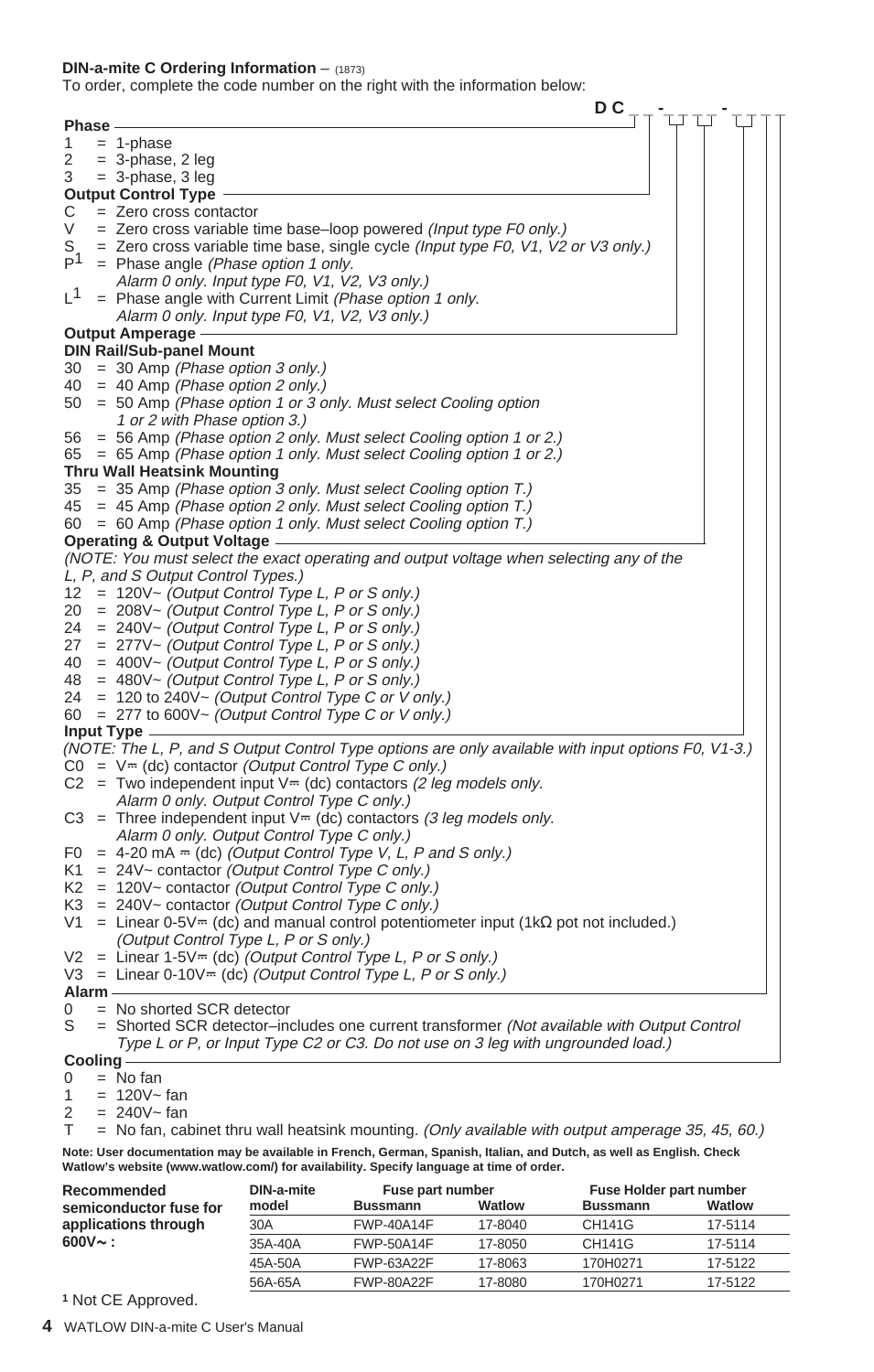



- **1**. Push unit in and down to catch rail hook on top of rail.
- **2.** Rotate bottom of unit in toward rail.
- **3.** Rail clasp will audibly "snap" into place. If the DIN-a-mite does not snap into place, check to see if the rail is bent.
- **4**. Mount cooling fins vertical.

#### **Mount Dismount**



**4**. Press down on release tab while rotating unit up and away from rail.

#### $\mathbb{A}$  $\triangle^3$ **WARNING: Installation and service should be performed by qualified personnel only. Failure to follow this guideline could result in damage to equipment, and personal injury or death.**

#### **5 WARNING: Hot surface, do not touch heat sink. Failure to follow this guideline could result in personal injury.**

 $\mathbb{A}$ **Mount cooling fins vertically.**

#### **Unit Dimensions - Fan Cooled**

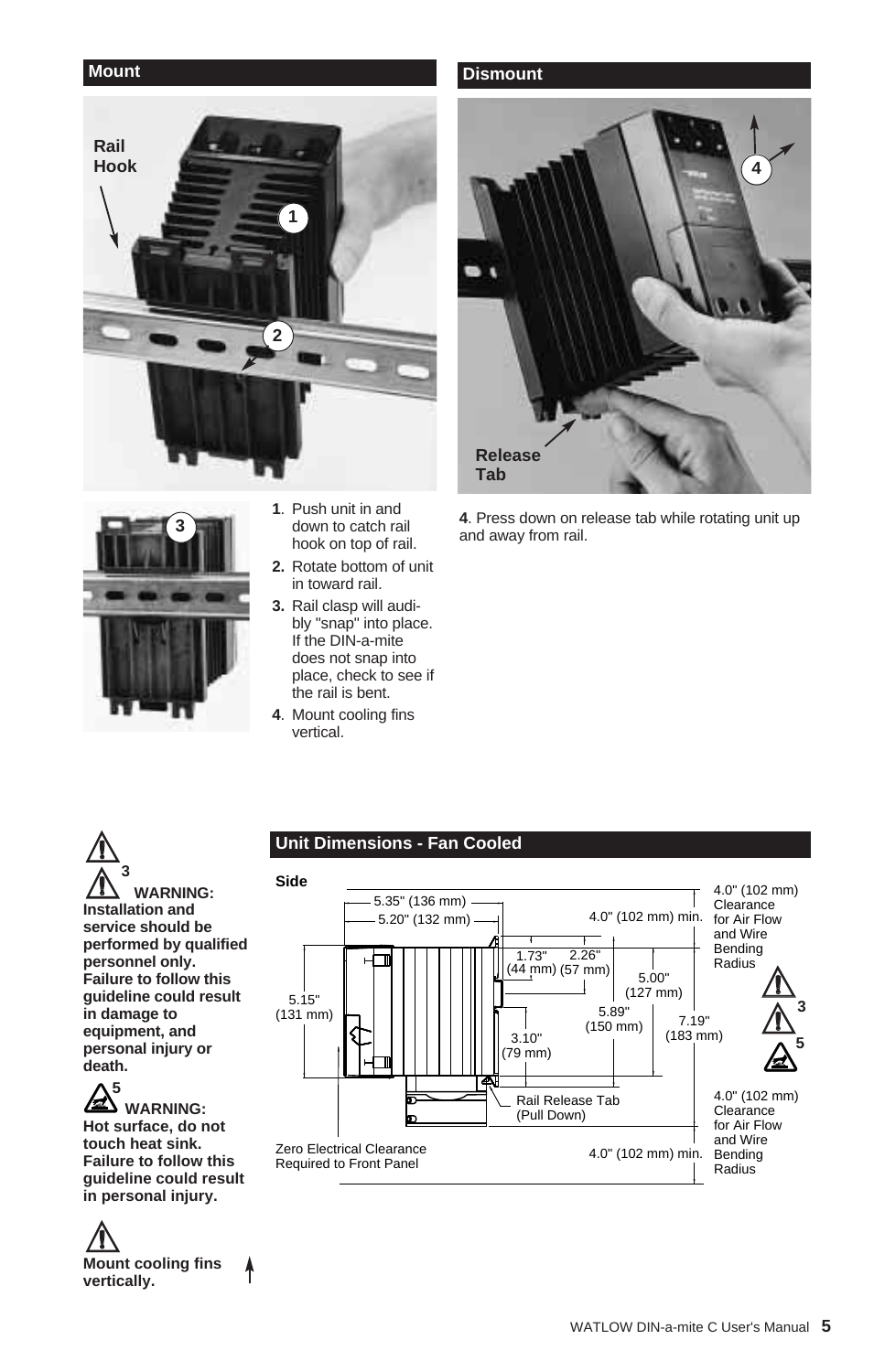#### **Unit Dimensions - Rail Mounted**





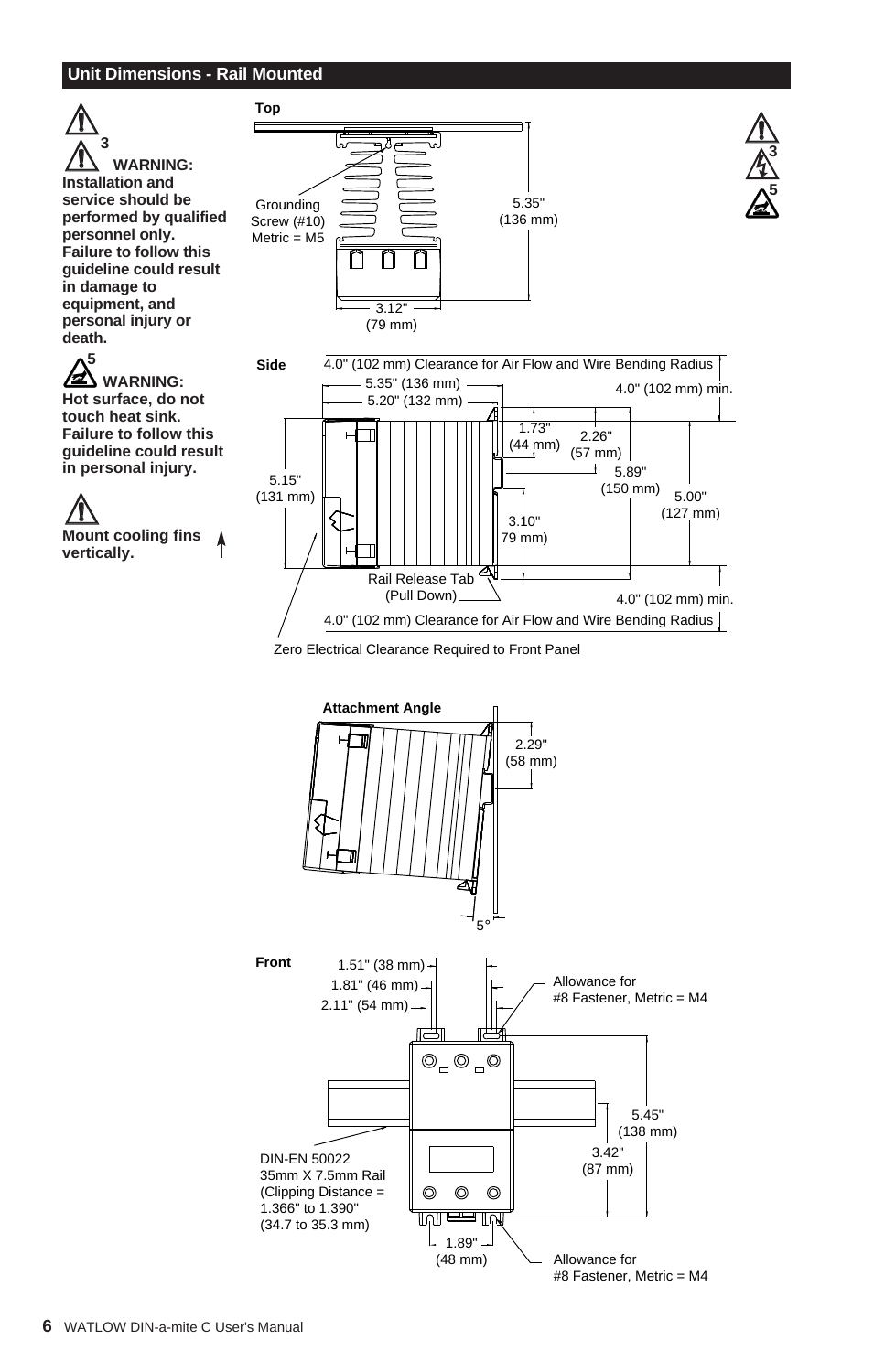

**Mounting procedure for UL 50 Type 4X Enclosure & UL 1604 Thru-wall mount models**

Materials included:

**Mounting**

- (1) Silicone gasket (8) #M5 Screws and Lockwashers
- (1) DIN-a-mite C Thru-wall
- 1. Drill and cut panel per the dimensioned drawing at right.
- 2. Remove mounting screws from heatsink.
- 3. Peel off protective film from the silicone gasket. Stick the gasket to the heatsink so the gasket holes line up with the screw holes in the heatsink.
- 4. Mount heatsink vertically. Torque to 20-25 inch lbs. (2.26- 2.82Nm).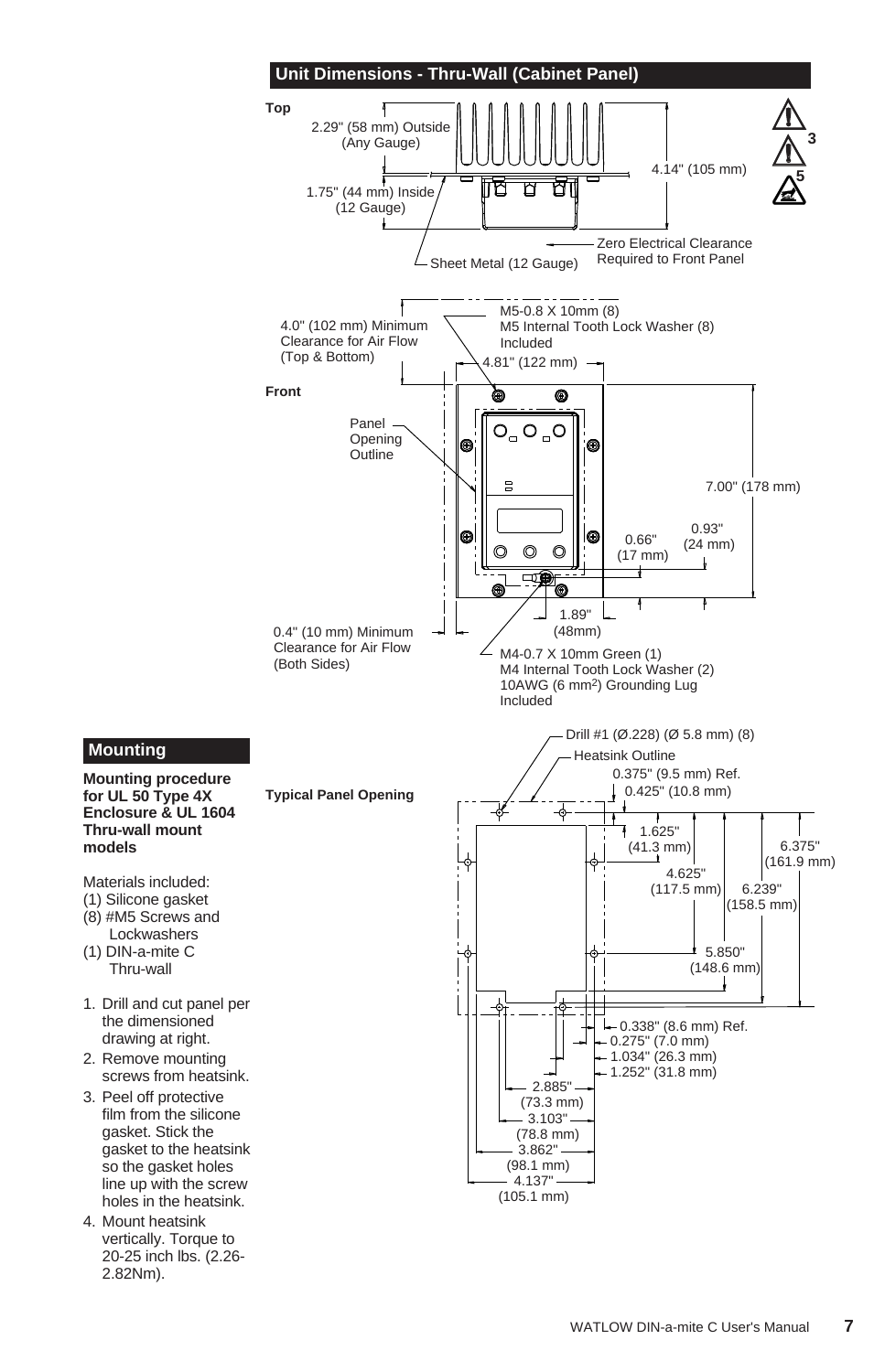### **Input Wiring**



 $\triangle^3$ **WARNING: Installation and service should be performed by qualified personnel only. Failure to follow this guideline could result in damage to equipment, and personal injury or death.**

 $\triangle^4$ **WARNING: All signal and alarm wires must be tied together beneath the cover. Failure to follow this guideline could result in personal injury or death.**

 $\triangle^6$ **WARNING: If input signal on "S" is opened it will have a 6% output to the load.**

**NOTE: Shorted SCR alarm option not available with multizone input option.**



#### **Multizone Input Wiring**





 $\mathbb{A}$ ∫**<sup>1</sup>**

∫**<sup>3</sup>**

∫**<sup>4</sup>**

 $V = (dc)$  Input: Pin 1  $(-)$ Pin  $2 (+)$ 00<br>12 12 Zone 1 Zone 2 Zone 3  $V = (dc)$  Input: Pin 1  $(-)$ Pin 2 (+)  $V = (dc)$  Input: Pin 1  $(-)$ Pin  $2 (+) -$ 

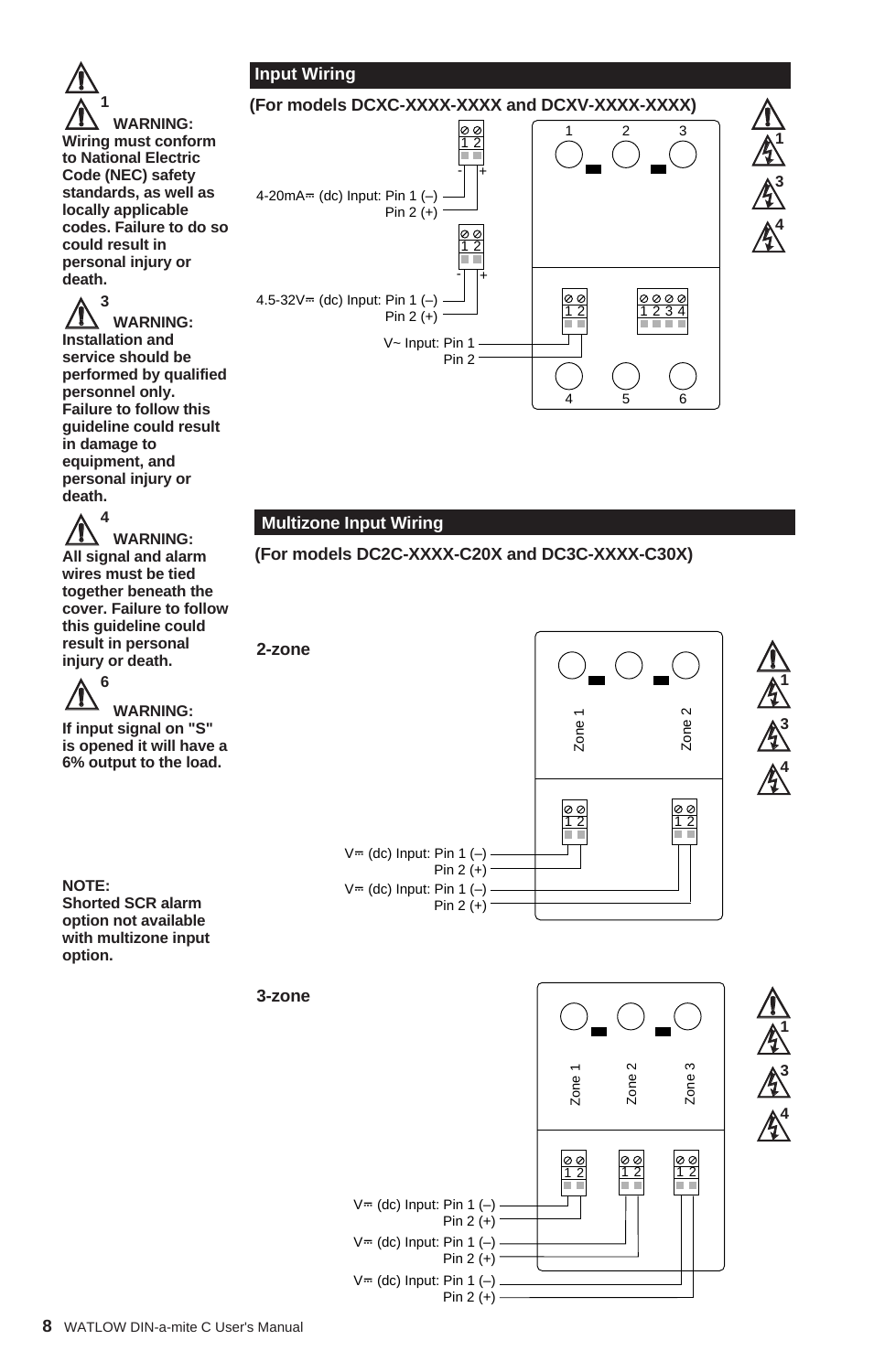



CW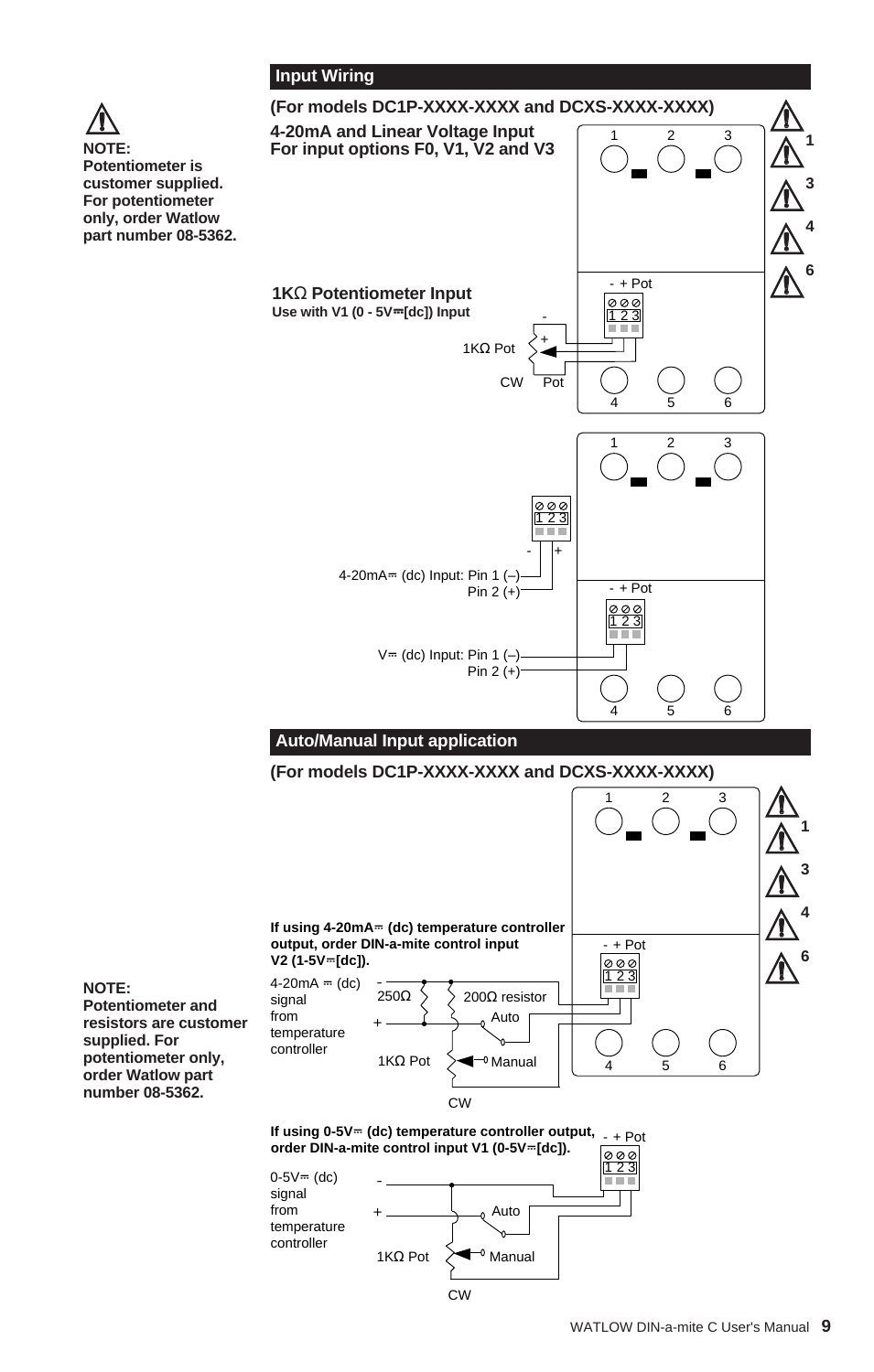

**NOTE:**

**clockwise to increase current; counterclockwise to decrease current.**

### **Input Wiring Phase Angle with Current Limit**

#### **(Model DC1L-XXXX-XXXX)**

4-20mA and Linear Voltage Input for Input options F0, V1, V2, and V3.

 $\mathbb{A}$ ∫**<sup>1</sup>**

∫**<sup>4</sup>**



#### **Current Limit Adjustment Procedure**

The DC1L model is a phase angle controller with the capability to limit the maximum current to the load. A potentiometer on the DIN-a-mite adjusts the current limit setting. Use the following steps to adjust the current limit on initial setup. The purpose of the procedure is to bring the power to the load slowly so that the desired maximum current to the load is not exceeded before the current limit is adjusted.

#### **NOTE:**

**The DIN-a-mite is shipped factory calibrated with potentiometer adjusted fully clockwise (no current limiting).**

#### **NOTE: A short overcurrent through the load may occur, as the circuitry detects the high current, if the input signal from the temperature controller is abruptly increased.**

- 1. Attach a clamp-on ammeter to the load line.
- 2. Adjust the current limit potentiometer fully counterclockwise (for minimum current flow).
- 3. Turn the temperature controller ON and adjust the input signal to the DIN-amite for zero percent power.
- 4. Turn ON the power to the DIN-a-mite.
- 5. Gradually increase the input signal.
- 6. Adjust the current limit potentiometer clockwise until current to the load is measurable.
- 7. Gradually increase the input signal to 100% power, then adjust the current limit potentiometer to obtain the desired maximum current to the load.

 $\triangle^1$ **WARNING: Wiring must conform to National Electric Code (NEC) safety standards, as well as locally applicable codes. Failure to do so could result in personal injury or death.**

**Adjust potentiometer**

 $\triangle^2$ **WARNING: Wiring examples show** L<sub>2</sub> in 240V $\sim$  or 480V $\sim$ **configuration. In 120V**Å **applications, L2 is neutral and must not be fused or switched. Failure to follow this guideline could result in personal injury or death.**

 $\triangle^3$ **WARNING: Installation and service should be performed by qualified personnel only. Failure to follow this guideline could result in damage to equipment, and personal injury or death.**

 $\triangle^4$ **WARNING: All signal and alarm wires must be tied together beneath the cover. Failure to follow this guideline could result in personal injury or death.**

#### **NOTE:**

**Shorted SCR alarm option not available with phase angle units.**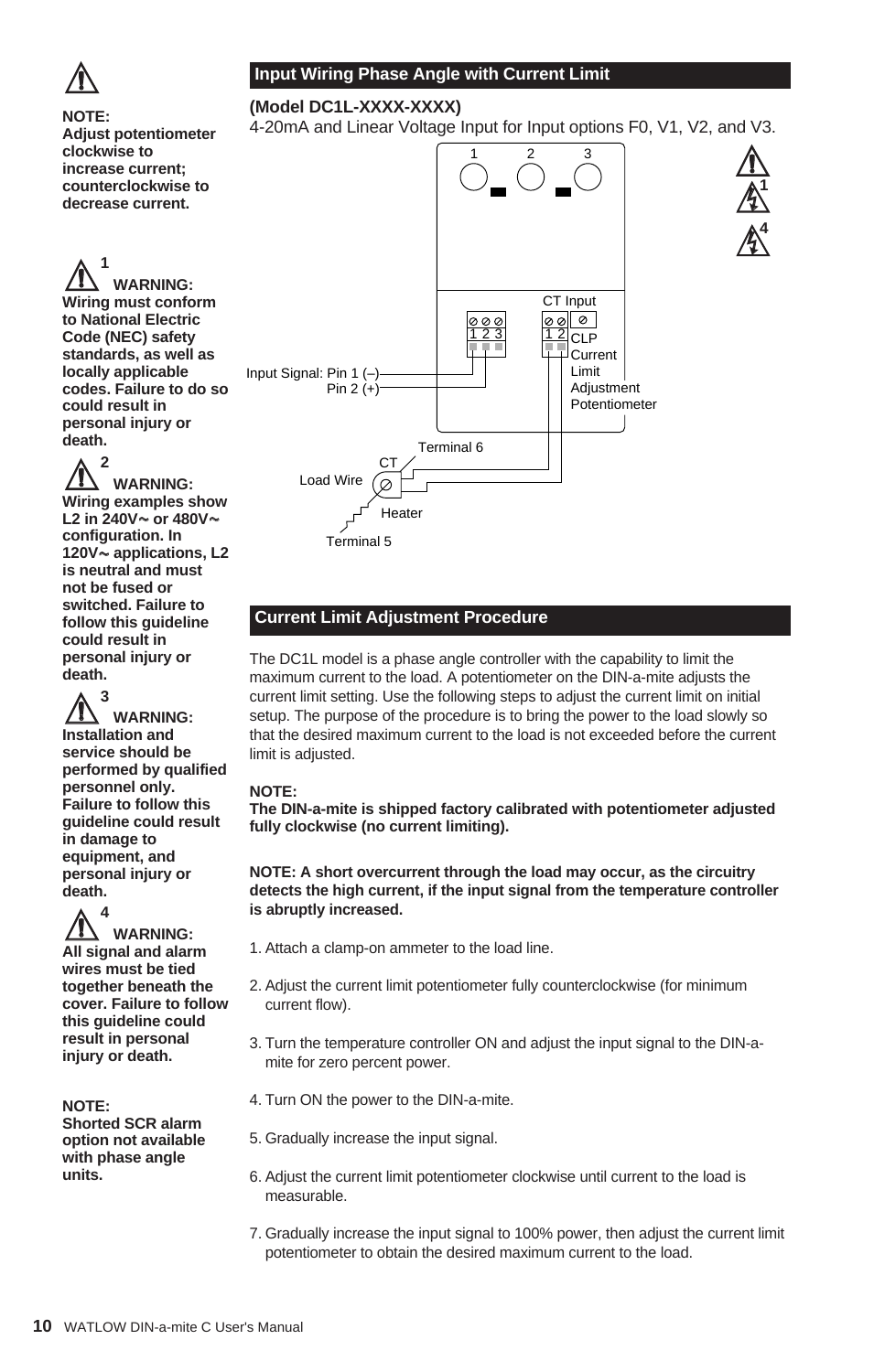#### **Fan Cooled**



**Current Transformer and Alarm**  $\mathbb{A}$ 1 2 3  $\triangle^1$ **Non-latching Alarm Option**  $\triangle^2$ **(models DCXC-XXXX-XXSX,** TRIAC **DCXS-XXXX-XXSX,**  $\triangle^3$ **DCXV-XXXX-XXSX)**  $\triangle^4$ Alarm 1 2 1 2 3 4 Relay or Indicator  $V_{\sim}$ 120 or 240V~  $1\overline{A}$ @ 300mA max. energizes on alarm Terminal 6 CT Load Wire  $\infty$ Terminal 5

#### **Shorted SCR Alarm Non-latching Operation**

The shorted SCR detector compares the input command signal and actual load current. If load current is present without an input signal then the shorted SCR alarm will energize a triac (on board the DIN-a-mite) output. There is about a four second delay before the output switches. This is a non-latching alarm. This output can be used to drive various indication devices, i.e. coil, light, buzzer, etc. See alternative latching circuit, page 14-15.

| Load Current | <b>Number of Passes of Load Wire</b><br><b>Through Current Transformer</b> |
|--------------|----------------------------------------------------------------------------|
|              |                                                                            |
|              |                                                                            |

**NOTE: If you plan to parallel or series multiple DIN-a-mite alarm outputs, you need to include an intermediate relay between the triac output and the shunt trip or contactor coil.**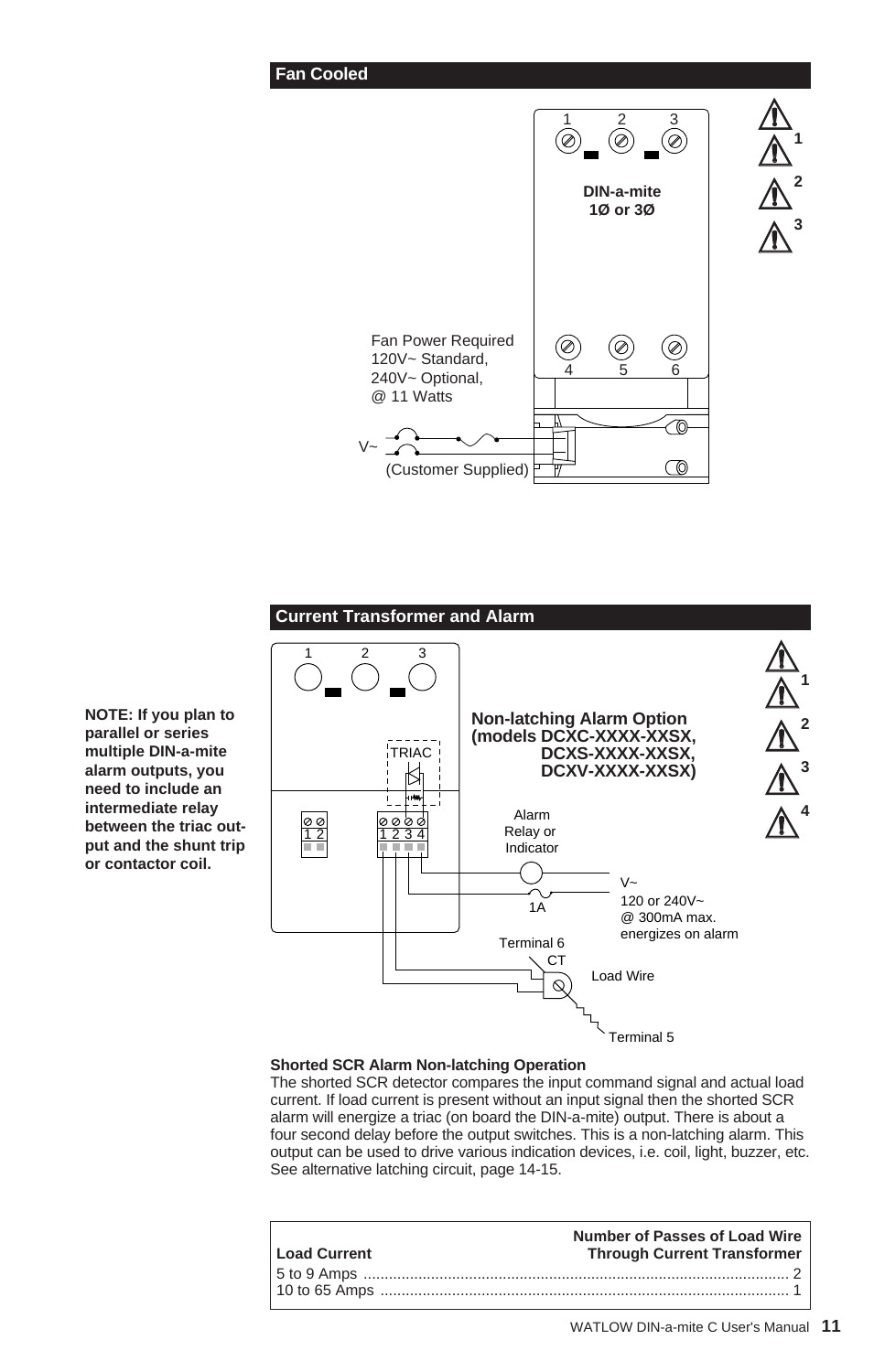

 $\bigwedge^2$ **WARNING: Wiring examples show** L2 in  $240V \sim$  or  $480V \sim$ **configuration. In 120V**Å **applications, L2 is neutral and must not be fused or switched. Failure to follow this guideline could result in personal injury or death.**

ç**<sup>3</sup> WARNING: Installation and service should be performed by qualified personnel only. Failure to follow this guideline could result in damage to equipment, and personal injury or death.**

### 120V~ 240V~  $\mathbb{A}$ and above and 277V~ Semiconductor Fuses ∫**<sup>1</sup>**  $-L1$  $\overline{1}$ L2 Neutral ∫**<sup>2</sup>** Limit Control 1 2 3 **Contacts** ∫**<sup>3</sup>** (¢ (If Required) Internal Busbar Internal Busbar  $\bigcirc$ 4 5 6

### **3Ø 2-leg Output**

ç **1Ø Output**

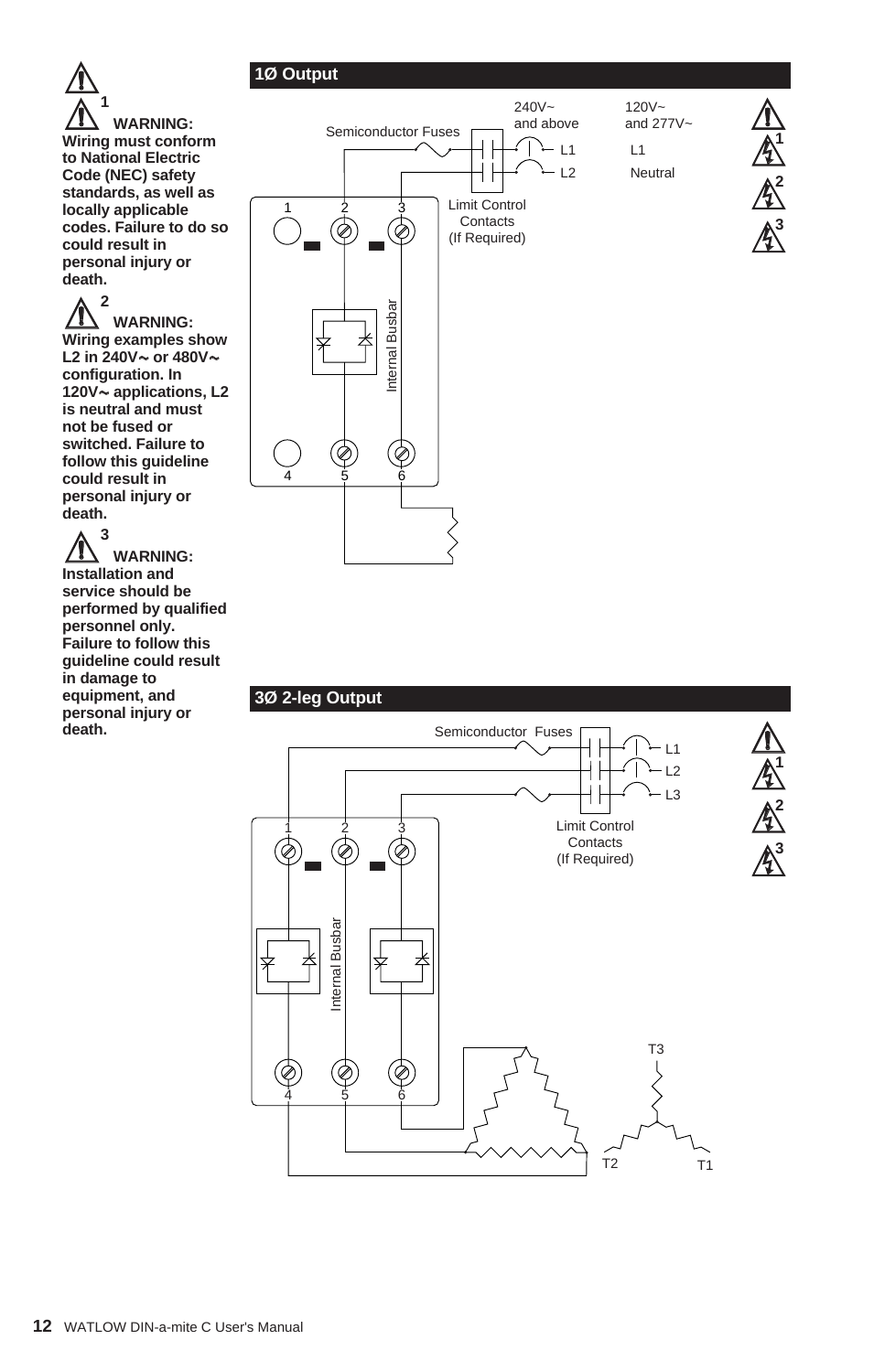### **3Ø 3-leg Output**



#### **Multizone Output Wiring**

#### **(For models DC2C-XXXX-C20X and DC3C-XXXX-C30X)**

**2-zone**

#### **3-zone**

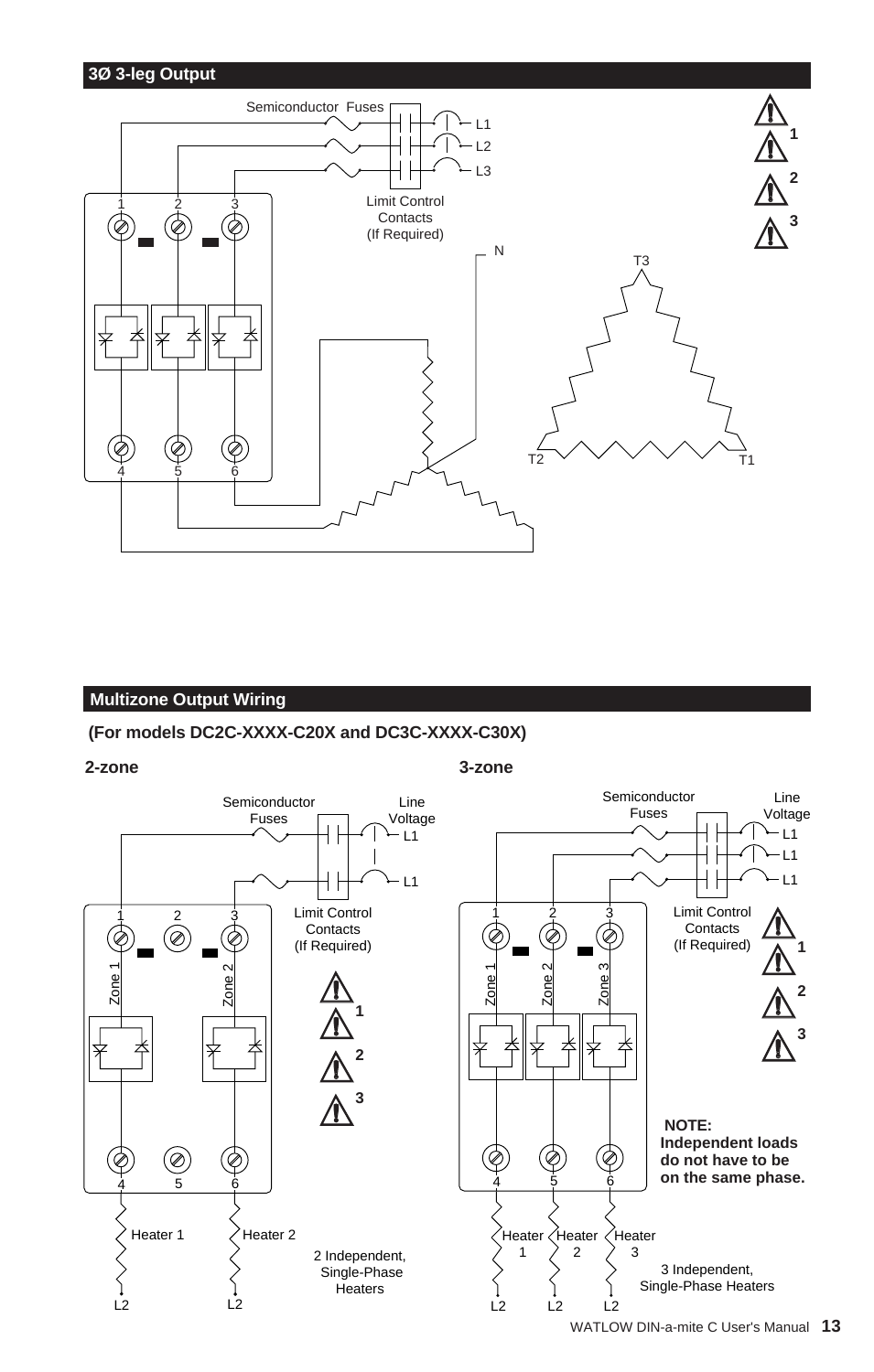$\mathbb{A}$  $\triangle^1$ **WARNING: Wiring must conform to National Electric Code (NEC) safety standards, as well as locally applicable codes. Failure to do so could result in personal injury or death.**

 $\triangle^2$ **WARNING: Wiring examples show** L<sub>2</sub> in 240V $\sim$  or 480V $\sim$ **configuration. In 120V**Å **applications, L2 is neutral and must not be fused or switched. Failure to follow this guideline could result in personal injury or death.**

 $\triangle^3$ **WARNING: Installation and service should be performed by qualified personnel only. Failure to follow this guideline could result in damage to equipment, and personal injury or death.**

**NOTE: If you plan to parallel or series multiple DIN-a-mite alarm outputs, you need to include an intermediate relay between the triac output and the shunt trip or contactor coil.**



#### **Latching Alarm Option (models DCXX-XXXX-XXSX)**

#### **Alternative Latching Alarm Circuit**

If there is a need for a latching alarm in the case of a shorted SCR the DIN-amite alarm circuit could be used as shown in the latching alarm example at right. If the DIN-a-mite triac alarm output energizes it will energize the RY1 mechanical relay coil. Once the RY1 coil is energized it will latch on (via the RY1 normally open contact) until power to the relay is removed. You could cycle power via a reset switch. The RY1 normally closed contacts are placed in series with the over temperature limit control output so that it will remove power to the CR1 power contactor and ultimately the heaters. Note that this is not a substitute for an over temperature limit control but rather works with the high limit for added circuit protection.



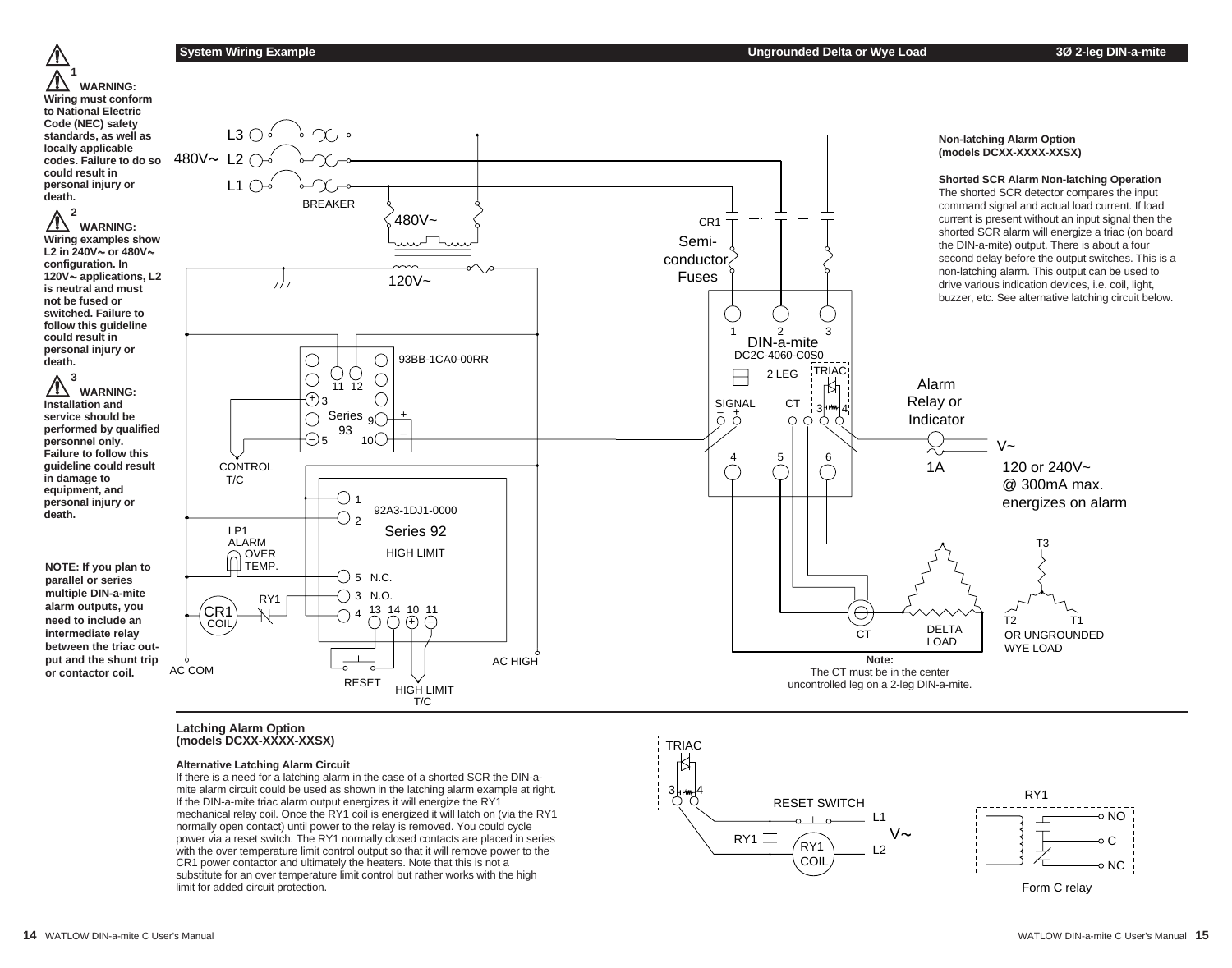#### **Warranty Returns**

# **TOTAL** CUSTOMER **SATISFACTION**

The DIN-a-mite is warranted to be free of defects in material and workmanship for 36 months after delivery to the first purchaser for use, providing that the units have not been misapplied. Since Watlow has no control over their use, and sometimes misuse, we cannot guarantee against failure. Watlow's obligations hereunder, at Watlow's option, are limited to replacement, repair, or refund of purchase price, and parts which upon examination prove to be defective within the warranty period specified. **This warranty does not apply to damage resulting from transportation, alteration, misuse, abuse or improper fusing.**

- 1. Call Customer Service, +1 (507) 454-5300, or send a fax to +1 (507) 452-4507, for a Return Material Authorization (RMA) number before returning any item for repair.
- 2. Make sure the RMA number is on the outside of the carton, and on all paperwork returned. Ship on a freight prepaid basis.
- 3. A restocking charge of 20% of the net price is applied for all returned stock controllers and accessories.
- 4. If the unit is unrepairable, it will be returned to you with a letter of explanation. Repair costs will not exceed 50% of the original cost.

#### **Technical Support**

If you encounter a problem with your Watlow controller, verify that your wiring is correct for your specific model number. If the problem persists, an Application Engineer can discuss your application with you.

Before calling, please have the complete model number and user's manual available. You can get technical support by dialing +1 (507) 494-5656, 7 a.m. to 7 p.m. Central Standard Time.

The DIN-a-mite C User's Manual is copyrighted by Watlow Winona, Inc., © February 2000, with all rights reserved. (1805)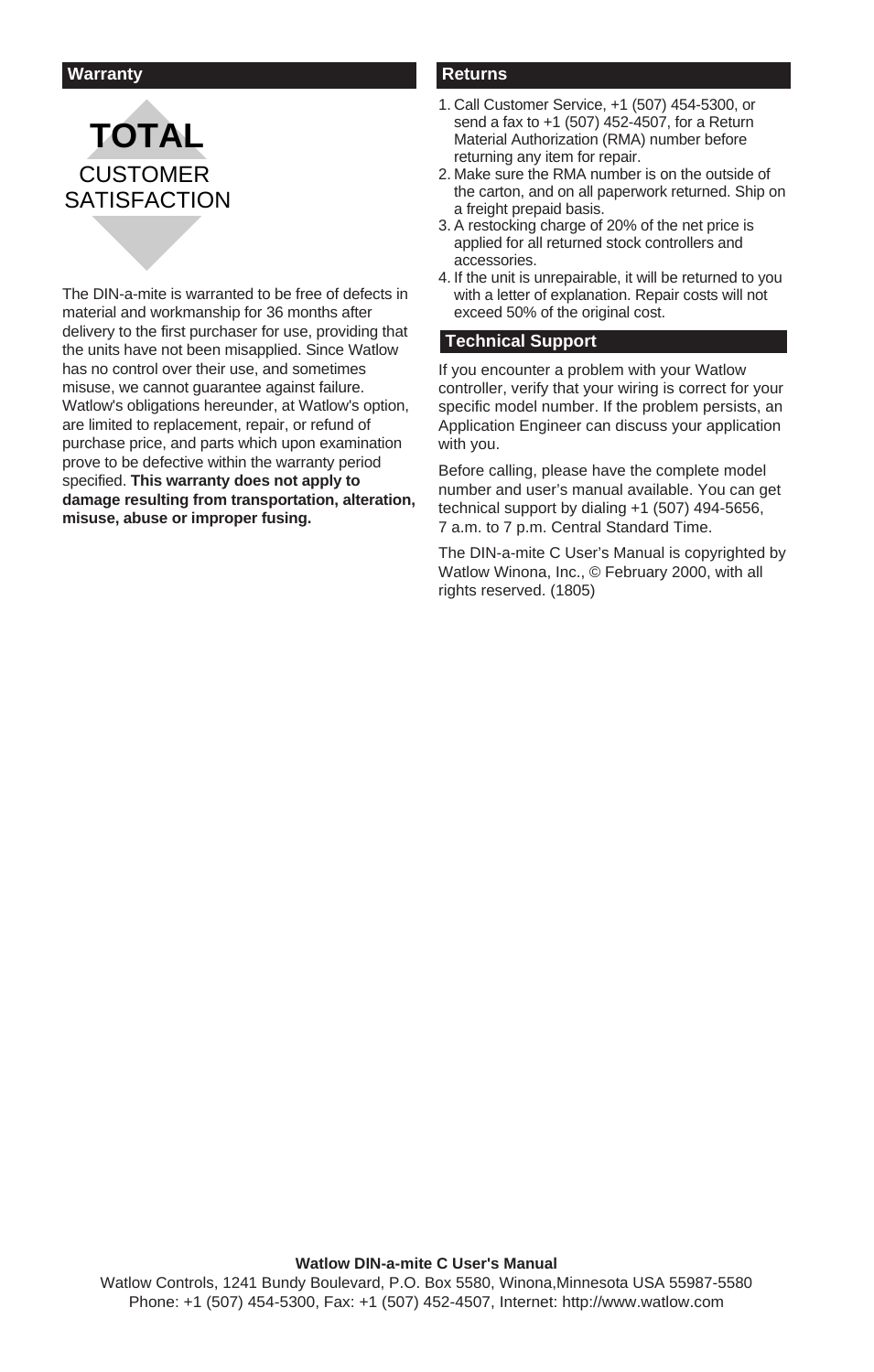

**Power Controls** Watlow Controls, 1241 Bundy Blvd. P.O. Box 5580, Winona, MN 55987-5580 Phone: 507-454-5300, Fax: 507-452-4507



User's Manual



**DIN-a-mite**® **Style D Solid State Power Control**

Congratulations on your purchase of a Watlow DIN-a-mite solid state power control. This product represents the state-of-the-art in solid state power control design. Please consult this user's manual when placing your new DIN-amite in service. It contains all the necessary information to mount and wire it into the application. This manual also contains all pertinent specifications and semiconductor fusing recommendations. Please refer to national and local electrical code safety guidelines whenever installing electrical equipment.

This DIN-a-mite product is capable of switching up to 100 amps single phase, at  $600V \sim$  (ac) at 30°C, depending on the model selected. It is electrically touch-safe and includes: standard back-panel mounting; on-board semiconductor fuses; and a current transformer option for external load current monitoring. A shorted SCR alarm option can notify the user of a shorted SCR condition. This is done via a circuit that monitors load current and input command signal simultaneously. If there is load current when there isn't a command signal, a secondary triac output will energize in about 3-4 seconds elapse time. This triac output can be wired to a remote alarm indicator.

The DIN-a-mite D mounting footprint matches that of an industry standard 100 amp mercury displacement relay. This DIN-a-mite is CE Approved, UL 508 listed, C-UL and VDE 0160.

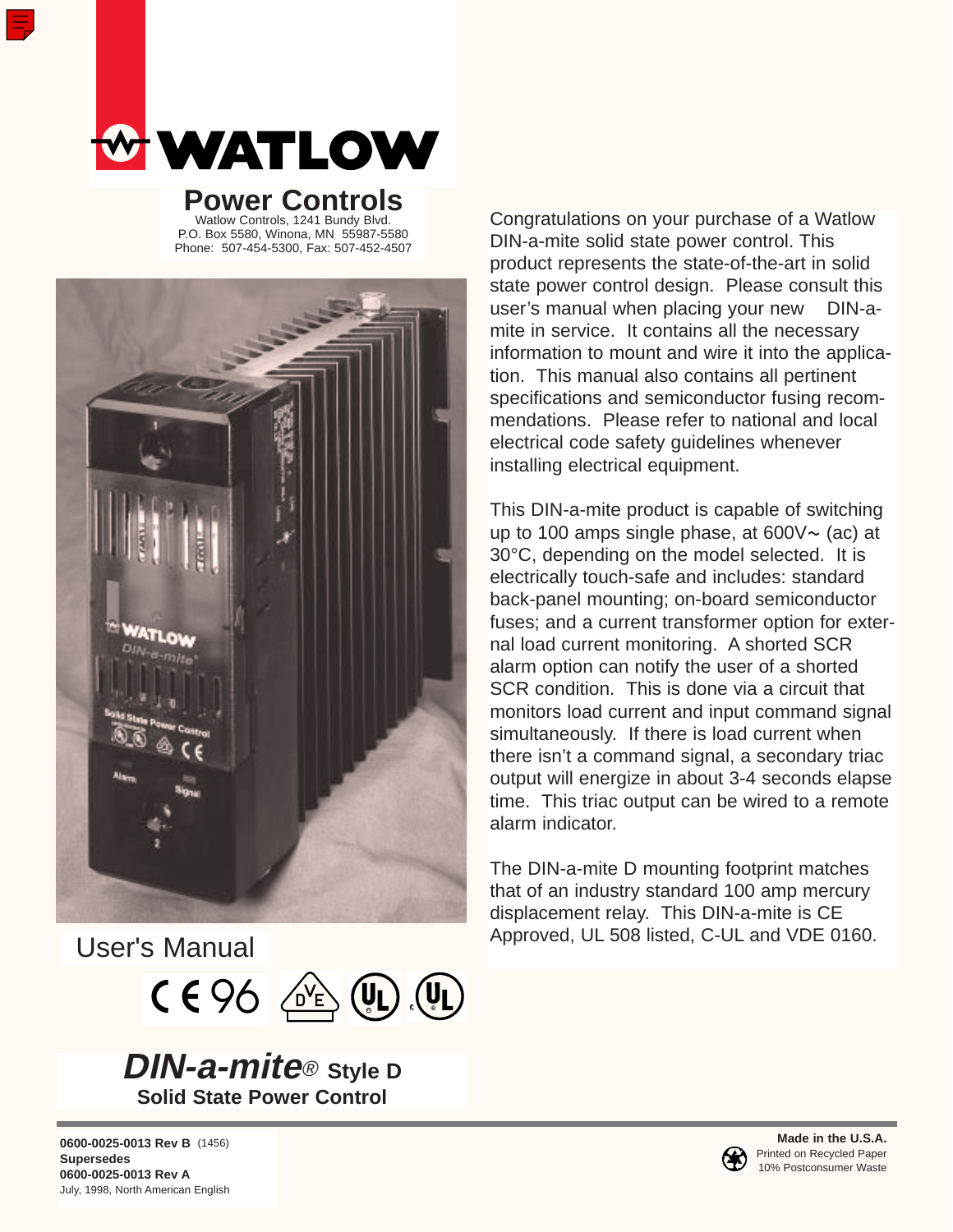### **Unit Dimensions**



# Allowance For #10 Fastener  $Metric = M5$  2.13" (54mm) .50" (13mm) 2.63" (67mm) 2.63" (67mm) 2.38" (61mm) **Footprint**

## **Fuse Replacement**



**After removing all power, use a 7/16-in. nut driver to remove fuse mounting nuts. Torque to 40 in. lbs.**



∫<sup>1</sup> **WARNING: Wiring must conform to National Electric Code (NEC) safety standards, as well as locally applicable codes. Failure to do so could result in personal injury or death.** 

∫<sup>2</sup> **WARNING: Wiring examples show L2 in 240V**<sup>Å</sup> **(ac) or 480V**Å **(ac) configuration. In 120V**Å **(ac) applications, L2 is neutral and must not be fused or switched. Failure to follow this guideline could result in personal injury or death.** 

∫<sup>3</sup> **WARNING: Installation and service should be performed by qualified personnel only. Failure to follow this guideline could result in damage to equipment, and personal injury or death.** 



∫<sup>4</sup> **WARNING: All signal and alarm wires must be tied together beneath the cover. Failure to follow this guideline could result in personal injury or death.** 

5 WARNING: Hot surface, do not touch heat sink. Failure to **follow this guideline could result in personal injury.**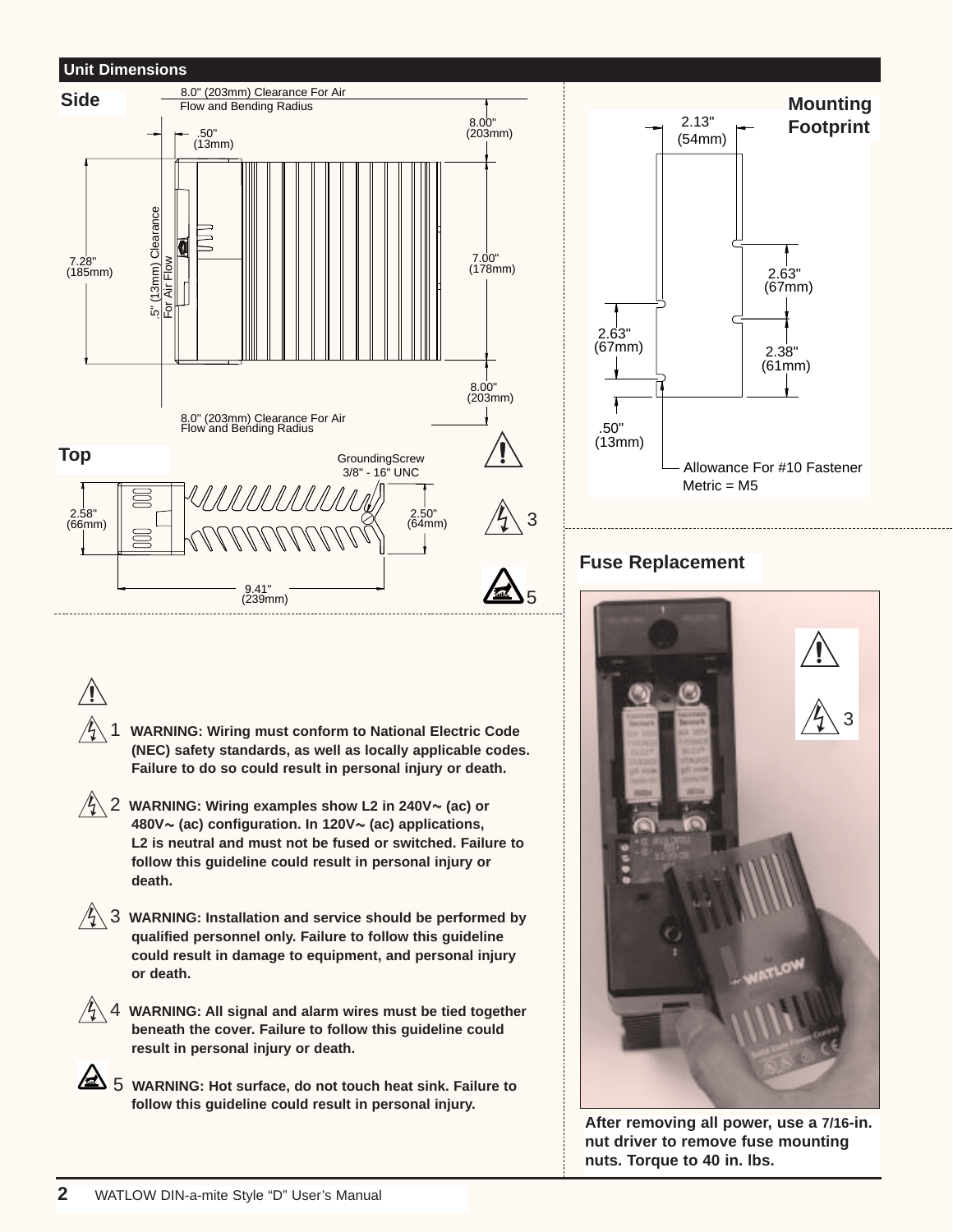

protection. If there is output current and no input command signal, the DIN-a-mite triggers an alarm. Typical indicators such as a latching limit, light, or audible alarm (customer-supplied) are triggered by the DIN-a-mite triac, rated for 0.3A ac at 25°C and 0.125A ac at 80°C.

### **System Wiring Example**



L2, or Neutral on  $120V \sim$  (ac) and  $277V \sim$  (ac) applications. The neutral must not be switched.